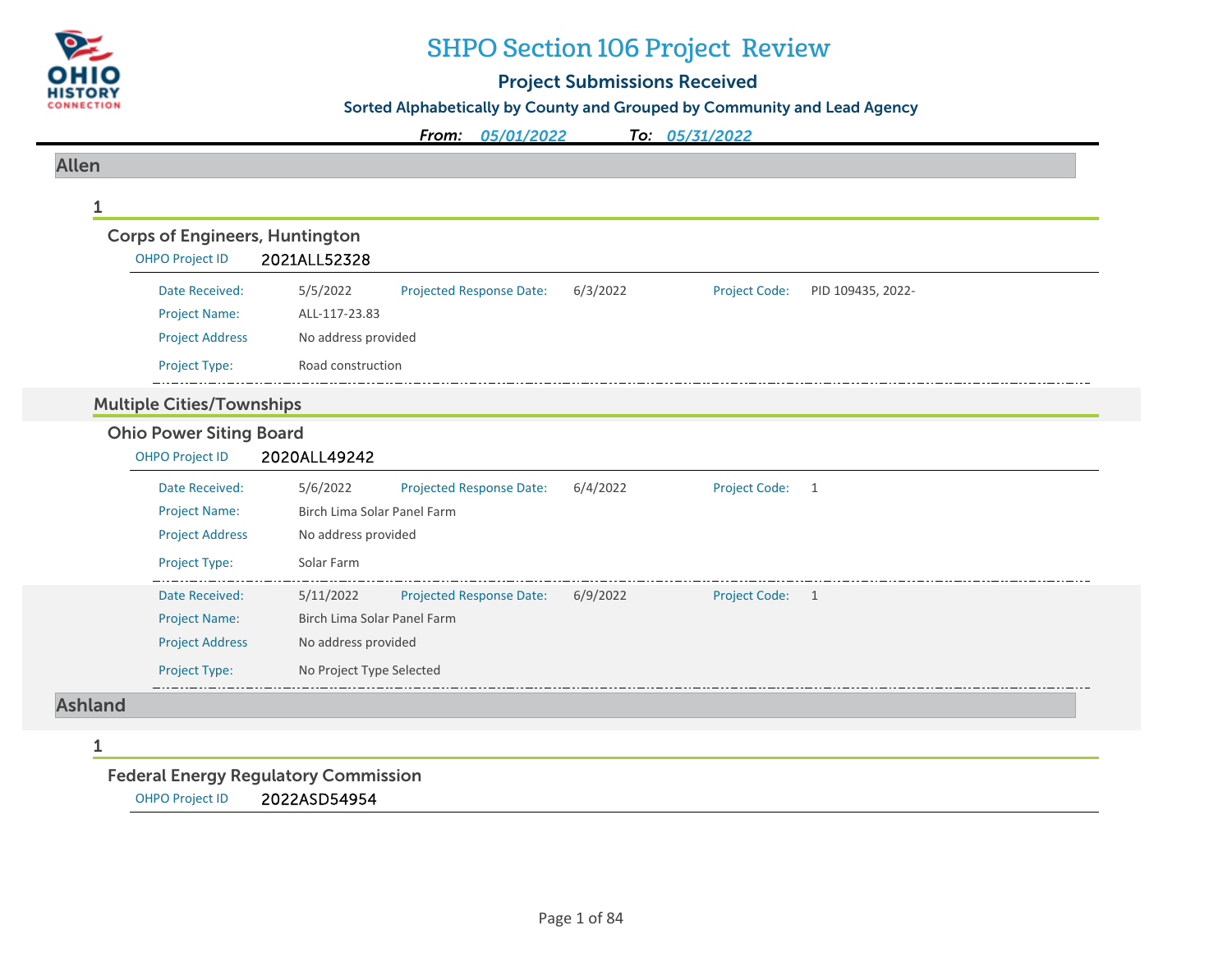| Date Received:         | 5/23/2022           | <b>Projected Response Date:</b>                        | 6/21/2022 | <b>Project Code:</b> | Columbia |  |  |  |  |
|------------------------|---------------------|--------------------------------------------------------|-----------|----------------------|----------|--|--|--|--|
| <b>Project Name:</b>   |                     | Columbia Gas Maintenance Project Identification 214231 |           |                      |          |  |  |  |  |
| <b>Project Address</b> | No address provided |                                                        |           |                      |          |  |  |  |  |
| <b>Project Type:</b>   |                     | Gas transmission projects, inc. compressor stations    |           |                      |          |  |  |  |  |

#### Hayesville

#### Ohio Environmental Protection Agency OHPO Project ID 2022ASD54948 Projected Response Date: 6/22/2022 Date Received: 5/24/2022 Project Code: 1 Project Name: Village of Hayesville Water Treatment Plant and Wells Project Address No address provided Project Type: No Project Type Selected  $\frac{1}{2}$  . . . . .

#### Mifflin (Township of)

## Federal Energy Regulatory Commission

| <b>OHPO Project ID</b> | 2022ASD54814 |
|------------------------|--------------|
|                        |              |

| Date Received:         | 5/5/2022            | <b>Projected Response Date:</b>                        | 6/3/2022 | <b>Project Code:</b> | Columbia |  |
|------------------------|---------------------|--------------------------------------------------------|----------|----------------------|----------|--|
| <b>Project Name:</b>   |                     | Columbia Gas HCA SLW-8351, SLW-8892 TCO-116 & TCO-1168 |          |                      |          |  |
| <b>Project Address</b> | No address provided |                                                        |          |                      |          |  |
| <b>Project Type:</b>   |                     | Gas transmission projects, inc. compressor stations    |          |                      |          |  |

## Multiple Cities/Townships

#### Federal Energy Regulatory Commission

OHPO Project ID 2022ASD54800

| Date Received:         | 5/4/2022            | <b>Projected Response Date:</b>                                  | 6/2/2022 | <b>Project Code:</b> | Columbia |
|------------------------|---------------------|------------------------------------------------------------------|----------|----------------------|----------|
| <b>Project Name:</b>   |                     | Columbia Gas Line D-98 HCA TCO-720, TCO-722, and TCO-723 Project |          |                      |          |
| <b>Project Address</b> | No address provided |                                                                  |          |                      |          |
| <b>Project Type:</b>   |                     | Gas transmission projects, inc. compressor stations              |          |                      |          |

# Ashtabula

#### Ashtabula

Corps of Engineers, Buffalo

OHPO Project ID 2017ATB40670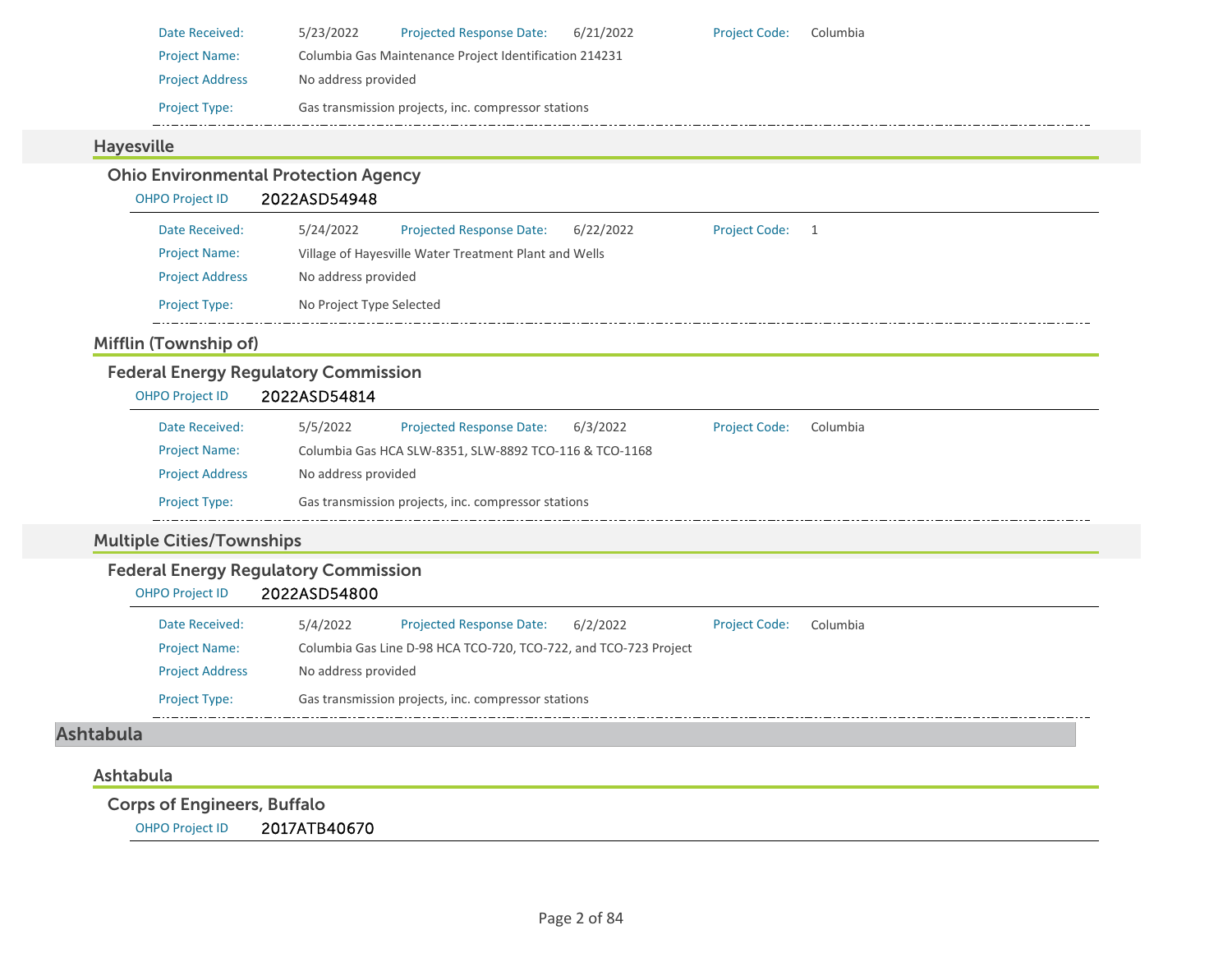| Date Received:                   | 5/24/2022                           | <b>Projected Response Date:</b>                               | 6/22/2022 | <b>Project Code:</b> | <b>TNC</b> |  |  |
|----------------------------------|-------------------------------------|---------------------------------------------------------------|-----------|----------------------|------------|--|--|
| <b>Project Name:</b>             |                                     | Red Brook Metropark In-Lieu Fee Stream and Wetland Mitigation |           |                      |            |  |  |
| <b>Project Address</b>           | 4338 Lake Rd W                      |                                                               |           |                      |            |  |  |
| <b>Project Type:</b>             | No Project Type Selected            |                                                               |           |                      |            |  |  |
| <b>Ohio Department of Health</b> |                                     |                                                               |           |                      |            |  |  |
| <b>OHPO Project ID</b>           | 2022ATB54810                        |                                                               |           |                      |            |  |  |
| Date Received:                   | 5/5/2022                            | <b>Projected Response Date:</b>                               | 5/20/2022 | <b>Project Code:</b> | Medicaid   |  |  |
| <b>Project Name:</b>             | <b>Lead Hazard Control Property</b> |                                                               |           |                      |            |  |  |

| <b>Project Address</b> | 3831 Spencer Ave                     |
|------------------------|--------------------------------------|
| <b>Project Type:</b>   | Lead Hazard Abatement Rehabilitation |

#### Athens

#### 1

## Ohio Department of Natural Resources

| <b>OHPO Project ID</b> | 2022ATH54915             |                                        |           |                      |  |
|------------------------|--------------------------|----------------------------------------|-----------|----------------------|--|
| Date Received:         | 5/18/2022                | <b>Projected Response Date:</b>        | 6/16/2022 | <b>Project Code:</b> |  |
| <b>Project Name:</b>   |                          | Orphan Well Project Athens 7 Hayes #B1 |           |                      |  |
| <b>Project Address</b> | No address provided      |                                        |           |                      |  |
| <b>Project Type:</b>   | No Project Type Selected |                                        |           |                      |  |

#### Athens

# Community Development Block Grant

| <b>OHPO Project ID</b> | 2022ATH54825 |                                                   |          |                      |     |
|------------------------|--------------|---------------------------------------------------|----------|----------------------|-----|
| Date Received:         | 5/6/2022     | <b>Projected Response Date:</b>                   | 6/4/2022 | <b>Project Code:</b> | - 1 |
| <b>Project Name:</b>   |              | OHIO Museum Complex HVAC Improvements             |          |                      |     |
| <b>Project Address</b> | Linn Hall    |                                                   |          |                      |     |
| <b>Project Type:</b>   |              | Rehabilitation (exclusive of housing rehab above) |          |                      |     |
|                        |              |                                                   |          |                      |     |

## Canaan (Township of)

## Ohio Department of Natural Resources

OHPO Project ID 2022ATH54754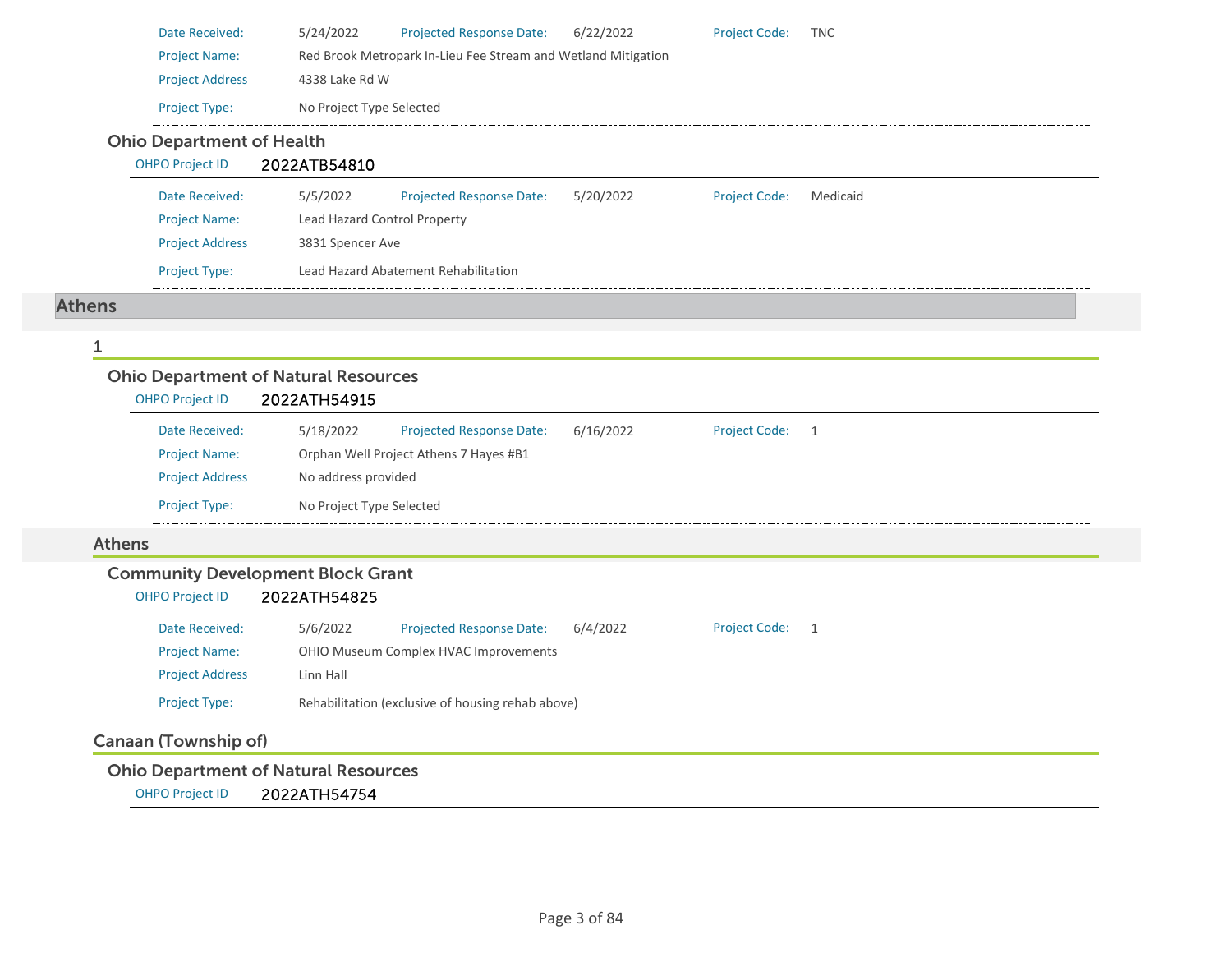| Date Received:         | 5/2/2022     | <b>Projected Response Date:</b>                        | 5/31/2022 | <b>Project Code:</b> | AT-Cn-02 |
|------------------------|--------------|--------------------------------------------------------|-----------|----------------------|----------|
| <b>Project Name:</b>   | Cone         |                                                        |           |                      |          |
| <b>Project Address</b> | 8776 Mine Rd |                                                        |           |                      |          |
| <b>Project Type:</b>   |              | Mining reclamation emergency (Project Code: Emergency) |           |                      |          |

#### **Jacksonville**

| <b>OHPO Project ID</b>                                        | 2022ATH54969                |                                                        |           |                      |                |  |
|---------------------------------------------------------------|-----------------------------|--------------------------------------------------------|-----------|----------------------|----------------|--|
| Date Received:                                                | 5/25/2022                   | <b>Projected Response Date:</b>                        | 6/23/2022 | <b>Project Code:</b> | -1             |  |
| <b>Project Name:</b>                                          | <b>Habitat for Humanity</b> |                                                        |           |                      |                |  |
| <b>Project Address</b>                                        | 46 E Main St                |                                                        |           |                      |                |  |
| <b>Project Type:</b>                                          |                             | Rehabilitation (exclusive of housing rehab above)      |           |                      |                |  |
| <b>Millfield</b>                                              |                             |                                                        |           |                      |                |  |
|                                                               |                             |                                                        |           |                      |                |  |
| <b>US Department of Agriculture</b><br><b>OHPO Project ID</b> | 2022ATH54778                |                                                        |           |                      |                |  |
| Date Received:                                                | 5/3/2022                    | <b>Projected Response Date:</b>                        | 6/1/2022  | <b>Project Code:</b> | $\overline{1}$ |  |
| <b>Project Name:</b>                                          |                             | Solid Ground Farm LLC Roof Mounted Solar Array Project |           |                      |                |  |
| <b>Project Address</b>                                        | 13262 Liars Corner          |                                                        |           |                      |                |  |

# Auglaize

#### New Knoxville

#### Federal Communication Commission

#### OHPO Project ID 2022AUG54870

| Date Received:         | 5/13/2022                | <b>Projected Response Date:</b> | 6/11/2022 | <b>Project Code:</b> | TCNS 247279 |
|------------------------|--------------------------|---------------------------------|-----------|----------------------|-------------|
| <b>Project Name:</b>   | NA0572                   |                                 |           |                      |             |
| <b>Project Address</b> | 301 W South St           |                                 |           |                      |             |
| <b>Project Type:</b>   | No Project Type Selected |                                 |           |                      |             |
|                        |                          |                                 |           |                      |             |

# Saint Marys (Township of)

Ohio Department of Natural Resources

OHPO Project ID 2022AUG54884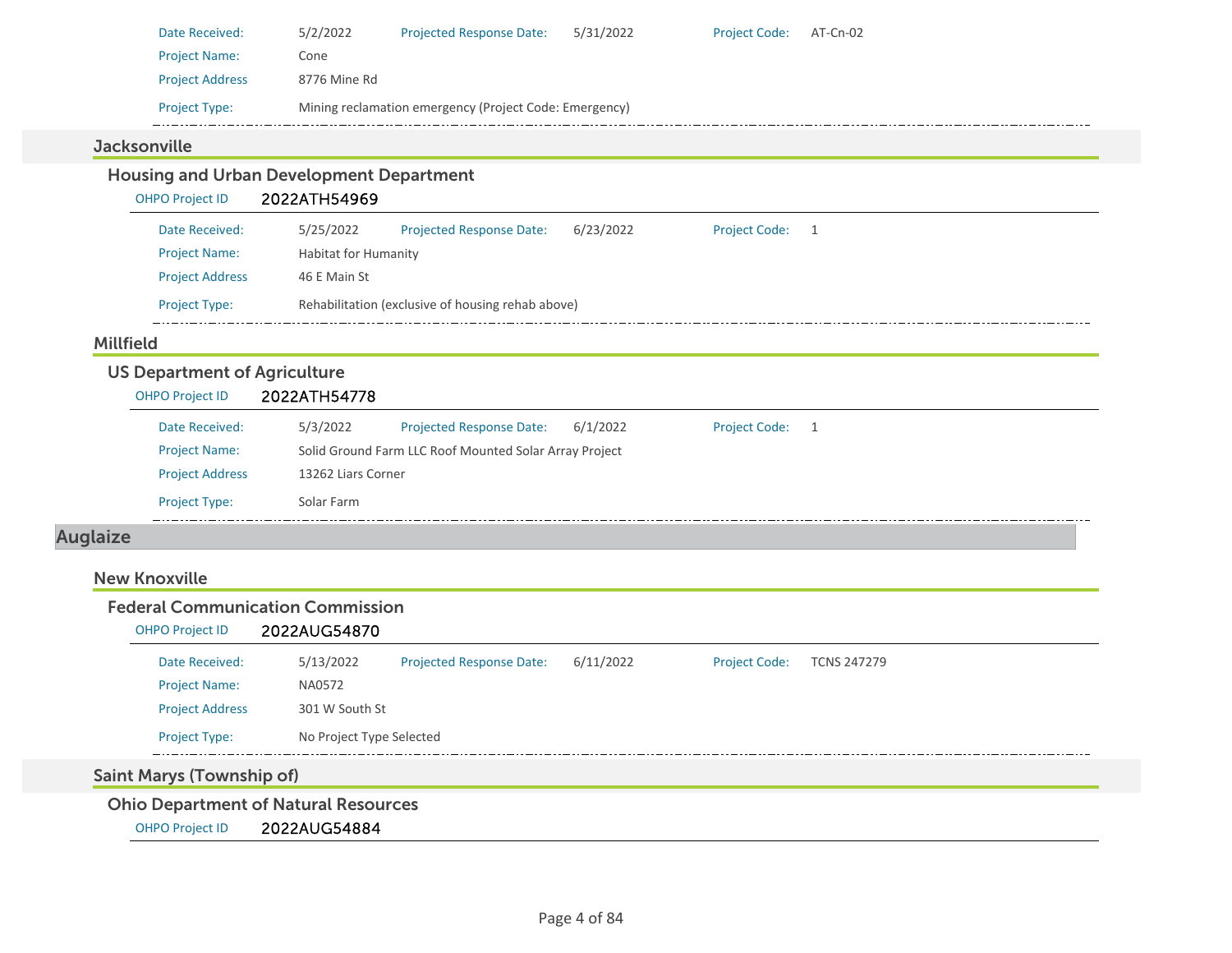| Date Received:         | 5/16/2022                                 | <b>Projected Response Date:</b> | 6/14/2022 | <b>Project Code:</b> |  |
|------------------------|-------------------------------------------|---------------------------------|-----------|----------------------|--|
| <b>Project Name:</b>   | St. Marys Wetland Treatment Train Project |                                 |           |                      |  |
| <b>Project Address</b> | No address provided                       |                                 |           |                      |  |
| <b>Project Type:</b>   | No Project Type Selected                  |                                 |           |                      |  |

#### St. Marys

#### Community Development Block Grant OHPO Project ID 2022AUG54843 Date Received: 5/10/2022 Project Name: St. Marys Theater & Grand Opera House Façade/Code Improvements Projected Response Date: 6/8/2022 Project Address 115-123 W Spring St Project Type: Rehabilitation (exclusive of housing rehab above) Project Code: 1 Date Received: 5/25/2022 Project Name: St. Marys Theater & Grand Opera House Façade/Code Improvements Projected Response Date: 6/23/2022 Project Address 115-123 W Spring St Project Type: Rehabilitation (exclusive of housing rehab above) Project Code: 1 Department of the Army OHPO Project ID 2020AUG47980 Date Received: 5/18/2022 Project Name: St. Marys Property‐OHARNG Projected Response Date: 6/16/2022 Project Address 109 E South St Project Type: No Project Type Selected Project Code: OHARNG Rural Utilities ServiceOHPO Project ID 2022AUG54798 Date Received: 5/4/2022 Project Name: Luke Leffel Livestock Operation 26kW Solar Array Projected Response Date: 6/2/2022 Project Address 15340 SR 66 Project Type: Solar Farm Project Code: 1 Wapakoneta Information/inquiry from public prior to project submission

OHPO Project ID 2022AUG54792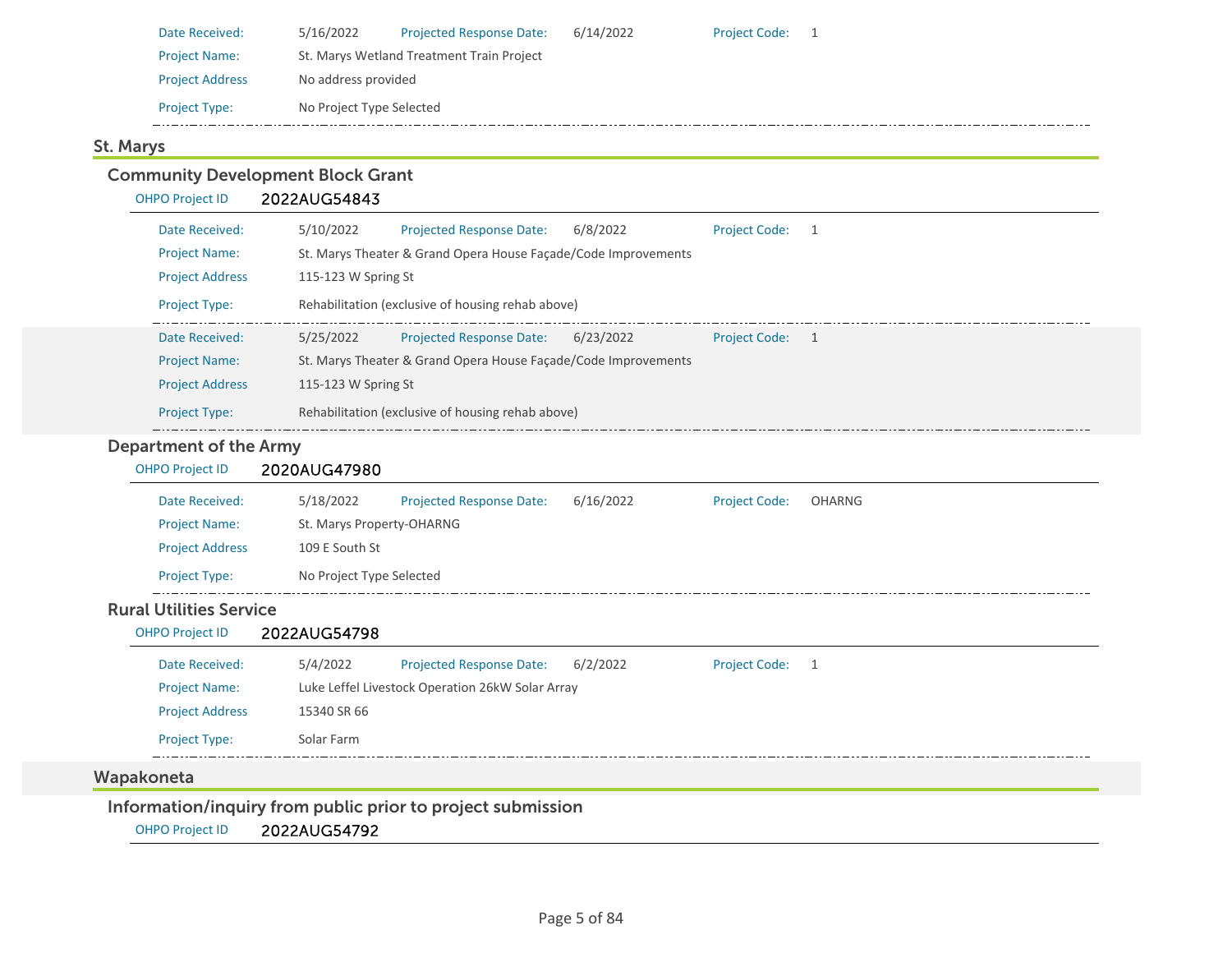| Date Received:         | 5/3/2022                      | <b>Projected Response Date:</b> | 6/1/2022 | Project Code: 1 |  |
|------------------------|-------------------------------|---------------------------------|----------|-----------------|--|
| <b>Project Name:</b>   | Public Inquiry                |                                 |          |                 |  |
| <b>Project Address</b> | 210 Lima St                   |                                 |          |                 |  |
| <b>Project Type:</b>   | Demolition ("Blight Removal") |                                 |          |                 |  |

#### Belmont

| <b>OHPO Project ID</b> | <b>Federal Energy Regulatory Commission</b><br>2022BEL54849                                       |
|------------------------|---------------------------------------------------------------------------------------------------|
| Date Received:         | 5/10/2022<br><b>Projected Response Date:</b><br>6/8/2022<br><b>Project Code:</b><br>Columbia      |
| <b>Project Name:</b>   | Columbia Gas Wireline In-line Inspection of TCO-1488                                              |
| <b>Project Address</b> | No address provided                                                                               |
| <b>Project Type:</b>   | Gas transmission projects, inc. compressor stations                                               |
| <b>OHPO Project ID</b> | 2022BEL54868                                                                                      |
| Date Received:         | 5/13/2022<br>Projected Response Date:<br>6/11/2022<br><b>Project Code:</b><br>Columbia            |
| <b>Project Name:</b>   | Columbia Gas Lines 20, 1974, 1812, and 1978 HCAs TCO-314, TCO-346.5, TCO-347.5, TCO-356, TCO-357, |
| <b>Project Address</b> | and TCO-328<br>No address provided                                                                |
| Project Type:          | Gas transmission projects, inc. compressor stations                                               |
| <b>Barnesville</b>     |                                                                                                   |

| <b>OHPO Project ID</b>    | 2022BEL54809        |                                                       |           |                 |  |  |
|---------------------------|---------------------|-------------------------------------------------------|-----------|-----------------|--|--|
| Date Received:            | 5/5/2022            | <b>Projected Response Date:</b>                       | 5/20/2022 | Project Code: 1 |  |  |
| <b>Project Name:</b>      |                     | Slope Creek Waterline Design and Installation Project |           |                 |  |  |
| <b>Project Address</b>    | No address provided |                                                       |           |                 |  |  |
| <b>Project Type:</b>      |                     | Wastewater treatment plants or lines                  |           |                 |  |  |
| <b>St. Clairsville</b>    |                     |                                                       |           |                 |  |  |
| <b>Corps of Engineers</b> |                     |                                                       |           |                 |  |  |

OHPO Project ID 2022BEL54975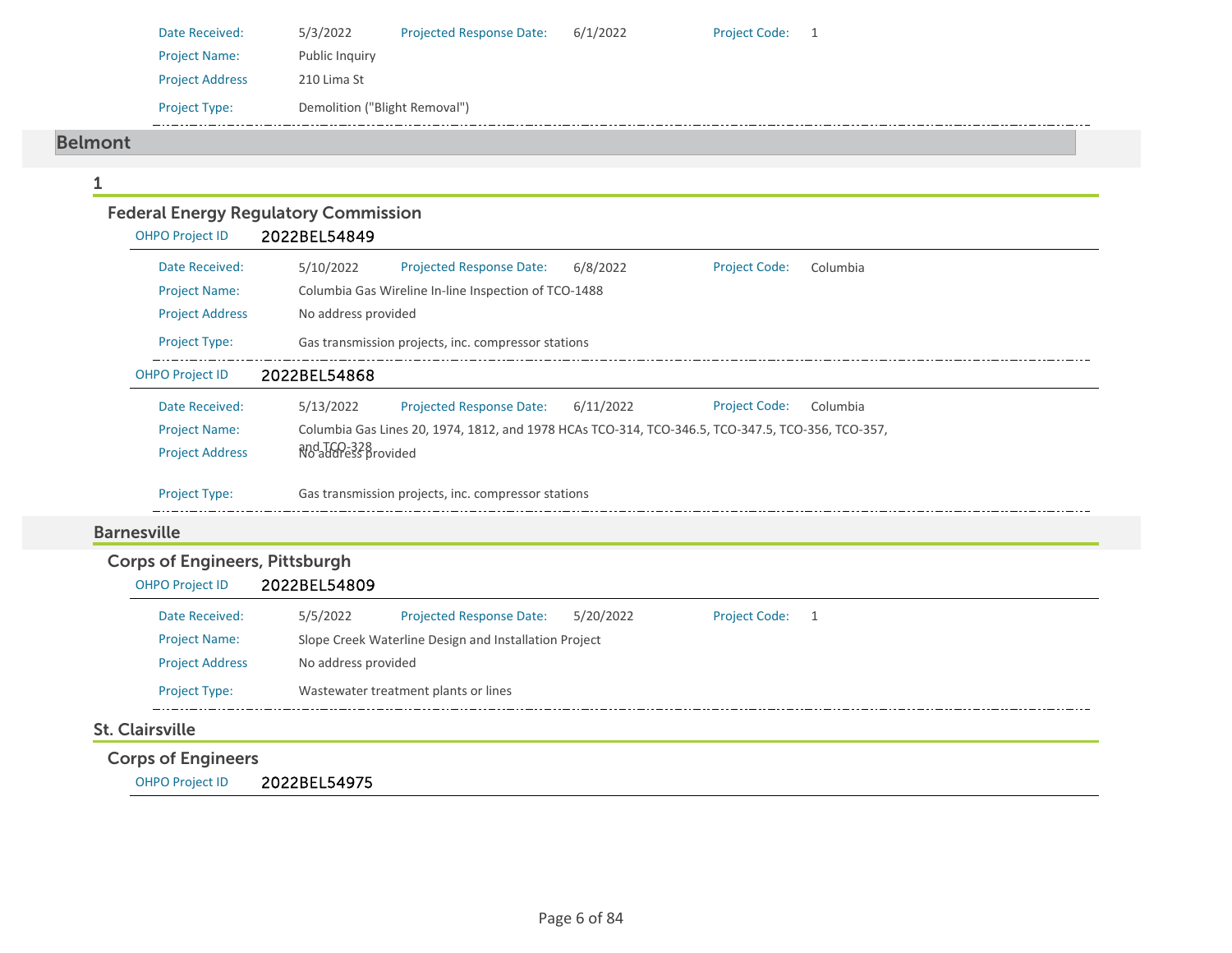| Date Received:         | 5/26/2022                | <b>Projected Response Date:</b>     | 6/24/2022 | <b>Project Code:</b> |  |
|------------------------|--------------------------|-------------------------------------|-----------|----------------------|--|
| <b>Project Name:</b>   |                          | GetGo #3242 St. Clairsville Project |           |                      |  |
| <b>Project Address</b> | 50863 National Rd E      |                                     |           |                      |  |
| <b>Project Type:</b>   | No Project Type Selected |                                     |           |                      |  |
|                        |                          |                                     |           |                      |  |

#### Brown

## Mount Orab (RR name Mount Oreb)

## Community Development Block Grant

| <b>OHPO Project ID</b> | 2022BRO54900 |
|------------------------|--------------|
|                        |              |

| Date Received:         | 5/13/2022 | <b>Projected Response Date:</b>             | 6/11/2022 | <b>Project Code:</b> |  |  |
|------------------------|-----------|---------------------------------------------|-----------|----------------------|--|--|
| <b>Project Name:</b>   | Rehab     |                                             |           |                      |  |  |
| <b>Project Address</b> |           | 3652 Carpenter Rd                           |           |                      |  |  |
| <b>Project Type:</b>   |           | Housing rehabilitation, single-family units |           |                      |  |  |

#### Butler

## Fairfield (Township of)

# Agency Unknown or Unspecified

#### OHPO Project ID 2022BUT54924

| Date Received:         | 5/19/2022                | <b>Projected Response Date:</b>        | 6/17/2022 | <b>Project Code:</b> |  |
|------------------------|--------------------------|----------------------------------------|-----------|----------------------|--|
| <b>Project Name:</b>   |                          | Fairfield North Industrial Development |           |                      |  |
| <b>Project Address</b> |                          | 3985 Tylersville Rd                    |           |                      |  |
| <b>Project Type:</b>   | No Project Type Selected |                                        |           |                      |  |

#### Lemon (Township of)

## Community Development Block Grant

#### OHPO Project ID 2022BUT54934

| <b>Corps of Engineers, Huntington</b> |                          |                                 |           |                      |                |
|---------------------------------------|--------------------------|---------------------------------|-----------|----------------------|----------------|
| <b>Project Type:</b>                  | No Project Type Selected |                                 |           |                      |                |
| <b>Project Address</b>                | 918 Oxford State Rd      |                                 |           |                      |                |
| <b>Project Name:</b>                  | Rehab                    |                                 |           |                      |                |
| Date Received:                        | 5/20/2022                | <b>Projected Response Date:</b> | 6/18/2022 | <b>Project Code:</b> | $\overline{1}$ |
|                                       |                          |                                 |           |                      |                |

OHPO Project ID 2022BUT54842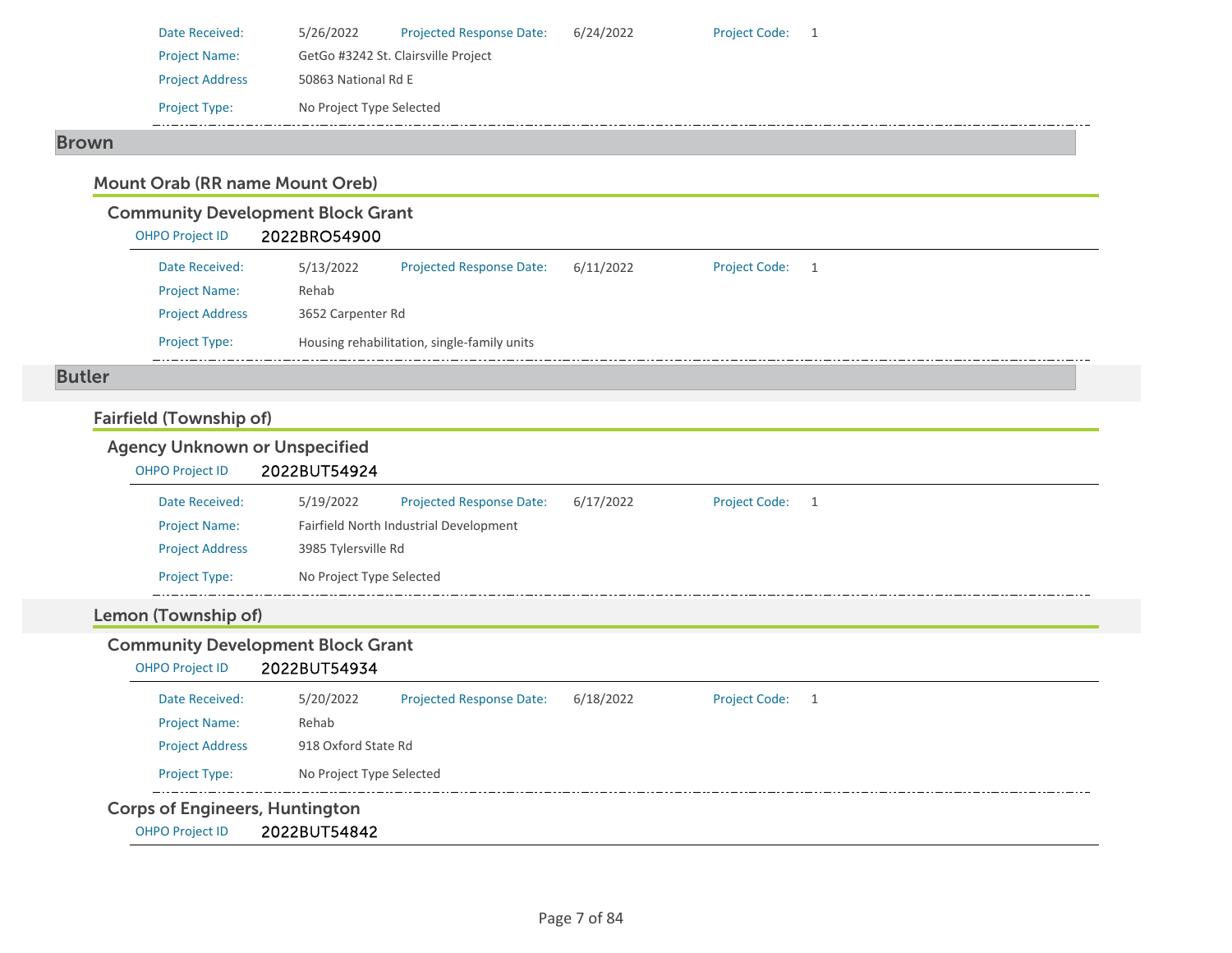| Date Received:         | 5/9/2022                 | <b>Projected Response Date:</b> | 6/7/2022 | Project Code: 1 |  |
|------------------------|--------------------------|---------------------------------|----------|-----------------|--|
| <b>Project Name:</b>   | Development              |                                 |          |                 |  |
| <b>Project Address</b> | Hamilton Lebanon Rd      |                                 |          |                 |  |
| <b>Project Type:</b>   | No Project Type Selected |                                 |          |                 |  |
|                        |                          |                                 |          |                 |  |

#### Liberty and West Chester (Township of)

## Corps of Engineers, Huntington

OHPO Project ID 2022BUT54306

| Date Received:         | 5/19/2022                | <b>Projected Response Date:</b> | 6/17/2022 | <b>Project Code:</b> | 2022-125-LMR-UT |  |
|------------------------|--------------------------|---------------------------------|-----------|----------------------|-----------------|--|
| <b>Project Name:</b>   |                          | Village North Development       |           |                      |                 |  |
| <b>Project Address</b> |                          | No address provided             |           |                      |                 |  |
| <b>Project Type:</b>   | No Project Type Selected |                                 |           |                      |                 |  |

# Reily (Township of)

## Community Development Block Grant

| <b>OHPO Project ID</b> | 2022BUT54935 |  |
|------------------------|--------------|--|
|                        |              |  |

| Date Received:         | 5/20/2022                | <b>Projected Response Date:</b> | 6/18/2022 | <b>Project Code:</b> |  |
|------------------------|--------------------------|---------------------------------|-----------|----------------------|--|
| <b>Project Name:</b>   | Rehab                    |                                 |           |                      |  |
| <b>Project Address</b> | 2680 Pierson Rd          |                                 |           |                      |  |
| <b>Project Type:</b>   | No Project Type Selected |                                 |           |                      |  |

## Ross (Township of)

#### Community Development Block Grant

#### OHPO Project ID 2022BUT54936

| Date Received:         | 5/20/2022                | <b>Projected Response Date:</b> | 6/18/2022 | <b>Project Code:</b> |  |
|------------------------|--------------------------|---------------------------------|-----------|----------------------|--|
| <b>Project Name:</b>   | Rehab                    |                                 |           |                      |  |
| <b>Project Address</b> | 2364 Robin Ave           |                                 |           |                      |  |
| <b>Project Type:</b>   | No Project Type Selected |                                 |           |                      |  |

# Clark

## Springfield

[DO NOT USE-SELECT ODSA] Ohio Department of Development

OHPO Project ID 2022CLA54759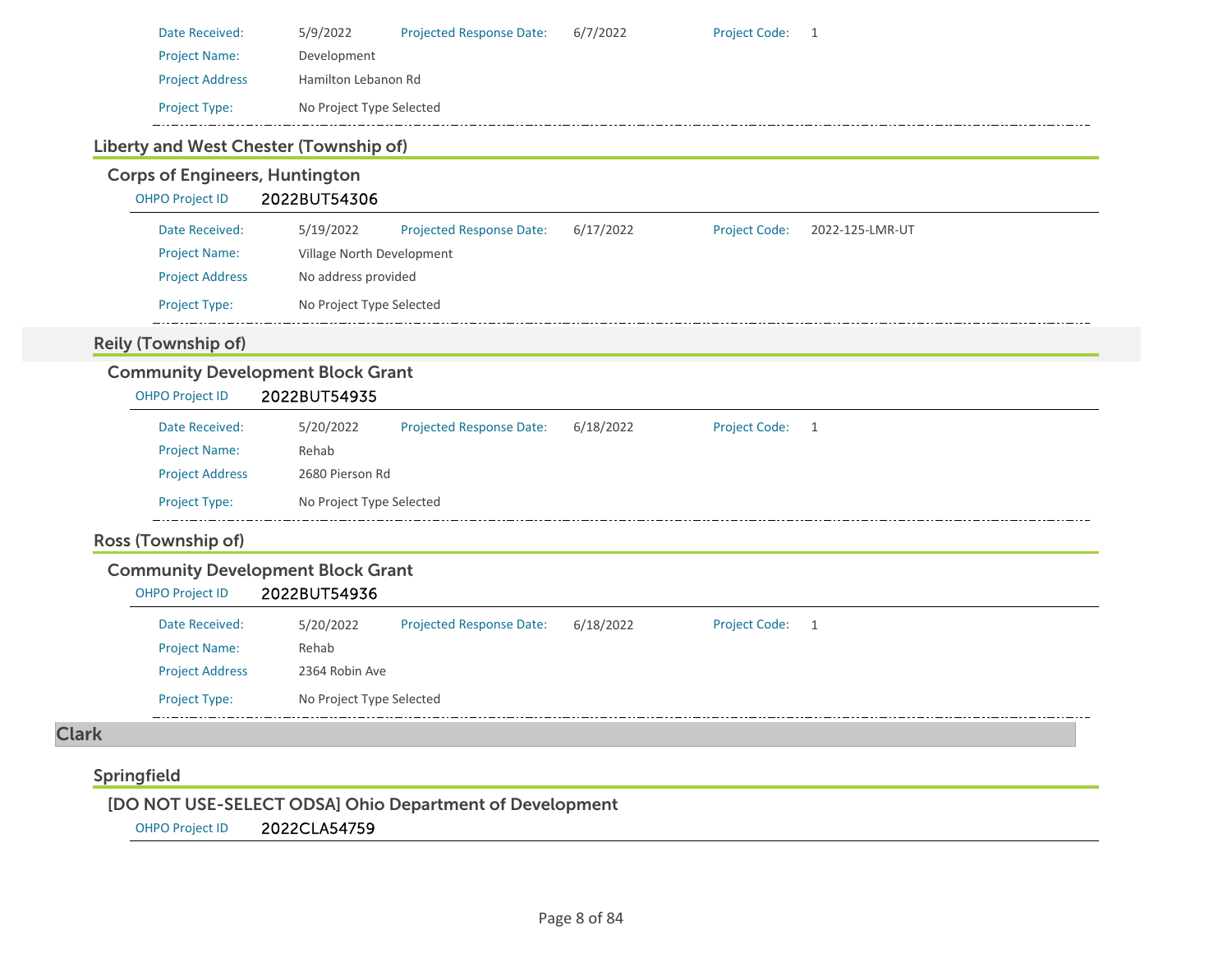| Date Received:                          | <b>Projected Response Date:</b><br>5/31/2022<br><b>Project Code:</b><br>5/2/2022<br>$\overline{\mathbf{1}}$ |
|-----------------------------------------|-------------------------------------------------------------------------------------------------------------|
| <b>Project Name:</b>                    | Interfaith Hospitality Network and Hartley House Homeless Shelters                                          |
| <b>Project Address</b>                  | 440 and 501 W High St                                                                                       |
| Project Type:                           | Rehabilitation (exclusive of housing rehab above)                                                           |
| <b>Agency Unknown or Unspecified</b>    |                                                                                                             |
| <b>OHPO Project ID</b>                  | 2021CLA53476                                                                                                |
| Date Received:                          | 5/9/2022<br><b>Projected Response Date:</b><br>6/7/2022<br><b>Project Code:</b><br>$\overline{1}$           |
| <b>Project Name:</b>                    | Springfield Burying Ground (Columbia Street Cemetery) Monitoring Plan                                       |
| <b>Project Address</b>                  | No address provided                                                                                         |
| Project Type:                           | Other transportation development (e.g. sidewalks, bike paths)                                               |
| <b>Federal Communication Commission</b> |                                                                                                             |
| <b>OHPO Project ID</b>                  | 2022CLA54896                                                                                                |
| Date Received:                          | 5/17/2022<br><b>Projected Response Date:</b><br>6/15/2022<br><b>Project Code:</b><br><b>TCNS 248632</b>     |
| <b>Project Name:</b>                    | Verizon Wittenburg University - A / Project# 16717241                                                       |
| <b>Project Address</b>                  | 909 Woodlawn Ave                                                                                            |
| Project Type:                           | No Project Type Selected                                                                                    |
| <b>Other Agency - Federal</b>           |                                                                                                             |
| <b>OHPO Project ID</b>                  | 2018CLA41100                                                                                                |
|                                         | <b>Projected Response Date:</b><br>5/26/2022<br>6/24/2022<br><b>Project Code:</b><br>ABPP                   |
| Date Received:                          |                                                                                                             |
| <b>Project Name:</b>                    | Battle of Peckuwe American Battlefied Protection Program                                                    |
| <b>Project Address</b>                  | No address provided                                                                                         |
| Project Type:                           | No Project Type Selected                                                                                    |
| <b>Clermont</b>                         |                                                                                                             |
|                                         |                                                                                                             |
| <b>Bethel</b>                           |                                                                                                             |
|                                         | <b>Housing and Urban Development Department</b>                                                             |
| OHPO Project ID 2022CLE54941            |                                                                                                             |
| Date Received:                          | 5/20/2022<br>Projected Response Date:<br>6/18/2022<br><b>Project Code:</b><br>$\overline{1}$                |
| <b>Project Name:</b>                    | Disposition of Properties                                                                                   |
| <b>Project Address</b>                  | Various Addresses                                                                                           |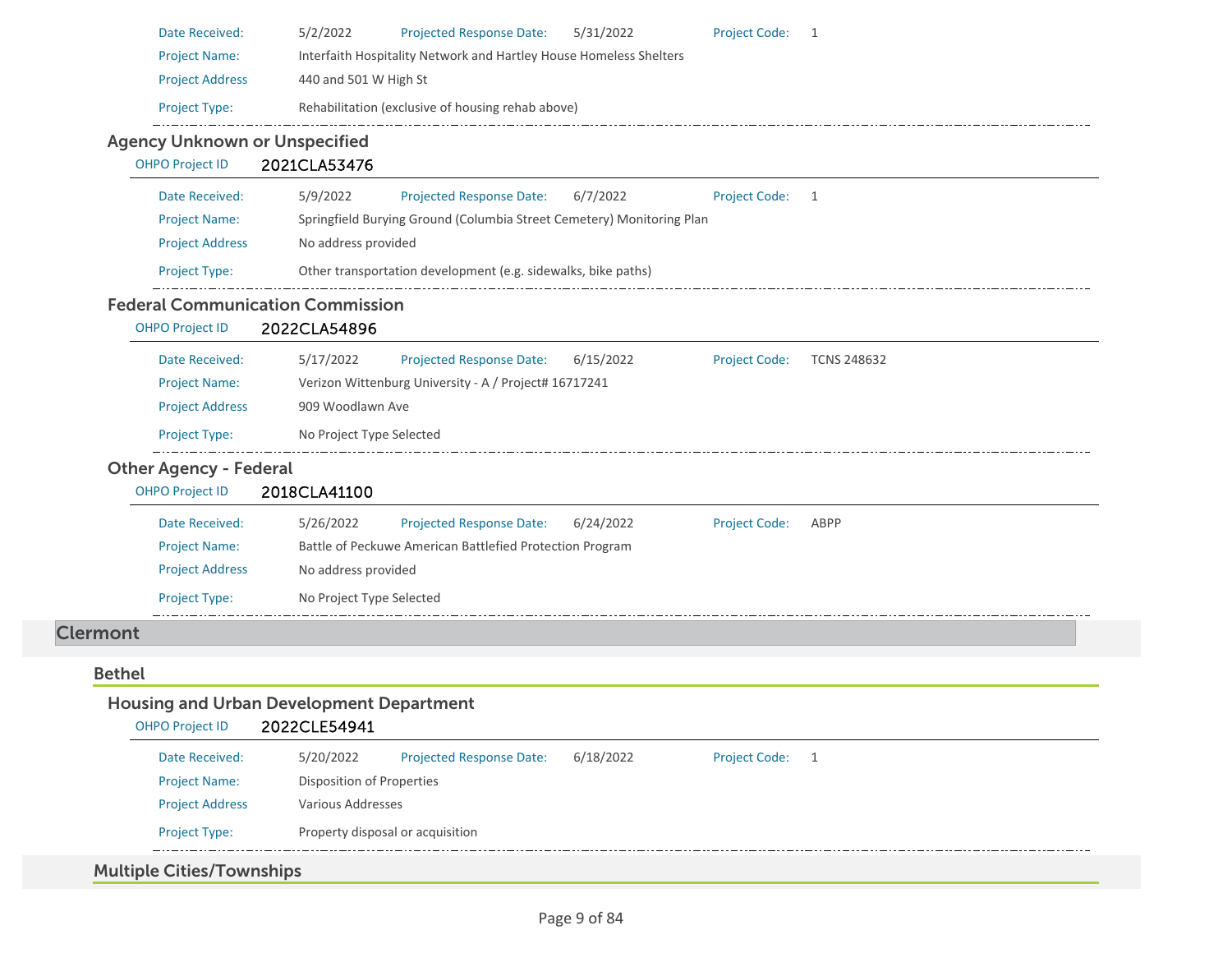# Ohio Power Siting Board

| <b>OHPO Project ID</b>          | 2020CLE49986                                                                                        |
|---------------------------------|-----------------------------------------------------------------------------------------------------|
| Date Received:                  | 5/9/2022<br>6/7/2022<br><b>Projected Response Date:</b><br><b>Project Code:</b><br>DukeEnergy       |
| <b>Project Name:</b>            | Bethel-Batavia Pipeline Project                                                                     |
| <b>Project Address</b>          | No address provided                                                                                 |
| Project Type:                   | Gas transmission projects, inc. compressor stations                                                 |
| Date Received:                  | 5/9/2022 Projected Response Date: 6/7/2022<br><b>Project Code:</b><br>DukeEnergy                    |
| <b>Project Name:</b>            | Bethel-Batavia Pipeline Project                                                                     |
| <b>Project Address</b>          | No address provided                                                                                 |
| Project Type:                   | Gas transmission projects, inc. compressor stations                                                 |
| Date Received:                  | Projected Response Date: 6/28/2022<br><b>Project Code:</b><br>DukeEnergy, 22-0<br>5/30/2022         |
| <b>Project Name:</b>            | Bethel-Batavia Pipeline Project                                                                     |
| <b>Project Address</b>          | No address provided                                                                                 |
| <b>Project Type:</b>            | No Project Type Selected                                                                            |
| <b>Williamsburg and Batavia</b> |                                                                                                     |
|                                 | <b>Housing and Urban Development Department</b>                                                     |
| <b>OHPO Project ID</b>          | 2022CLE54927                                                                                        |
| Date Received:                  | 5/19/2022<br>6/17/2022<br><b>Projected Response Date:</b><br><b>Project Code:</b><br>$\overline{1}$ |
| <b>Project Name:</b>            | <b>Disposition of Properties</b>                                                                    |
| <b>Project Address</b>          | Various Addresses                                                                                   |
|                                 |                                                                                                     |

#### Clinton

 $-$  - -

|                                          | <b>Ohio Department of Transportation</b> |                                 |           |                      |            |  |
|------------------------------------------|------------------------------------------|---------------------------------|-----------|----------------------|------------|--|
| <b>OHPO Project ID</b>                   | 2022CLI54901                             |                                 |           |                      |            |  |
| Date Received:                           | 5/17/2022                                | <b>Projected Response Date:</b> | 6/15/2022 | <b>Project Code:</b> | PID 109958 |  |
| <b>Project Name:</b>                     | CLI-CR 12-4.43 Antioch Road              |                                 |           |                      |            |  |
| <b>Project Address</b>                   | Antioch Rd                               |                                 |           |                      |            |  |
| <b>Project Type:</b>                     | Road construction                        |                                 |           |                      |            |  |
| <b>Clark and Jefferson (Township of)</b> |                                          |                                 |           |                      |            |  |

. . . . . . . . . . . . . . . . . . . .

Ohio Power Siting Board

Project Type: Property disposal or acquisition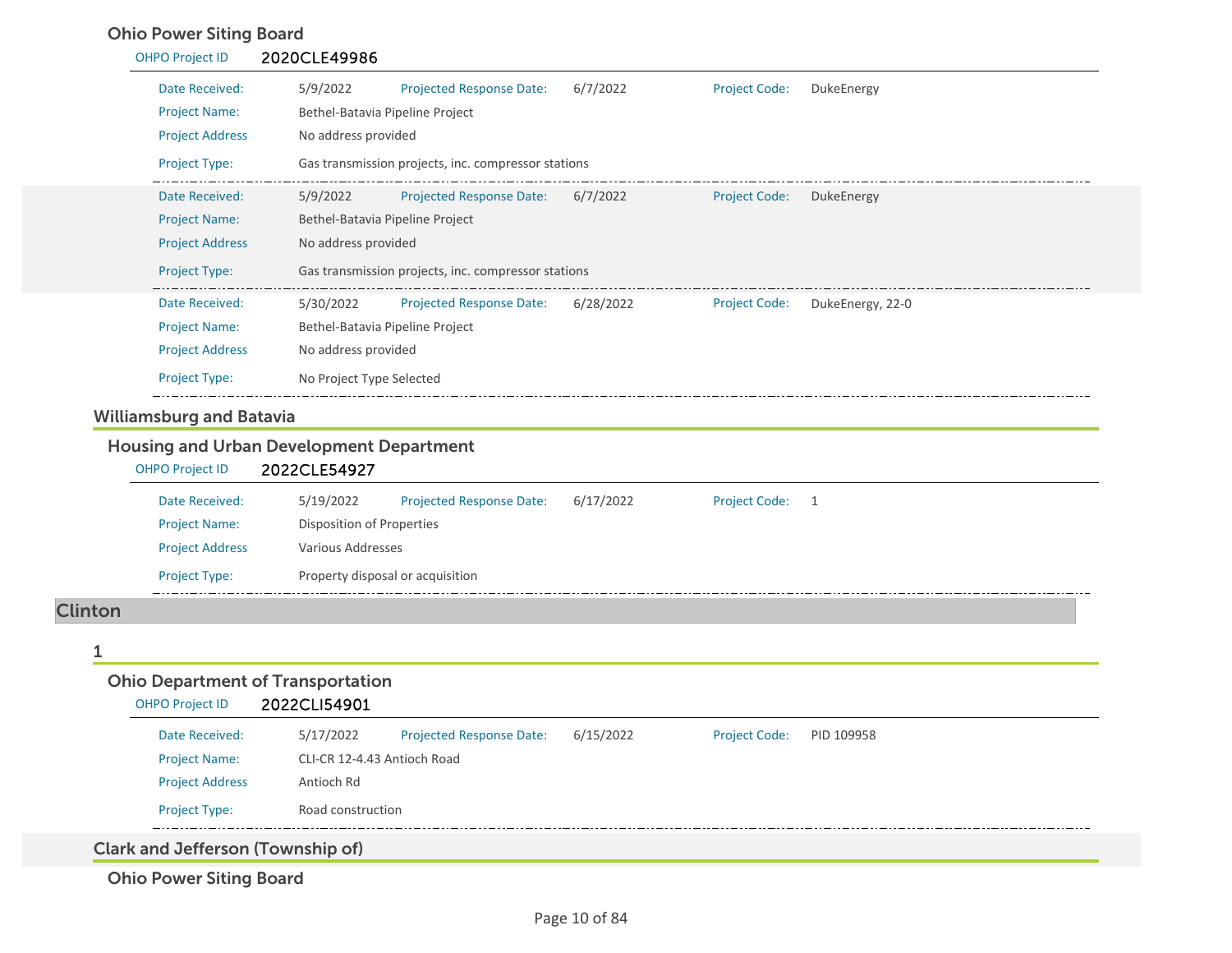|               | <b>OHPO Project ID</b>                      | 2020CLI49683                             |                                                     |           |                      |                |  |
|---------------|---------------------------------------------|------------------------------------------|-----------------------------------------------------|-----------|----------------------|----------------|--|
|               | Date Received:                              | 5/18/2022                                | Projected Response Date:                            | 6/16/2022 | <b>Project Code:</b> | $\overline{1}$ |  |
|               | <b>Project Name:</b>                        |                                          | Yellow Wood Solar Energy Project                    |           |                      |                |  |
|               | <b>Project Address</b>                      | No address provided                      |                                                     |           |                      |                |  |
|               | Project Type:                               | Solar Farm                               |                                                     |           |                      |                |  |
| <b>Sabina</b> |                                             |                                          |                                                     |           |                      |                |  |
|               | <b>Community Development Block Grant</b>    |                                          |                                                     |           |                      |                |  |
|               | <b>OHPO Project ID</b>                      | 2022CLI54961                             |                                                     |           |                      |                |  |
|               | Date Received:                              | 5/25/2022                                | Projected Response Date:                            | 6/23/2022 | <b>Project Code:</b> | $\overline{1}$ |  |
|               | <b>Project Name:</b>                        | Rehab                                    |                                                     |           |                      |                |  |
|               | <b>Project Address</b>                      | 377 Florence Ave                         |                                                     |           |                      |                |  |
|               | Project Type:                               |                                          | Housing rehabilitation, single-family units         |           |                      |                |  |
|               | Wilmington                                  |                                          |                                                     |           |                      |                |  |
|               |                                             | <b>Community Development Block Grant</b> |                                                     |           |                      |                |  |
|               |                                             |                                          |                                                     |           |                      |                |  |
|               | OHPO Project ID                             | 2022CLI54945                             |                                                     |           |                      |                |  |
|               | Date Received:                              | 5/23/2022                                | Projected Response Date:                            | 6/21/2022 | <b>Project Code:</b> | $\overline{1}$ |  |
|               | <b>Project Name:</b>                        | Rehab                                    |                                                     |           |                      |                |  |
|               | <b>Project Address</b>                      | 58 Woodland Dr                           |                                                     |           |                      |                |  |
|               | Project Type:                               |                                          | Housing rehabilitation, single-family units         |           |                      |                |  |
| Columbiana    |                                             |                                          |                                                     |           |                      |                |  |
| 1             |                                             |                                          |                                                     |           |                      |                |  |
|               | <b>Federal Energy Regulatory Commission</b> |                                          |                                                     |           |                      |                |  |
|               | <b>OHPO Project ID</b>                      | 2022COL54890                             |                                                     |           |                      |                |  |
|               | Date Received:                              | 5/16/2022                                | <b>Projected Response Date:</b>                     | 6/14/2022 | <b>Project Code:</b> | Columbia       |  |
|               | <b>Project Name:</b>                        |                                          | Columbia Gas TC Energy TCO-10366.5 Project          |           |                      |                |  |
|               | <b>Project Address</b>                      | No address provided                      |                                                     |           |                      |                |  |
|               | Project Type:                               |                                          | Gas transmission projects, inc. compressor stations |           |                      |                |  |
|               | <b>East Liverpool</b>                       |                                          |                                                     |           |                      |                |  |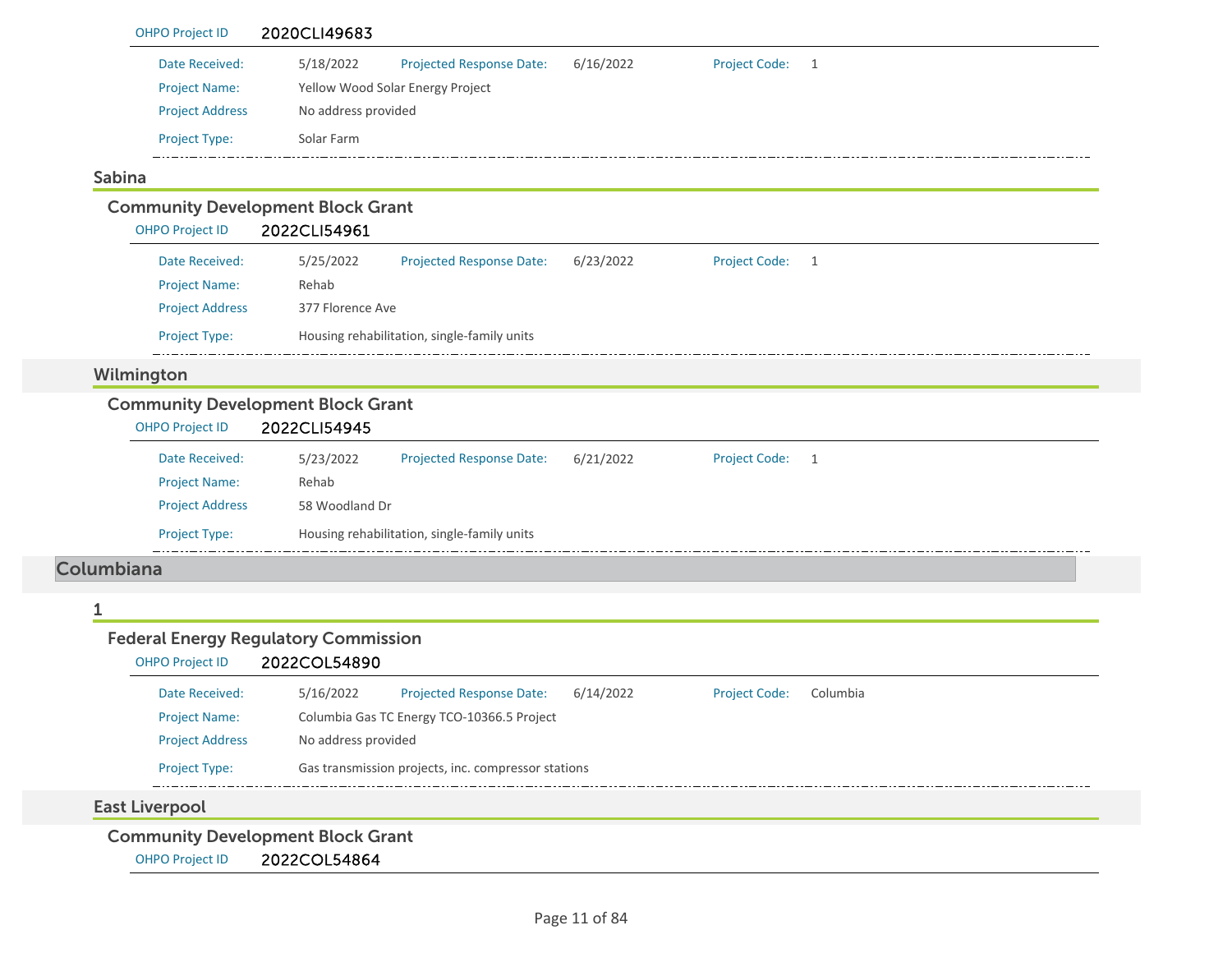| Date Received:         | 5/12/2022      | <b>Projected Response Date:</b>             | 6/10/2022 | <b>Project Code:</b> |  |
|------------------------|----------------|---------------------------------------------|-----------|----------------------|--|
| <b>Project Name:</b>   | Rehab          |                                             |           |                      |  |
| <b>Project Address</b> | 16132 John Ave |                                             |           |                      |  |
| <b>Project Type:</b>   |                | Housing rehabilitation, single-family units |           |                      |  |
|                        |                |                                             |           |                      |  |

## Salem

Project Address 248 N 3rd St

Project Type: Lead Hazard Abatement Rehabilitation

| <b>Community Development Block Grant</b><br><b>OHPO Project ID</b> | 2022COL54865                 |                                                                     |           |                      |                |
|--------------------------------------------------------------------|------------------------------|---------------------------------------------------------------------|-----------|----------------------|----------------|
| Date Received:<br><b>Project Name:</b><br><b>Project Address</b>   | 5/12/2022<br>3357 SR 45      | Projected Response Date:<br>Homeless Shelter Replacement Project    | 6/10/2022 | <b>Project Code:</b> | $\overline{1}$ |
| Project Type:                                                      |                              | Rehabilitation (exclusive of housing rehab above)                   |           |                      |                |
| <b>Rural Development Service</b>                                   |                              |                                                                     |           |                      |                |
| <b>OHPO Project ID</b>                                             | 2022COL54907                 |                                                                     |           |                      |                |
| Date Received:                                                     | 5/18/2022                    | <b>Projected Response Date:</b>                                     | 6/16/2022 | <b>Project Code:</b> | $\overline{1}$ |
| <b>Project Name:</b>                                               |                              | Schaefer Family Crop Farms, LLC 17.28kW Rooftop Solar Array Project |           |                      |                |
| <b>Project Address</b>                                             | 7790 S Range Rd              |                                                                     |           |                      |                |
| Project Type:                                                      | No Project Type Selected     |                                                                     |           |                      |                |
| <b>Coshocton</b>                                                   |                              |                                                                     |           |                      |                |
| Coshocton                                                          |                              |                                                                     |           |                      |                |
| <b>Community Development Block Grant</b>                           |                              |                                                                     |           |                      |                |
| <b>OHPO Project ID</b>                                             | 2022COS54764                 |                                                                     |           |                      |                |
| Date Received:                                                     | 5/3/2022                     | <b>Projected Response Date:</b>                                     | 6/1/2022  | <b>Project Code:</b> | $\overline{1}$ |
| <b>Project Name:</b>                                               | Rehabs                       |                                                                     |           |                      |                |
| <b>Project Address</b>                                             | Various Addresses            |                                                                     |           |                      |                |
| <b>Project Type:</b>                                               |                              | Multiple projects of different types                                |           |                      |                |
| <b>Ohio Department of Health</b>                                   |                              |                                                                     |           |                      |                |
| <b>OHPO Project ID</b>                                             | 2022COS54888                 |                                                                     |           |                      |                |
| Date Received:                                                     | 5/17/2022                    | <b>Projected Response Date:</b>                                     | 6/1/2022  | <b>Project Code:</b> | Medicaid       |
| <b>Project Name:</b>                                               | Lead Hazard Control Property |                                                                     |           |                      |                |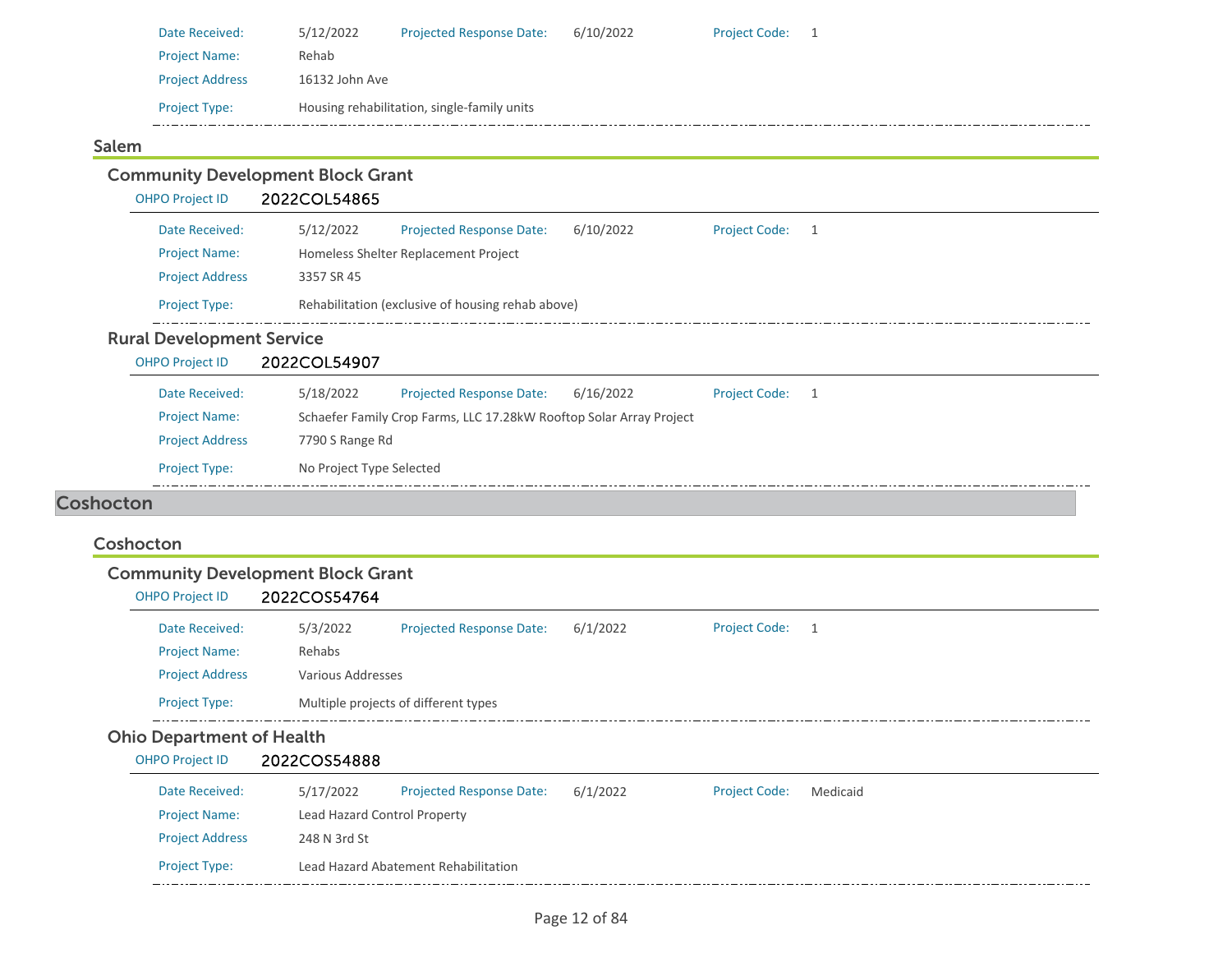#### Crawford

| <b>Crestline</b><br><b>Corps of Engineers, Buffalo</b><br><b>OHPO Project ID</b>                    | 2021CRA50901                                                                                                                                                                                                             |
|-----------------------------------------------------------------------------------------------------|--------------------------------------------------------------------------------------------------------------------------------------------------------------------------------------------------------------------------|
| Date Received:<br><b>Project Name:</b><br><b>Project Address</b>                                    | 5/3/2022<br>6/1/2022<br><b>Project Code:</b><br>Projected Response Date:<br>1<br>Crestline Wasterwater Treatment Plant<br>Thrush Rd                                                                                      |
| Project Type:                                                                                       | Wastewater treatment plants or lines                                                                                                                                                                                     |
| Galion                                                                                              |                                                                                                                                                                                                                          |
| <b>OHPO Project ID</b>                                                                              | <b>Housing and Urban Development Department</b><br>2022CRA54784                                                                                                                                                          |
| Date Received:<br><b>Project Name:</b><br><b>Project Address</b><br>Project Type:                   | 5/3/2022<br><b>Projected Response Date:</b><br>6/1/2022<br><b>Project Code:</b><br>$\overline{1}$<br>Wyandot Square<br>425-430 Libby Ln<br>Housing rehabilitation, multi-family units                                    |
| <b>Multiple Cities/Townships</b><br><b>Corps of Engineers, Huntington</b><br><b>OHPO Project ID</b> | 2022CRA54363                                                                                                                                                                                                             |
| Date Received:<br><b>Project Name:</b><br><b>Project Address</b><br>Project Type:                   | 5/12/2022<br>Projected Response Date:<br>6/10/2022<br><b>Project Code:</b><br>AEP<br>Howard-Bucyrus 69kV Transmission line Rebuild Project<br>No address provided<br>Electricity transmission projects, inc. substations |
| Cuyahoga                                                                                            |                                                                                                                                                                                                                          |
| <b>Brecksville</b>                                                                                  |                                                                                                                                                                                                                          |
| <b>Corps of Engineers, Buffalo</b><br><b>OHPO Project ID</b>                                        | 2022CUY54995                                                                                                                                                                                                             |
| Date Received:<br><b>Project Name:</b>                                                              | <b>Projected Response Date:</b><br>6/29/2022<br><b>Project Code:</b><br>H <sub>2</sub> Ohio<br>5/31/2022<br>Old Station Road Restoration Project                                                                         |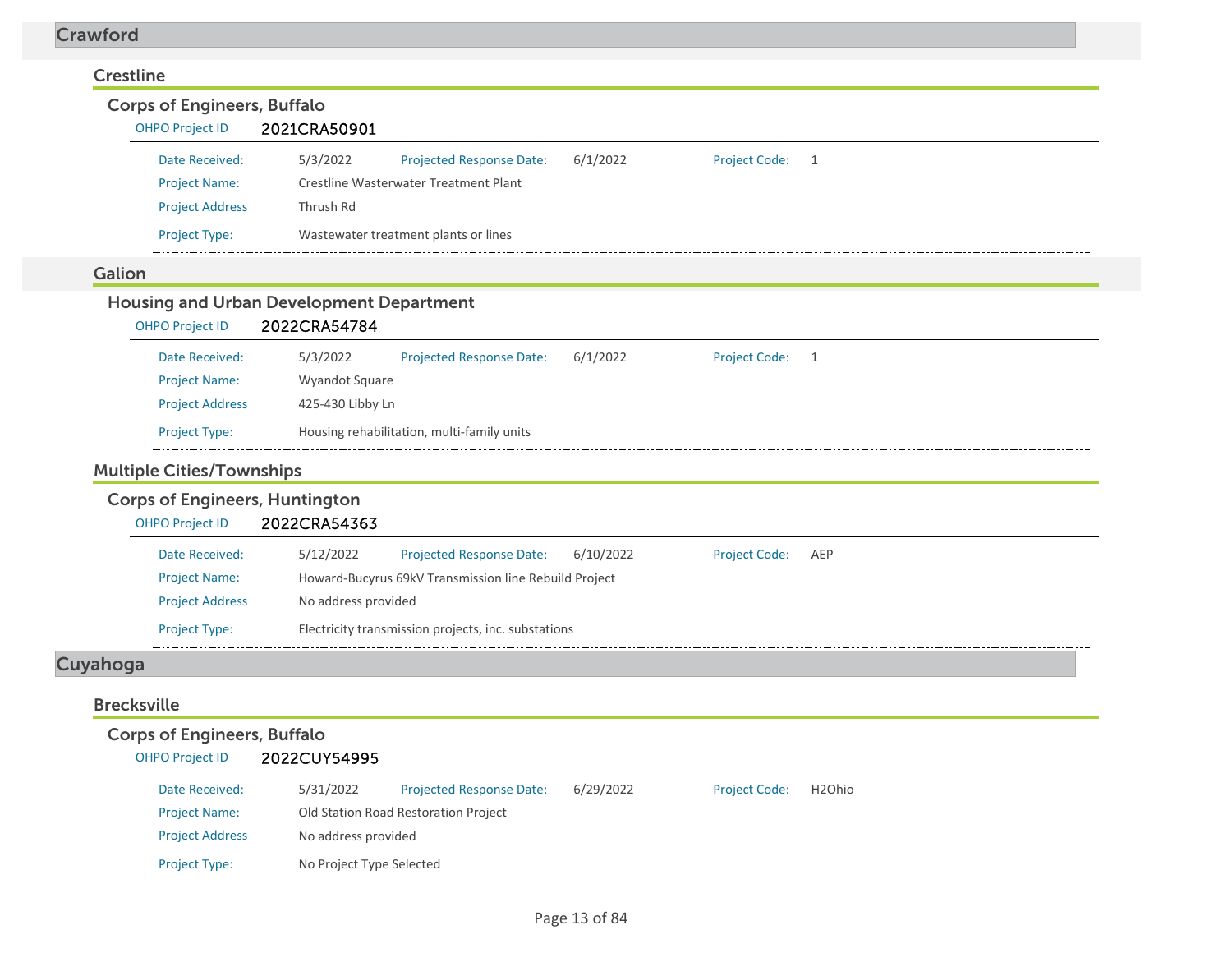| Date Received:                     | 5/31/2022                                                     | 6/29/2022 | <b>Project Code:</b> |              |
|------------------------------------|---------------------------------------------------------------|-----------|----------------------|--------------|
| <b>Project Name:</b>               | Projected Response Date:<br>Snowville Business Center Project |           |                      | 1999-03137   |
| <b>Project Address</b>             | No address provided                                           |           |                      |              |
|                                    |                                                               |           |                      |              |
| Project Type:                      | No Project Type Selected                                      |           |                      |              |
| <b>Cleveland</b>                   |                                                               |           |                      |              |
|                                    | <b>Community Development Block Grant</b>                      |           |                      |              |
| <b>OHPO Project ID</b>             | 2022CUY54861                                                  |           |                      |              |
| Date Received:                     | 5/11/2022<br>Projected Response Date:                         | 6/9/2022  | <b>Project Code:</b> | 1            |
| <b>Project Name:</b>               | New Construction                                              |           |                      |              |
| <b>Project Address</b>             | <b>Various Addresses</b>                                      |           |                      |              |
| Project Type:                      | Housing construction, single-family units                     |           |                      |              |
| <b>OHPO Project ID</b>             | 2022CUY54926                                                  |           |                      |              |
| Date Received:                     | 5/19/2022<br>Projected Response Date:                         | 6/17/2022 | <b>Project Code:</b> | $\mathbf{1}$ |
| <b>Project Name:</b>               | Habitat for Humanity - New Construction                       |           |                      |              |
| <b>Project Address</b>             | W 128th St and Lena Ave                                       |           |                      |              |
| Project Type:                      | Housing construction, multi-family units                      |           |                      |              |
| <b>Corps of Engineers, Buffalo</b> |                                                               |           |                      |              |
| <b>OHPO Project ID</b>             | 2021CUY52837                                                  |           |                      |              |
| Date Received:                     | 5/16/2022<br>Projected Response Date:                         | 6/14/2022 | <b>Project Code:</b> | 2022-00079   |
| <b>Project Name:</b>               | Sowinski Park Stream and Floodplain Restoration Project       |           |                      |              |
| <b>Project Address</b>             | 1030 Martin Luther King Jr Dr                                 |           |                      |              |
| Project Type:                      | No Project Type Selected                                      |           |                      |              |
| Date Received:                     | <b>Projected Response Date:</b><br>5/31/2022                  | 6/29/2022 | <b>Project Code:</b> | 2022-00079   |
| <b>Project Name:</b>               | Sowinski Park Stream and Floodplain Restoration Project       |           |                      |              |
| <b>Project Address</b>             | 1030 Martin Luther King Jr Dr                                 |           |                      |              |
| Project Type:                      | No Project Type Selected                                      |           |                      |              |

OHPO Project ID 2022CUY54837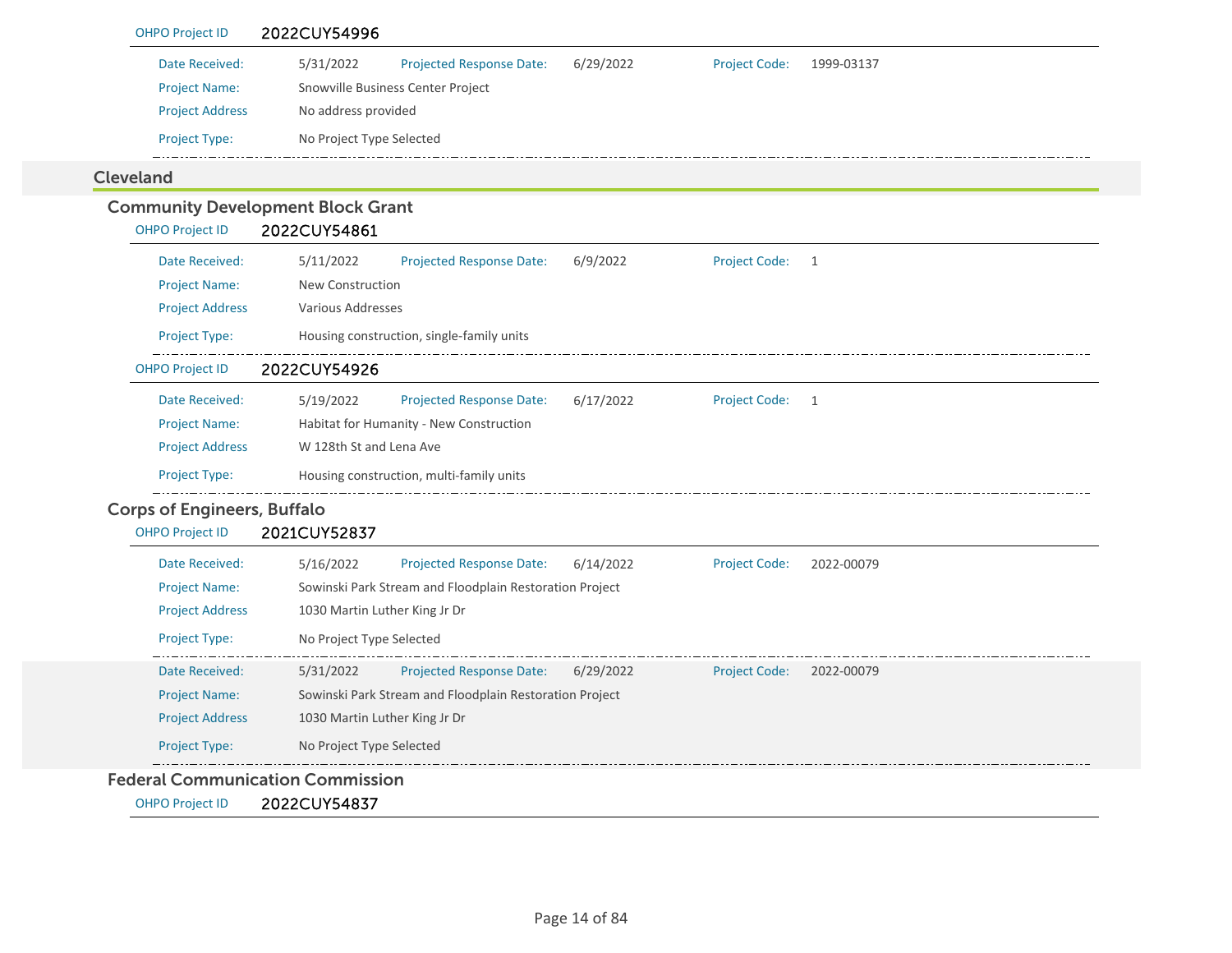| Date Received:                                      | 5/9/2022                 | Projected Response Date:                        | 6/7/2022  | <b>Project Code:</b> | <b>TCNS 246291</b> |
|-----------------------------------------------------|--------------------------|-------------------------------------------------|-----------|----------------------|--------------------|
| <b>Project Name:</b>                                | CL80177F/NSD             |                                                 |           |                      |                    |
| <b>Project Address</b>                              | 4806 Hamilton Ave        |                                                 |           |                      |                    |
| Project Type:                                       | No Project Type Selected |                                                 |           |                      |                    |
| <b>General Services Administration</b>              |                          |                                                 |           |                      |                    |
| <b>OHPO Project ID</b>                              | 2022CUY54744             |                                                 |           |                      |                    |
| Date Received:                                      | 5/31/2022                | Projected Response Date:                        | 6/29/2022 | <b>Project Code:</b> | $\mathbf{1}$       |
| <b>Project Name:</b>                                |                          | A.J. Celebrezze Federal Building Termal Upgrade |           |                      |                    |
| <b>Project Address</b>                              | 1240 E 9th St            |                                                 |           |                      |                    |
| Project Type:                                       | No Project Type Selected |                                                 |           |                      |                    |
| <b>Health Resources and Services Administration</b> |                          |                                                 |           |                      |                    |
| <b>OHPO Project ID</b>                              | 2022CUY54880             |                                                 |           |                      |                    |
| Date Received:                                      | 5/16/2022                | <b>Projected Response Date:</b>                 | 6/14/2022 | <b>Project Code:</b> | 1                  |
| <b>Project Name:</b>                                |                          | Care Alliance Health Center Rehab               |           |                      |                    |
| <b>Project Address</b>                              | 7300 Saint Clair Ave     |                                                 |           |                      |                    |
| Project Type:                                       | Health services          |                                                 |           |                      |                    |
| <b>Housing and Urban Development Department</b>     |                          |                                                 |           |                      |                    |
| <b>OHPO Project ID</b>                              | 2019CUY43901             |                                                 |           |                      |                    |
| Date Received:                                      | 5/10/2022                | <b>Projected Response Date:</b>                 | 6/8/2022  | <b>Project Code:</b> | $\mathbf{1}$       |
| <b>Project Name:</b>                                |                          | Woodhill Homes Redevelopment                    |           |                      |                    |
| <b>Project Address</b>                              | 2491 Baldwin Ave         |                                                 |           |                      |                    |
| Project Type:                                       | No Project Type Selected |                                                 |           |                      |                    |
| <b>OHPO Project ID</b>                              | 2022CUY54859             |                                                 |           |                      |                    |
| Date Received:                                      | 5/11/2022                | <b>Projected Response Date:</b>                 | 6/9/2022  | <b>Project Code:</b> | 1                  |
| <b>Project Name:</b>                                | Lorain Square            |                                                 |           |                      |                    |
| <b>Project Address</b>                              | 16321 Lorain Ave         |                                                 |           |                      |                    |
| Project Type:                                       | No Project Type Selected |                                                 |           |                      |                    |
| <b>OHPO Project ID</b>                              | 2022CUY54860             |                                                 |           |                      |                    |
| Date Received:                                      | 5/11/2022                | <b>Projected Response Date:</b>                 | 6/9/2022  | <b>Project Code:</b> | $\mathbf{1}$       |
| <b>Project Name:</b>                                | Fairway Manor            |                                                 |           |                      |                    |
| <b>Project Address</b>                              | 17815 Fairway Dr         |                                                 |           |                      |                    |
| Project Type:                                       |                          | Housing rehabilitation, multi-family units      |           |                      |                    |

\_\_\_\_\_\_\_\_\_\_\_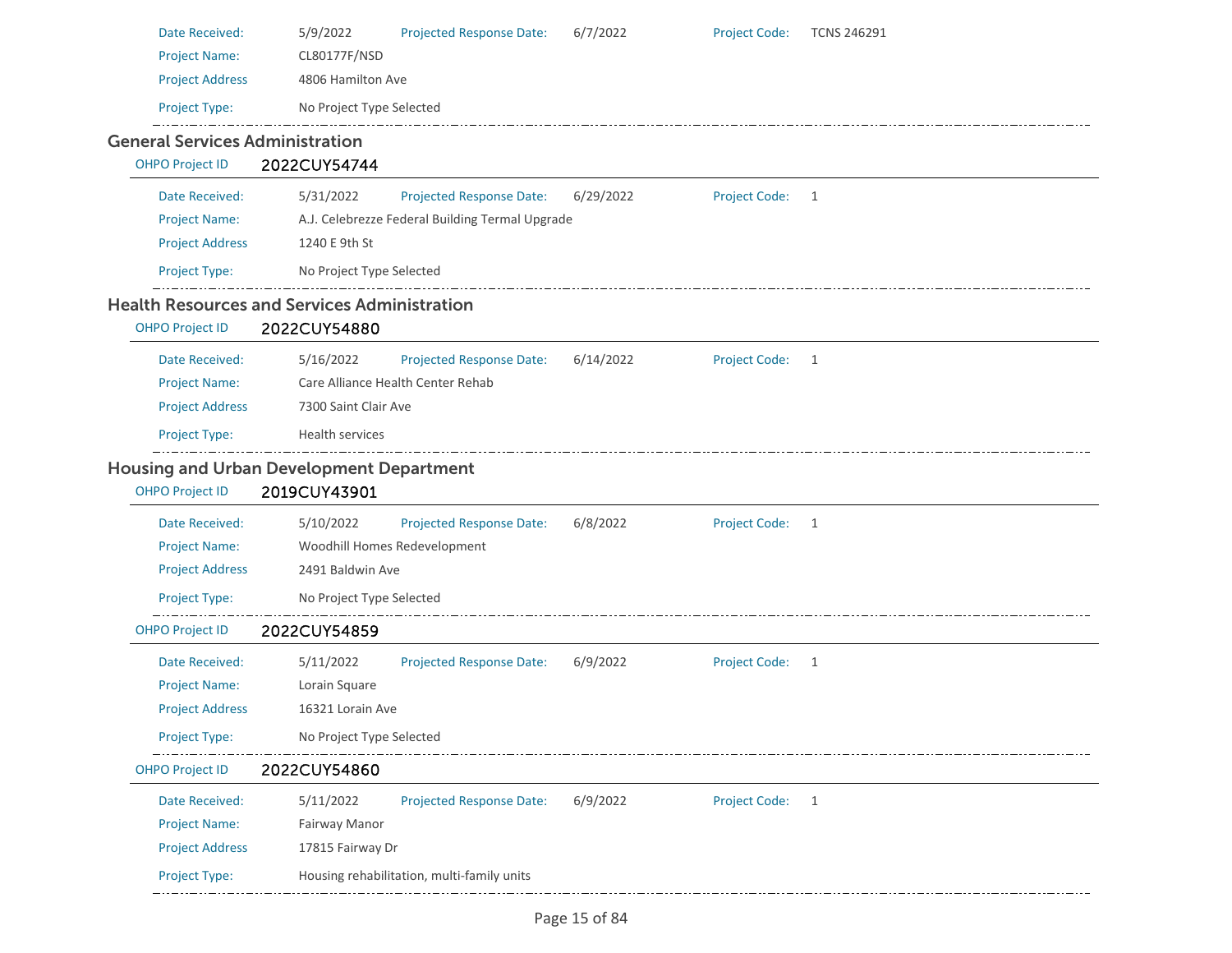## Information/inquiry from public prior to project submission

| <b>OHPO Project ID</b>       | 2021CUY52242             |                                                                |           |                      |     |  |
|------------------------------|--------------------------|----------------------------------------------------------------|-----------|----------------------|-----|--|
| Date Received:               | 5/26/2022                | <b>Projected Response Date:</b>                                | 6/10/2022 | <b>Project Code:</b> | - 1 |  |
| <b>Project Name:</b>         |                          | Cuyahoga County Soldiers' and Sailors' Monument Heating System |           |                      |     |  |
| <b>Project Address</b>       | No address provided      |                                                                |           |                      |     |  |
| <b>Project Type:</b>         | No Project Type Selected |                                                                |           |                      |     |  |
| <b>National Park Service</b> |                          |                                                                |           |                      |     |  |
| <b>OHPO Project ID</b>       | 2021CUY53501             |                                                                |           |                      |     |  |

| Date Received:         | 5/11/2022                | <b>Projected Response Date:</b> | 6/9/2022 | <b>Project Code:</b> |  |  |  |  |
|------------------------|--------------------------|---------------------------------|----------|----------------------|--|--|--|--|
| <b>Project Name:</b>   |                          | USS Cod SAT Grant               |          |                      |  |  |  |  |
| <b>Project Address</b> |                          | No address provided             |          |                      |  |  |  |  |
| <b>Project Type:</b>   | No Project Type Selected |                                 |          |                      |  |  |  |  |

## Cleveland Heights

## Federal Communication Commission

| <b>OHPO Project ID</b> | 2022CUY53590                                                                                            |  |  |  |  |  |  |
|------------------------|---------------------------------------------------------------------------------------------------------|--|--|--|--|--|--|
| Date Received:         | 5/19/2022<br>6/17/2022<br><b>Projected Response Date:</b><br><b>Project Code:</b><br><b>TCNS 242734</b> |  |  |  |  |  |  |
| <b>Project Name:</b>   | Dish Network CVCLE00416A                                                                                |  |  |  |  |  |  |
| <b>Project Address</b> | 2537 Lee Rd                                                                                             |  |  |  |  |  |  |
| <b>Project Type:</b>   | No Project Type Selected                                                                                |  |  |  |  |  |  |
| <b>OHPO Project ID</b> | 2022CUY54565                                                                                            |  |  |  |  |  |  |
| Date Received:         | 5/9/2022<br>6/7/2022<br><b>Projected Response Date:</b><br><b>Project Code:</b><br><b>TCNS 246757</b>   |  |  |  |  |  |  |
| <b>Project Name:</b>   | CL01062A/Sprint Keep                                                                                    |  |  |  |  |  |  |
| <b>Project Address</b> | 2741 Fairmount Blyd                                                                                     |  |  |  |  |  |  |
| <b>Project Type:</b>   | No Project Type Selected                                                                                |  |  |  |  |  |  |

#### Euclid

## Community Development Block Grant

#### OHPO Project ID 2022CUY54816

| Date Received:         | 5/5/2022                 | <b>Projected Response Date:</b> | 6/3/2022 | <b>Project Code:</b> |  |  |  |
|------------------------|--------------------------|---------------------------------|----------|----------------------|--|--|--|
| <b>Project Name:</b>   |                          | Vinyl Siding Installation       |          |                      |  |  |  |
| <b>Project Address</b> | Various Addresses        |                                 |          |                      |  |  |  |
| <b>Project Type:</b>   | No Project Type Selected |                                 |          |                      |  |  |  |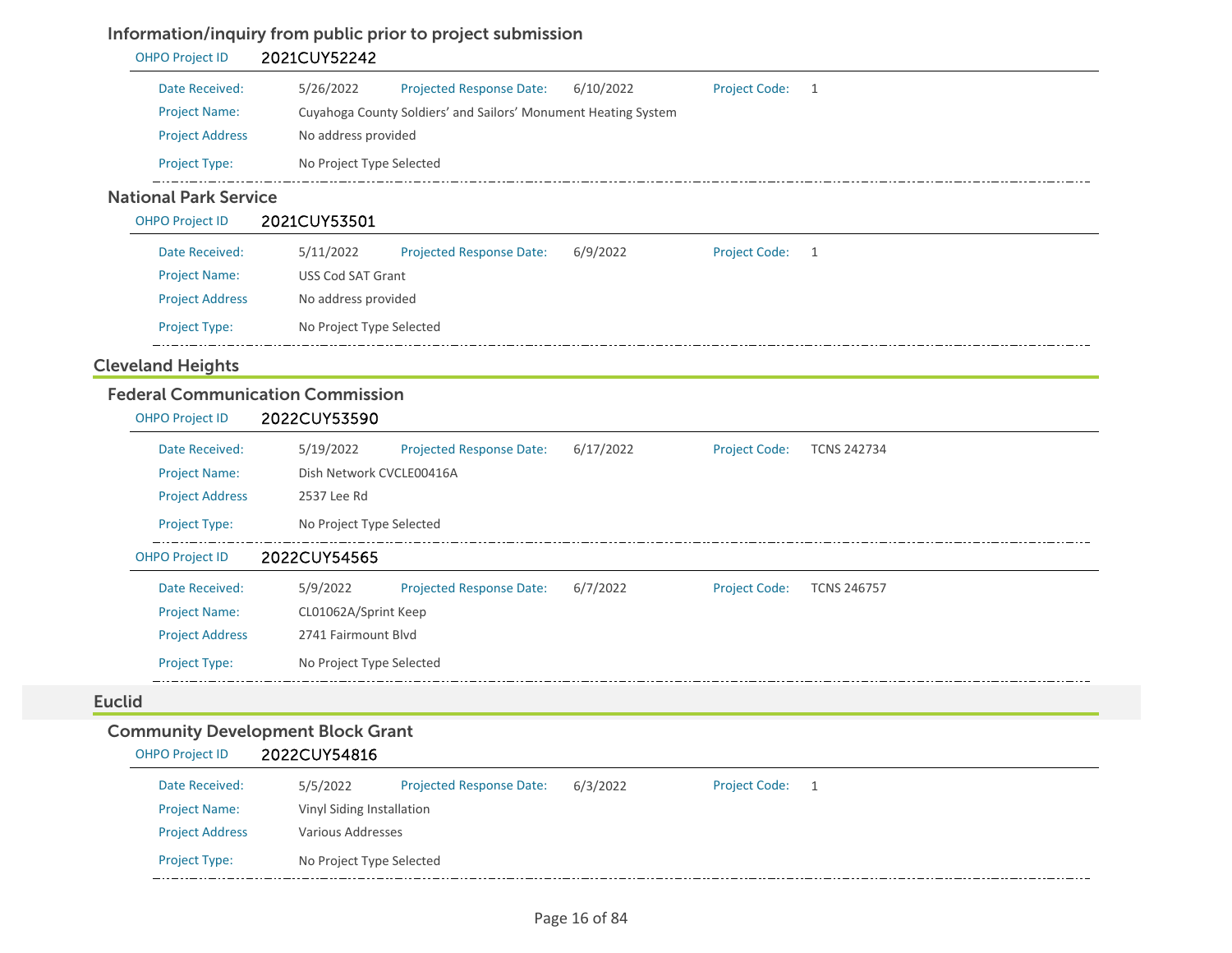#### Independence

| <b>OHPO Project ID</b>                                       | 2018CUY40869                                                                                    |
|--------------------------------------------------------------|-------------------------------------------------------------------------------------------------|
| Date Received:                                               | 5/4/2022<br>6/2/2022<br>Projected Response Date:<br><b>Project Code:</b><br>PID 104504, 2021-   |
| <b>Project Name:</b>                                         | <b>CUY-Pleasant Valley Road Bridges</b>                                                         |
| <b>Project Address</b>                                       | No address provided                                                                             |
| Project Type:                                                | Bridge replacement/demolition                                                                   |
| <b>Moreland Hills</b>                                        |                                                                                                 |
| <b>Corps of Engineers, Buffalo</b><br><b>OHPO Project ID</b> | 2022CUY54929                                                                                    |
| Date Received:                                               | 6/18/2022<br>5/20/2022<br><b>Projected Response Date:</b><br><b>Project Code:</b><br>2022-00397 |
| <b>Project Name:</b>                                         | Jonathan Bass Single-Family Residence Project                                                   |
| <b>Project Address</b>                                       | 0 Mountain View Dr                                                                              |
| Project Type:                                                | No Project Type Selected                                                                        |
|                                                              |                                                                                                 |
| <b>Multiple Cities/Townships</b>                             |                                                                                                 |
| <b>Corps of Engineers, Buffalo</b><br><b>OHPO Project ID</b> | 2020CUY48352                                                                                    |
| Date Received:                                               | 5/31/2022<br><b>Projected Response Date:</b><br>6/22/2022<br><b>Project Code:</b><br>2021-00507 |
| <b>Project Name:</b>                                         | Cuyahoga Valley National Park (CVNP) Boston Mills Cuyahoga River Restoration Project            |
| <b>Project Address</b>                                       | No address provided                                                                             |
| Project Type:                                                | No Project Type Selected                                                                        |
| <b>Strongsville</b>                                          |                                                                                                 |
| <b>Corps of Engineers, Buffalo</b><br><b>OHPO Project ID</b> | 2022CUY53622                                                                                    |
| Date Received:                                               | 5/27/2022<br><b>Projected Response Date:</b><br>6/25/2022<br><b>Project Code:</b><br>1          |
| <b>Project Name:</b>                                         | Park Ridge Crossing Residential Development                                                     |
| <b>Project Address</b>                                       | No address provided                                                                             |
| <b>Project Type:</b>                                         | No Project Type Selected                                                                        |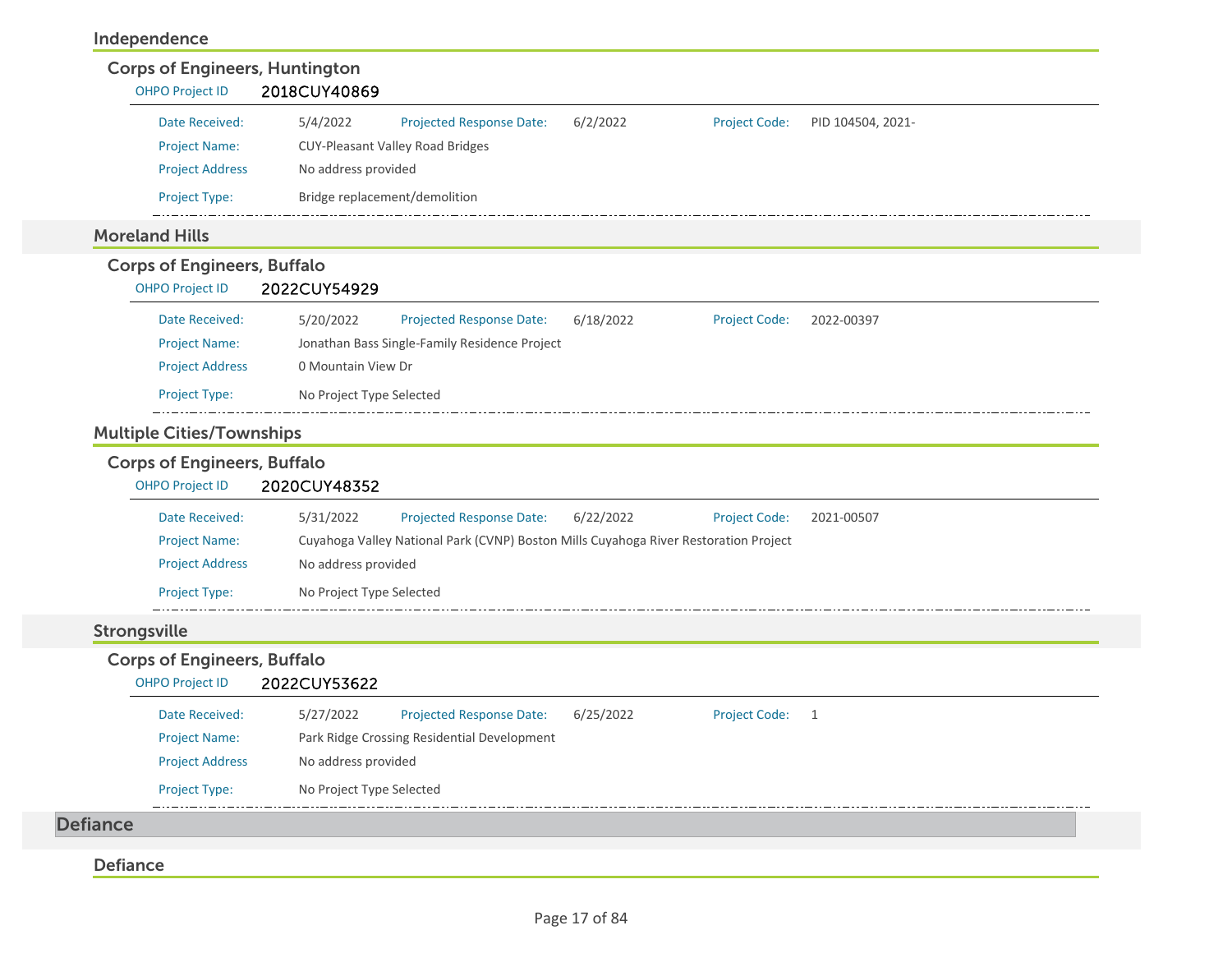#### Federal Communication Commission

| Date Received:                                                  | 5/24/2022<br>6/22/2022<br>Projected Response Date:              | <b>Project Code:</b> | <b>TCNS 246258</b> |
|-----------------------------------------------------------------|-----------------------------------------------------------------|----------------------|--------------------|
| <b>Project Name:</b>                                            | AT&T Site NOH8094 (DEFIANCE) (FA # 14639705)                    |                      |                    |
| <b>Project Address</b>                                          | 7714 Independence Rd                                            |                      |                    |
| Project Type:                                                   | Cell tower/antenna/structure                                    |                      |                    |
| <b>Delaware</b>                                                 |                                                                 |                      |                    |
| <b>Berlin (Township of)</b>                                     |                                                                 |                      |                    |
| <b>Corps of Engineers, Huntington</b><br><b>OHPO Project ID</b> | 2022DEL54841                                                    |                      |                    |
| Date Received:                                                  | 5/9/2022<br>Projected Response Date:<br>6/7/2022                | <b>Project Code:</b> | $\overline{1}$     |
| <b>Project Name:</b>                                            | Pulta Homes of Ohio, LLC Maeve Meadows Residential Development  |                      |                    |
| <b>Project Address</b>                                          | No address provided                                             |                      |                    |
| Project Type:                                                   | Housing construction, single-family units                       |                      |                    |
| <b>Concord (Township of)</b>                                    |                                                                 |                      |                    |
| <b>Corps of Engineers, Huntington</b>                           |                                                                 |                      |                    |
| <b>OHPO Project ID</b>                                          | 2022DEL54821                                                    |                      |                    |
| Date Received:                                                  | 5/6/2022<br>6/4/2022<br>Projected Response Date:                | <b>Project Code:</b> | 2022-326           |
| <b>Project Name:</b>                                            | Next Level Consultants, Inc. Development                        |                      |                    |
| <b>Project Address</b>                                          | <b>US 42</b>                                                    |                      |                    |
| Project Type:                                                   | No Project Type Selected                                        |                      |                    |
| <b>Delaware</b>                                                 |                                                                 |                      |                    |
| <b>Corps of Engineers, Huntington</b><br><b>OHPO Project ID</b> | 2022DEL54850                                                    |                      |                    |
| Date Received:                                                  | Projected Response Date:<br>5/10/2022<br>6/8/2022               | <b>Project Code:</b> | 2022-00360         |
|                                                                 |                                                                 |                      |                    |
| <b>Project Name:</b>                                            | Cohan Recreational Boat Dock Project at O'Shaughnessy Reservoir |                      |                    |
| <b>Project Address</b>                                          | 6877 Dublin Rd                                                  |                      |                    |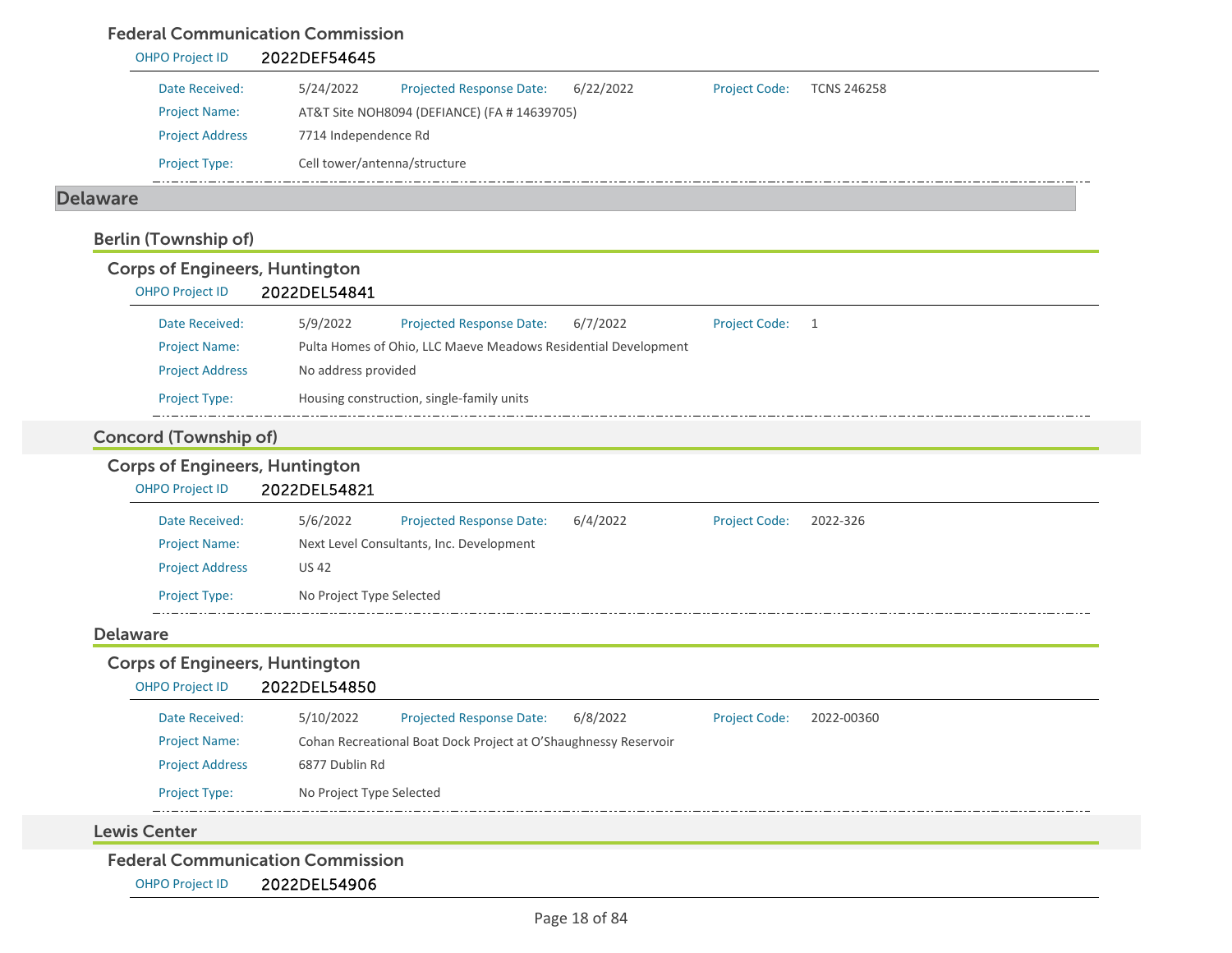| Date Received:         | 5/18/2022                    | <b>Projected Response Date:</b> | 6/16/2022 | <b>Project Code:</b> | TCNS 248689 |  |  |
|------------------------|------------------------------|---------------------------------|-----------|----------------------|-------------|--|--|
| <b>Project Name:</b>   | OCH016/ Evans Farm           |                                 |           |                      |             |  |  |
| <b>Project Address</b> | 1473 Lewis Center Rd         |                                 |           |                      |             |  |  |
| <b>Project Type:</b>   | Cell tower/antenna/structure |                                 |           |                      |             |  |  |

## Troy (Township of)

Corps of Engineers, Huntington

OHPO Project ID 2022DEL54062

| Date Received:         | 5/18/2022                | <b>Projected Response Date:</b> | 6/16/2022 | <b>Project Code:</b> | 2021-695 |  |  |
|------------------------|--------------------------|---------------------------------|-----------|----------------------|----------|--|--|
| <b>Project Name:</b>   | Gleasonkamp Dam Design   |                                 |           |                      |          |  |  |
| <b>Project Address</b> | No address provided      |                                 |           |                      |          |  |  |
| <b>Project Type:</b>   | No Project Type Selected |                                 |           |                      |          |  |  |

Erie

1

## National Aeronautices and Space Administration

| <b>OHPO Project ID</b> | 2022ERI54986             |                                                                      |           |                      |  |  |  |  |
|------------------------|--------------------------|----------------------------------------------------------------------|-----------|----------------------|--|--|--|--|
| Date Received:         | 5/31/2022                | <b>Projected Response Date:</b>                                      | 6/29/2022 | <b>Project Code:</b> |  |  |  |  |
| <b>Project Name:</b>   |                          | GRC- Armstrong Test Facility (ATF) (formally Plumb Brook Station) PA |           |                      |  |  |  |  |
| <b>Project Address</b> |                          | No address provided                                                  |           |                      |  |  |  |  |
| <b>Project Type:</b>   | No Project Type Selected |                                                                      |           |                      |  |  |  |  |

#### Huron

#### Corps of Engineers, Buffalo OHPO Project ID 2020ERI49188

| Date Received:         | 5/18/2022                | <b>Projected Response Date:</b> | 6/16/2022 | <b>Project Code:</b> |  |  |  |
|------------------------|--------------------------|---------------------------------|-----------|----------------------|--|--|--|
| <b>Project Name:</b>   | Huron Harbor Dredging    |                                 |           |                      |  |  |  |
| <b>Project Address</b> | No address provided      |                                 |           |                      |  |  |  |
| <b>Project Type:</b>   | No Project Type Selected |                                 |           |                      |  |  |  |
|                        |                          |                                 |           |                      |  |  |  |

## Perkins (Township of)

Corps of Engineers, Buffalo

OHPO Project ID 2022ERI54488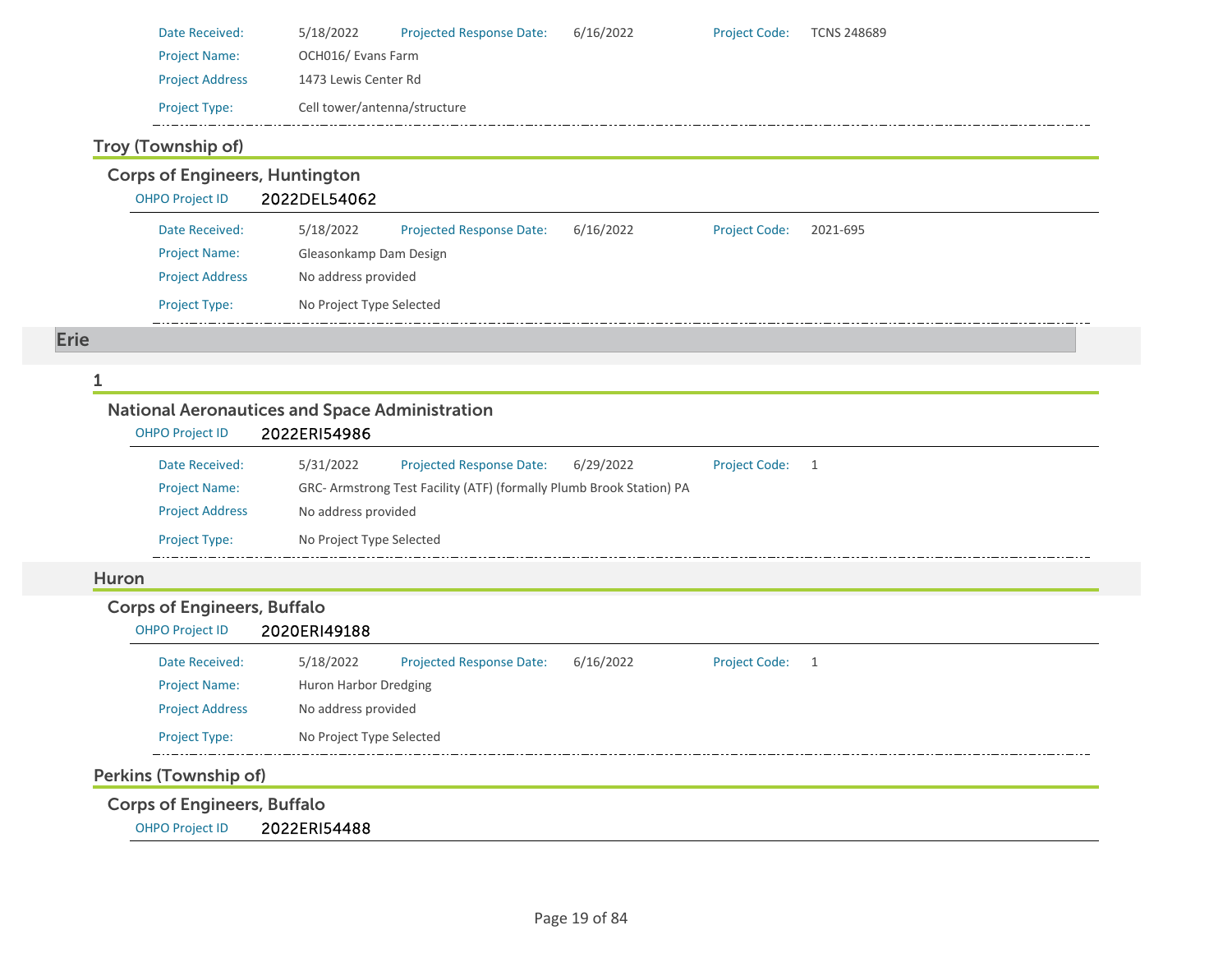| Date Received:         | 5/24/2022                                            | <b>Projected Response Date:</b> | 6/22/2022 | <b>Project Code:</b> |  |  |  |
|------------------------|------------------------------------------------------|---------------------------------|-----------|----------------------|--|--|--|
| <b>Project Name:</b>   | Foursite Holdings and Crossing Road, Phase 1 Project |                                 |           |                      |  |  |  |
| <b>Project Address</b> | No address provided                                  |                                 |           |                      |  |  |  |
| <b>Project Type:</b>   | No Project Type Selected                             |                                 |           |                      |  |  |  |

#### Sandusky

| <b>OHPO Project ID</b> | 2022ERI54808                     |                                      |           |                      |   |
|------------------------|----------------------------------|--------------------------------------|-----------|----------------------|---|
| Date Received:         | 5/4/2022                         | Projected Response Date:             | 6/2/2022  | <b>Project Code:</b> | 1 |
| <b>Project Name:</b>   | Apron Removal                    |                                      |           |                      |   |
| <b>Project Address</b> | No address provided              |                                      |           |                      |   |
| Project Type:          | Road construction                |                                      |           |                      |   |
| <b>OHPO Project ID</b> | 2022ERI54866                     |                                      |           |                      |   |
| Date Received:         | 5/12/2022                        | <b>Projected Response Date:</b>      | 6/10/2022 | <b>Project Code:</b> | 1 |
| <b>Project Name:</b>   | <b>Lead Hazard Control Grant</b> |                                      |           |                      |   |
| <b>Project Address</b> | 908 Shelby St                    |                                      |           |                      |   |
| Project Type:          |                                  | Lead Hazard Abatement Rehabilitation |           |                      |   |
| <b>OHPO Project ID</b> | 2022ERI54871                     |                                      |           |                      |   |
| Date Received:         | 5/13/2022                        | <b>Projected Response Date:</b>      | 6/11/2022 | <b>Project Code:</b> | 1 |
| <b>Project Name:</b>   | Lead Hazard Control Grant        |                                      |           |                      |   |
| <b>Project Address</b> | 816 Perry St                     |                                      |           |                      |   |
| <b>Project Type:</b>   |                                  | Lead Hazard Abatement Rehabilitation |           |                      |   |
| <b>OHPO Project ID</b> | 2022ERI54912                     |                                      |           |                      |   |
| Date Received:         | 5/18/2022                        | <b>Projected Response Date:</b>      | 6/16/2022 | Project Code: 1      |   |
| <b>Project Name:</b>   | Lead Hazard Control Grant        |                                      |           |                      |   |
| <b>Project Address</b> | 609 Reese St                     |                                      |           |                      |   |
| Project Type:          |                                  | Lead Hazard Abatement Rehabilitation |           |                      |   |

1

Ohio Department of Transportation OHPO Project ID 2022FAI54856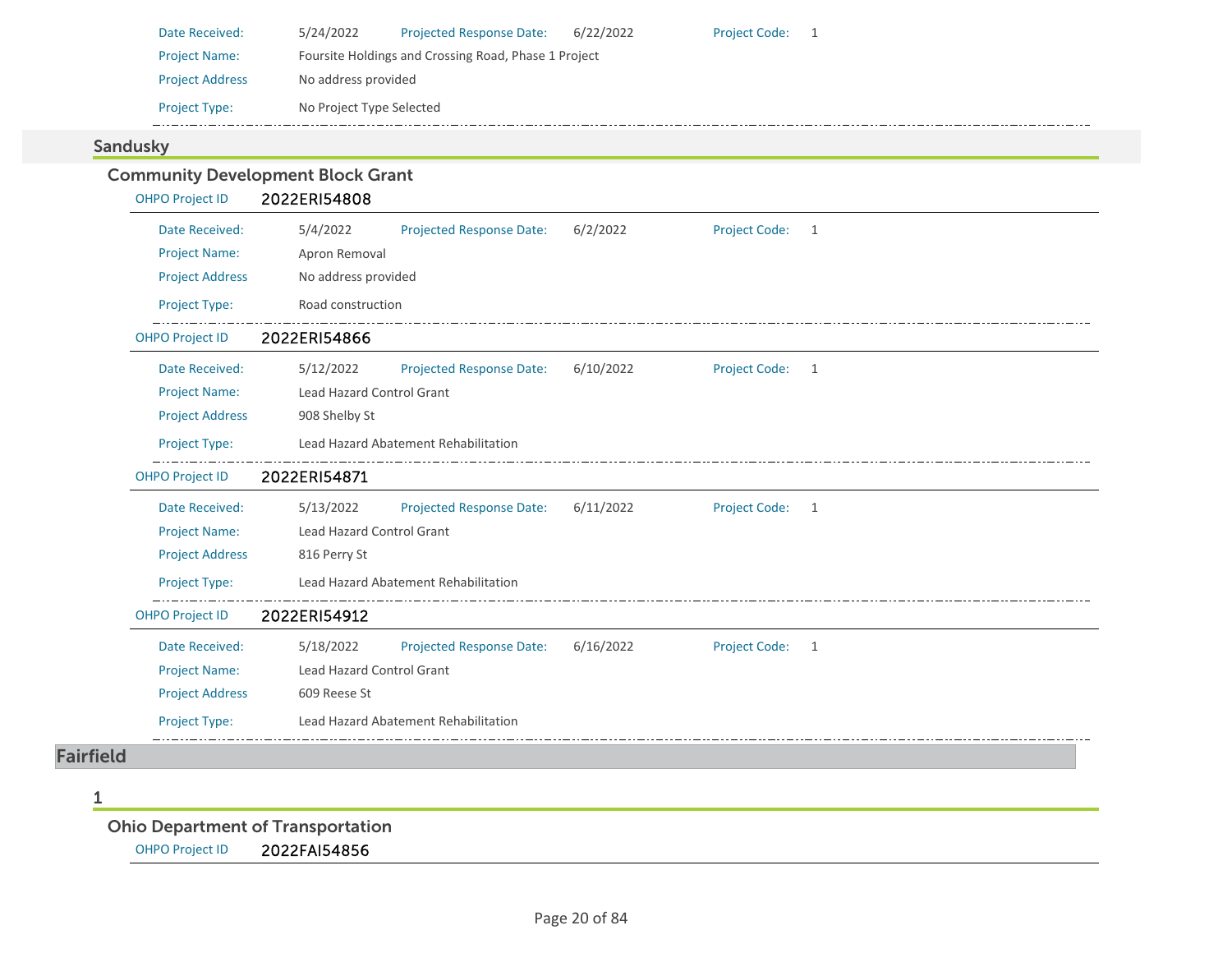| Date Received:         | 5/11/2022           | <b>Projected Response Date:</b> | 6/9/2022 | <b>Project Code:</b> | <b>PID 77555</b> |
|------------------------|---------------------|---------------------------------|----------|----------------------|------------------|
| <b>Project Name:</b>   | FAI-33-3.18         |                                 |          |                      |                  |
| <b>Project Address</b> | No address provided |                                 |          |                      |                  |
| <b>Project Type:</b>   | Road construction   |                                 |          |                      |                  |
|                        |                     |                                 |          |                      |                  |

#### Berne (Township of)

Corps of Engineers, Huntington OHPO Project ID 2022FAI54909 Date Received: 5/17/2022 Projected Response Date: 6/15/2022 Project Code: AEP Project Name: South Lancaster Extension 69kV Transmission Line Project Project Address No address provided Project Type: No Project Type Selected LancasterCorps of Engineers, Huntington OHPO Project ID 2022FAI54145 5/6/2022 Date Received:Projected Response Date: 6/4/2022 Project Code: 1 Project Name: Lancaster High School Wetland Permitting Project Address 1312 Granville Pike Project Type: No Project Type Selected  $-$ Multiple Cities/Townships Corps of Engineers, Huntington OHPO Project ID 2022FAI54765 Date Received: 5/3/2022 Projected Response Date: 6/1/2022 Project Code: AEP Project Name: Rockbridge‐South Lancaster 138kV Transmission Line Rebuild Project Project Address No address provided Project Type: Electricity transmission projects, inc. substations Ohio Power Siting Board OHPO Project ID 2022FAI54765

| Date Received:         | 5/3/2022                 | <b>Projected Response Date:</b>                                    | 6/1/2022 | <b>Project Code:</b> | AFP |
|------------------------|--------------------------|--------------------------------------------------------------------|----------|----------------------|-----|
| <b>Project Name:</b>   |                          | Rockbridge-South Lancaster 138kV Transmission Line Rebuild Project |          |                      |     |
| <b>Project Address</b> | No address provided      |                                                                    |          |                      |     |
| <b>Project Type:</b>   | No Project Type Selected |                                                                    |          |                      |     |
|                        |                          |                                                                    |          |                      |     |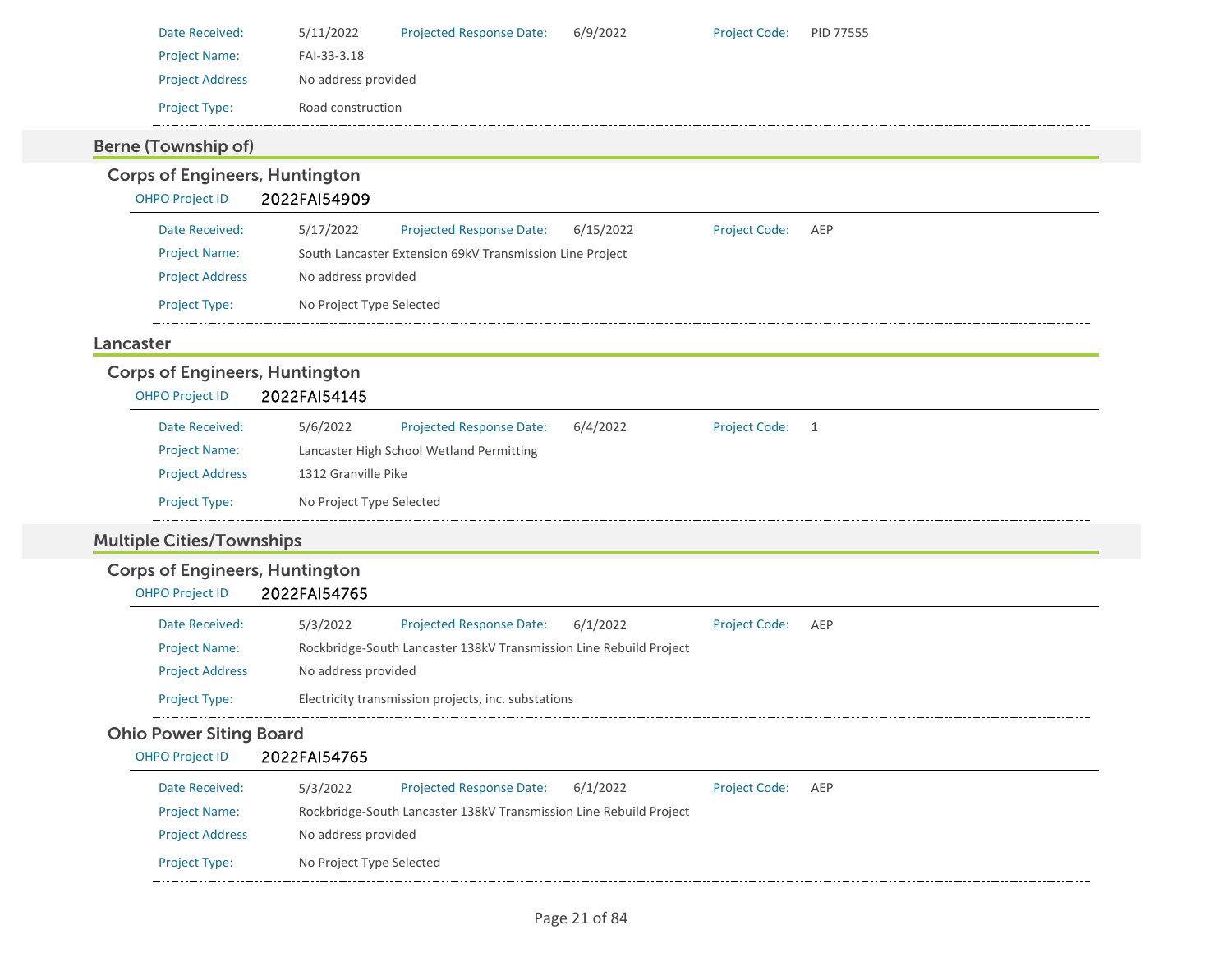#### Sugar Grove

| <b>Ohio History Connection</b><br><b>OHPO Project ID</b> | 2020FAI50254         |                                                     |           |                      |   |  |
|----------------------------------------------------------|----------------------|-----------------------------------------------------|-----------|----------------------|---|--|
| Date Received:                                           | 5/6/2022             | <b>Projected Response Date:</b>                     | 6/4/2022  | <b>Project Code:</b> | 1 |  |
| <b>Project Name:</b>                                     |                      | Wahkeena Nature Preserve - New Accissible Restrooms |           |                      |   |  |
| <b>Project Address</b>                                   | 2200 Pump Station Rd |                                                     |           |                      |   |  |
| <b>Project Type:</b>                                     |                      | Wildlife/Natural areas management                   |           |                      |   |  |
| Date Received:                                           | 5/19/2022            | <b>Projected Response Date:</b>                     | 5/26/2022 | Project Code: 1      |   |  |
| <b>Project Name:</b>                                     |                      | Wahkeena Nature Preserve - New Accissible Restrooms |           |                      |   |  |
| <b>Project Address</b>                                   | 2200 Pump Station Rd |                                                     |           |                      |   |  |
| <b>Project Type:</b>                                     |                      | Wildlife/Natural areas management                   |           |                      |   |  |

#### 1

# Corps of Engineers, Huntington

| <b>OHPO Project ID</b> | 2019FRA46267             |                          |           |                      |                   |  |  |
|------------------------|--------------------------|--------------------------|-----------|----------------------|-------------------|--|--|
| Date Received:         | 5/24/2022                | Projected Response Date: | 6/22/2022 | <b>Project Code:</b> | PID 109581; 2021- |  |  |
| <b>Project Name:</b>   | FRA-317-1.46             |                          |           |                      |                   |  |  |
| <b>Project Address</b> |                          | No address provided      |           |                      |                   |  |  |
| <b>Project Type:</b>   | No Project Type Selected |                          |           |                      |                   |  |  |

#### Canal Winchester

## Community Development Block Grant

| <b>OHPO Project ID</b> | 2022FRA54847 |
|------------------------|--------------|
|------------------------|--------------|

| Date Received:         | 5/10/2022                                  | <b>Projected Response Date:</b> | 6/8/2022 | <b>Project Code:</b> |  |  |
|------------------------|--------------------------------------------|---------------------------------|----------|----------------------|--|--|
| <b>Project Name:</b>   | The Meadows                                |                                 |          |                      |  |  |
| <b>Project Address</b> |                                            | 4855 Pintail Creek Dr           |          |                      |  |  |
| <b>Project Type:</b>   | Housing rehabilitation, multi-family units |                                 |          |                      |  |  |

#### Columbus

Community Development Block Grant

OHPO Project ID 2021FRA51600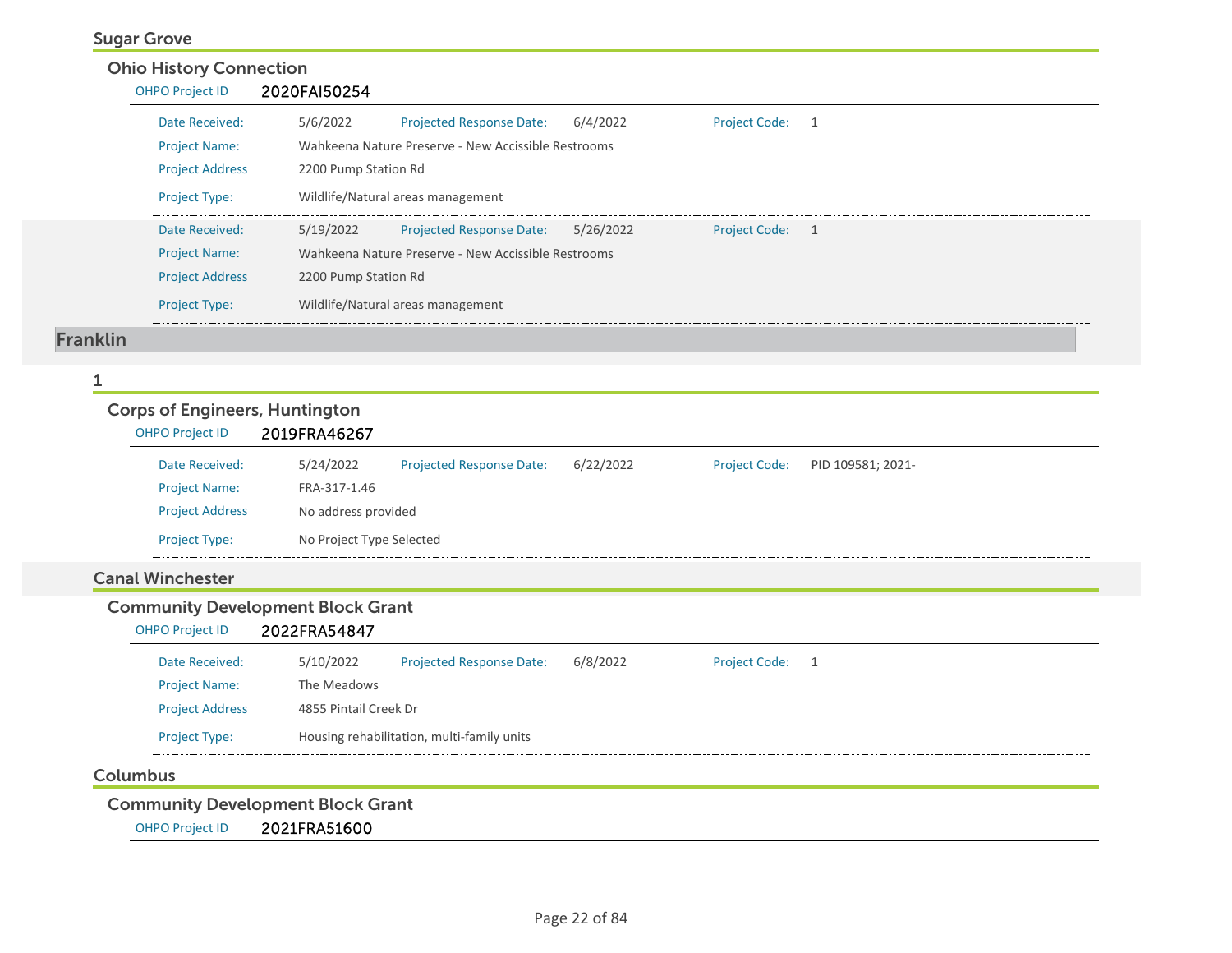| Date Received:         | 5/10/2022                                         | Projected Response Date:                          | 6/8/2022  | <b>Project Code:</b> | 1            |  |
|------------------------|---------------------------------------------------|---------------------------------------------------|-----------|----------------------|--------------|--|
| <b>Project Name:</b>   | Downtown Restrooms                                |                                                   |           |                      |              |  |
| <b>Project Address</b> | No address provided                               |                                                   |           |                      |              |  |
| Project Type:          | No Project Type Selected                          |                                                   |           |                      |              |  |
| <b>OHPO Project ID</b> | 2021FRA51751                                      |                                                   |           |                      |              |  |
| Date Received:         | 5/16/2022                                         | <b>Projected Response Date:</b>                   | 6/14/2022 | Project Code: 1      |              |  |
| <b>Project Name:</b>   | Easton Place Homes, Phase 2                       |                                                   |           |                      |              |  |
| <b>Project Address</b> |                                                   | Easton Loop W and Charter Oak Way                 |           |                      |              |  |
| Project Type:          |                                                   | Housing construction, multi-family units          |           |                      |              |  |
| <b>OHPO Project ID</b> | 2022FRA54757                                      |                                                   |           |                      |              |  |
| Date Received:         | 5/2/2022                                          | <b>Projected Response Date:</b>                   | 5/31/2022 | Project Code: 1      |              |  |
| <b>Project Name:</b>   | Rehab                                             |                                                   |           |                      |              |  |
| <b>Project Address</b> | 4425 Kenfield Rd                                  |                                                   |           |                      |              |  |
| Project Type:          | Rehabilitation (exclusive of housing rehab above) |                                                   |           |                      |              |  |
| <b>OHPO Project ID</b> | 2022FRA54762                                      |                                                   |           |                      |              |  |
| Date Received:         | 5/3/2022                                          | <b>Projected Response Date:</b>                   | 6/1/2022  | Project Code: 1      |              |  |
| <b>Project Name:</b>   | Rehab                                             |                                                   |           |                      |              |  |
| <b>Project Address</b> | 1622 Pembroke Ave                                 |                                                   |           |                      |              |  |
| Project Type:          |                                                   | Rehabilitation (exclusive of housing rehab above) |           |                      |              |  |
| <b>OHPO Project ID</b> | 2022FRA54806                                      |                                                   |           |                      |              |  |
| Date Received:         | 5/4/2022                                          | <b>Projected Response Date:</b>                   | 6/2/2022  | <b>Project Code:</b> | <b>MORPC</b> |  |
| <b>Project Name:</b>   | Rehab                                             |                                                   |           |                      |              |  |
| <b>Project Address</b> | 1651 Belmead Ave                                  |                                                   |           |                      |              |  |
| Project Type:          |                                                   | Housing rehabilitation, single-family units       |           |                      |              |  |
| <b>OHPO Project ID</b> | 2022FRA54822                                      |                                                   |           |                      |              |  |
| Date Received:         | 5/6/2022                                          | <b>Projected Response Date:</b>                   | 6/4/2022  | Project Code: 1      |              |  |
| <b>Project Name:</b>   | Rehab                                             |                                                   |           |                      |              |  |
| <b>Project Address</b> | 183 S Hague Ave                                   |                                                   |           |                      |              |  |
| Project Type:          |                                                   | Rehabilitation (exclusive of housing rehab above) |           |                      |              |  |
| <b>OHPO Project ID</b> | 2022FRA54839                                      |                                                   |           |                      |              |  |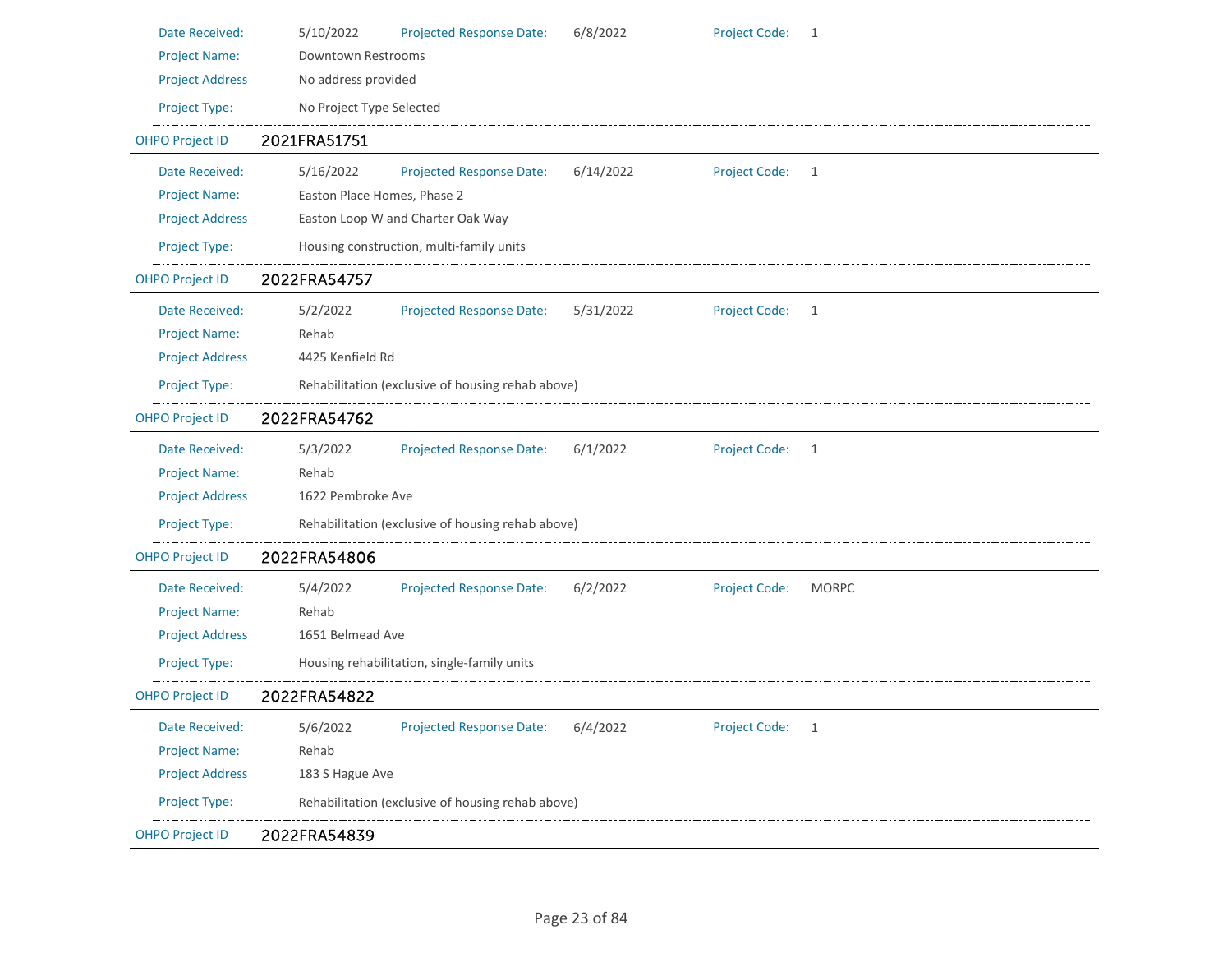| Date Received:         | 5/9/2022<br><b>Projected Response Date:</b><br><b>Project Code:</b><br>6/7/2022<br>- 1             |  |  |  |  |  |
|------------------------|----------------------------------------------------------------------------------------------------|--|--|--|--|--|
| <b>Project Name:</b>   | Rehab                                                                                              |  |  |  |  |  |
| <b>Project Address</b> | 1034 E 16th Ave                                                                                    |  |  |  |  |  |
| Project Type:          | Rehabilitation (exclusive of housing rehab above)                                                  |  |  |  |  |  |
| <b>OHPO Project ID</b> | 2022FRA54846                                                                                       |  |  |  |  |  |
| Date Received:         | 5/10/2022<br>6/8/2022<br>Project Code: 1<br><b>Projected Response Date:</b>                        |  |  |  |  |  |
| <b>Project Name:</b>   | Rehab                                                                                              |  |  |  |  |  |
| <b>Project Address</b> | 1482 Kohr Pl                                                                                       |  |  |  |  |  |
| Project Type:          | Rehabilitation (exclusive of housing rehab above)                                                  |  |  |  |  |  |
| <b>OHPO Project ID</b> | 2022FRA54848                                                                                       |  |  |  |  |  |
| Date Received:         | <b>Project Code:</b><br>5/10/2022<br><b>Projected Response Date:</b><br>6/8/2022<br>$\overline{1}$ |  |  |  |  |  |
| <b>Project Name:</b>   | Rehab                                                                                              |  |  |  |  |  |
| <b>Project Address</b> | 846 Bonham Ave                                                                                     |  |  |  |  |  |
| Project Type:          | Rehabilitation (exclusive of housing rehab above)                                                  |  |  |  |  |  |
| <b>OHPO Project ID</b> | 2022FRA54858                                                                                       |  |  |  |  |  |
| Date Received:         | 5/11/2022<br>Project Code: 1<br><b>Projected Response Date:</b><br>6/9/2022                        |  |  |  |  |  |
| <b>Project Name:</b>   | Rehab                                                                                              |  |  |  |  |  |
| <b>Project Address</b> | 1846 S 5th St                                                                                      |  |  |  |  |  |
| Project Type:          | Rehabilitation (exclusive of housing rehab above)                                                  |  |  |  |  |  |
| <b>OHPO Project ID</b> | 2022FRA54917                                                                                       |  |  |  |  |  |
| Date Received:         | Project Code: 1<br>5/18/2022<br><b>Projected Response Date:</b><br>6/16/2022                       |  |  |  |  |  |
| <b>Project Name:</b>   | Rehab                                                                                              |  |  |  |  |  |
| <b>Project Address</b> | 1146 Lexington Ave                                                                                 |  |  |  |  |  |
| Project Type:          | Rehabilitation (exclusive of housing rehab above)                                                  |  |  |  |  |  |
| <b>OHPO Project ID</b> | 2022FRA54925                                                                                       |  |  |  |  |  |
| Date Received:         | Project Code: 1<br><b>Projected Response Date:</b><br>5/19/2022<br>6/17/2022                       |  |  |  |  |  |
| <b>Project Name:</b>   | Rehab                                                                                              |  |  |  |  |  |
| <b>Project Address</b> | 63 Latta Ave                                                                                       |  |  |  |  |  |
| Project Type:          | No Project Type Selected                                                                           |  |  |  |  |  |
| <b>OHPO Project ID</b> | 2022FRA54937                                                                                       |  |  |  |  |  |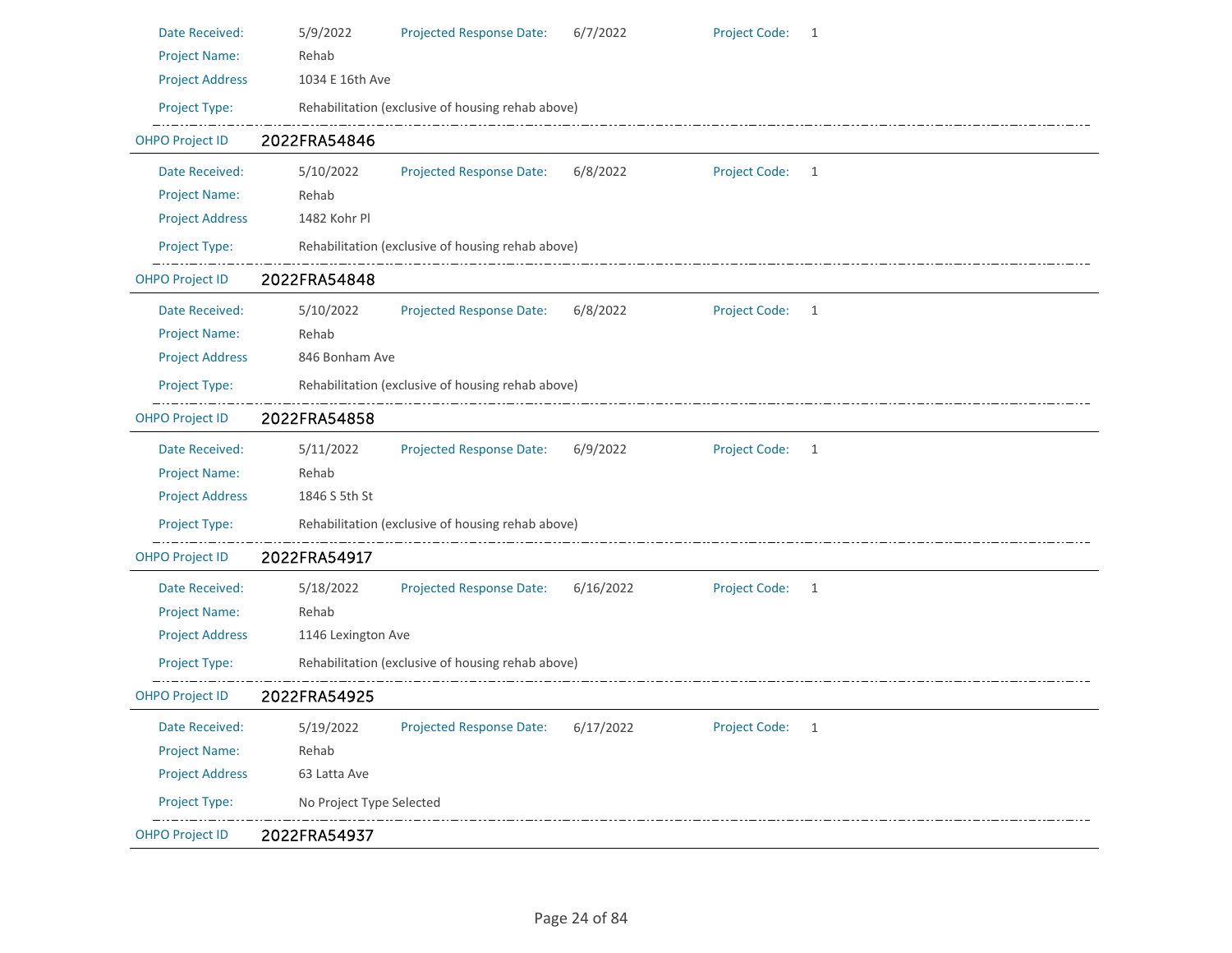| Date Received:                         | 5/20/2022                    | Projected Response Date:                                                 | 6/18/2022 | <b>Project Code:</b> | $\mathbf{1}$ |  |
|----------------------------------------|------------------------------|--------------------------------------------------------------------------|-----------|----------------------|--------------|--|
| <b>Project Name:</b>                   | Elevate 340 New Construction |                                                                          |           |                      |              |  |
| <b>Project Address</b>                 | 340 Fulton St                |                                                                          |           |                      |              |  |
| <b>Project Type:</b>                   | No Project Type Selected     |                                                                          |           |                      |              |  |
| <b>OHPO Project ID</b>                 | 2022FRA54938                 |                                                                          |           |                      |              |  |
| Date Received:                         | 5/20/2022                    | <b>Projected Response Date:</b>                                          | 6/18/2022 | <b>Project Code:</b> | 1            |  |
| <b>Project Name:</b>                   |                              | Fieldstone Cottages New Construction                                     |           |                      |              |  |
| <b>Project Address</b>                 | 2870 Alum Creek Sr           |                                                                          |           |                      |              |  |
| Project Type:                          | No Project Type Selected     |                                                                          |           |                      |              |  |
| <b>OHPO Project ID</b>                 | 2022FRA54939                 |                                                                          |           |                      |              |  |
| Date Received:                         | 5/20/2022                    | <b>Projected Response Date:</b>                                          | 6/18/2022 | <b>Project Code:</b> | $\mathbf{1}$ |  |
| <b>Project Name:</b>                   |                              | Poplar Fen Place New Construction                                        |           |                      |              |  |
| <b>Project Address</b>                 | 5971 Chatterton Rd           |                                                                          |           |                      |              |  |
| Project Type:                          |                              | Housing construction, multi-family units                                 |           |                      |              |  |
| <b>Corps of Engineers, Huntington</b>  |                              |                                                                          |           |                      |              |  |
|                                        |                              |                                                                          |           |                      |              |  |
| <b>OHPO Project ID</b>                 | 2022FRA53837                 |                                                                          |           |                      |              |  |
| Date Received:                         | 5/10/2022                    | Projected Response Date:                                                 | 6/8/2022  | <b>Project Code:</b> | 2021-615     |  |
| <b>Project Name:</b>                   |                              | Alum Creek Trunk Sewer-South Segment (ACT-S) Phase I Sewer Rehab Project |           |                      |              |  |
| <b>Project Address</b>                 | No address provided          |                                                                          |           |                      |              |  |
| Project Type:                          |                              | Wastewater treatment plants or lines                                     |           |                      |              |  |
| <b>Federal Aviation Administration</b> |                              |                                                                          |           |                      |              |  |
| <b>OHPO Project ID</b>                 | 2016FRA36782                 |                                                                          |           |                      |              |  |
| Date Received:                         | 5/13/2022                    | Projected Response Date:                                                 | 6/11/2022 | <b>Project Code:</b> | 1            |  |
| <b>Project Name:</b>                   |                              | Midfield Development at John Glenn                                       |           |                      |              |  |
| <b>Project Address</b>                 |                              | John Glenn International Airport                                         |           |                      |              |  |
| Project Type:                          | Airport development/planning |                                                                          |           |                      |              |  |
| Date Received:                         | 5/18/2022                    | <b>Projected Response Date:</b>                                          | 6/16/2022 | <b>Project Code:</b> | $\mathbf{1}$ |  |
| <b>Project Name:</b>                   |                              | Midfield Development at John Glenn                                       |           |                      |              |  |
| <b>Project Address</b>                 |                              | John Glenn International Airport                                         |           |                      |              |  |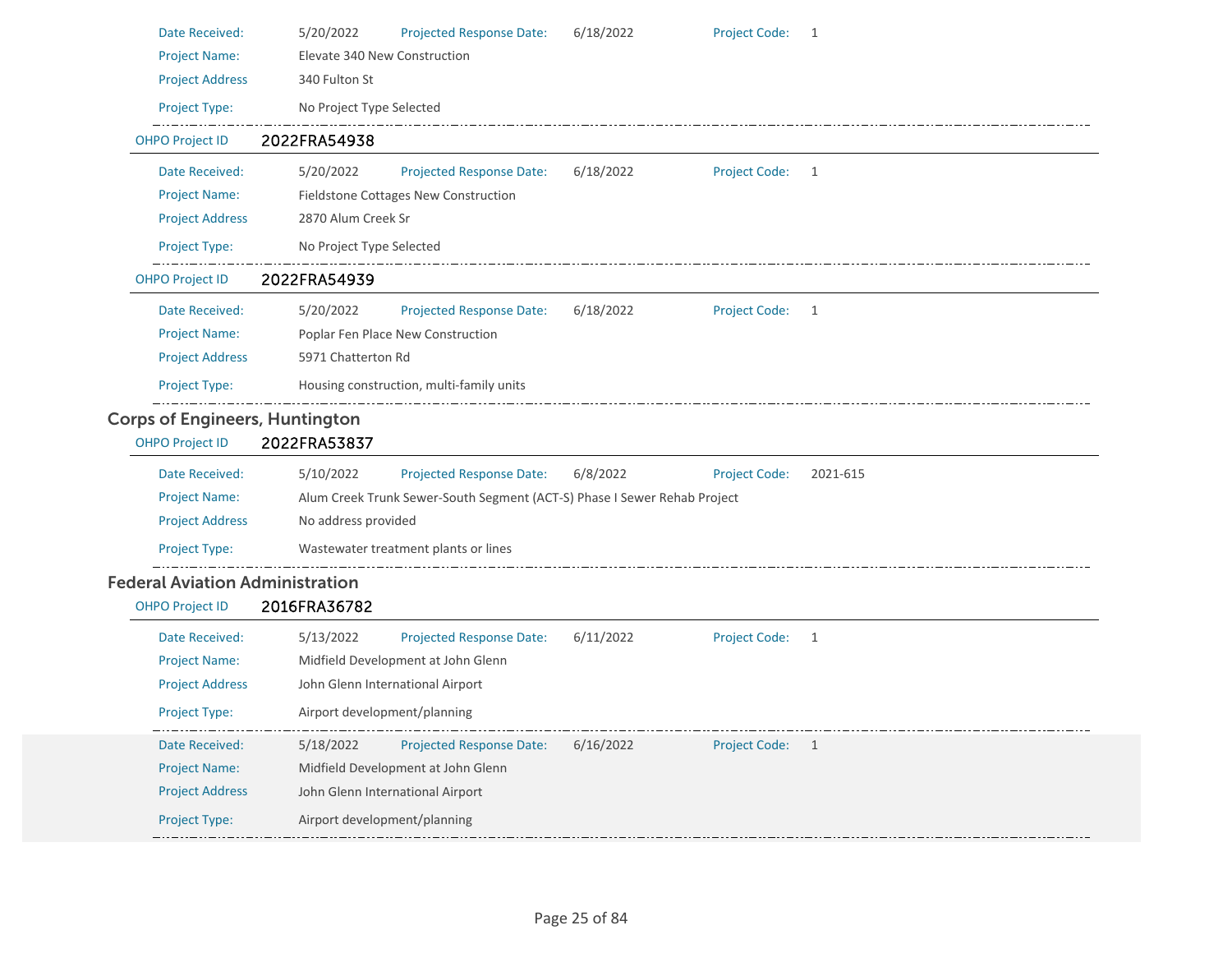| Date Received:<br><b>Project Name:</b><br><b>Project Address</b>                  | 5/20/2022<br>Projected Response Date:<br>Midfield Development at John Glenn<br>John Glenn International Airport                              | 6/18/2022 | <b>Project Code:</b> | 1                  |
|-----------------------------------------------------------------------------------|----------------------------------------------------------------------------------------------------------------------------------------------|-----------|----------------------|--------------------|
| Project Type:                                                                     | Airport development/planning                                                                                                                 |           |                      |                    |
| <b>OHPO Project ID</b>                                                            | <b>Federal Communication Commission</b><br>2022FRA54824                                                                                      |           |                      |                    |
| Date Received:<br><b>Project Name:</b><br><b>Project Address</b><br>Project Type: | 5/6/2022<br><b>Projected Response Date:</b><br>Crown Castle - NEW ROME / BU # 875285<br>558 Norton Rd<br>No Project Type Selected            | 6/4/2022  | <b>Project Code:</b> | <b>TCNS 248507</b> |
| <b>OHPO Project ID</b>                                                            | <b>Housing and Urban Development Department</b><br>2019FRA43765                                                                              |           |                      |                    |
| Date Received:<br><b>Project Name:</b><br><b>Project Address</b><br>Project Type: | 5/4/2022<br><b>Projected Response Date:</b><br>McDowell Place Project/Gravity 2.0<br>79 S McDowell<br>Demolition ("Blight Removal")          | 6/2/2022  | <b>Project Code:</b> | $\mathbf{1}$       |
| Date Received:<br><b>Project Name:</b><br><b>Project Address</b><br>Project Type: | Projected Response Date:<br>5/20/2022<br>McDowell Place Project/Gravity 2.0<br>79 S McDowell<br>Demolition ("Blight Removal")                | 6/18/2022 | <b>Project Code:</b> | $\mathbf{1}$       |
| <b>OHPO Project ID</b>                                                            | 2022FRA54823                                                                                                                                 |           |                      |                    |
| Date Received:<br><b>Project Name:</b><br><b>Project Address</b><br>Project Type: | 5/6/2022<br><b>Projected Response Date:</b><br>Oakwood Senior Assisted Living Renovations<br>288-300 Oakwood Ave<br>No Project Type Selected | 6/4/2022  | <b>Project Code:</b> | 1                  |
| <b>Other Agency - Local</b><br><b>OHPO Project ID</b>                             | 2016FRA36781                                                                                                                                 |           |                      |                    |
| Date Received:<br><b>Project Name:</b><br><b>Project Address</b><br>Project Type: | 5/27/2022<br><b>Projected Response Date:</b><br>North Market Tower Project - The Merchant Building<br>59 Spruce St<br>Commercial development | 6/25/2022 | <b>Project Code:</b> | 1                  |
| Gahanna                                                                           |                                                                                                                                              |           |                      |                    |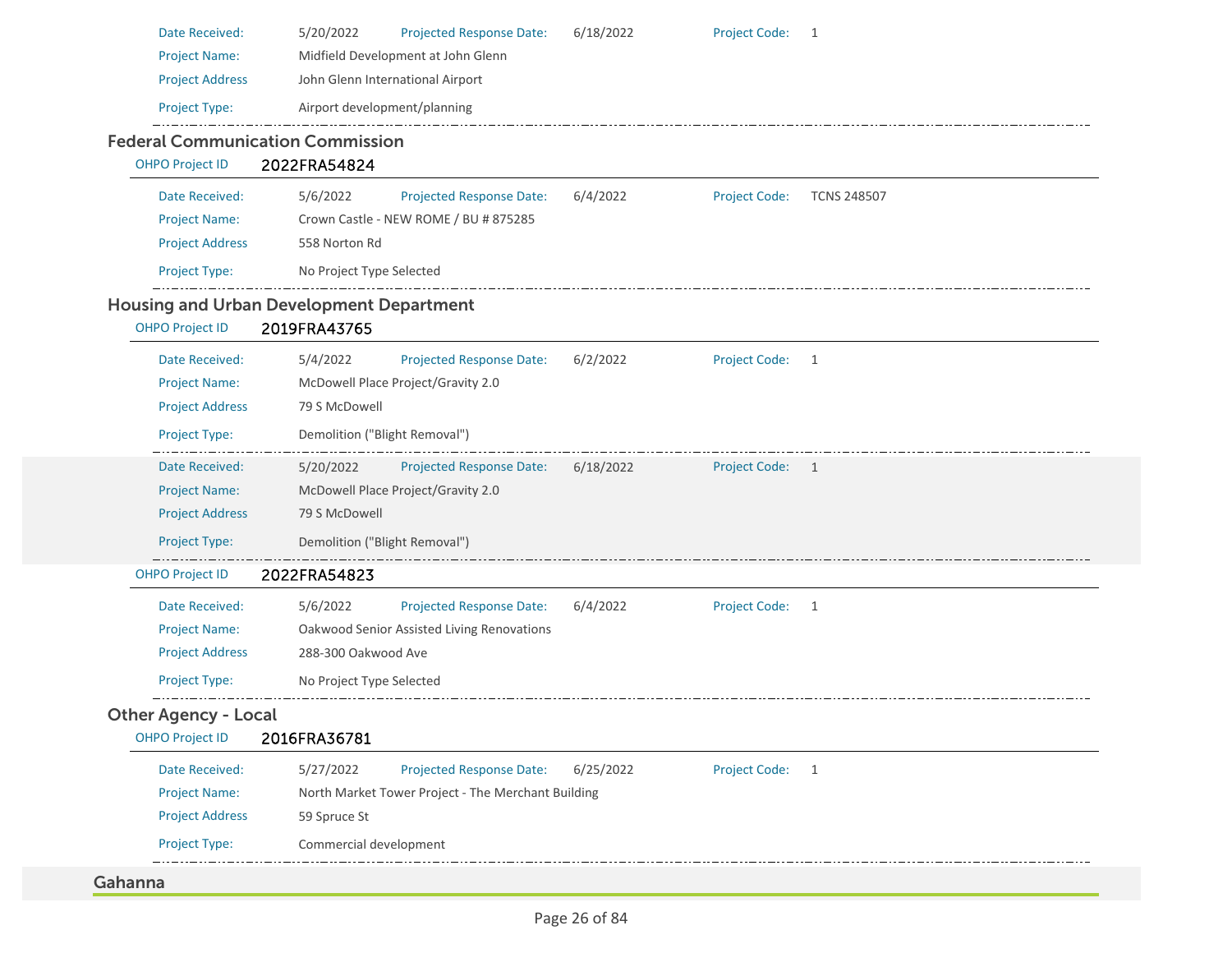## Community Development Block Grant

| Date Received:                        | 5/4/2022<br><b>Projected Response Date:</b>              | 6/2/2022  | Project Code:        | <b>MORPC</b>     |
|---------------------------------------|----------------------------------------------------------|-----------|----------------------|------------------|
| <b>Project Name:</b>                  | Rehab                                                    |           |                      |                  |
| <b>Project Address</b>                | 196 Dunbarton Rd                                         |           |                      |                  |
| Project Type:                         | Housing rehabilitation, single-family units              |           |                      |                  |
| No City/Township Selected             |                                                          |           |                      |                  |
| <b>Corps of Engineers, Huntington</b> |                                                          |           |                      |                  |
| <b>OHPO Project ID</b>                | 2014FRA27050                                             |           |                      |                  |
| Date Received:                        | 5/5/2022<br><b>Projected Response Date:</b>              | 6/3/2022  | <b>Project Code:</b> | PID 95639, LRH-2 |
| <b>Project Name:</b>                  | FRA-70-22.61                                             |           |                      |                  |
| <b>Project Address</b>                | No address provided                                      |           |                      |                  |
| Project Type:                         | Road construction                                        |           |                      |                  |
| <b>Pleasant (Township of)</b>         |                                                          |           |                      |                  |
| <b>Ohio Power Siting Board</b>        |                                                          |           |                      |                  |
| <b>OHPO Project ID</b>                | 2021FRA52794                                             |           |                      |                  |
| Date Received:                        | 5/4/2022<br>Projected Response Date:                     | 6/2/2022  | <b>Project Code:</b> | $\overline{1}$   |
| <b>Project Name:</b>                  | Springwater Solar Project                                |           |                      |                  |
| <b>Project Address</b>                | No address provided                                      |           |                      |                  |
| Project Type:                         | Solar Farm                                               |           |                      |                  |
| Reynoldsburg                          |                                                          |           |                      |                  |
| <b>OHPO Project ID</b>                | <b>Community Development Block Grant</b><br>2022FRA54968 |           |                      |                  |
| Date Received:                        | <b>Projected Response Date:</b><br>5/25/2022             | 6/23/2022 | <b>Project Code:</b> | <b>MORPC</b>     |
|                                       | Rehab                                                    |           |                      |                  |
| <b>Project Name:</b>                  | 2108 Birchview Rd                                        |           |                      |                  |
| <b>Project Address</b>                |                                                          |           |                      |                  |
| Project Type:                         | No Project Type Selected                                 |           |                      |                  |
| <b>Fulton</b>                         |                                                          |           |                      |                  |

Community Development Block Grant

OHPO Project ID 2022FUL54819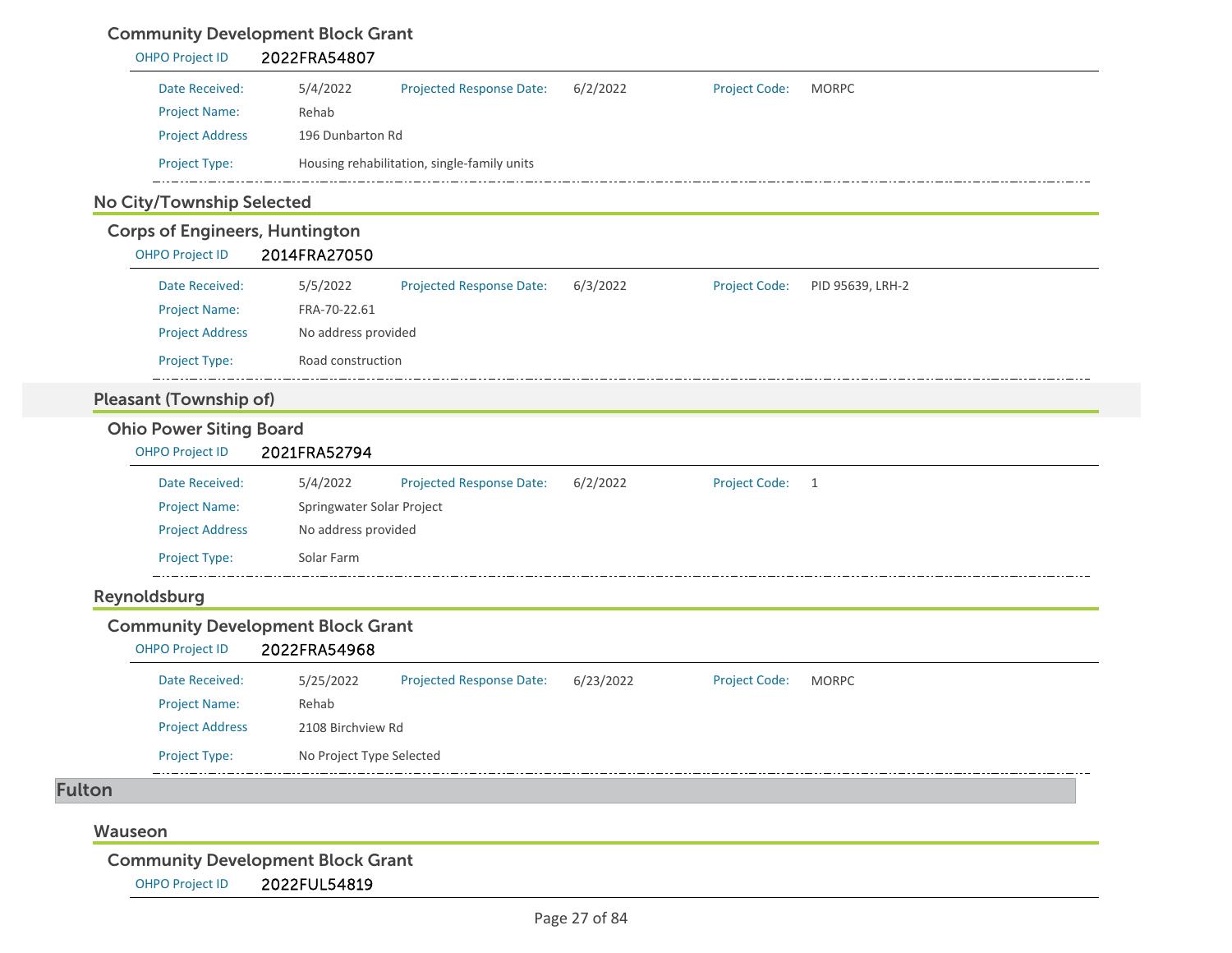| Date Received:         | 5/6/2022       | <b>Projected Response Date:</b>             | 6/4/2022 | <b>Project Code:</b> |  |
|------------------------|----------------|---------------------------------------------|----------|----------------------|--|
| <b>Project Name:</b>   | Rehab          |                                             |          |                      |  |
| <b>Project Address</b> | 329 Madison St |                                             |          |                      |  |
| <b>Project Type:</b>   |                | Housing rehabilitation, single-family units |          |                      |  |

# Geauga

# Bainbridge (Township of)

# Corps of Engineers, Buffalo

| <b>OHPO Project ID</b> | 2022GEA54776 |
|------------------------|--------------|
|------------------------|--------------|

| Date Received:         | 5/3/2022                | <b>Projected Response Date:</b> | 6/1/2022 | <b>Project Code:</b> | -1 |  |  |
|------------------------|-------------------------|---------------------------------|----------|----------------------|----|--|--|
| <b>Project Name:</b>   | Smith Creek Restoration |                                 |          |                      |    |  |  |
| <b>Project Address</b> | No address provided     |                                 |          |                      |    |  |  |
| <b>Project Type:</b>   | Wetlands                |                                 |          |                      |    |  |  |

#### Chardon

## Ohio Environmental Protection Agency

| <b>OHPO Project ID</b> | 2021GEA52875             |                                     |           |                      |         |  |  |  |
|------------------------|--------------------------|-------------------------------------|-----------|----------------------|---------|--|--|--|
| Date Received:         | 5/19/2022                | <b>Projected Response Date:</b>     | 6/17/2022 | <b>Project Code:</b> | 227674W |  |  |  |
| <b>Project Name:</b>   |                          | Maple Trace Residential Subdivision |           |                      |         |  |  |  |
| <b>Project Address</b> |                          | No address provided                 |           |                      |         |  |  |  |
| Project Type:          | No Project Type Selected |                                     |           |                      |         |  |  |  |

#### Middlefield

| <b>Corps of Engineers, Buffalo</b>       |                               |                                 |           |                 |  |  |  |
|------------------------------------------|-------------------------------|---------------------------------|-----------|-----------------|--|--|--|
| <b>OHPO Project ID</b>                   | 2022GEA54965                  |                                 |           |                 |  |  |  |
| Date Received:                           | 5/24/2022                     | <b>Projected Response Date:</b> | 6/22/2022 | Project Code: 1 |  |  |  |
| <b>Project Name:</b>                     | Middlefield Well #3 Waterline |                                 |           |                 |  |  |  |
| <b>Project Address</b>                   | No address provided           |                                 |           |                 |  |  |  |
| <b>Project Type:</b>                     | No Project Type Selected      |                                 |           |                 |  |  |  |
| <b>Multiple Cities/Townships</b>         |                               |                                 |           |                 |  |  |  |
| <b>Ohio Department of Transportation</b> |                               |                                 |           |                 |  |  |  |
| <b>OHPO Project ID</b>                   | 2022GEA54922                  |                                 |           |                 |  |  |  |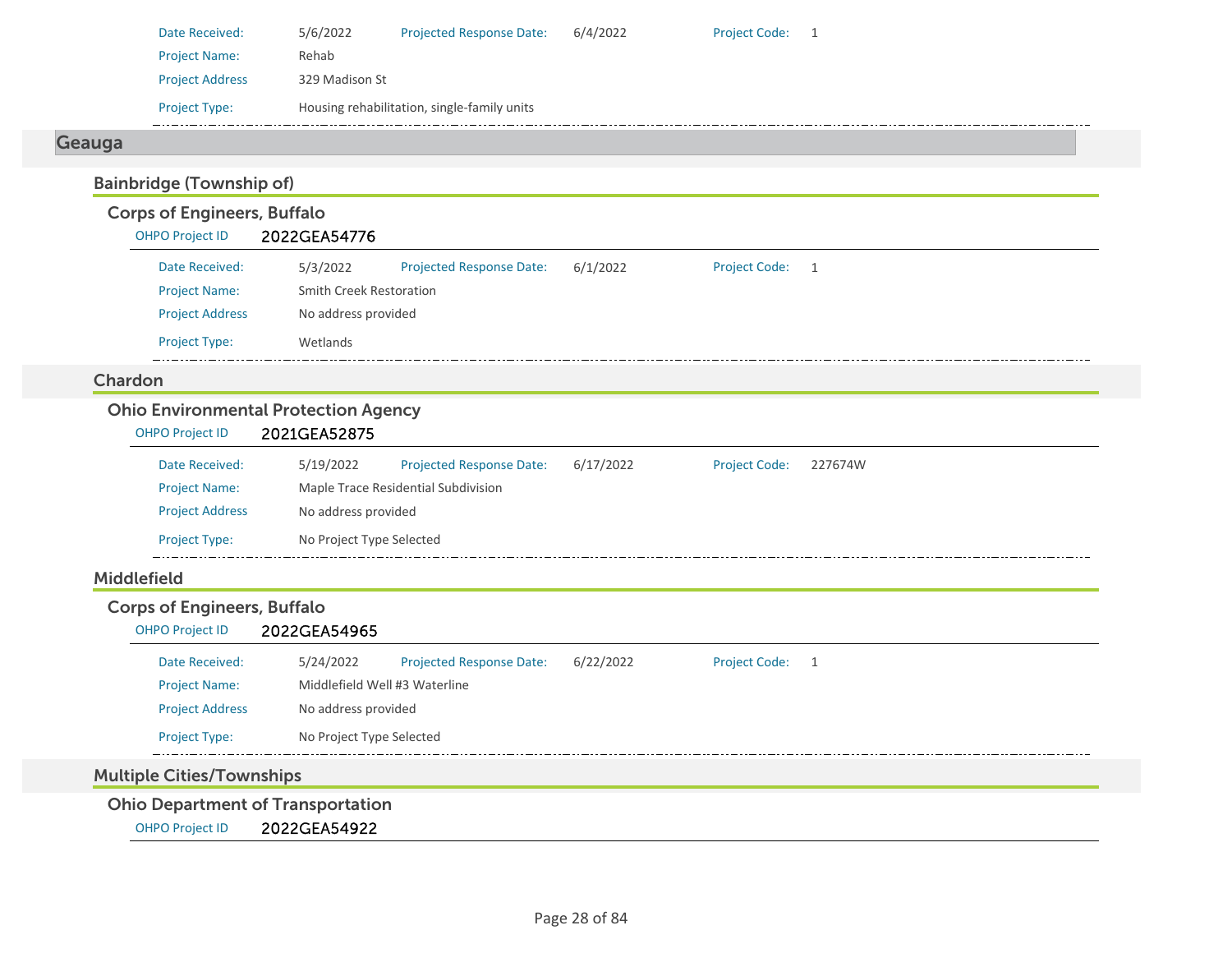| Date Received:         | 5/19/2022                                                     | <b>Projected Response Date:</b> | 6/17/2022 | <b>Project Code:</b> | PID 108471 |  |  |  |  |
|------------------------|---------------------------------------------------------------|---------------------------------|-----------|----------------------|------------|--|--|--|--|
| <b>Project Name:</b>   | Geauga: SR-86, 87, 700, & US-422 Culvert Replacement Projects |                                 |           |                      |            |  |  |  |  |
| <b>Project Address</b> | No address provided                                           |                                 |           |                      |            |  |  |  |  |
| <b>Project Type:</b>   | Bridge replacement/demolition                                 |                                 |           |                      |            |  |  |  |  |

Project Code: PID 94174, LRH-2

#### Greene

1

## Corps of Engineers, Huntington OHPO Project ID 2022GRE54817 Date Received: 5/5/2022 Project Name: GRE-72-14.48 Projected Response Date: 6/3/2022 Project Address No address provided Project Type: Bridge rehabilitation

#### Fairborn

## Community Development Block Grant

| <b>OHPO Project ID</b> | 2019GRE44436                                                                           |
|------------------------|----------------------------------------------------------------------------------------|
| Date Received:         | 5/3/2022<br>6/1/2022<br><b>Projected Response Date:</b><br><b>Project Code:</b><br>1   |
| <b>Project Name:</b>   | Programmatic Agreement - 2021 Annual Report                                            |
| <b>Project Address</b> | No address provided                                                                    |
| <b>Project Type:</b>   | Multiple projects of different types                                                   |
| <b>OHPO Project ID</b> | 2021GRE51595                                                                           |
| Date Received:         | <b>Projected Response Date:</b><br><b>Project Code:</b><br>5/18/2022<br>6/16/2022<br>1 |
| <b>Project Name:</b>   | Fairborn Apartments Neighborhood Infrastructure Improvements                           |
| <b>Project Address</b> | No address provided                                                                    |
| <b>Project Type:</b>   | No Project Type Selected                                                               |
| <b>OHPO Project ID</b> | 2022GRE54863                                                                           |
| Date Received:         | 5/12/2022<br>6/10/2022<br><b>Projected Response Date:</b><br><b>Project Code:</b><br>1 |
| <b>Project Name:</b>   | Rehab                                                                                  |
| <b>Project Address</b> | 136 Ebony Ln                                                                           |
| Project Type:          | Housing rehabilitation, single-family units                                            |

**Wilberforce** 

National Park Service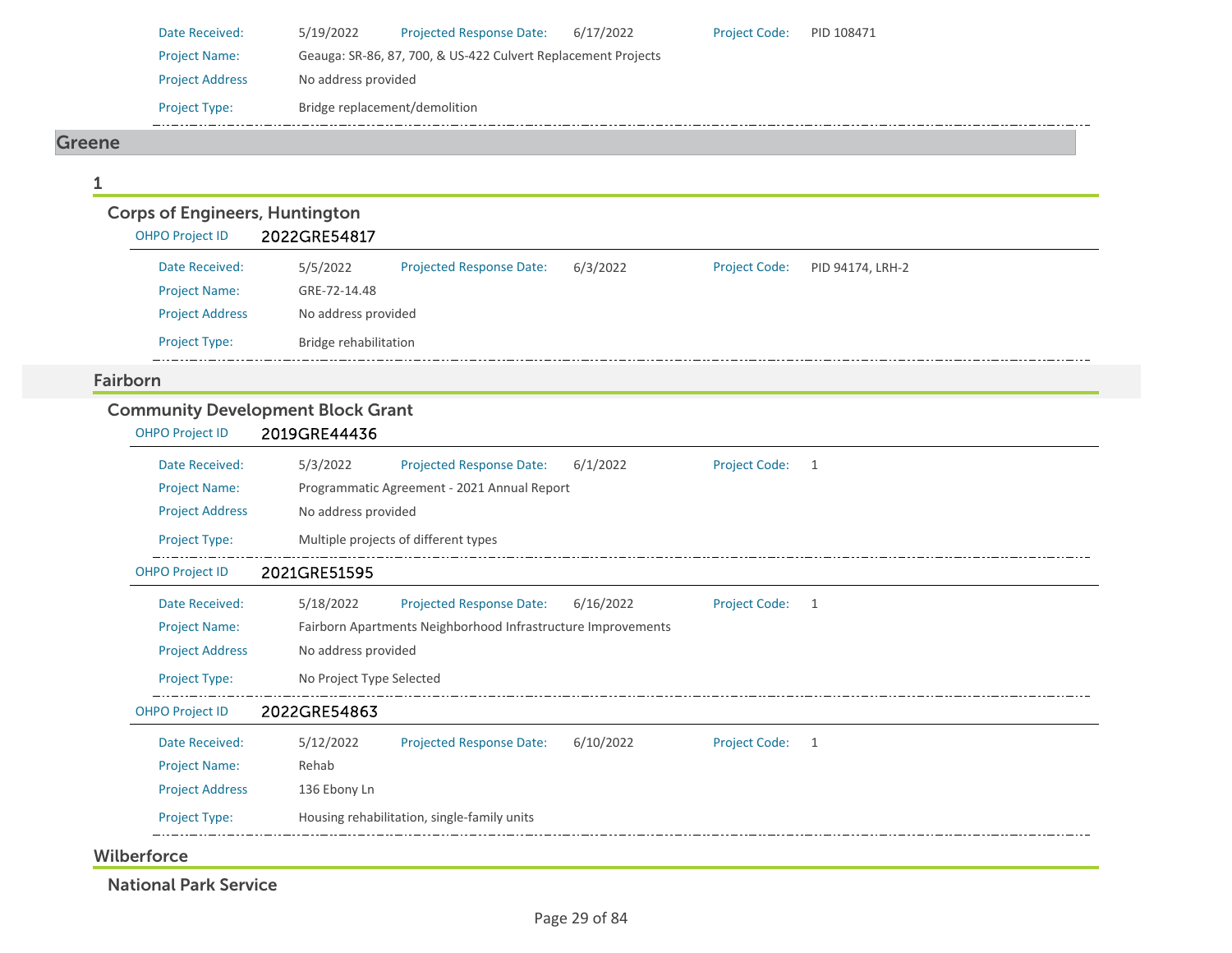|              | <b>OHPO Project ID</b>                 | 2017GRE39802                                                                                      |
|--------------|----------------------------------------|---------------------------------------------------------------------------------------------------|
|              | Date Received:                         | <b>Project Code:</b><br>5/5/2022<br>6/3/2022<br><b>Projected Response Date:</b><br>$\overline{1}$ |
|              | <b>Project Name:</b>                   | Archaeological and Geophysical Testing at Charles Young                                           |
|              | <b>Project Address</b>                 | Charles Young Buffalo Soldiers National Monument                                                  |
|              | Project Type:                          | Federal property rehabilitation/renovation                                                        |
|              | <b>Wright-Patterson Air Force Base</b> |                                                                                                   |
|              | <b>Air Force</b>                       |                                                                                                   |
|              | <b>OHPO Project ID</b>                 | 2014GRE27851                                                                                      |
|              | Date Received:                         | <b>Projected Response Date:</b><br>6/23/2022<br><b>WPAFB</b><br>5/25/2022<br><b>Project Code:</b> |
|              | <b>Project Name:</b>                   | <b>Brick Quarters Rehab</b>                                                                       |
|              | <b>Project Address</b>                 | Wright-Patterson Air Force Base                                                                   |
|              | Project Type:                          | No Project Type Selected                                                                          |
| <b>Xenia</b> |                                        |                                                                                                   |
|              |                                        | <b>Community Development Block Grant</b>                                                          |
|              | <b>OHPO Project ID</b>                 | 2022GRE54845                                                                                      |
|              | Date Received:                         | 5/10/2022<br><b>Projected Response Date:</b><br>6/8/2022<br>Project Code:<br>$\overline{1}$       |
|              | <b>Project Name:</b>                   | Rehab                                                                                             |
|              | <b>Project Address</b>                 | 954 Nicholas St                                                                                   |
|              | Project Type:                          | Housing rehabilitation, single-family units                                                       |
|              | <b>Yellow Springs</b>                  |                                                                                                   |
|              | <b>US Department of Agriculture</b>    |                                                                                                   |
|              | <b>OHPO Project ID</b>                 | 2022GRE54826                                                                                      |
|              | Date Received:                         | 5/6/2022<br><b>Projected Response Date:</b><br>6/4/2022<br>Project Code:<br>$\overline{1}$        |
|              | <b>Project Name:</b>                   | Rehab                                                                                             |
|              | <b>Project Address</b>                 | 244 Northwood Dr                                                                                  |
|              | Project Type:                          | No Project Type Selected                                                                          |
|              | <b>OHPO Project ID</b>                 | 2022GRE54827                                                                                      |
|              | Date Received:                         | Projected Response Date:<br>6/4/2022<br><b>Project Code:</b><br>5/6/2022<br>$\overline{1}$        |
|              | <b>Project Name:</b>                   | Rehab                                                                                             |
|              | <b>Project Address</b>                 | 301 N High St                                                                                     |
|              | Project Type:                          | No Project Type Selected                                                                          |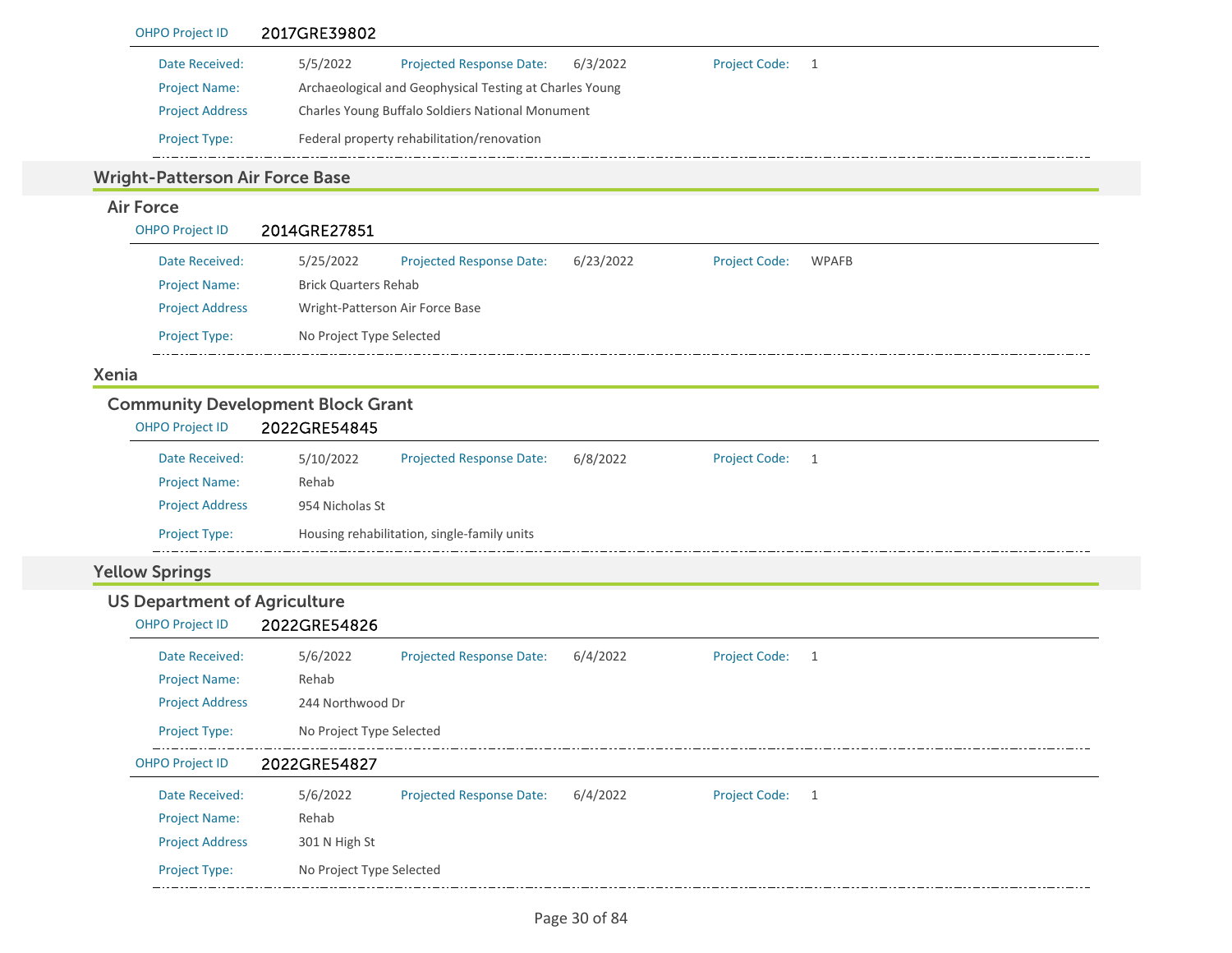|                 | <b>OHPO Project ID</b> | 2022GRE54828                             |                                 |           |                      |              |  |
|-----------------|------------------------|------------------------------------------|---------------------------------|-----------|----------------------|--------------|--|
|                 | Date Received:         | 5/6/2022                                 | <b>Projected Response Date:</b> | 6/4/2022  | <b>Project Code:</b> | $\mathbf{1}$ |  |
|                 | <b>Project Name:</b>   | Rehab                                    |                                 |           |                      |              |  |
|                 | <b>Project Address</b> | 321 S High St                            |                                 |           |                      |              |  |
|                 | Project Type:          | No Project Type Selected                 |                                 |           |                      |              |  |
|                 | <b>OHPO Project ID</b> | 2022GRE54830                             |                                 |           |                      |              |  |
|                 | Date Received:         | 5/6/2022                                 | <b>Projected Response Date:</b> | 6/4/2022  | <b>Project Code:</b> | 1            |  |
|                 | <b>Project Name:</b>   | Rehab                                    |                                 |           |                      |              |  |
|                 | <b>Project Address</b> | 516 Dayton St                            |                                 |           |                      |              |  |
|                 | Project Type:          | No Project Type Selected                 |                                 |           |                      |              |  |
|                 | OHPO Project ID        | 2022GRE54853                             |                                 |           |                      |              |  |
|                 | Date Received:         | 5/10/2022                                | Projected Response Date:        | 6/8/2022  | <b>Project Code:</b> | $\mathbf{1}$ |  |
|                 | <b>Project Name:</b>   | Rehab                                    |                                 |           |                      |              |  |
|                 | <b>Project Address</b> | 302 N Stafford St                        |                                 |           |                      |              |  |
|                 | Project Type:          | No Project Type Selected                 |                                 |           |                      |              |  |
|                 | <b>OHPO Project ID</b> | 2022GRE54985                             |                                 |           |                      |              |  |
|                 | Date Received:         | 5/27/2022                                | Projected Response Date:        | 6/25/2022 | <b>Project Code:</b> | 1            |  |
|                 | <b>Project Name:</b>   | Rehab                                    |                                 |           |                      |              |  |
|                 | <b>Project Address</b> | 134 Cemetery St                          |                                 |           |                      |              |  |
|                 | Project Type:          | No Project Type Selected                 |                                 |           |                      |              |  |
| <b>Guernsey</b> |                        |                                          |                                 |           |                      |              |  |
|                 | <b>Pleasant City</b>   |                                          |                                 |           |                      |              |  |
|                 |                        | <b>Community Development Block Grant</b> |                                 |           |                      |              |  |
|                 | <b>OHPO Project ID</b> | 2021GUE50970                             |                                 |           |                      |              |  |
|                 | Date Received:         | 5/25/2022                                | <b>Projected Response Date:</b> | 6/23/2022 | <b>Project Code:</b> | $\mathbf{1}$ |  |
|                 | <b>Project Name:</b>   | Demo                                     |                                 |           |                      |              |  |
|                 | <b>Project Address</b> | 305 Main St                              |                                 |           |                      |              |  |
|                 | Project Type:          | Demolition ("Blight Removal")            |                                 |           |                      |              |  |

Hamilton

1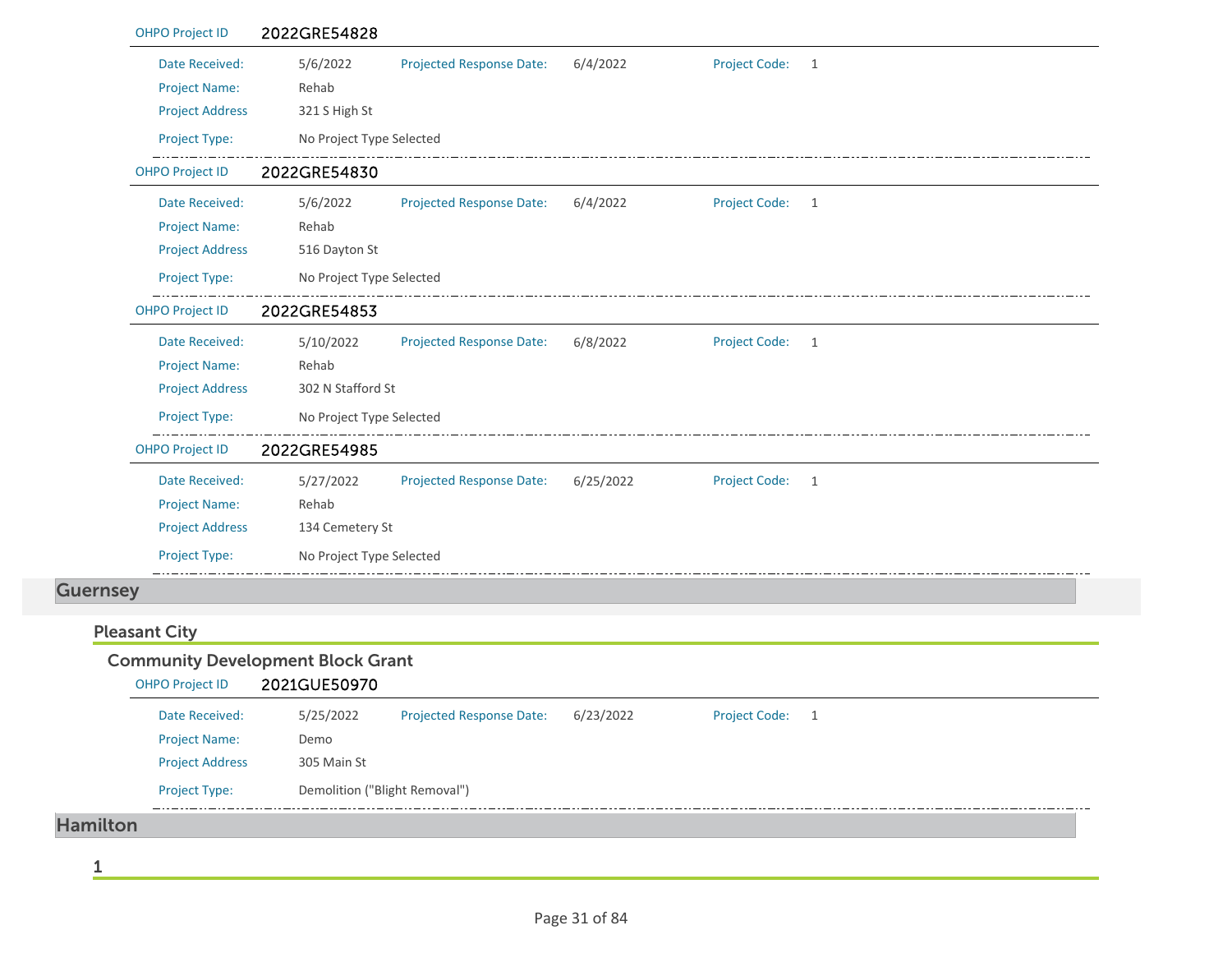## Ohio Department of Transportation

| Date Received:<br>5/24/2022<br>Projected Response Date:<br>6/22/2022<br><b>Project Name:</b><br>HAM-71-75<br><b>Project Address</b><br>No address provided<br>Project Type:<br>No Project Type Selected<br><b>Corps of Engineers, Huntington</b><br>2022HAM54976<br><b>OHPO Project ID</b><br>Date Received:<br>5/26/2022<br><b>Projected Response Date:</b><br>6/24/2022<br><b>Project Name:</b><br>Grooms Road Site<br><b>Project Address</b><br>11473 Grooms Rd | <b>Project Code:</b><br>PID 89068<br>Project Code:<br>$\mathbf{1}$ |
|--------------------------------------------------------------------------------------------------------------------------------------------------------------------------------------------------------------------------------------------------------------------------------------------------------------------------------------------------------------------------------------------------------------------------------------------------------------------|--------------------------------------------------------------------|
|                                                                                                                                                                                                                                                                                                                                                                                                                                                                    |                                                                    |
|                                                                                                                                                                                                                                                                                                                                                                                                                                                                    |                                                                    |
|                                                                                                                                                                                                                                                                                                                                                                                                                                                                    |                                                                    |
| <b>Blue Ash</b>                                                                                                                                                                                                                                                                                                                                                                                                                                                    |                                                                    |
|                                                                                                                                                                                                                                                                                                                                                                                                                                                                    |                                                                    |
|                                                                                                                                                                                                                                                                                                                                                                                                                                                                    |                                                                    |
|                                                                                                                                                                                                                                                                                                                                                                                                                                                                    |                                                                    |
|                                                                                                                                                                                                                                                                                                                                                                                                                                                                    |                                                                    |
|                                                                                                                                                                                                                                                                                                                                                                                                                                                                    |                                                                    |
|                                                                                                                                                                                                                                                                                                                                                                                                                                                                    |                                                                    |
| Project Type:<br>No Project Type Selected                                                                                                                                                                                                                                                                                                                                                                                                                          |                                                                    |
| Cincinnati                                                                                                                                                                                                                                                                                                                                                                                                                                                         |                                                                    |
| <b>Federal Communication Commission</b>                                                                                                                                                                                                                                                                                                                                                                                                                            |                                                                    |
| 2022HAM54981<br><b>OHPO Project ID</b>                                                                                                                                                                                                                                                                                                                                                                                                                             |                                                                    |
| Date Received:<br>5/26/2022<br>6/24/2022<br>Projected Response Date:                                                                                                                                                                                                                                                                                                                                                                                               | <b>Project Code:</b><br><b>TCNS 248178</b>                         |
| <b>Project Name:</b><br>CNCN_UcYIRelo_0140_WI - B/ Fuze 616704383                                                                                                                                                                                                                                                                                                                                                                                                  |                                                                    |
| <b>Project Address</b><br>3021 Scioto Ln                                                                                                                                                                                                                                                                                                                                                                                                                           |                                                                    |
| <b>Project Type:</b><br>No Project Type Selected                                                                                                                                                                                                                                                                                                                                                                                                                   |                                                                    |
| <b>Veterans Administration</b>                                                                                                                                                                                                                                                                                                                                                                                                                                     |                                                                    |
| 2022HAM54777<br><b>OHPO Project ID</b>                                                                                                                                                                                                                                                                                                                                                                                                                             |                                                                    |
| 6/1/2022<br>Date Received:<br>5/3/2022<br>Projected Response Date:                                                                                                                                                                                                                                                                                                                                                                                                 | Project Code:<br>$\mathbf{1}$                                      |
| <b>Project Name:</b><br>Veterans Supportive Housing Project                                                                                                                                                                                                                                                                                                                                                                                                        |                                                                    |
| 3304 Colerain Ave<br><b>Project Address</b>                                                                                                                                                                                                                                                                                                                                                                                                                        |                                                                    |
| <b>Project Type:</b><br>No Project Type Selected                                                                                                                                                                                                                                                                                                                                                                                                                   |                                                                    |
| <b>Madeira</b>                                                                                                                                                                                                                                                                                                                                                                                                                                                     |                                                                    |

OHPO Project ID 2022HAM54964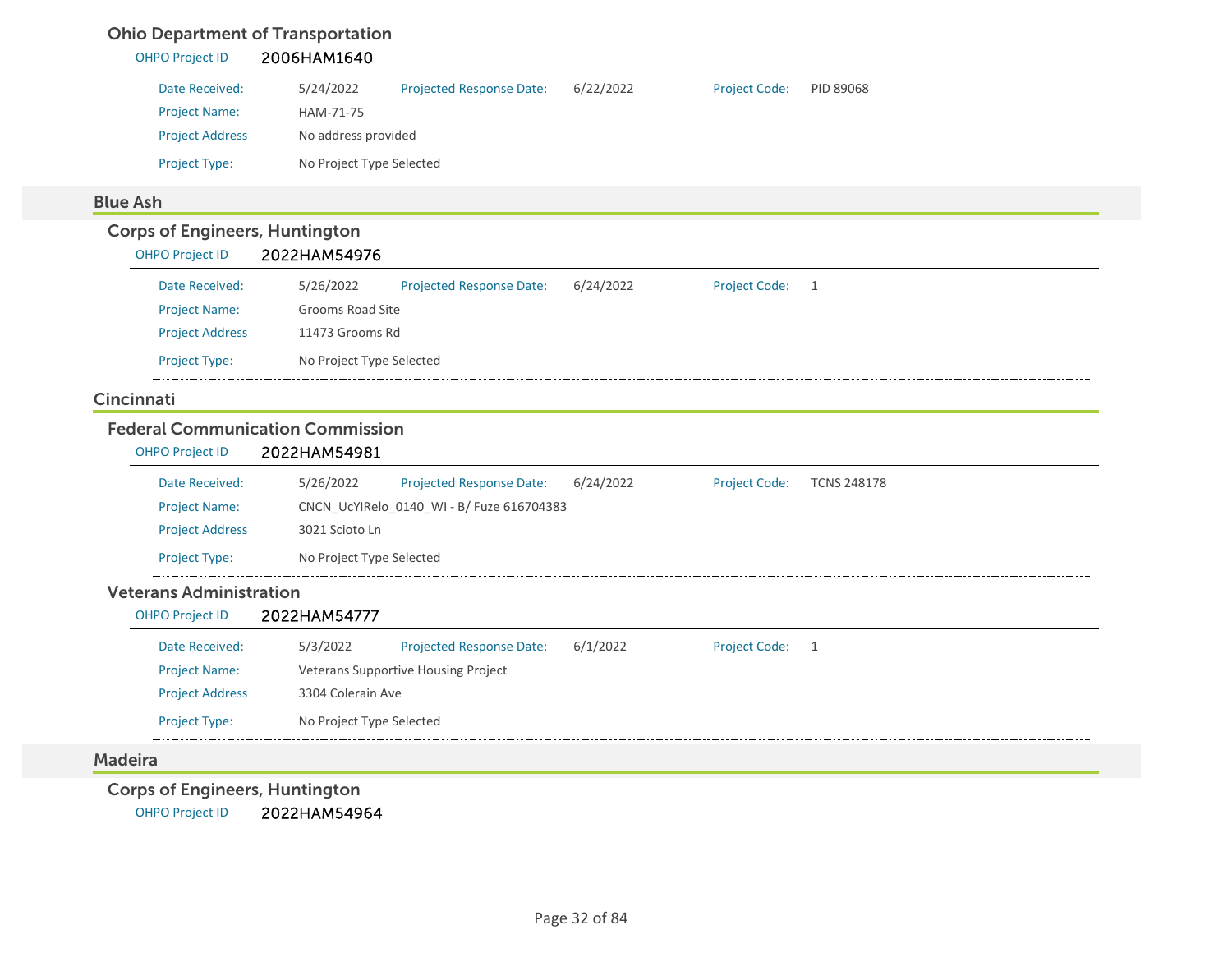| Date Received:         | 5/25/2022                                   | <b>Projected Response Date:</b> | 6/23/2022 | <b>Project Code:</b> | 2022-375 |  |  |  |
|------------------------|---------------------------------------------|---------------------------------|-----------|----------------------|----------|--|--|--|
| <b>Project Name:</b>   | McDonald Commons Park Redevelopment Project |                                 |           |                      |          |  |  |  |
| <b>Project Address</b> | 7451 Dawson Rd                              |                                 |           |                      |          |  |  |  |
| <b>Project Type:</b>   | No Project Type Selected                    |                                 |           |                      |          |  |  |  |

#### Walnut Hills

Federal Transit Administration

OHPO Project ID 2022HAM54547

| Date Received:         | 5/19/2022                                                     | <b>Projected Response Date:</b> | 6/17/2022 | <b>Project Code:</b> |  |  |  |
|------------------------|---------------------------------------------------------------|---------------------------------|-----------|----------------------|--|--|--|
| <b>Project Name:</b>   | <b>SORTA Walnut Hills Transit Center</b>                      |                                 |           |                      |  |  |  |
| <b>Project Address</b> | No address provided                                           |                                 |           |                      |  |  |  |
| <b>Project Type:</b>   | Other transportation development (e.g. sidewalks, bike paths) |                                 |           |                      |  |  |  |

#### Hancock

## Findlay

## Community Development Block Grant

| <b>OHPO Project ID</b> | 2022HAN54790    |                                             |           |                      |                |  |  |
|------------------------|-----------------|---------------------------------------------|-----------|----------------------|----------------|--|--|
| Date Received:         | 5/3/2022        | <b>Projected Response Date:</b>             | 6/1/2022  | Project Code: 1      |                |  |  |
| <b>Project Name:</b>   | Rehab           |                                             |           |                      |                |  |  |
| <b>Project Address</b> | 600 Dayton Ave  |                                             |           |                      |                |  |  |
| Project Type:          |                 | Housing rehabilitation, single-family units |           |                      |                |  |  |
| <b>OHPO Project ID</b> | 2022HAN54911    |                                             |           |                      |                |  |  |
| Date Received:         | 5/18/2022       | <b>Projected Response Date:</b>             | 6/16/2022 | <b>Project Code:</b> | $\overline{1}$ |  |  |
| <b>Project Name:</b>   | Rehab           |                                             |           |                      |                |  |  |
| <b>Project Address</b> | 1623 Hilton Ave |                                             |           |                      |                |  |  |
| <b>Project Type:</b>   |                 | Housing rehabilitation, single-family units |           |                      |                |  |  |
|                        |                 |                                             |           |                      |                |  |  |

#### Housing and Urban Development Department

# OHPO Project ID 2022HAN54943

| <b>Projected Response Date:</b><br>5/23/2022<br>Date Received:<br>6/21/2022<br><b>Project Code:</b> |  |
|-----------------------------------------------------------------------------------------------------|--|
| <b>Project Name:</b><br>Townhomes at Liberty Ridge                                                  |  |
| <b>Project Address</b><br>160 Colonial Dr                                                           |  |
| <b>Project Type:</b><br>Refinance                                                                   |  |

#### Fostoria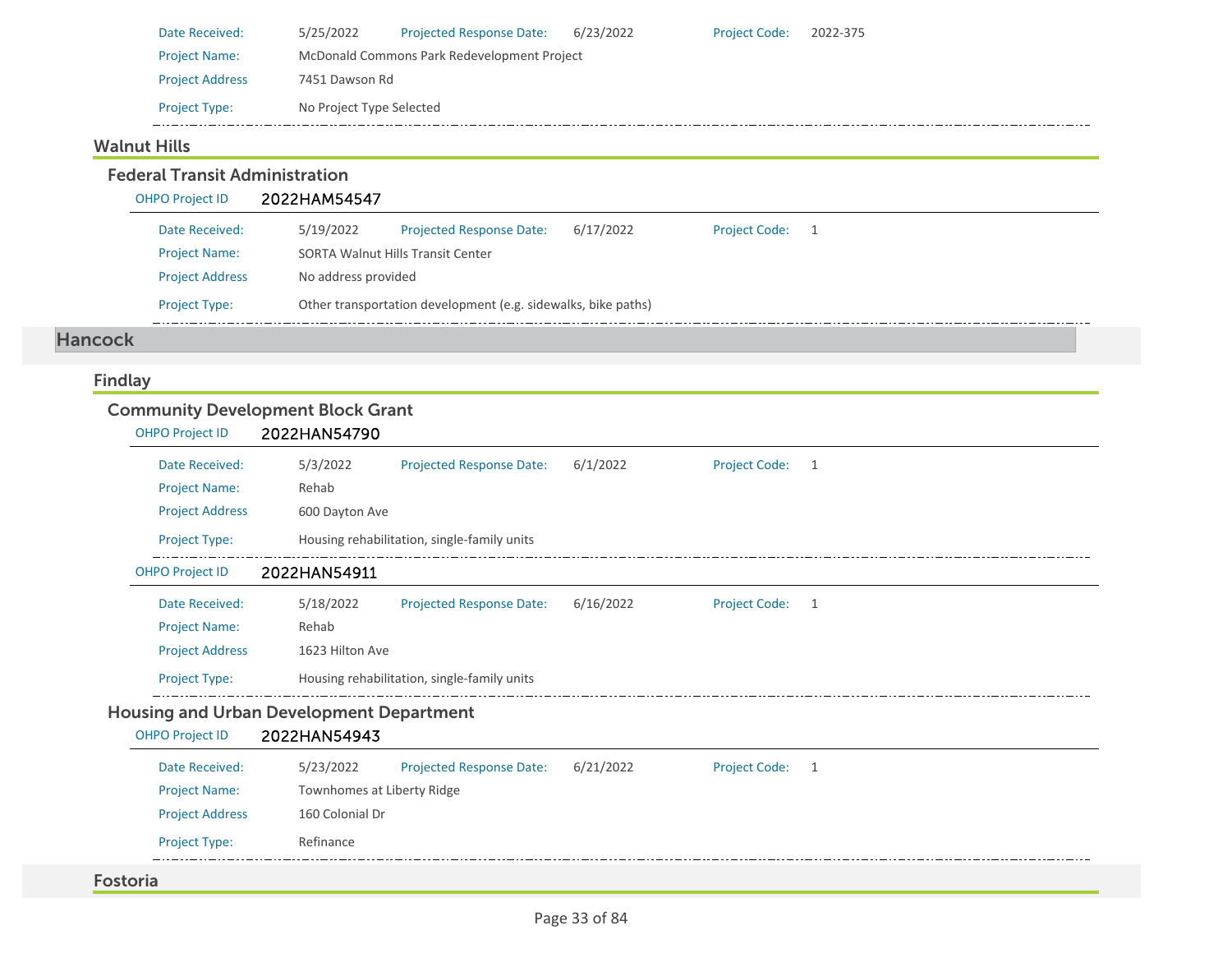# Community Development Block Grant

| 2022HAN54779                                                                                 |  |
|----------------------------------------------------------------------------------------------|--|
| 6/1/2022<br>5/3/2022<br>Projected Response Date:<br><b>Project Code:</b><br>1                |  |
| Rehab                                                                                        |  |
| 1529 TR 261                                                                                  |  |
| Housing rehabilitation, single-family units                                                  |  |
| Liberty (Township of)                                                                        |  |
| <b>Ohio Power Siting Board</b>                                                               |  |
| 2022HAN54756                                                                                 |  |
| 5/2/2022<br>Projected Response Date:<br>5/31/2022<br><b>Project Code:</b><br>AEP             |  |
| Fliprock Switch Project                                                                      |  |
| No address provided                                                                          |  |
| Electricity transmission projects, inc. substations                                          |  |
|                                                                                              |  |
| <b>Community Development Block Grant</b>                                                     |  |
| 2022HAN54788                                                                                 |  |
| 5/3/2022<br>Projected Response Date:<br>6/1/2022<br><b>Project Code:</b><br>$\mathbf{1}$     |  |
| Rehab                                                                                        |  |
| 102 Lincoln St                                                                               |  |
| Housing rehabilitation, single-family units                                                  |  |
| 2022HAN54988                                                                                 |  |
| 5/26/2022<br>Projected Response Date:<br>6/24/2022<br><b>Project Code:</b><br>$\overline{1}$ |  |
| Rehab                                                                                        |  |
|                                                                                              |  |
| 2889 TR 37                                                                                   |  |
|                                                                                              |  |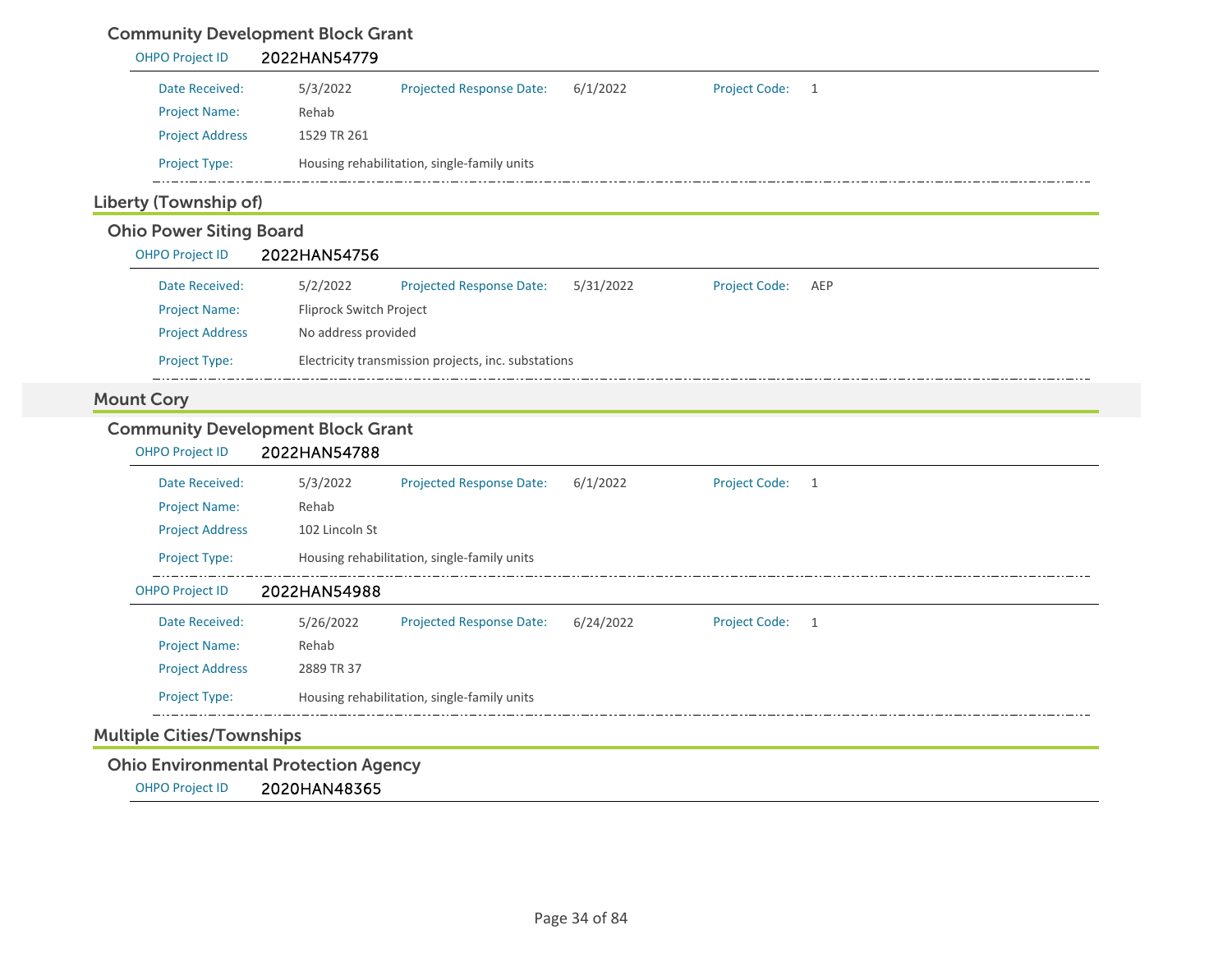| Date Received:         | 5/9/2022                           | <b>Projected Response Date:</b> | 6/7/2022 | <b>Project Code:</b> |  |  |  |
|------------------------|------------------------------------|---------------------------------|----------|----------------------|--|--|--|
| <b>Project Name:</b>   | McComb Regional Water Line Project |                                 |          |                      |  |  |  |
| <b>Project Address</b> | No address provided                |                                 |          |                      |  |  |  |
| <b>Project Type:</b>   | Water distribution systems         |                                 |          |                      |  |  |  |

## Washington (Township of)

#### Rural Utilities Service

#### OHPO Project ID 2022HAN53695

| Date Received:         | 5/19/2022                                           | <b>Projected Response Date:</b> | 6/17/2022 | <b>Project Code:</b> |  |  |  |  |
|------------------------|-----------------------------------------------------|---------------------------------|-----------|----------------------|--|--|--|--|
| <b>Project Name:</b>   |                                                     | Loudon (Sunny Farms) Substation |           |                      |  |  |  |  |
| <b>Project Address</b> | No address provided                                 |                                 |           |                      |  |  |  |  |
| <b>Project Type:</b>   | Electricity transmission projects, inc. substations |                                 |           |                      |  |  |  |  |

#### Harrison

## Cadiz (Township of)

#### Rural Development Service OHPO Project ID 2022HAS54904 Date Received: 5/17/2022 Project Name: Kanoski Substation Projected Response Date: 6/15/2022 Project Address Kanoski Rd Project Type: No Project Type Selected Project Code: 1

## **Henry**

#### Hamler

| <b>Community Development Block Grant</b><br>2021HEN52265<br><b>OHPO Project ID</b> |                 |                                             |          |                 |  |  |  |
|------------------------------------------------------------------------------------|-----------------|---------------------------------------------|----------|-----------------|--|--|--|
| Date Received:                                                                     | 5/6/2022        | <b>Projected Response Date:</b>             | 6/4/2022 | Project Code: 1 |  |  |  |
| <b>Project Name:</b>                                                               | Rehab           |                                             |          |                 |  |  |  |
| <b>Project Address</b>                                                             | 645 N Marion St |                                             |          |                 |  |  |  |
| <b>Project Type:</b>                                                               |                 | Housing rehabilitation, single-family units |          |                 |  |  |  |
| <b>Liberty Center</b>                                                              |                 |                                             |          |                 |  |  |  |
| Community Development Block Crant                                                  |                 |                                             |          |                 |  |  |  |

Community Development Block Grant

OHPO Project ID 2022HEN54820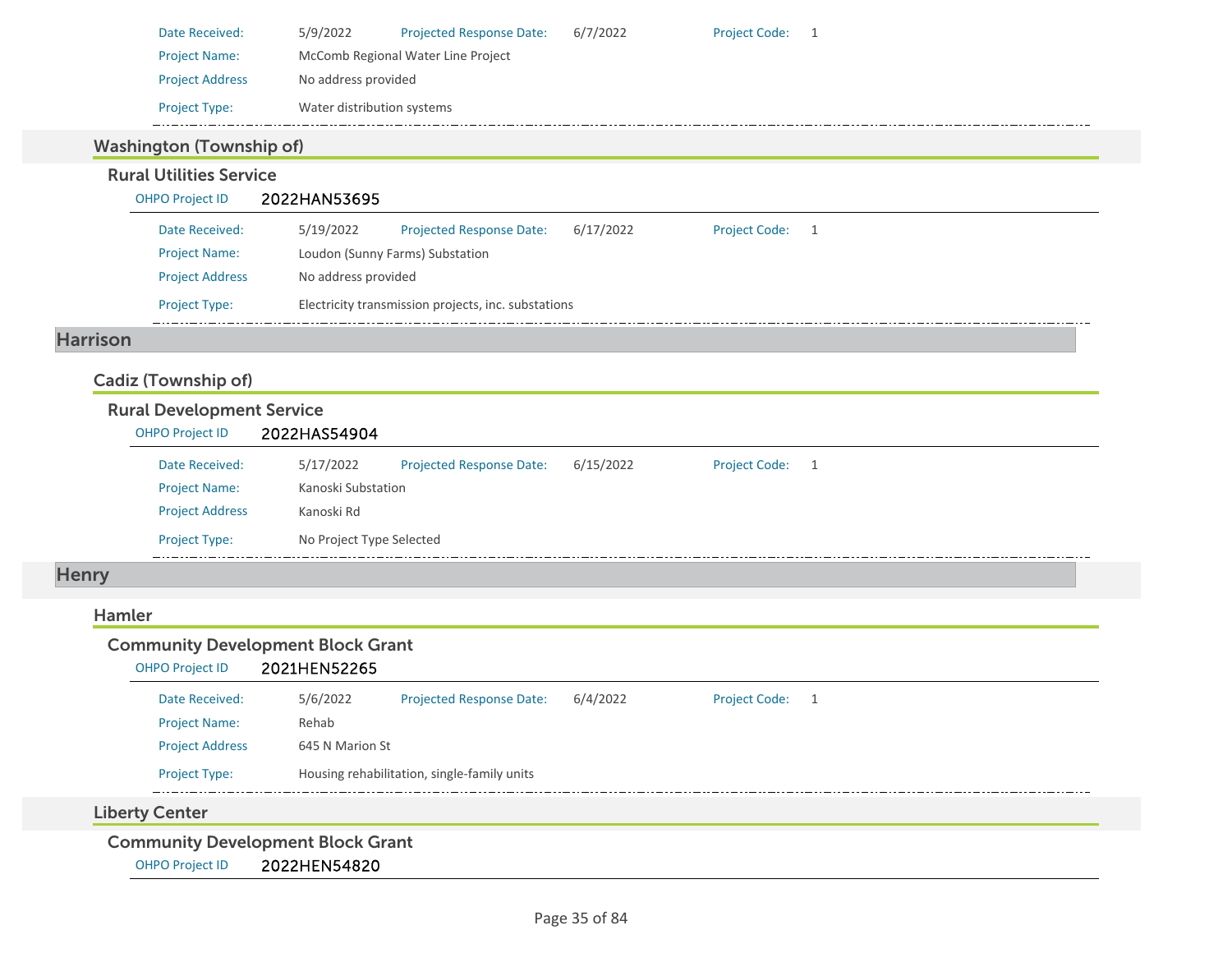| Date Received:         | 5/6/2022  | <b>Projected Response Date:</b>             | 6/4/2022 | <b>Project Code:</b> |  |
|------------------------|-----------|---------------------------------------------|----------|----------------------|--|
| <b>Project Name:</b>   | Rehab     |                                             |          |                      |  |
| <b>Project Address</b> | 4026 CR V |                                             |          |                      |  |
| <b>Project Type:</b>   |           | Housing rehabilitation, single-family units |          |                      |  |

#### New Bavaria

Community Development Block Grant

OHPO Project ID 2022HEN54818

| Date Received:         | 5/6/2022                                    | <b>Projected Response Date:</b> | 6/4/2022 | Project Code: 1 |  |  |
|------------------------|---------------------------------------------|---------------------------------|----------|-----------------|--|--|
| <b>Project Name:</b>   | Rehab                                       |                                 |          |                 |  |  |
| <b>Project Address</b> | 15-490 CR C-2                               |                                 |          |                 |  |  |
| <b>Project Type:</b>   | Housing rehabilitation, single-family units |                                 |          |                 |  |  |

# Highland

#### Greenfield

#### Federal Communication Commission

|                                                  | <b>OHPO Project ID</b>           | 2021HIG51699   |                                  |           |                      |                    |  |
|--------------------------------------------------|----------------------------------|----------------|----------------------------------|-----------|----------------------|--------------------|--|
|                                                  | Date Received:                   | 5/31/2022      | <b>Projected Response Date:</b>  | 6/29/2022 | <b>Project Code:</b> | <b>TCNS 231337</b> |  |
|                                                  | <b>Project Name:</b>             |                | AT&T Site SOH2468 (FA #10573983) |           |                      |                    |  |
|                                                  | <b>Project Address</b>           | Centerfield Rd |                                  |           |                      |                    |  |
| No Project Type Selected<br><b>Project Type:</b> |                                  |                |                                  |           |                      |                    |  |
|                                                  | <b>Rural Development Service</b> |                |                                  |           |                      |                    |  |

# OHPO Project ID 2022HIG54832

| Date Received:         | 5/5/2022                         | <b>Projected Response Date:</b> | 6/3/2022 | <b>Project Code:</b> | - 1 |  |  |
|------------------------|----------------------------------|---------------------------------|----------|----------------------|-----|--|--|
| <b>Project Name:</b>   | Roof Mounted Solar Array Project |                                 |          |                      |     |  |  |
| <b>Project Address</b> | 1460 OH 28                       |                                 |          |                      |     |  |  |
| <b>Project Type:</b>   | No Project Type Selected         |                                 |          |                      |     |  |  |
|                        |                                  |                                 |          |                      |     |  |  |

#### Hillsboro

## Community Development Block Grant

OHPO Project ID 2022HIG54898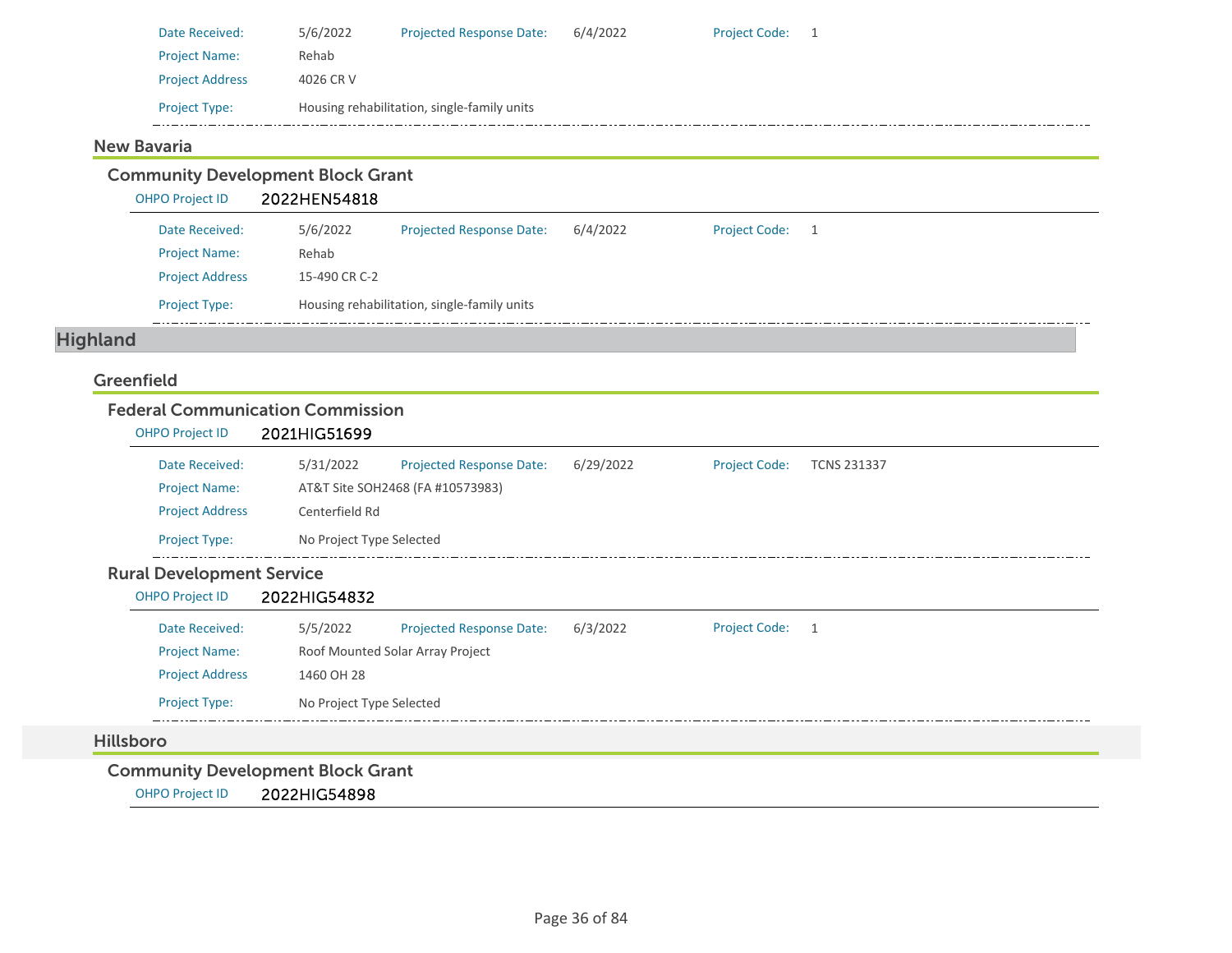| Date Received:         | 5/17/2022                     | <b>Projected Response Date:</b> | 6/15/2022 | <b>Project Code:</b> |  |
|------------------------|-------------------------------|---------------------------------|-----------|----------------------|--|
| <b>Project Name:</b>   | Concord School Demo           |                                 |           |                      |  |
| <b>Project Address</b> | 2281 SR 136                   |                                 |           |                      |  |
| <b>Project Type:</b>   | Demolition ("Blight Removal") |                                 |           |                      |  |

# Liberty (Township of)

| <b>OHPO Project ID</b>                                                | 2022HIG54902                   |                                 |           |                      |   |  |
|-----------------------------------------------------------------------|--------------------------------|---------------------------------|-----------|----------------------|---|--|
| Date Received:                                                        | 5/17/2022                      | <b>Projected Response Date:</b> | 6/15/2022 | <b>Project Code:</b> | 1 |  |
| <b>Project Name:</b>                                                  | Roberts Lane Extension Project |                                 |           |                      |   |  |
| <b>Project Address</b>                                                | SR 73                          |                                 |           |                      |   |  |
| Project Type:                                                         | No Project Type Selected       |                                 |           |                      |   |  |
| <b>Paint (Township of)</b>                                            |                                |                                 |           |                      |   |  |
| <b>Ohio Department of Natural Resources</b><br><b>OHPO Project ID</b> | 2022HIG54966                   |                                 |           |                      |   |  |
| Date Received:                                                        | 5/25/2022                      | <b>Projected Response Date:</b> | 6/23/2022 | <b>Project Code:</b> | 1 |  |
| <b>Project Name:</b>                                                  | Rocky Fork Dam                 |                                 |           |                      |   |  |
| <b>Project Address</b>                                                | No address provided            |                                 |           |                      |   |  |

# Good Hope and Falls (Township of)

## Corps of Engineers, Huntington OHPO Project ID 2022HOC54887

| Date Received:         | 5/16/2022                | <b>Projected Response Date:</b>                              | 6/14/2022 | <b>Project Code:</b> | AEP |
|------------------------|--------------------------|--------------------------------------------------------------|-----------|----------------------|-----|
| <b>Project Name:</b>   |                          | East Logan-Rockbridge 69kV Transmission Line Rebuild Project |           |                      |     |
| <b>Project Address</b> | No address provided      |                                                              |           |                      |     |
| <b>Project Type:</b>   | No Project Type Selected |                                                              |           |                      |     |
| Date Received:         | 5/16/2022                | <b>Projected Response Date:</b>                              | 6/14/2022 | <b>Project Code:</b> | AEP |
| <b>Project Name:</b>   |                          | East Logan-Rockbridge 69kV Transmission Line Rebuild Project |           |                      |     |
| <b>Project Address</b> | No address provided      |                                                              |           |                      |     |
| <b>Project Type:</b>   | No Project Type Selected |                                                              |           |                      |     |

## Haydenville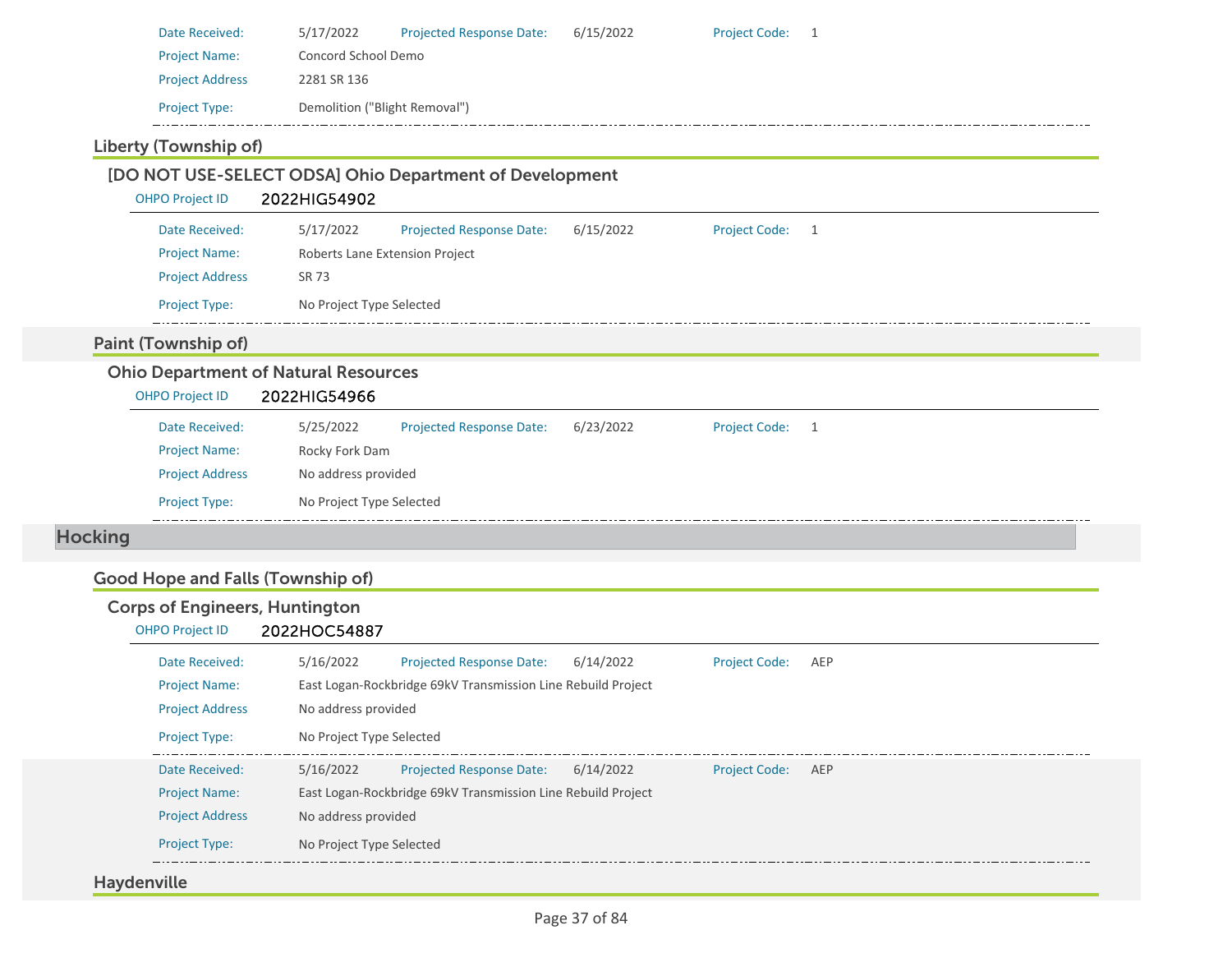# US Department of Agriculture

| 5/11/2022<br><b>Projected Response Date:</b><br>6/9/2022<br>Bat Gates Installation by Haydenville Tunnel<br>No address provided | <b>Project Code:</b> | <b>WNF</b> |
|---------------------------------------------------------------------------------------------------------------------------------|----------------------|------------|
|                                                                                                                                 |                      |            |
|                                                                                                                                 |                      |            |
|                                                                                                                                 |                      |            |
| Other federal undertaking, not included in Project Type list                                                                    |                      |            |
| Laurel (Township of)                                                                                                            |                      |            |
| <b>Federal Energy Regulatory Commission</b>                                                                                     |                      |            |
| 2022HOC54918                                                                                                                    |                      |            |
| 5/18/2022<br><b>Projected Response Date:</b><br>6/16/2022                                                                       | <b>Project Code:</b> | Columbia   |
| Columbia Gas Laurel 10926 - 2022 Coil Tubing Cleanout Project                                                                   |                      |            |
| No address provided                                                                                                             |                      |            |
| Gas transmission projects, inc. compressor stations                                                                             |                      |            |
| <b>Multiple Cities/Townships</b>                                                                                                |                      |            |
| <b>Federal Energy Regulatory Commission</b>                                                                                     |                      |            |
| 2022HOC54958                                                                                                                    |                      |            |
| <b>Projected Response Date:</b><br>5/24/2022<br>6/22/2022                                                                       | <b>Project Code:</b> | Columbia   |
| Columbia Gas Line SR-636 Narrows Road Replacement Project                                                                       |                      |            |
| No address provided                                                                                                             |                      |            |
| Gas transmission projects, inc. compressor stations                                                                             |                      |            |
| <b>Salt Creek (Township of)</b>                                                                                                 |                      |            |
| <b>Federal Energy Regulatory Commission</b><br>2022HOC54815                                                                     |                      |            |
| 5/5/2022<br><b>Projected Response Date:</b><br>6/3/2022                                                                         | <b>Project Code:</b> | Columbia   |
| Columbia Gas Line SR-593 Salt Creek Exposure Project                                                                            |                      |            |
| No address provided                                                                                                             |                      |            |
| Gas transmission projects, inc. compressor stations                                                                             |                      |            |
|                                                                                                                                 |                      |            |
|                                                                                                                                 |                      |            |
|                                                                                                                                 |                      |            |

Corps of Engineers, Huntington

OHPO Project ID 2020HOL48594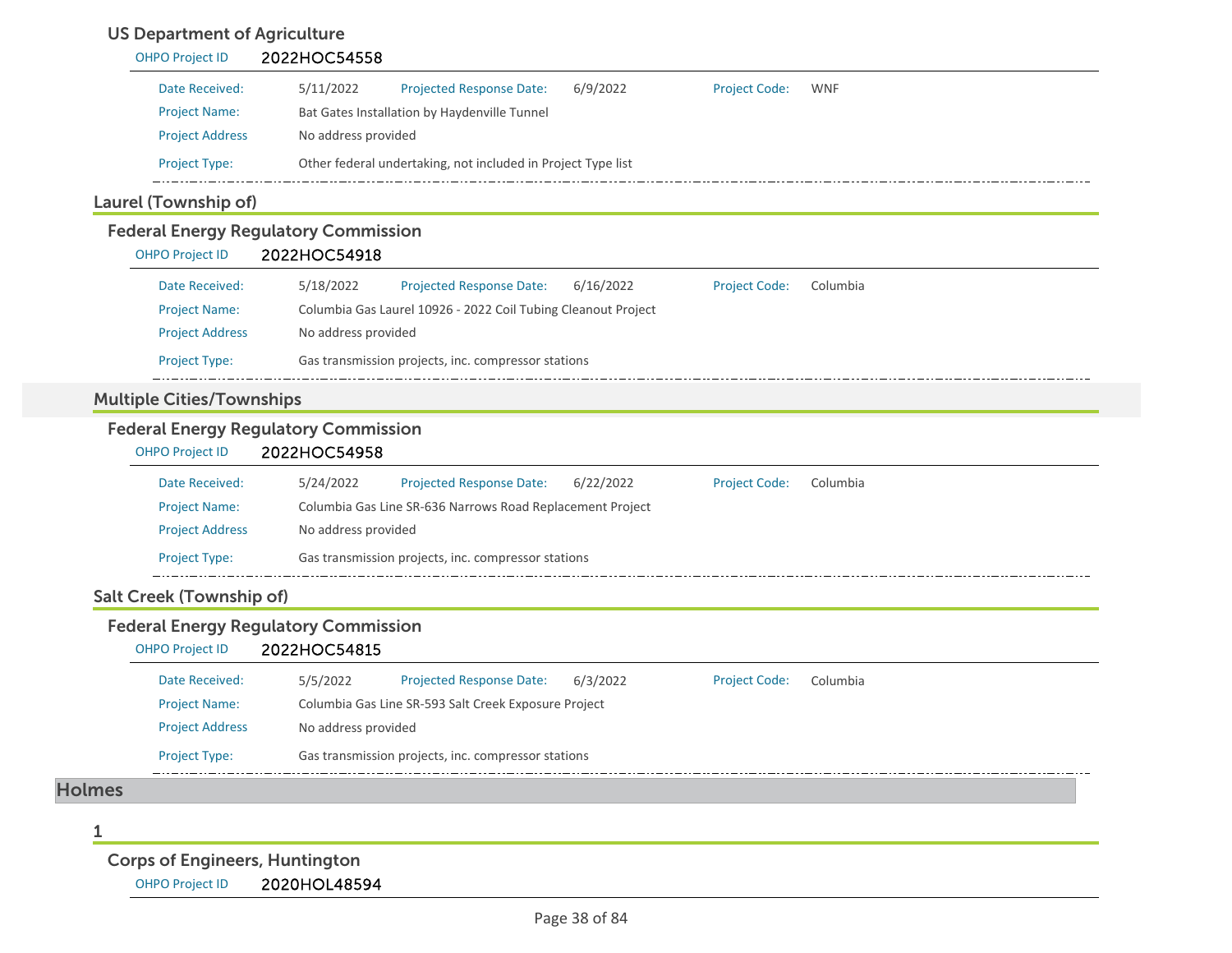|                             | 5/24/2022<br>Projected Response Date:<br>6/22/2022<br><b>Project Code:</b> |                                  |
|-----------------------------|----------------------------------------------------------------------------|----------------------------------|
| <b>Project Name:</b>        | HOL-CR 23-2.34                                                             |                                  |
| <b>Project Address</b>      | No address provided                                                        |                                  |
| Project Type:               | No Project Type Selected                                                   |                                  |
| <b>Monroe (Township of)</b> |                                                                            |                                  |
|                             | <b>Federal Energy Regulatory Commission</b>                                |                                  |
| <b>OHPO Project ID</b>      | 2022HOL54894                                                               |                                  |
| Date Received:              | 5/17/2022<br>Projected Response Date:<br>6/15/2022                         | <b>Project Code:</b><br>Columbia |
| <b>Project Name:</b>        | Columbia Gas Holmes 7239 Storage Well Surveillance Logging Project         |                                  |
| <b>Project Address</b>      | No address provided                                                        |                                  |
| Project Type:               | Gas transmission projects, inc. compressor stations                        |                                  |
| <b>Ripley (Township of)</b> |                                                                            |                                  |
|                             |                                                                            |                                  |
|                             | <b>Federal Energy Regulatory Commission</b>                                |                                  |
| <b>OHPO Project ID</b>      | 2022HOL53732                                                               |                                  |
| Date Received:              | 5/19/2022<br>Projected Response Date:<br>6/17/2022                         | <b>Project Code:</b><br>Columbia |
| <b>Project Name:</b>        | Columbia Gas Line SLW-10093 Township Road 474 Exposure                     |                                  |
| <b>Project Address</b>      | No address provided                                                        |                                  |
| Project Type:               | Gas transmission projects, inc. compressor stations                        |                                  |
| <b>OHPO Project ID</b>      | 2022HOL54829                                                               |                                  |
| Date Received:              | 6/4/2022<br>5/6/2022<br><b>Projected Response Date:</b>                    | <b>Project Code:</b><br>Columbia |
| <b>Project Name:</b>        | Columbia Gas Holmes 7508 Surveillance Logging Project                      |                                  |
| <b>Project Address</b>      | No address provided                                                        |                                  |
| <b>Project Type:</b>        | Gas transmission projects, inc. compressor stations                        |                                  |
| <b>OHPO Project ID</b>      | 2022HOL54895                                                               |                                  |
| Date Received:              | 5/17/2022<br><b>Projected Response Date:</b><br>6/15/2022                  | <b>Project Code:</b><br>Columbia |
| <b>Project Name:</b>        | Columbia Gas Holmes 9336 Storage Well Surveillance Logging Project         |                                  |
| <b>Project Address</b>      | No address provided                                                        |                                  |

Multiple Cities/Townships

Ohio Department of Natural Resources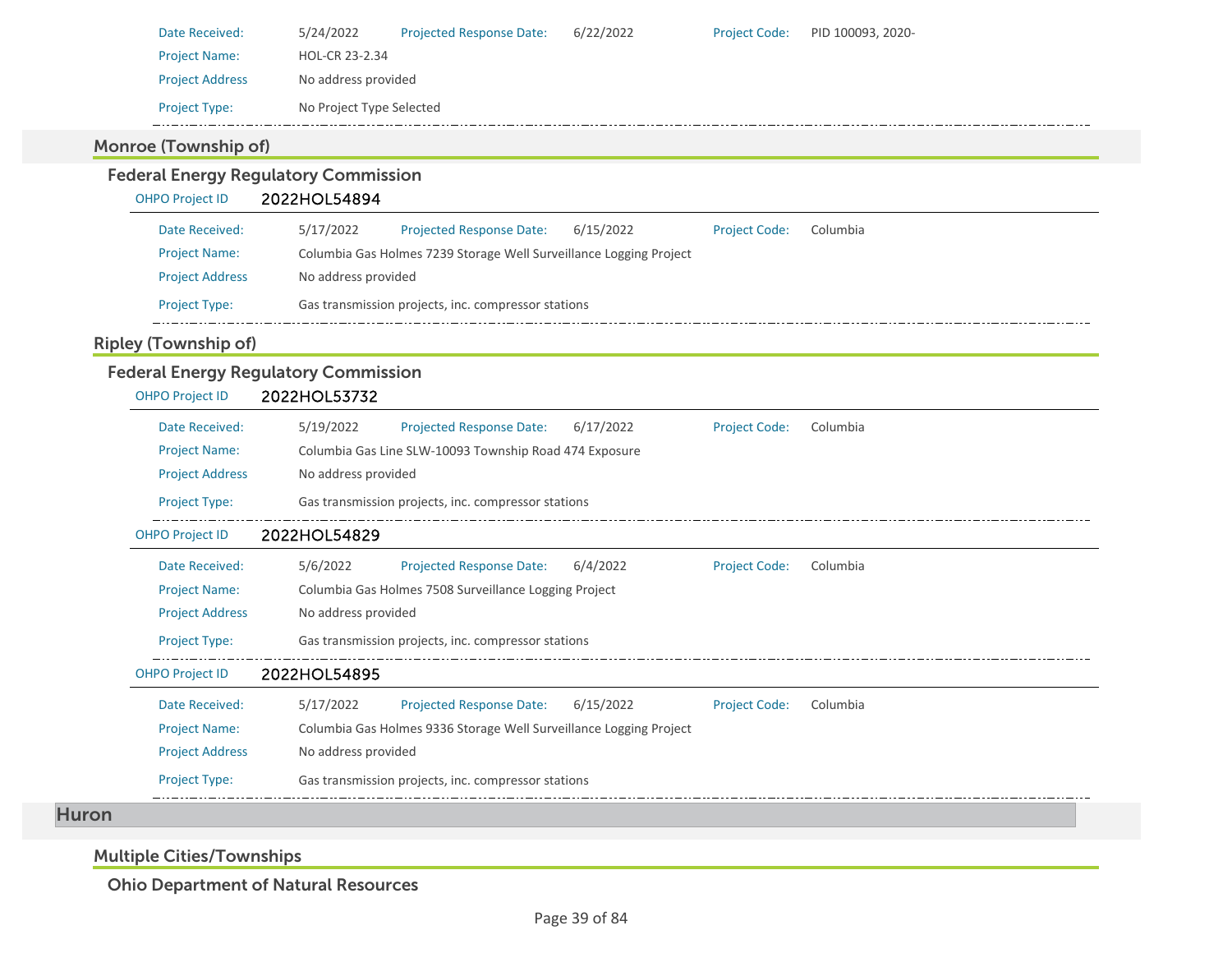|                | <b>OHPO Project ID</b>                         | 2022HUR54944                                                                 |           |                      |                   |  |
|----------------|------------------------------------------------|------------------------------------------------------------------------------|-----------|----------------------|-------------------|--|
|                | Date Received:                                 | 5/23/2022<br>Projected Response Date:                                        | 6/21/2022 | <b>Project Code:</b> | Clean Trails Fund |  |
|                | <b>Project Name:</b>                           | New London Greenwich Rail Trail Inc. AC&Y Trail Improvement Project, Phase I |           |                      |                   |  |
|                | <b>Project Address</b>                         | No address provided                                                          |           |                      |                   |  |
|                | Project Type:                                  | No Project Type Selected                                                     |           |                      |                   |  |
|                | <b>Ohio Power Siting Board</b>                 |                                                                              |           |                      |                   |  |
|                | <b>OHPO Project ID</b>                         | 2019HUR43954                                                                 |           |                      |                   |  |
|                | Date Received:                                 | 5/4/2022<br>Projected Response Date:                                         | 6/2/2022  | <b>Project Code:</b> | $\mathbf{1}$      |  |
|                | <b>Project Name:</b>                           | Emerson Creek Windfarm                                                       |           |                      |                   |  |
|                | <b>Project Address</b>                         | No address provided                                                          |           |                      |                   |  |
|                | Project Type:                                  | Wind Farm                                                                    |           |                      |                   |  |
|                | Date Received:                                 | 5/27/2022<br><b>Projected Response Date:</b>                                 | 6/25/2022 | <b>Project Code:</b> | $\overline{1}$    |  |
|                | <b>Project Name:</b>                           | Emerson Creek Windfarm                                                       |           |                      |                   |  |
|                | <b>Project Address</b>                         | No address provided                                                          |           |                      |                   |  |
|                | Project Type:                                  | Wind Farm                                                                    |           |                      |                   |  |
|                | <b>Norwalk</b>                                 |                                                                              |           |                      |                   |  |
|                |                                                |                                                                              |           |                      |                   |  |
|                | <b>OHPO Project ID</b>                         | <b>Housing and Urban Development Department</b>                              |           |                      |                   |  |
|                |                                                | 2022HUR54782                                                                 |           |                      |                   |  |
|                | Date Received:                                 | 5/3/2022<br>Projected Response Date:<br>Norwalk North                        | 6/1/2022  | <b>Project Code:</b> | 1                 |  |
|                | <b>Project Name:</b><br><b>Project Address</b> | 25 Bouscay Ave                                                               |           |                      |                   |  |
|                | Project Type:                                  | Housing rehabilitation, multi-family units                                   |           |                      |                   |  |
| <b>Jackson</b> |                                                |                                                                              |           |                      |                   |  |
| Coalton        |                                                |                                                                              |           |                      |                   |  |
|                | <b>Corps of Engineers, Huntington</b>          |                                                                              |           |                      |                   |  |
|                | <b>OHPO Project ID</b>                         | 2020JAC48943                                                                 |           |                      |                   |  |
|                | Date Received:                                 | 5/6/2022<br><b>Projected Response Date:</b>                                  | 6/4/2022  | <b>Project Code:</b> | $\mathbf{1}$      |  |
|                | <b>Project Name:</b>                           | Coalton Sanitary Sewer Replacement-Phase 2                                   |           |                      |                   |  |

Project Type: Wastewater treatment plants or lines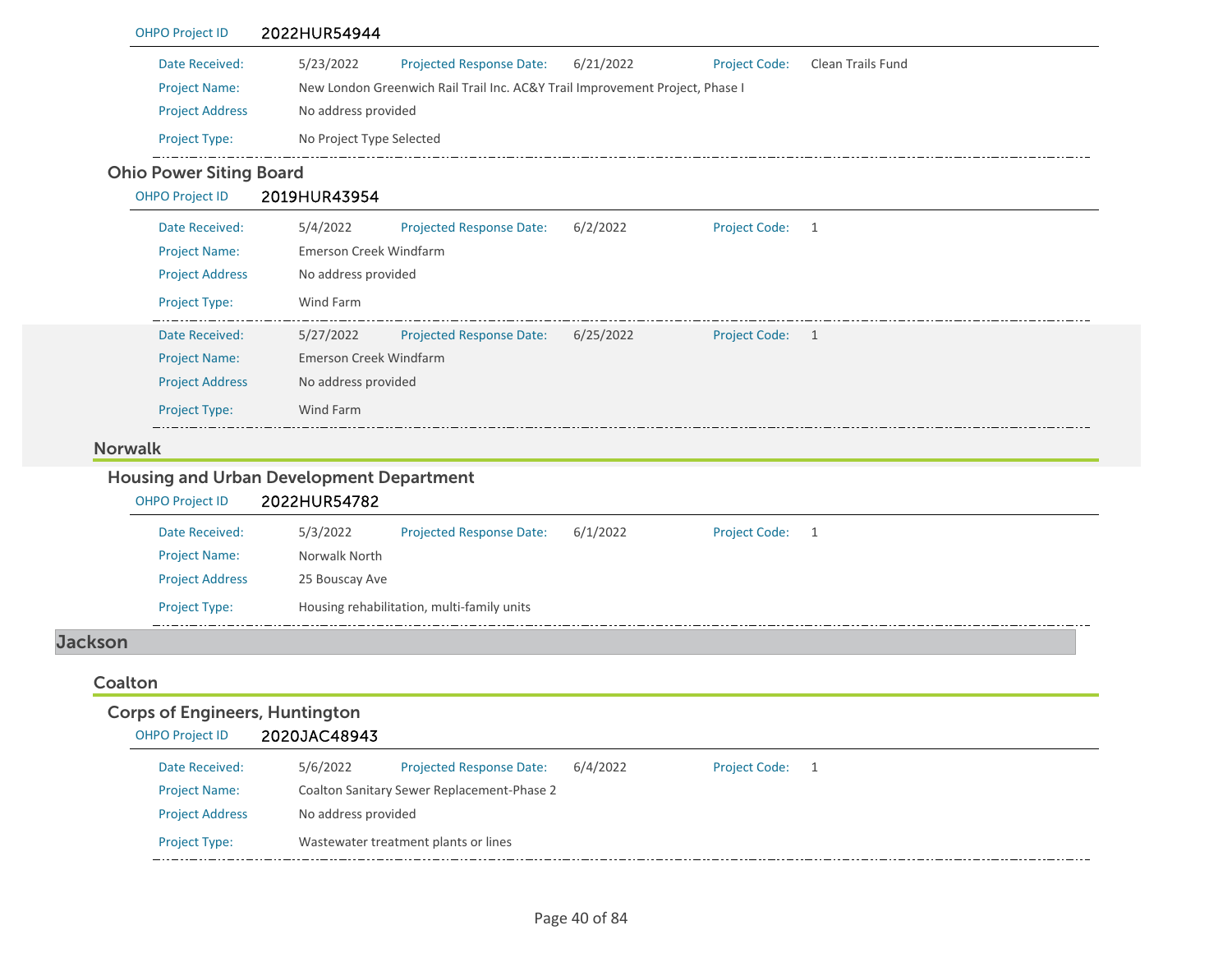| Date Received:         | 5/24/2022           | <b>Projected Response Date:</b>            | 6/22/2022 | Project Code: 1 |  |
|------------------------|---------------------|--------------------------------------------|-----------|-----------------|--|
| <b>Project Name:</b>   |                     | Coalton Sanitary Sewer Replacement-Phase 2 |           |                 |  |
| <b>Project Address</b> | No address provided |                                            |           |                 |  |
| <b>Project Type:</b>   |                     | Wastewater treatment plants or lines       |           |                 |  |
|                        |                     |                                            |           |                 |  |

### Wellston

Community Development Block Grant

OHPO Project ID 2022JAC54897

| Date Received:         | 5/16/2022             | <b>Projected Response Date:</b>             | 6/14/2022 | <b>Project Code:</b> |  |
|------------------------|-----------------------|---------------------------------------------|-----------|----------------------|--|
| <b>Project Name:</b>   |                       | Water Leak Emergency Project                |           |                      |  |
| <b>Project Address</b> | 1678 Hard Scrapple Rd |                                             |           |                      |  |
| <b>Project Type:</b>   |                       | Housing rehabilitation, single-family units |           |                      |  |

#### Jefferson

#### 1

 $\overline{a}$ 

## Federal Energy Regulatory Commission

| <b>OHPO Project ID</b> | 2022JEF54637        |                                                                   |          |                      |          |  |
|------------------------|---------------------|-------------------------------------------------------------------|----------|----------------------|----------|--|
| Date Received:         | 5/6/2022            | <b>Projected Response Date:</b>                                   | 6/4/2022 | <b>Project Code:</b> | Columbia |  |
| <b>Project Name:</b>   |                     | Columbia Gas Lines 1039 and 1636 HCAs TCO-148 and TCO-149 Project |          |                      |          |  |
| <b>Project Address</b> | No address provided |                                                                   |          |                      |          |  |
| <b>Project Type:</b>   |                     | Gas transmission projects, inc. compressor stations               |          |                      |          |  |

# Mount Pleasant

- National Park Service
	- OHPO Project ID 2019JEF46547

| Date Received:         | 5/25/2022           | <b>Projected Response Date:</b>                   | 6/1/2022 | <b>Project Code:</b> |  |
|------------------------|---------------------|---------------------------------------------------|----------|----------------------|--|
| <b>Project Name:</b>   | Lundy House Rehab   |                                                   |          |                      |  |
| <b>Project Address</b> | No address provided |                                                   |          |                      |  |
| <b>Project Type:</b>   |                     | Rehabilitation (exclusive of housing rehab above) |          |                      |  |

#### Lake

#### Kirtland

Ohio Environmental Protection Agency

OHPO Project ID 2022LAK54799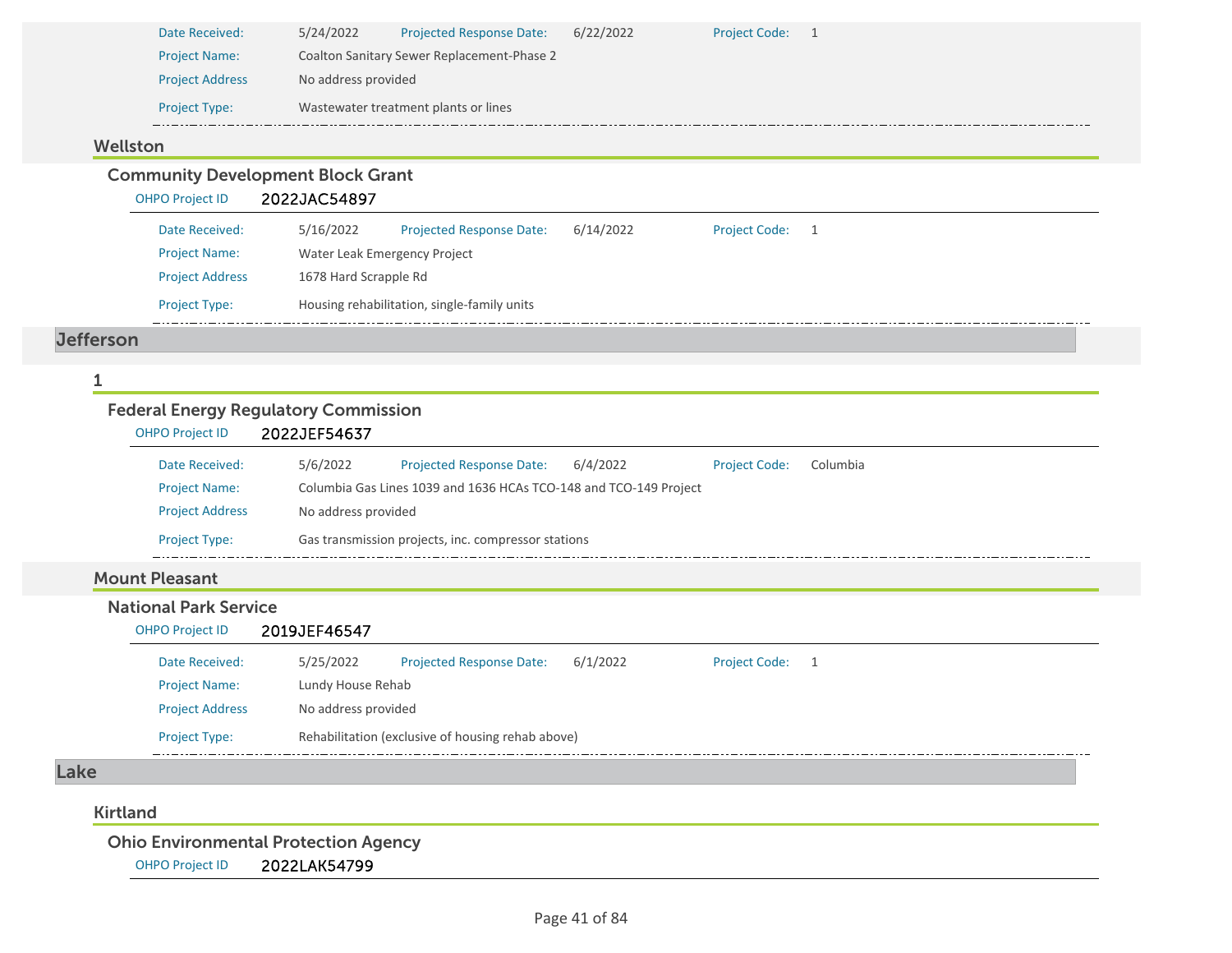| Date Received:         | 5/4/2022                 | <b>Projected Response Date:</b>                         | 6/2/2022 | <b>Project Code:</b> | 2020-00593 |
|------------------------|--------------------------|---------------------------------------------------------|----------|----------------------|------------|
| <b>Project Name:</b>   |                          | Tall Oaks Event Center Streambank Stabilization Project |          |                      |            |
| <b>Project Address</b> | No address provided      |                                                         |          |                      |            |
| <b>Project Type:</b>   | Erosion control measures |                                                         |          |                      |            |

# Madison

#### Federal Communication Commission

OHPO Project ID 2022LAK54963

### Mentor

# Community Development Block Grant

| <b>OHPO Project ID</b> | 2022LAK54883                                                                           |  |  |  |  |  |
|------------------------|----------------------------------------------------------------------------------------|--|--|--|--|--|
| Date Received:         | 5/16/2022<br><b>Projected Response Date:</b><br>6/14/2022<br><b>Project Code:</b><br>1 |  |  |  |  |  |
| <b>Project Name:</b>   | Rehab                                                                                  |  |  |  |  |  |
| <b>Project Address</b> | 9096 Lake Overlook Dr                                                                  |  |  |  |  |  |
| Project Type:          | Housing rehabilitation, single-family units                                            |  |  |  |  |  |
| Date Received:         | 6/16/2022<br>5/18/2022<br>Projected Response Date:<br>Project Code: 1                  |  |  |  |  |  |
| <b>Project Name:</b>   | Rehab                                                                                  |  |  |  |  |  |
| <b>Project Address</b> | 9096 Lake Overlook Dr                                                                  |  |  |  |  |  |
| Project Type:          | No Project Type Selected                                                               |  |  |  |  |  |
| <b>OHPO Project ID</b> | 2022LAK54916                                                                           |  |  |  |  |  |
| Date Received:         | 5/18/2022<br><b>Projected Response Date:</b><br>6/16/2022<br><b>Project Code:</b><br>1 |  |  |  |  |  |
| <b>Project Name:</b>   | <b>Headlands Community Center</b>                                                      |  |  |  |  |  |
| <b>Project Address</b> | 9096 Lake Overlook Dr                                                                  |  |  |  |  |  |
| Project Type:          | No Project Type Selected                                                               |  |  |  |  |  |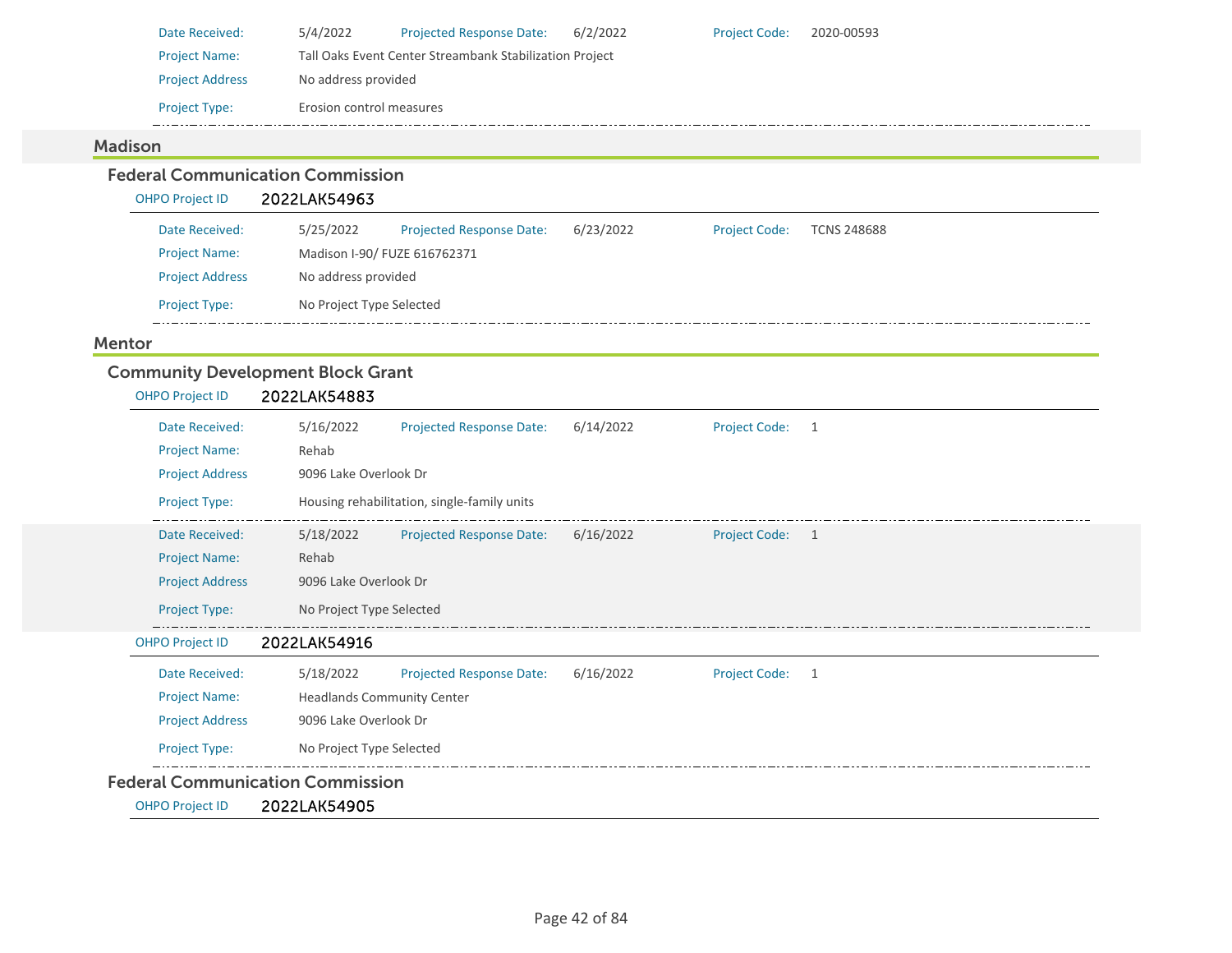| Date Received:                        | 5/18/2022<br>Projected Response Date:                               | 6/16/2022 | <b>Project Code:</b> | <b>TCNS 248256</b> |
|---------------------------------------|---------------------------------------------------------------------|-----------|----------------------|--------------------|
| <b>Project Name:</b>                  | I-90/RT-615_RM_MCR_/ FUZE 616945715                                 |           |                      |                    |
| <b>Project Address</b>                | Mentor Hills Dr                                                     |           |                      |                    |
| Project Type:                         | No Project Type Selected                                            |           |                      |                    |
| Perry (Township of)                   |                                                                     |           |                      |                    |
|                                       | <b>Federal Energy Regulatory Commission</b>                         |           |                      |                    |
| <b>OHPO Project ID</b>                | 2017LAK37755                                                        |           |                      |                    |
| Date Received:                        | 5/20/2022<br><b>Projected Response Date:</b>                        | 6/18/2022 | <b>Project Code:</b> | $L-22-114$         |
| <b>Project Name:</b>                  | Energy Harbor Perry Nuclear Power Plant Unit 1 License Renewal Plan |           |                      |                    |
| <b>Project Address</b>                | No address provided                                                 |           |                      |                    |
| Project Type:                         | No Project Type Selected                                            |           |                      |                    |
| <b>Licking</b>                        |                                                                     |           |                      |                    |
| Etna (Township of)                    |                                                                     |           |                      |                    |
| <b>Corps of Engineers, Huntington</b> |                                                                     |           |                      |                    |
| <b>OHPO Project ID</b>                | 2022LIC54893                                                        |           |                      |                    |
|                                       |                                                                     |           |                      |                    |
| Date Received:                        | 5/17/2022<br>Projected Response Date:                               | 6/15/2022 | <b>Project Code:</b> | $\overline{1}$     |
| <b>Project Name:</b>                  | Eastwood Residential Housing Development                            |           |                      |                    |
| <b>Project Address</b>                | National Rd SW                                                      |           |                      |                    |
| Project Type:                         | No Project Type Selected                                            |           |                      |                    |
| Jersey (Township of)                  |                                                                     |           |                      |                    |
| <b>Ohio Power Siting Board</b>        |                                                                     |           |                      |                    |
| <b>OHPO Project ID</b>                | 2022LIC54862                                                        |           |                      |                    |
| Date Received:                        | Projected Response Date:<br>5/12/2022                               | 6/10/2022 | <b>Project Code:</b> | AEP                |
| <b>Project Name:</b>                  | <b>Brie Station Project</b>                                         |           |                      |                    |
| <b>Project Address</b>                | No address provided                                                 |           |                      |                    |
| Project Type:                         | Electricity transmission projects, inc. substations                 |           |                      |                    |
| <b>OHPO Project ID</b>                | 2022LIC54872                                                        |           |                      |                    |
| Date Received:                        | <b>Projected Response Date:</b><br>5/13/2022                        | 6/11/2022 | <b>Project Code:</b> | AEP                |
| <b>Project Name:</b>                  | Anguin-Brie 138kV Greenfield Transmission Line Project              |           |                      |                    |
| <b>Project Address</b>                | No address provided                                                 |           |                      |                    |
| Project Type:                         | Electricity transmission projects, inc. substations                 |           |                      |                    |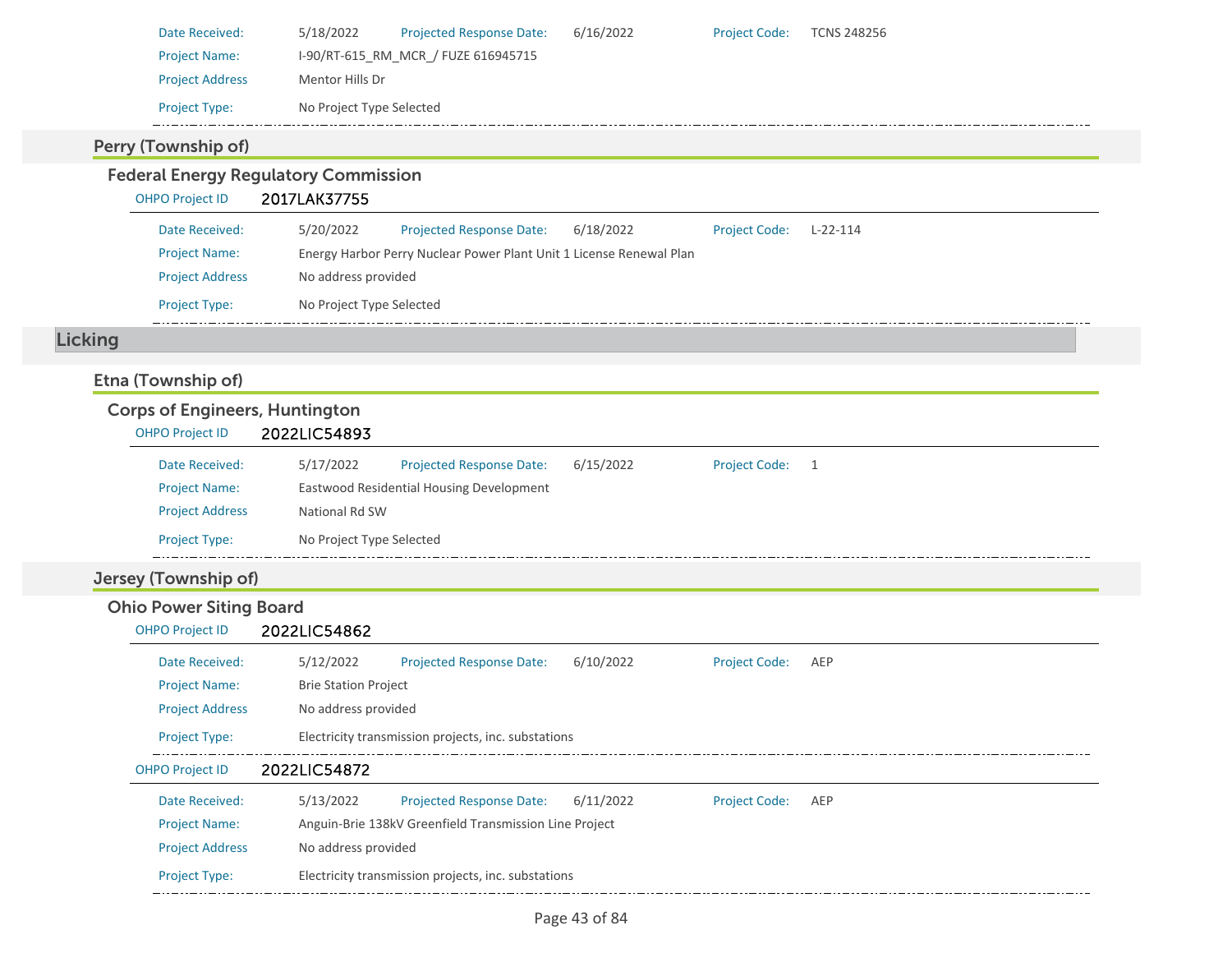|               | <b>OHPO Project ID</b>           | 2022LIC54879                                                                                        |
|---------------|----------------------------------|-----------------------------------------------------------------------------------------------------|
|               | Date Received:                   | 5/16/2022<br>Projected Response Date:<br>6/14/2022<br><b>Project Code:</b><br>AEP                   |
|               | <b>Project Name:</b>             | Anguin Extension No. 4 138kV Installation/Removal Project                                           |
|               | <b>Project Address</b>           | No address provided                                                                                 |
|               | Project Type:                    | Electricity transmission projects, inc. substations                                                 |
|               | <b>Rural Development Service</b> |                                                                                                     |
|               | <b>OHPO Project ID</b>           | 2022LIC54760                                                                                        |
|               | Date Received:                   | 5/2/2022<br>Projected Response Date:<br>5/31/2022<br><b>Project Code:</b><br>1                      |
|               | <b>Project Name:</b>             | Southwest Licking Community Water & Sewer District SR 161 Water Storage Tank Project                |
|               | <b>Project Address</b>           | SR 161                                                                                              |
|               | Project Type:                    | Water distribution systems                                                                          |
|               | <b>Multiple Cities/Townships</b> |                                                                                                     |
|               | <b>Ohio Power Siting Board</b>   |                                                                                                     |
|               | <b>OHPO Project ID</b>           | 2020LIC50036                                                                                        |
|               | Date Received:                   | 5/9/2022<br><b>Project Code:</b><br>Projected Response Date:<br>6/7/2022<br>AEP                     |
|               | <b>Project Name:</b>             | Isabella-Newark Center 138kV Rebuild Project                                                        |
|               | <b>Project Address</b>           | No address provided                                                                                 |
|               | Project Type:                    | Electricity transmission projects, inc. substations                                                 |
|               | Date Received:                   | 5/11/2022<br><b>Projected Response Date:</b><br>6/9/2022<br><b>Project Code:</b><br>AEP             |
|               | <b>Project Name:</b>             | Isabella-Newark Center 138kV Rebuild Project                                                        |
|               | <b>Project Address</b>           | No address provided                                                                                 |
|               | Project Type:                    | Electricity transmission projects, inc. substations                                                 |
| <b>Newark</b> |                                  |                                                                                                     |
|               |                                  | <b>Community Development Block Grant</b>                                                            |
|               | <b>OHPO Project ID</b>           | 2022LIC54930                                                                                        |
|               | Date Received:                   | 5/20/2022<br><b>Projected Response Date:</b><br>6/18/2022<br><b>Project Code:</b><br>$\overline{1}$ |
|               | <b>Project Name:</b>             | Wells Park ADA Door Restroom Facility Project                                                       |
|               | <b>Project Address</b>           | 812 Wells Ave                                                                                       |
|               | Project Type:                    | No Project Type Selected                                                                            |
|               |                                  | <b>Housing and Urban Development Department</b>                                                     |
|               | <b>OHPO Project ID</b>           | 2021LIC51555                                                                                        |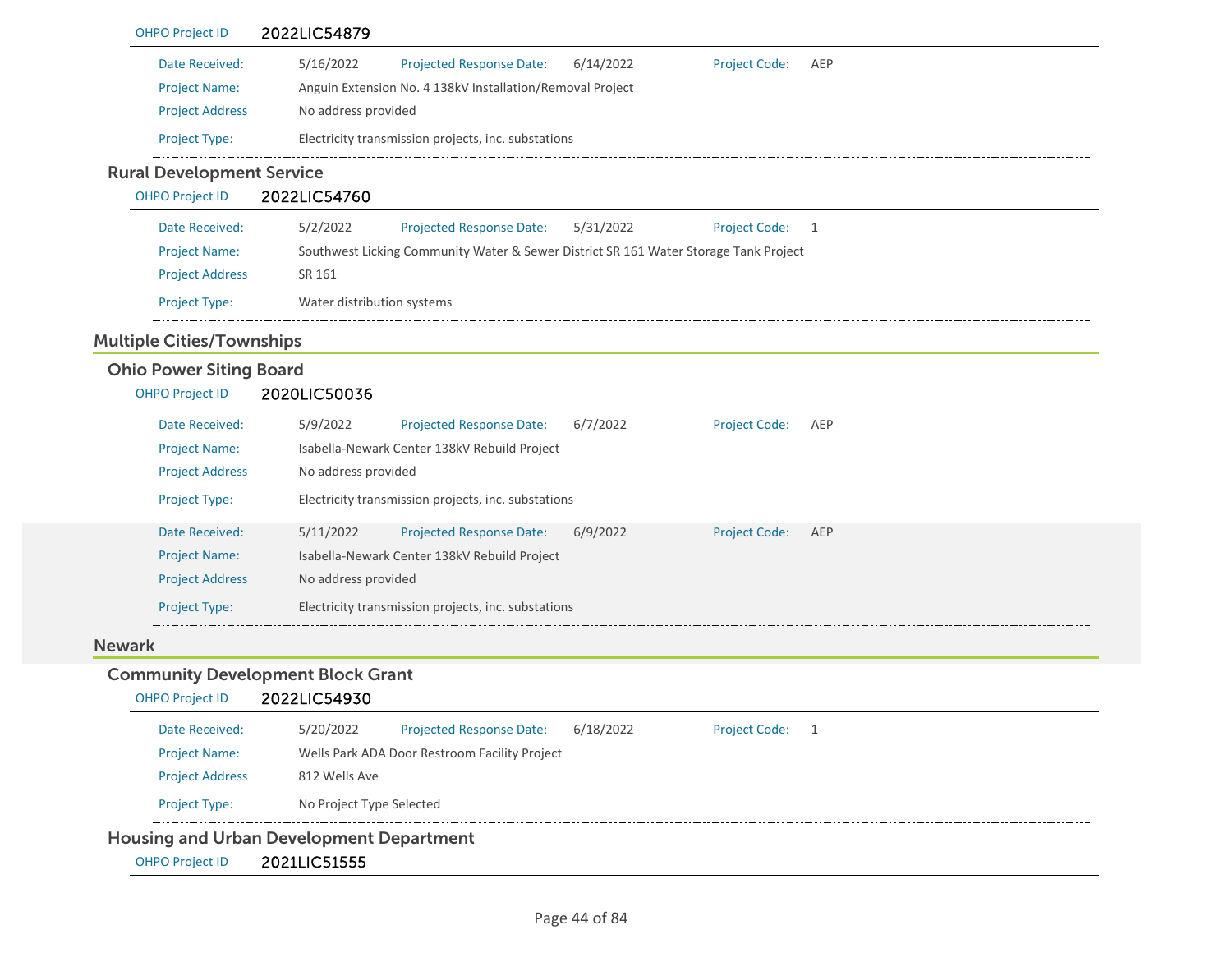|               | Date Received:<br><b>Project Name:</b> | 5/2/2022<br><b>Projected Response Date:</b><br>Reddington Road Park Dog Park | 5/31/2022 | <b>Project Code:</b> | - 1            |
|---------------|----------------------------------------|------------------------------------------------------------------------------|-----------|----------------------|----------------|
|               | <b>Project Address</b>                 | 1991 Reddington Rd                                                           |           |                      |                |
|               | Project Type:                          | Parks development/construction                                               |           |                      |                |
|               | <b>Ohio Department of Health</b>       |                                                                              |           |                      |                |
|               | <b>OHPO Project ID</b>                 | 2022LIC54974                                                                 |           |                      |                |
|               | Date Received:                         | 5/25/2022<br>Projected Response Date:                                        | 6/9/2022  | <b>Project Code:</b> | Medicaid       |
|               | <b>Project Name:</b>                   | Lead Hazard Control Property                                                 |           |                      |                |
|               | <b>Project Address</b>                 | 632 E Main St                                                                |           |                      |                |
|               | Project Type:                          | Lead Hazard Abatement Rehabilitation                                         |           |                      |                |
| Lorain        |                                        |                                                                              |           |                      |                |
|               | Amherst (Township of)                  |                                                                              |           |                      |                |
|               | <b>Corps of Engineers, Buffalo</b>     |                                                                              |           |                      |                |
|               | <b>OHPO Project ID</b>                 | 2022LOR54034                                                                 |           |                      |                |
|               | Date Received:                         | 5/23/2022<br>Projected Response Date:                                        | 6/21/2022 | <b>Project Code:</b> | 2019-01232     |
|               | <b>Project Name:</b>                   | Sandstone Development Project                                                |           |                      |                |
|               | <b>Project Address</b>                 | No address provided                                                          |           |                      |                |
|               | Project Type:                          | No Project Type Selected                                                     |           |                      |                |
|               |                                        | <b>Ohio Environmental Protection Agency</b>                                  |           |                      |                |
|               | <b>OHPO Project ID</b>                 | 2022LOR54836                                                                 |           |                      |                |
|               | Date Received:                         | 5/9/2022<br><b>Projected Response Date:</b>                                  | 6/7/2022  | <b>Project Code:</b> | 217656W        |
|               | <b>Project Name:</b>                   | 20510119COLB - Red Oak                                                       |           |                      |                |
|               | <b>Project Address</b>                 | No address provided                                                          |           |                      |                |
|               | Project Type:                          | Commercial development                                                       |           |                      |                |
| <b>Elyria</b> |                                        |                                                                              |           |                      |                |
|               |                                        | <b>Community Development Block Grant</b>                                     |           |                      |                |
|               | <b>OHPO Project ID</b>                 | 2022LOR54921                                                                 |           |                      |                |
|               | Date Received:                         | <b>Projected Response Date:</b><br>5/18/2022                                 | 6/16/2022 | <b>Project Code:</b> | $\overline{1}$ |
|               | <b>Project Name:</b>                   | Lead Hazard Control Property                                                 |           |                      |                |
|               | <b>Project Address</b>                 | 1827 Lake Ave                                                                |           |                      |                |

. . . . . . .

Project Type: Lead Hazard Abatement Rehabilitation

\_\_\_\_\_\_\_\_\_\_\_\_\_\_\_\_\_\_\_\_\_\_\_\_\_\_\_\_\_\_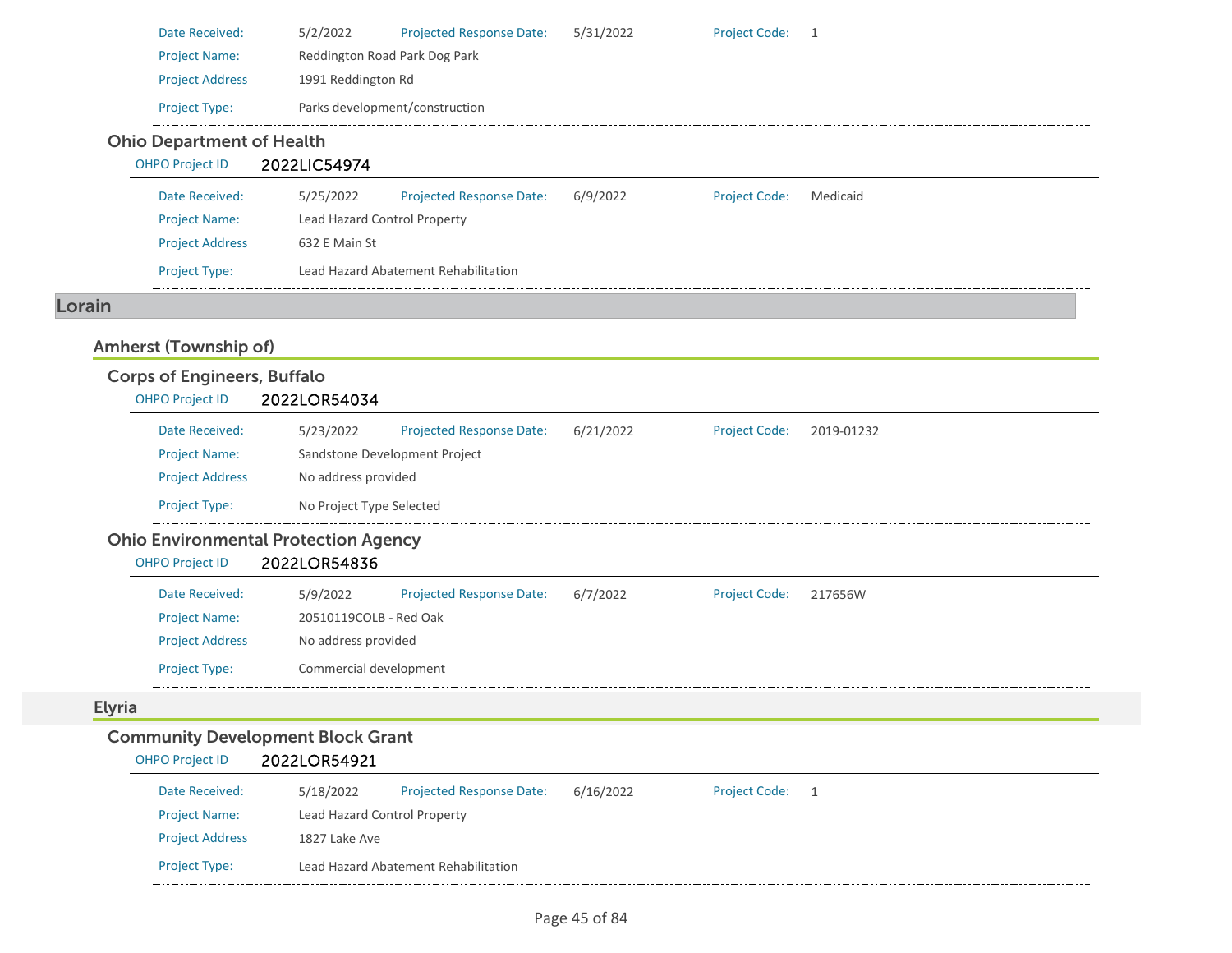| <b>OHPO Project ID</b> | 2022LOR54950                     |                                      |           |                      |     |
|------------------------|----------------------------------|--------------------------------------|-----------|----------------------|-----|
| Date Received:         | 5/24/2022                        | <b>Projected Response Date:</b>      | 6/22/2022 | <b>Project Code:</b> | - 1 |
| <b>Project Name:</b>   | <b>Lead Hazard Control Grant</b> |                                      |           |                      |     |
| <b>Project Address</b> | 1824 Middle Ave                  |                                      |           |                      |     |
| <b>Project Type:</b>   |                                  | Lead Hazard Abatement Rehabilitation |           |                      |     |
|                        |                                  |                                      |           |                      |     |

#### Lorain

# Community Development Block Grant

OHPO Project ID 2022LOR54989

| Date Received:         | 5/27/2022                                   | <b>Projected Response Date:</b>      | 6/25/2022 | <b>Project Code:</b> | 1                  |  |
|------------------------|---------------------------------------------|--------------------------------------|-----------|----------------------|--------------------|--|
| <b>Project Name:</b>   | <b>Lead Hazard Control</b>                  |                                      |           |                      |                    |  |
| <b>Project Address</b> | 1029 W 12th St                              |                                      |           |                      |                    |  |
| Project Type:          |                                             | Lead Hazard Abatement Rehabilitation |           |                      |                    |  |
| <b>OHPO Project ID</b> | 2022LOR54992                                |                                      |           |                      |                    |  |
| Date Received:         | 5/31/2022                                   | <b>Projected Response Date:</b>      | 6/29/2022 | <b>Project Code:</b> | 1                  |  |
| <b>Project Name:</b>   | <b>Lead Hazard Control Grant</b>            |                                      |           |                      |                    |  |
| <b>Project Address</b> | 1306 W 18th St                              |                                      |           |                      |                    |  |
| Project Type:          | No Project Type Selected                    |                                      |           |                      |                    |  |
|                        | <b>Federal Communication Commission</b>     |                                      |           |                      |                    |  |
| <b>OHPO Project ID</b> | 2021LOR52235                                |                                      |           |                      |                    |  |
| Date Received:         | 5/11/2022                                   | <b>Projected Response Date:</b>      | 6/9/2022  | <b>Project Code:</b> | <b>TCNS 234112</b> |  |
| <b>Project Name:</b>   |                                             | AT&T Site NOH8045 (FA #14639817)     |           |                      |                    |  |
| <b>Project Address</b> | 5201 Erie Ave                               |                                      |           |                      |                    |  |
| <b>Project Type:</b>   | No Project Type Selected                    |                                      |           |                      |                    |  |
|                        | <b>Ohio Environmental Protection Agency</b> |                                      |           |                      |                    |  |
| <b>OHPO Project ID</b> | 2022LOR54409                                |                                      |           |                      |                    |  |
| Date Received:         | 5/5/2022                                    | <b>Projected Response Date:</b>      | 6/3/2022  | <b>Project Code:</b> | 1                  |  |

| Date Received:         | 5/5/2022                      | Projected Response Date: | 6/3/2022 | <b>Project Code:</b> |  |
|------------------------|-------------------------------|--------------------------|----------|----------------------|--|
| <b>Project Name:</b>   | Lorain WTP Eligibility Review |                          |          |                      |  |
| <b>Project Address</b> | No address provided           |                          |          |                      |  |
| <b>Project Type:</b>   | No Project Type Selected      |                          |          |                      |  |

Lucas

#### Maumee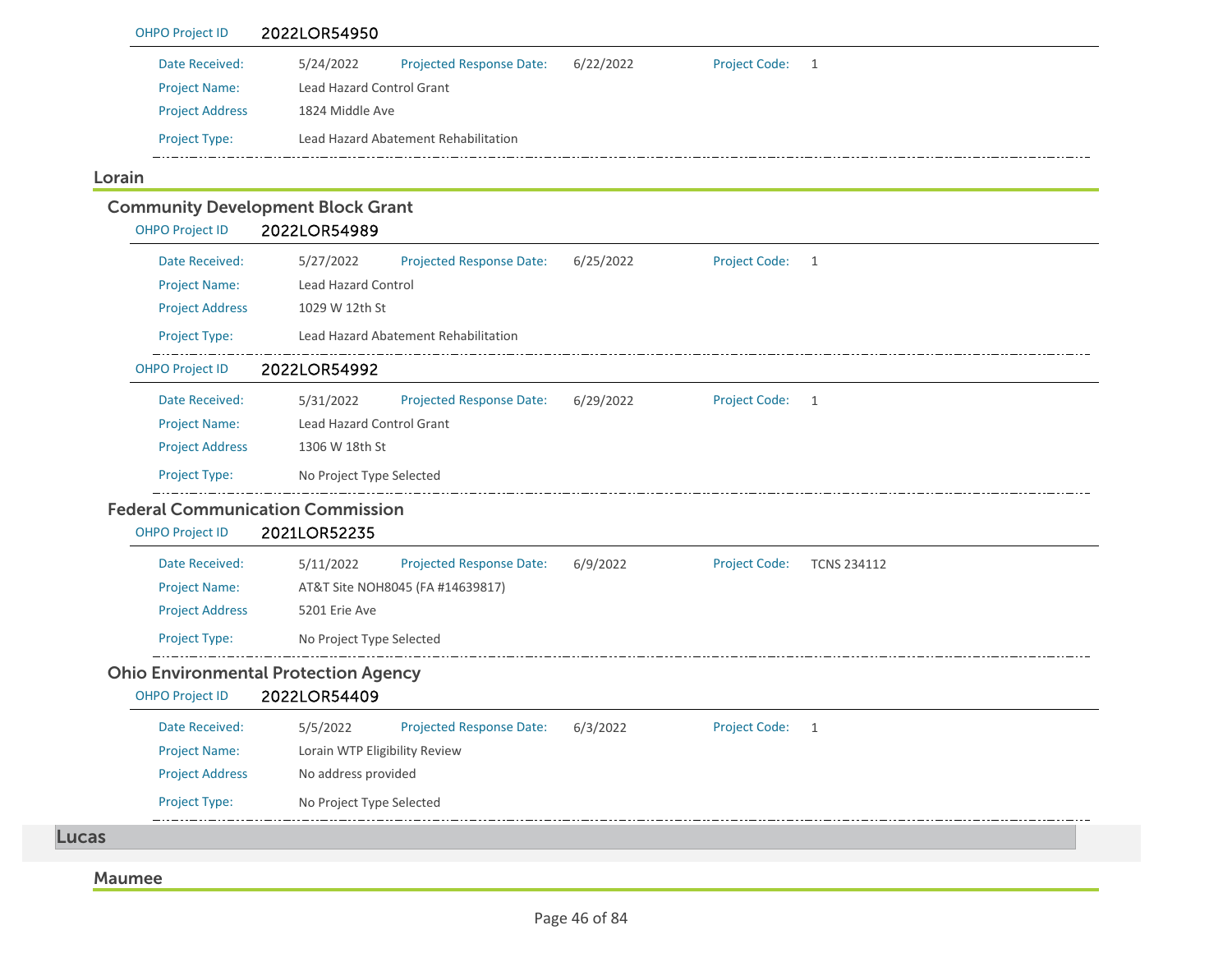### Federal Communication Commission

| <b>OHPO Project ID</b>                   | 2022LUC54801                                                                                          |
|------------------------------------------|-------------------------------------------------------------------------------------------------------|
| Date Received:                           | 5/4/2022<br>6/2/2022<br><b>Projected Response Date:</b><br><b>Project Code:</b><br><b>TCNS 247147</b> |
| <b>Project Name:</b>                     | AT&T Site NOH5910 (MUD HENS) (FA #10102989)                                                           |
| <b>Project Address</b>                   | 2509 Parkway Pl                                                                                       |
| Project Type:                            | Cell tower/antenna/structure                                                                          |
| <b>Toledo</b>                            |                                                                                                       |
|                                          | <b>Community Development Block Grant</b>                                                              |
| <b>OHPO Project ID</b>                   | 2022LUC54984                                                                                          |
| Date Received:                           | 5/27/2022<br><b>Project Code:</b><br><b>Projected Response Date:</b><br>6/25/2022<br>$\overline{1}$   |
| <b>Project Name:</b>                     | La Posada HVAC                                                                                        |
| <b>Project Address</b>                   | 435 Eastern Ave                                                                                       |
| Project Type:                            | No Project Type Selected                                                                              |
| <b>Corps of Engineers, Buffalo</b>       |                                                                                                       |
| <b>OHPO Project ID</b>                   | 2022LUC54840                                                                                          |
| Date Received:                           | 5/9/2022<br><b>Projected Response Date:</b><br>6/7/2022<br><b>Project Code:</b><br>2021-00273         |
| <b>Project Name:</b>                     | Development                                                                                           |
| <b>Project Address</b>                   | 10341 Airport Hwy                                                                                     |
| Project Type:                            | Commercial development                                                                                |
|                                          | <b>Health Resources and Services Administration</b>                                                   |
| <b>OHPO Project ID</b>                   | 2022LUC54875                                                                                          |
| Date Received:                           | <b>Projected Response Date:</b><br>5/16/2022<br><b>Project Code:</b><br>5/21/2022<br>$\overline{1}$   |
| <b>Project Name:</b>                     | American Rescue Plan Act Asbestos and Lead Paint Rehab                                                |
| <b>Project Address</b>                   | <b>Various Addresses</b>                                                                              |
| Project Type:                            | Lead Hazard Abatement Rehabilitation                                                                  |
| <b>Ohio Department of Transportation</b> |                                                                                                       |
| <b>OHPO Project ID</b>                   | 2018LUC43450                                                                                          |
| Date Received:                           | 5/25/2022<br>Projected Response Date:<br>6/23/2022<br><b>Project Code:</b><br>PID 103758              |
| <b>Project Name:</b>                     | LUC-Marengo St Bridge Replacement                                                                     |
| <b>Project Address</b>                   | No address provided                                                                                   |
| Project Type:                            | No Project Type Selected                                                                              |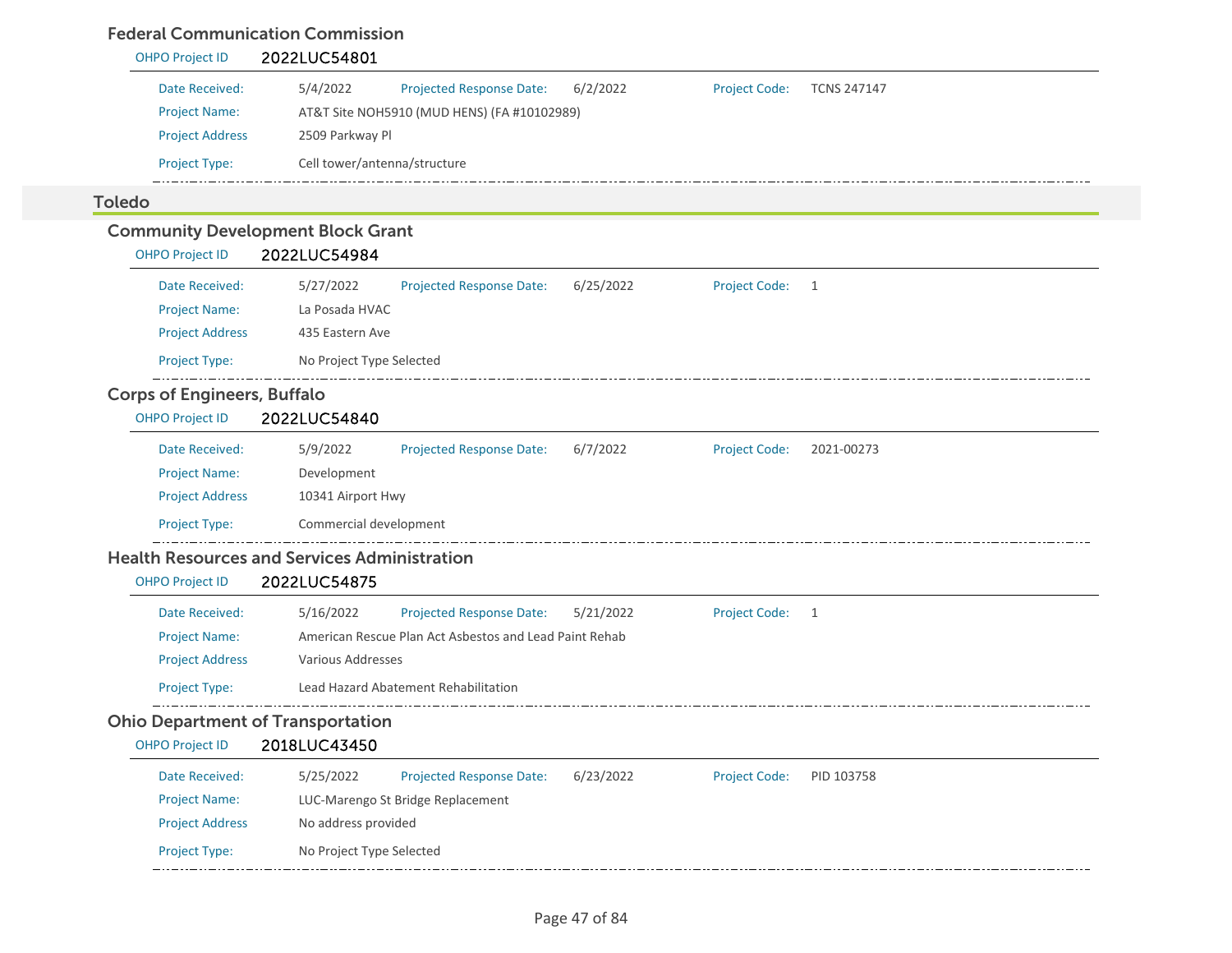### Madison

| <b>OHPO Project ID</b>              | <b>Community Development Block Grant</b><br>2022MAD54970 |           |                           |  |
|-------------------------------------|----------------------------------------------------------|-----------|---------------------------|--|
| Date Received:                      | 5/25/2022<br><b>Projected Response Date:</b>             | 6/23/2022 | <b>Project Code:</b><br>1 |  |
| <b>Project Name:</b>                | Rehab                                                    |           |                           |  |
| <b>Project Address</b>              | 109 Chandler Ave                                         |           |                           |  |
| Project Type:                       | Housing rehabilitation, single-family units              |           |                           |  |
| Oak Run and Fairfield (Township of) |                                                          |           |                           |  |
| <b>Ohio Power Siting Board</b>      |                                                          |           |                           |  |
| <b>OHPO Project ID</b>              | 2019MAD45211                                             |           |                           |  |
| Date Received:                      | 5/20/2022<br><b>Projected Response Date:</b>             | 6/18/2022 | <b>Project Code:</b><br>1 |  |
| <b>Project Name:</b>                | Madison Solar Farm/Big Plain Solar                       |           |                           |  |
| <b>Project Address</b>              | No address provided                                      |           |                           |  |
| Project Type:                       | No Project Type Selected                                 |           |                           |  |
| Date Received:                      | 5/20/2022<br>Projected Response Date:                    | 6/18/2022 | Project Code: 1           |  |
|                                     | Madison Solar Farm/Big Plain Solar                       |           |                           |  |
| <b>Project Name:</b>                | No address provided                                      |           |                           |  |
| <b>Project Address</b>              |                                                          |           |                           |  |
| <b>Project Type:</b>                | Solar Farm                                               |           |                           |  |

| <b>Ohio Environmental Protection Agency</b> |  |
|---------------------------------------------|--|
|---------------------------------------------|--|

| <b>OHPO Project ID</b> | 2021MAH52171            |                                           |          |                      |          |  |
|------------------------|-------------------------|-------------------------------------------|----------|----------------------|----------|--|
| Date Received:         | 5/9/2022                | <b>Projected Response Date:</b>           | 6/7/2022 | <b>Project Code:</b> | 2020-445 |  |
| <b>Project Name:</b>   | Lakewood Homes, Phase 2 |                                           |          |                      |          |  |
| <b>Project Address</b> |                         | No address provided                       |          |                      |          |  |
| <b>Project Type:</b>   |                         | Housing construction, single-family units |          |                      |          |  |
|                        |                         |                                           |          |                      |          |  |

Youngstown

Federal Communication Commission

OHPO Project ID 2022MAH54802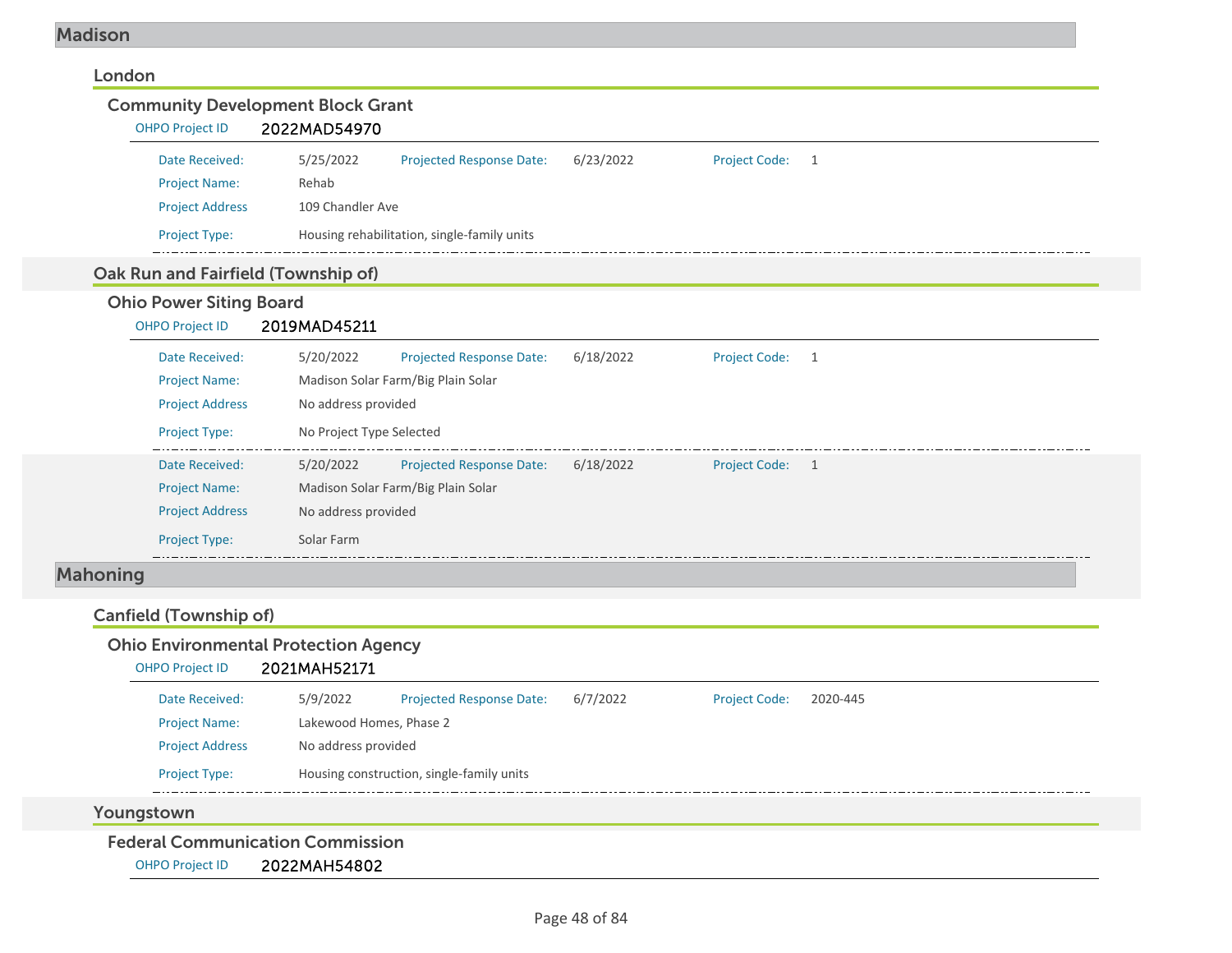| Date Received:                                  | 5/4/2022                     | <b>Projected Response Date:</b>                          | 6/2/2022  | <b>Project Code:</b> | <b>TCNS 247144</b> |  |  |  |
|-------------------------------------------------|------------------------------|----------------------------------------------------------|-----------|----------------------|--------------------|--|--|--|
| <b>Project Name:</b>                            |                              | AT&T Site NOH6456 (YOUNGSTOWN PARK VISTA) (FA #10146766) |           |                      |                    |  |  |  |
| <b>Project Address</b>                          | 291 Park Ave                 |                                                          |           |                      |                    |  |  |  |
| Project Type:                                   | No Project Type Selected     |                                                          |           |                      |                    |  |  |  |
| <b>Housing and Urban Development Department</b> |                              |                                                          |           |                      |                    |  |  |  |
| <b>OHPO Project ID</b>                          | 2022MAH54851                 |                                                          |           |                      |                    |  |  |  |
| Date Received:                                  | 5/10/2022                    | <b>Projected Response Date:</b>                          | 6/8/2022  | <b>Project Code:</b> | 1                  |  |  |  |
| <b>Project Name:</b>                            | Rehab                        |                                                          |           |                      |                    |  |  |  |
| <b>Project Address</b>                          | 1666 Medford Ave             |                                                          |           |                      |                    |  |  |  |
| Project Type:                                   |                              | Housing rehabilitation, single-family units              |           |                      |                    |  |  |  |
| <b>OHPO Project ID</b>                          | 2022MAH54852                 |                                                          |           |                      |                    |  |  |  |
| Date Received:                                  | 5/10/2022                    | <b>Projected Response Date:</b>                          | 6/8/2022  | <b>Project Code:</b> | 1                  |  |  |  |
| <b>Project Name:</b>                            | Rehab                        |                                                          |           |                      |                    |  |  |  |
| <b>Project Address</b>                          | 65 Lansdowne Blvd            |                                                          |           |                      |                    |  |  |  |
| Project Type:                                   |                              | Housing rehabilitation, single-family units              |           |                      |                    |  |  |  |
| <b>Ohio Department of Health</b>                |                              |                                                          |           |                      |                    |  |  |  |
| <b>OHPO Project ID</b>                          | 2022MAH54881                 |                                                          |           |                      |                    |  |  |  |
| Date Received:                                  | 5/16/2022                    | <b>Projected Response Date:</b>                          | 5/31/2022 | <b>Project Code:</b> | Medicaid           |  |  |  |
| <b>Project Name:</b>                            | Lead Hazard Control Property |                                                          |           |                      |                    |  |  |  |
| <b>Project Address</b>                          | 55 Willis Ave                |                                                          |           |                      |                    |  |  |  |
| Project Type:                                   |                              | Lead Hazard Abatement Rehabilitation                     |           |                      |                    |  |  |  |
| <b>OHPO Project ID</b>                          | 2022MAH54882                 |                                                          |           |                      |                    |  |  |  |
| Date Received:                                  | 5/16/2022                    | <b>Projected Response Date:</b>                          | 5/31/2022 | <b>Project Code:</b> | Medicaid           |  |  |  |
| <b>Project Name:</b>                            | Lead Hazard Control Property |                                                          |           |                      |                    |  |  |  |
| <b>Project Address</b>                          | 151 W Delason Ave            |                                                          |           |                      |                    |  |  |  |
| Project Type:                                   |                              | <b>Lead Hazard Abatement Rehabilitation</b>              |           |                      |                    |  |  |  |
| <b>OHPO Project ID</b>                          | 2022MAH54891                 |                                                          |           |                      |                    |  |  |  |
| Date Received:                                  | 5/16/2022                    | <b>Projected Response Date:</b>                          | 5/31/2022 | <b>Project Code:</b> | Medicaid           |  |  |  |
| <b>Project Name:</b>                            | Lead Hazard Control Property |                                                          |           |                      |                    |  |  |  |
| <b>Project Address</b>                          | 264 E Pasadena Ave           |                                                          |           |                      |                    |  |  |  |
| Project Type:                                   |                              | Lead Hazard Abatement Rehabilitation                     |           |                      |                    |  |  |  |
| OHPO Project ID                                 | 2022MAH54892                 |                                                          |           |                      |                    |  |  |  |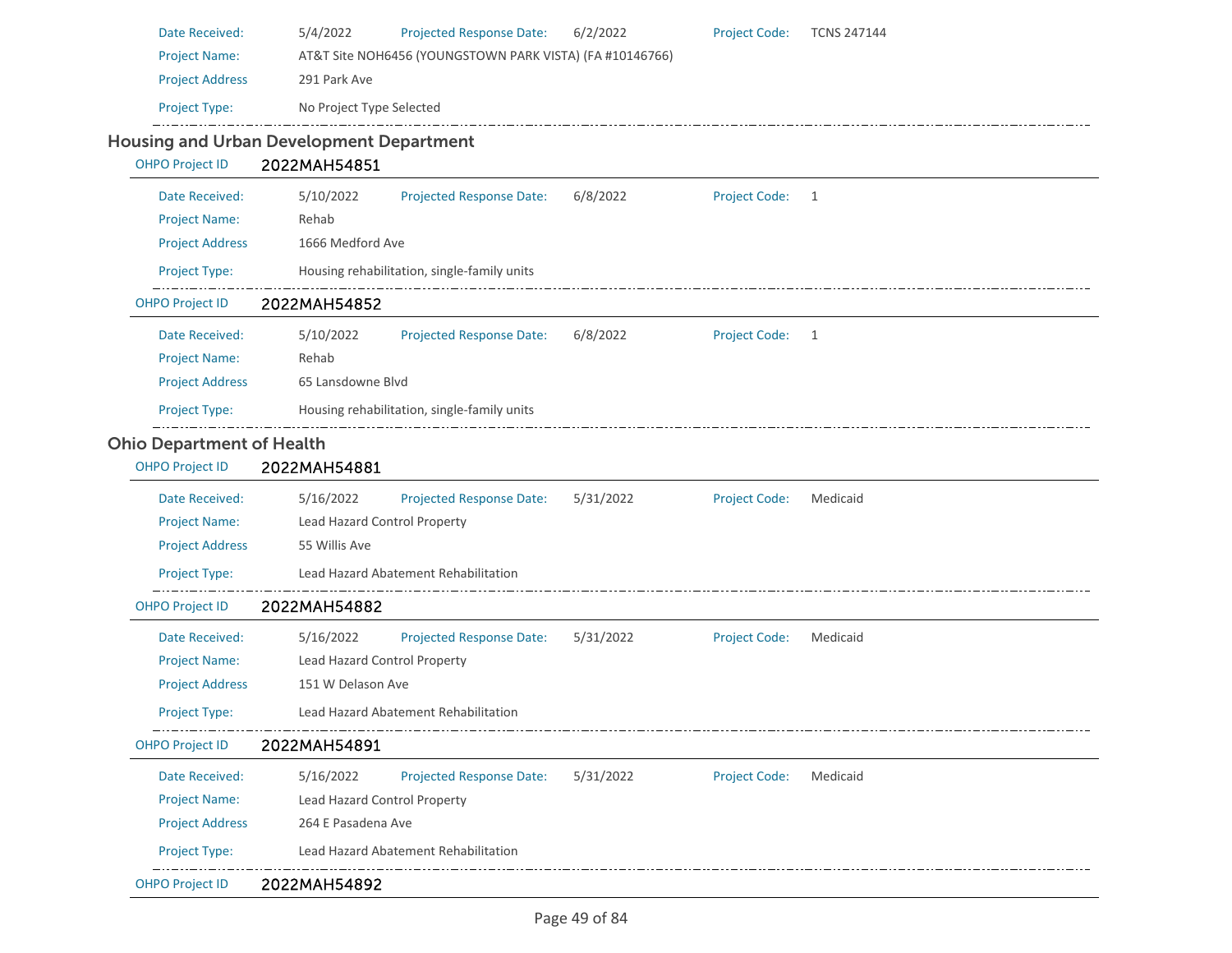| Date Received:         | 5/16/2022                                   | <b>Projected Response Date:</b>      | 5/31/2022 | <b>Project Code:</b> | Medicaid |
|------------------------|---------------------------------------------|--------------------------------------|-----------|----------------------|----------|
| <b>Project Name:</b>   | Lead Hazard Control Property                |                                      |           |                      |          |
| <b>Project Address</b> | 505 Judson Ave                              |                                      |           |                      |          |
| <b>Project Type:</b>   |                                             | Lead Hazard Abatement Rehabilitation |           |                      |          |
|                        | <b>Ohio Department of Natural Resources</b> |                                      |           |                      |          |
| <b>OHPO Project ID</b> | 2021MAH52373                                |                                      |           |                      |          |
| Date Received:         | 5/18/2022                                   | <b>Projected Response Date:</b>      | 6/16/2022 | <b>Project Code:</b> |          |

| <b>Project Name:</b>   | Forest Lawn Stormwater Park Project |
|------------------------|-------------------------------------|
| <b>Project Address</b> | 5555 Market St                      |
| <b>Project Type:</b>   | No Project Type Selected            |
|                        |                                     |

#### Marion

# Marion

| <b>OHPO Project ID</b> | 2021MAR53215               |                                            |          |                      |   |
|------------------------|----------------------------|--------------------------------------------|----------|----------------------|---|
| Date Received:         | 5/5/2022                   | <b>Projected Response Date:</b>            | 6/3/2022 | <b>Project Code:</b> | 1 |
| <b>Project Name:</b>   | Harding Village Apartments |                                            |          |                      |   |
| <b>Project Address</b> | E Fairground St            |                                            |          |                      |   |
| Project Type:          |                            | Housing construction, multi-family units   |          |                      |   |
| <b>OHPO Project ID</b> | 2022MAR54780               |                                            |          |                      |   |
| Date Received:         | 5/3/2022                   | <b>Projected Response Date:</b>            | 6/1/2022 | <b>Project Code:</b> | 1 |
| <b>Project Name:</b>   | Fairview I                 |                                            |          |                      |   |
| <b>Project Address</b> | 964 Paula Dr               |                                            |          |                      |   |
| <b>Project Type:</b>   |                            | Housing rehabilitation, multi-family units |          |                      |   |
| <b>OHPO Project ID</b> | 2022MAR54781               |                                            |          |                      |   |
| Date Received:         | 5/3/2022                   | <b>Projected Response Date:</b>            | 6/1/2022 | <b>Project Code:</b> | 1 |
| <b>Project Name:</b>   | Fairview II                |                                            |          |                      |   |
| <b>Project Address</b> | 966 Paula Dr               |                                            |          |                      |   |
| Project Type:          |                            | Housing rehabilitation, multi-family units |          |                      |   |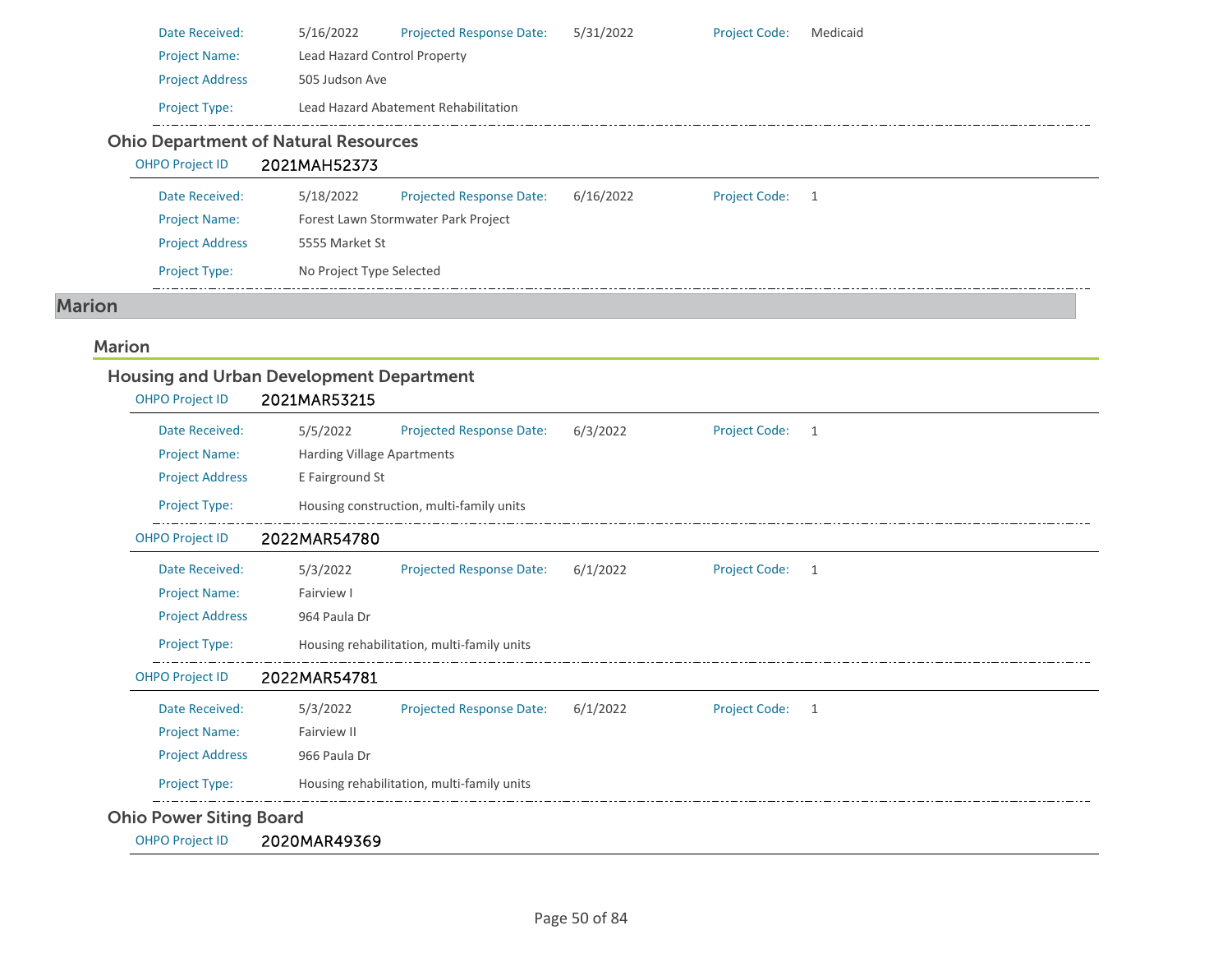| Date Received:         | 5/12/2022                          | <b>Projected Response Date:</b> | 6/10/2022 | <b>Project Code:</b> |  |
|------------------------|------------------------------------|---------------------------------|-----------|----------------------|--|
| <b>Project Name:</b>   | <b>Marion County Solar Project</b> |                                 |           |                      |  |
| <b>Project Address</b> | No address provided                |                                 |           |                      |  |
| <b>Project Type:</b>   | No Project Type Selected           |                                 |           |                      |  |
|                        |                                    |                                 |           |                      |  |

# Waldo

Rural Development Service

| <b>OHPO Project ID</b> | 2022MAR54791  |                                                             |          |                                      |  |
|------------------------|---------------|-------------------------------------------------------------|----------|--------------------------------------|--|
| Date Received:         | 5/3/2022      | <b>Projected Response Date:</b>                             | 6/1/2022 | <b>Project Code:</b><br>$\mathbf{1}$ |  |
| <b>Project Name:</b>   |               | J&A Deprey Construction LLC 21.1kW Roof Mounted Solar Array |          |                                      |  |
| <b>Project Address</b> | 4295 Groll Rd |                                                             |          |                                      |  |
| <b>Project Type:</b>   | Solar Farm    |                                                             |          |                                      |  |

#### Medina

## Hinckley

# Corps of Engineers, Buffalo

#### OHPO Project ID 2022MED54838

| Date Received:         | 5/9/2022       | Projected Response Date:                 | 6/7/2022  | <b>Project Code:</b> | 2021-00556 |  |
|------------------------|----------------|------------------------------------------|-----------|----------------------|------------|--|
| <b>Project Name:</b>   |                | Pride One Construction Kubala Farm       |           |                      |            |  |
| <b>Project Address</b> | 1476 Center Rd |                                          |           |                      |            |  |
| <b>Project Type:</b>   |                | Housing construction, multi-family units |           |                      |            |  |
| Date Received:         | 5/16/2022      | <b>Projected Response Date:</b>          | 6/14/2022 | <b>Project Code:</b> | 2021-00556 |  |
| <b>Project Name:</b>   |                | Pride One Construction Kubala Farm       |           |                      |            |  |
| <b>Project Address</b> | 1476 Center Rd |                                          |           |                      |            |  |
| <b>Project Type:</b>   |                | Housing construction, multi-family units |           |                      |            |  |

#### Homerville

### Community Development Block Grant

### OHPO Project ID 2022MED54928

| <b>Project Type:</b>   |              | Housing rehabilitation, single-family units |           |                      |  |
|------------------------|--------------|---------------------------------------------|-----------|----------------------|--|
| <b>Project Address</b> | 7098 Camp Rd |                                             |           |                      |  |
| <b>Project Name:</b>   | Rehab        |                                             |           |                      |  |
| Date Received:         | 5/20/2022    | <b>Projected Response Date:</b>             | 6/18/2022 | <b>Project Code:</b> |  |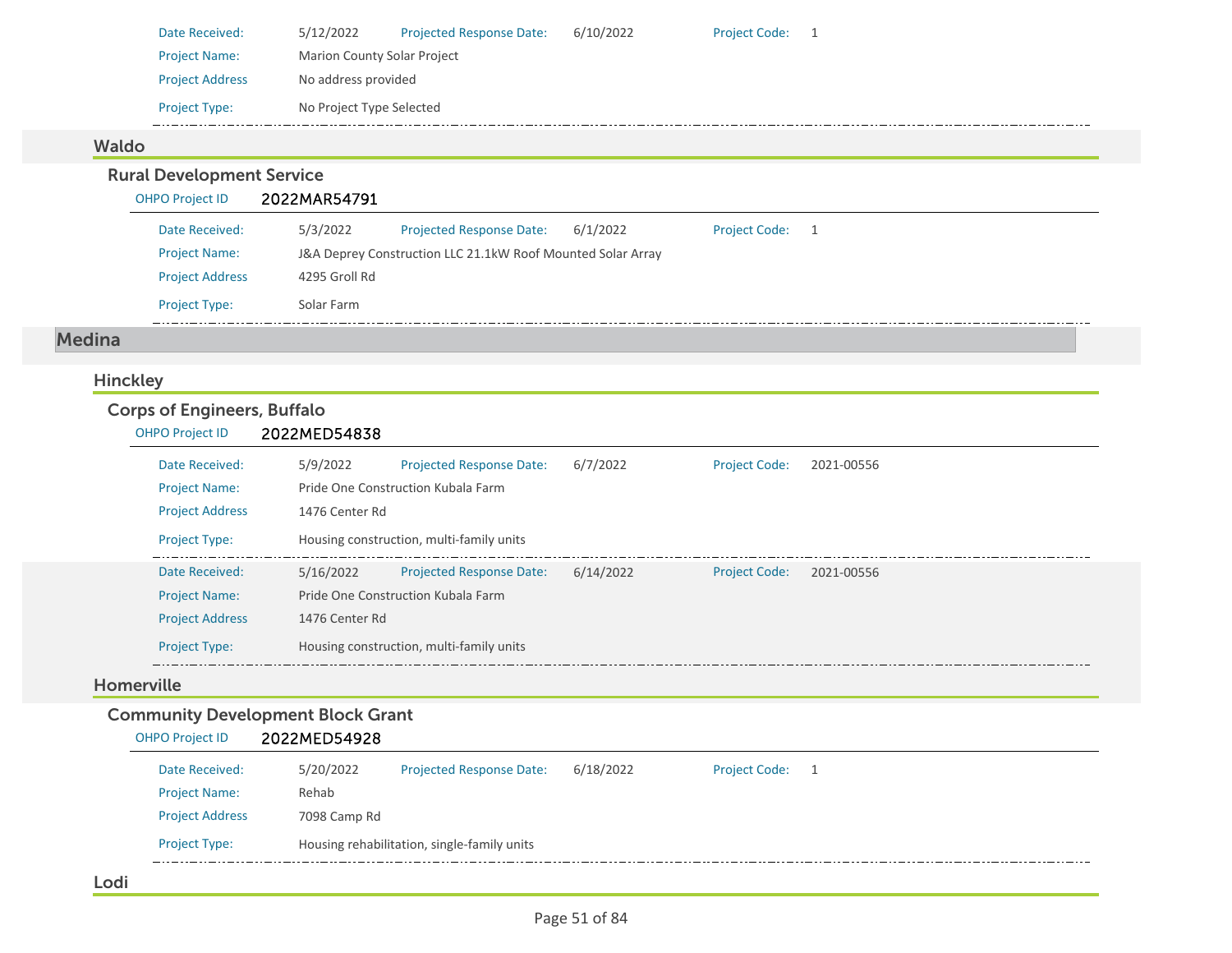# Community Development Block Grant

| <b>OHPO Project ID</b> | 2022MED54940    |                                             |           |                      |    |
|------------------------|-----------------|---------------------------------------------|-----------|----------------------|----|
| Date Received:         | 5/20/2022       | <b>Projected Response Date:</b>             | 6/18/2022 | <b>Project Code:</b> | -1 |
| <b>Project Name:</b>   | Rehab           |                                             |           |                      |    |
| <b>Project Address</b> | 668 Lakeview Dr |                                             |           |                      |    |
| <b>Project Type:</b>   |                 | Housing rehabilitation, single-family units |           |                      |    |
| Lodi (Township of)     |                 |                                             |           |                      |    |

| <b>OHPO Project ID</b>             | 2021MED52304             |                                                                  |           |                      |                  |  |
|------------------------------------|--------------------------|------------------------------------------------------------------|-----------|----------------------|------------------|--|
| Date Received:                     | 5/24/2022                | <b>Projected Response Date:</b>                                  | 6/22/2022 | <b>Project Code:</b> | 2020-01592, 2012 |  |
| <b>Project Name:</b>               |                          | The Nature Conservancy Black River Preserve ILFP Mitigation Site |           |                      |                  |  |
| <b>Project Address</b>             | No address provided      |                                                                  |           |                      |                  |  |
| <b>Project Type:</b>               | Wetlands                 |                                                                  |           |                      |                  |  |
| <b>Corps of Engineers, Buffalo</b> |                          |                                                                  |           |                      |                  |  |
| <b>OHPO Project ID</b>             | 2021MED52304             |                                                                  |           |                      |                  |  |
| Date Received:                     | 5/27/2022                | <b>Projected Response Date:</b>                                  | 6/25/2022 | <b>Project Code:</b> | 2020-01592, 2012 |  |
| <b>Project Name:</b>               |                          | The Nature Conservancy Black River Preserve ILFP Mitigation Site |           |                      |                  |  |
| <b>Project Address</b>             | No address provided      |                                                                  |           |                      |                  |  |
| <b>Project Type:</b>               | No Project Type Selected |                                                                  |           |                      |                  |  |
| Medina                             |                          |                                                                  |           |                      |                  |  |

#### Federal Communication Commission

## OHPO Project ID 2022MED54652

| Date Received:         | 5/26/2022                | <b>Projected Response Date:</b>                        | 6/24/2022 | <b>Project Code:</b> | <b>TCNS 247407</b> |  |
|------------------------|--------------------------|--------------------------------------------------------|-----------|----------------------|--------------------|--|
| <b>Project Name:</b>   |                          | Verizon MEDINA DT NORTH X II SC - D/ Project #16881719 |           |                      |                    |  |
| <b>Project Address</b> | 618 E Reagan Pkwy        |                                                        |           |                      |                    |  |
| <b>Project Type:</b>   | No Project Type Selected |                                                        |           |                      |                    |  |

# Spencer (Township of)

Federal Energy Regulatory Commission

OHPO Project ID 2022MED54774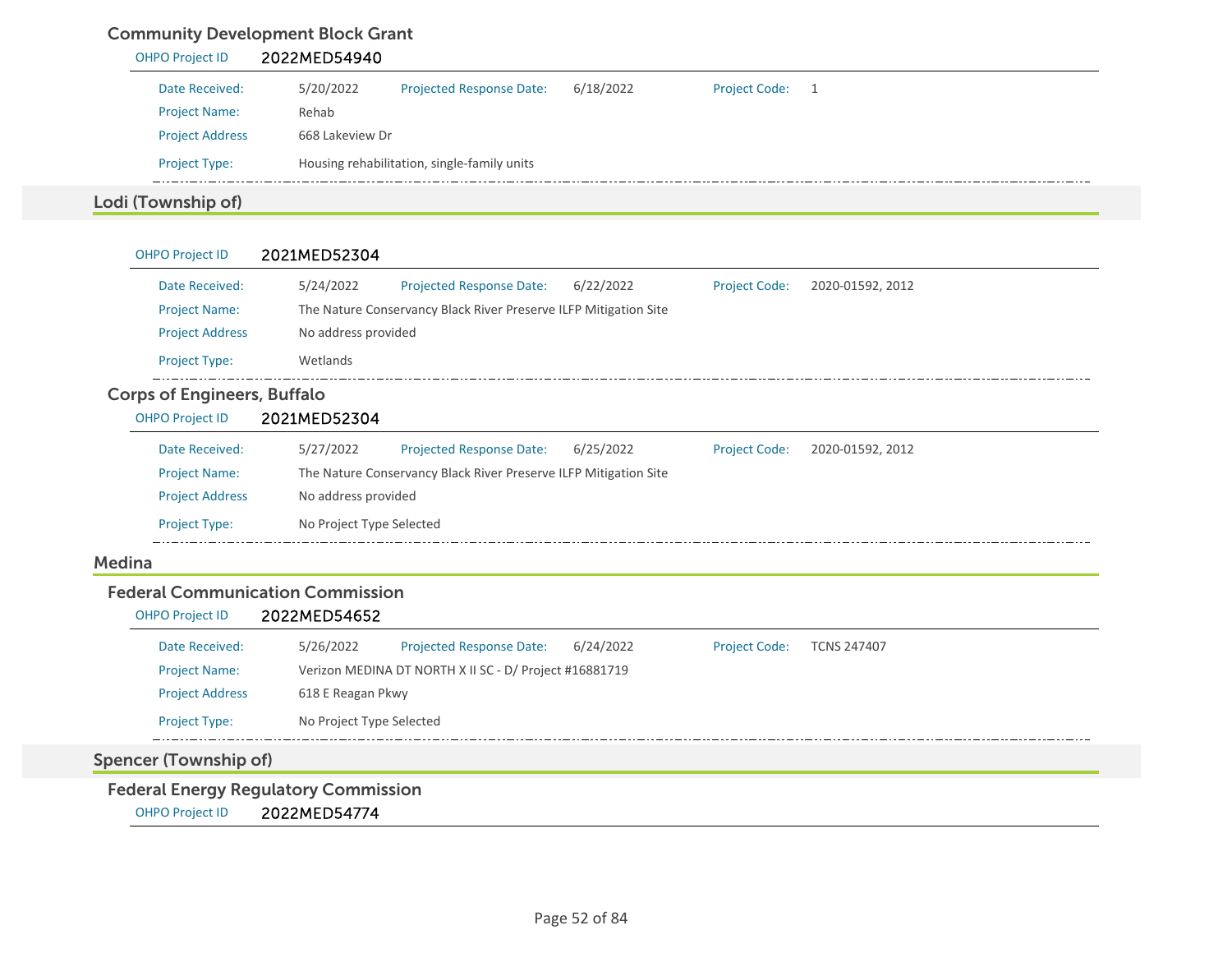| Date Received:         | 5/3/2022            | <b>Projected Response Date:</b>                                                                | 6/1/2022 | <b>Project Code:</b> | Columbia |
|------------------------|---------------------|------------------------------------------------------------------------------------------------|----------|----------------------|----------|
| <b>Project Name:</b>   |                     | Columbia Gas 2022 Wellington 7549 Deliverability and Restoration / Survillance Logging Project |          |                      |          |
| <b>Project Address</b> | No address provided |                                                                                                |          |                      |          |
| <b>Project Type:</b>   |                     | Gas transmission projects, inc. compressor stations                                            |          |                      |          |

### Westfield (Township of)

#### Corps of Engineers, Huntington OHPO Project ID 2022MED54775 Date Received: 5/3/2022 Projected Response Date: 6/1/2022 Project Code: H2Ohio Project Name: Kennard Road H2Ohio Restoration Project Address Kennard Rd Project Type: Wetlands  $\frac{1}{2}$ York (Township of) Federal Energy Regulatory Commission OHPO Project ID 2022MED54796 5/4/2022 Date Received:Projected Response Date: 6/2/2022 Project Code: Columbia Project Name: Columbia Gas Line SLW‐10226 TCO1158 HCA Project Address No address provided Project Type: Gas transmission projects, inc. compressor stations  $-$

# Meigs

### Letart (Township of)

### Federal Energy Regulatory Commission

#### OHPO Project ID 2013MEG25452

| Date Received:         | 5/11/2022                    | <b>Projected Response Date:</b>                      | 6/9/2022 | <b>Project Code:</b> | AEP |
|------------------------|------------------------------|------------------------------------------------------|----------|----------------------|-----|
| <b>Project Name:</b>   | Racine Hydroelectric Project |                                                      |          |                      |     |
| <b>Project Address</b> | No address provided          |                                                      |          |                      |     |
| <b>Project Type:</b>   |                              | Hydro-power plants, inc. retrofitting locks and dams |          |                      |     |

#### Mercer

#### Celina

Community Development Block Grant

OHPO Project ID 2022MER54874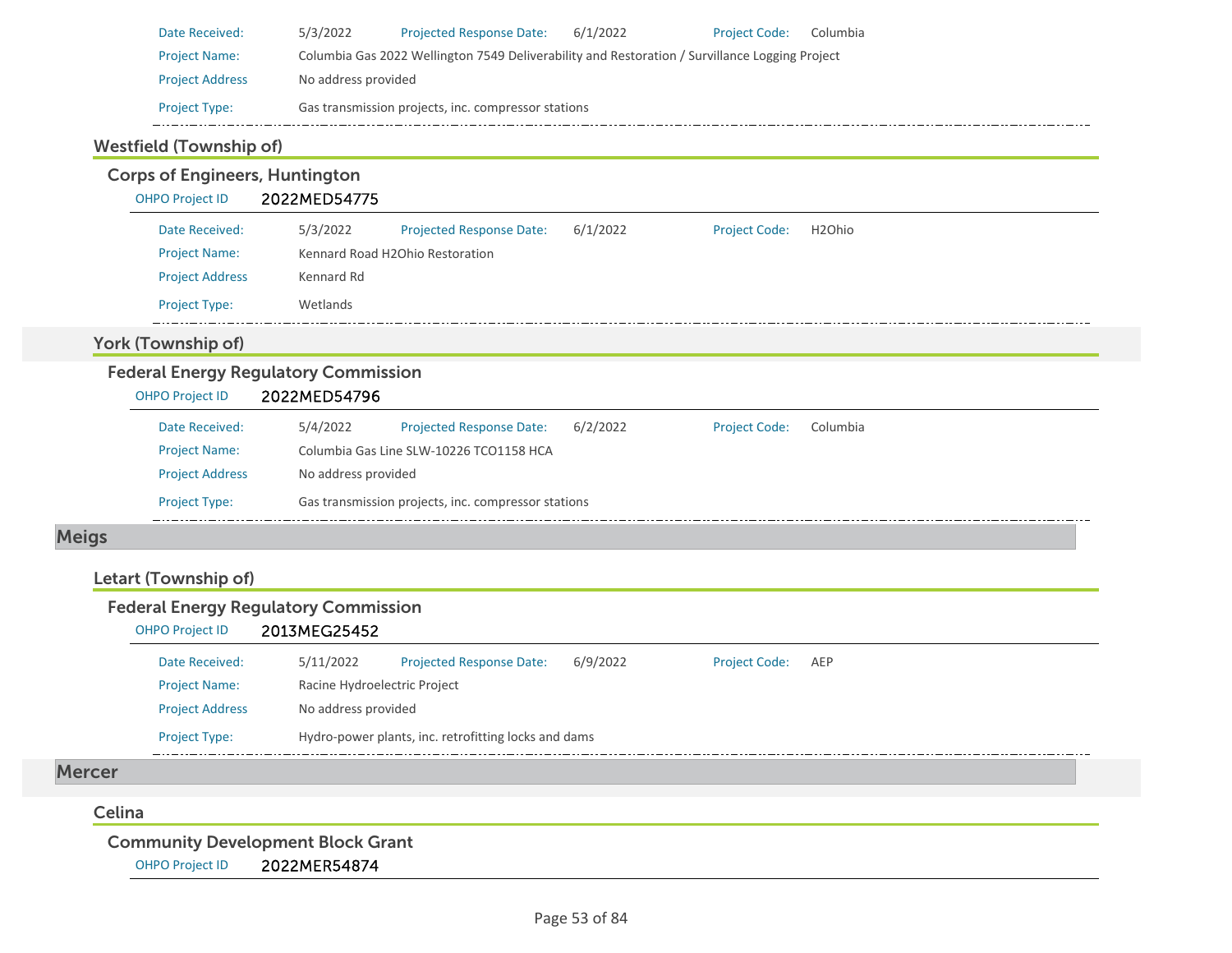| Date Received:         | 5/16/2022  | <b>Projected Response Date:</b>             | 6/14/2022 | <b>Project Code:</b> |  |
|------------------------|------------|---------------------------------------------|-----------|----------------------|--|
| <b>Project Name:</b>   | Rehab      |                                             |           |                      |  |
| <b>Project Address</b> | 8093 US 33 |                                             |           |                      |  |
| <b>Project Type:</b>   |            | Housing rehabilitation, single-family units |           |                      |  |

### Fort Recovery

Community Development Block Grant

OHPO Project ID 2022MER54991

| Date Received:         | 5/26/2022                                         | <b>Projected Response Date:</b> | 6/24/2022 | <b>Project Code:</b> |  |  |  |
|------------------------|---------------------------------------------------|---------------------------------|-----------|----------------------|--|--|--|
| <b>Project Name:</b>   | Rehab                                             |                                 |           |                      |  |  |  |
| <b>Project Address</b> |                                                   | 101-103 N Wayne St              |           |                      |  |  |  |
| <b>Project Type:</b>   | Rehabilitation (exclusive of housing rehab above) |                                 |           |                      |  |  |  |

#### Miami

### Fletcher

### Corps of Engineers, Pittsburgh OHPO Project ID 2022MIA54812 Projected Response Date: 6/3/2022 Date Received: 5/5/2022 Project Code: 1 Project Name: Water Tower Replacement Project Project Address 4th St Project Type: Water distribution systems Piqua US Department of Energy OHPO Project ID 2017MIA40527 Date Received: 5/24/2022 Projected Response Date: 6/22/2022 Project Code: 1 Project Name: Piqua Decommissioned Reactor Site Project Address 123 Bridge St Project Type: Demolition ("Blight Removal")  $-$ Monroe 1Ohio Department of Transportation

OHPO Project ID 2020MOE49320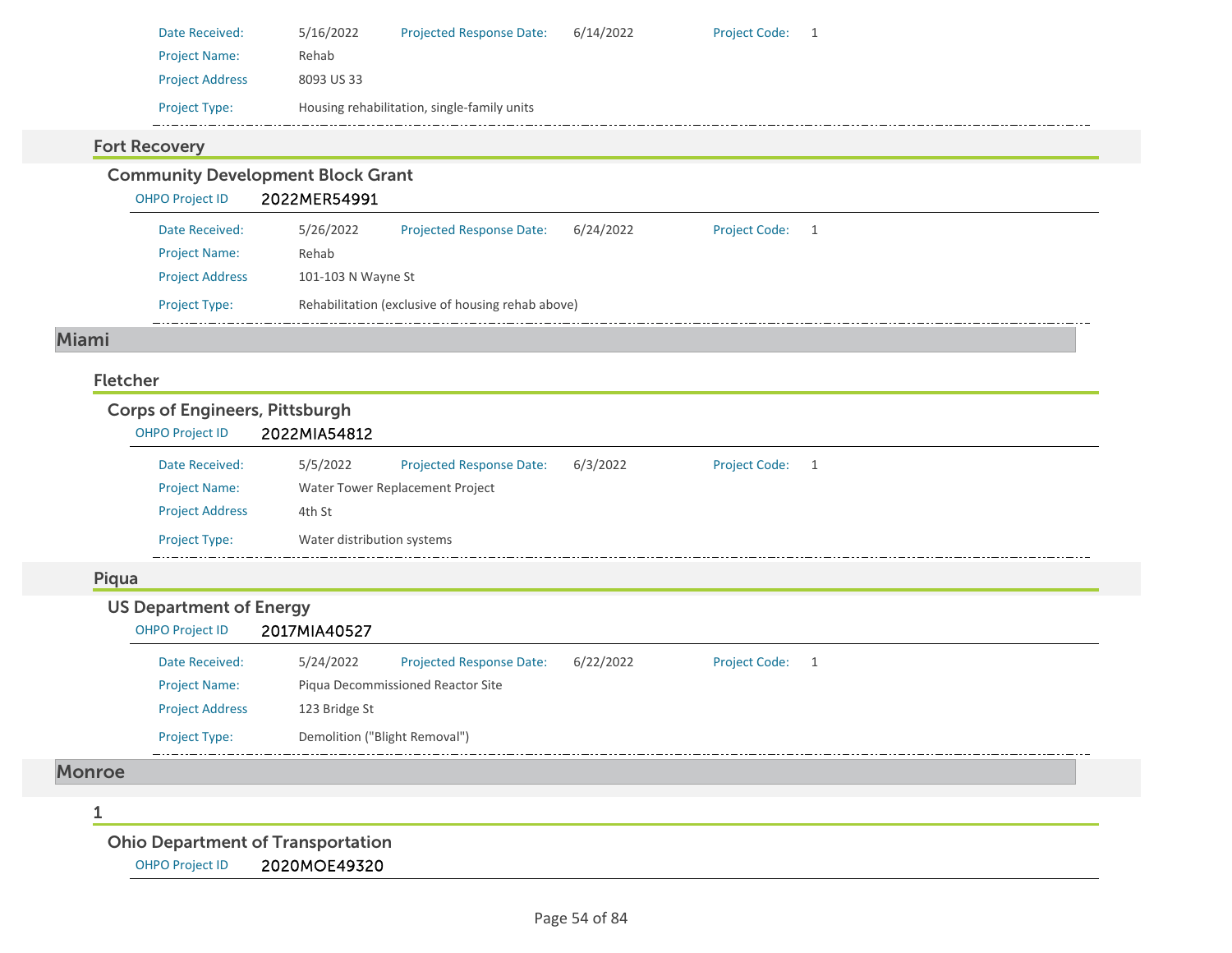| Date Received:         | 5/27/2022                | <b>Projected Response Date:</b> | 6/25/2022 | <b>Project Code:</b> | PID 110443 |  |
|------------------------|--------------------------|---------------------------------|-----------|----------------------|------------|--|
| <b>Project Name:</b>   |                          | MOE-SR 26-16.85                 |           |                      |            |  |
| <b>Project Address</b> |                          | No address provided             |           |                      |            |  |
| <b>Project Type:</b>   | No Project Type Selected |                                 |           |                      |            |  |

## Switzerland (Township of)

# Federal Energy Regulatory Commission

OHPO Project ID 2021MOE52988

| Date Received:         | 5/31/2022                              | <b>Projected Response Date:</b> | 6/29/2022 | <b>Project Code:</b> |  |  |
|------------------------|----------------------------------------|---------------------------------|-----------|----------------------|--|--|
| <b>Project Name:</b>   | Ohio Valley Connector Expansion (OVCX) |                                 |           |                      |  |  |
| <b>Project Address</b> | Steiger Ridge                          |                                 |           |                      |  |  |
| <b>Project Type:</b>   | No Project Type Selected               |                                 |           |                      |  |  |

# Montgomery

#### 1

### Ohio Department of Transportation

| <b>OHPO Project ID</b> | 2022MOT54758             |                                 |           |                      |            |
|------------------------|--------------------------|---------------------------------|-----------|----------------------|------------|
| Date Received:         | 5/2/2022                 | <b>Projected Response Date:</b> | 5/31/2022 | <b>Project Code:</b> | PID 110257 |
| <b>Project Name:</b>   |                          | MOT-Wayne Avenue Widening       |           |                      |            |
| <b>Project Address</b> | No address provided      |                                 |           |                      |            |
| <b>Project Type:</b>   | Road construction        |                                 |           |                      |            |
| <b>OHPO Project ID</b> | 2022MOT54947             |                                 |           |                      |            |
| Date Received:         |                          | <b>Projected Response Date:</b> |           |                      |            |
|                        | 5/24/2022                |                                 | 6/22/2022 | <b>Project Code:</b> | PID 113360 |
| <b>Project Name:</b>   | MOT-Social Row Rd. Ph. 1 |                                 |           |                      |            |
| <b>Project Address</b> | No address provided      |                                 |           |                      |            |

### Dayton

## Agency Unknown or Unspecified

#### OHPO Project ID 2022MOT54505 Date Received: 5/23/2022 Project Name: DAAV Wright Co Factory Bldgs 1 & 2 Treatment Workshop Projected Response Date: 6/21/2022 Project Address No address provided Project Type: No Project Type Selected Project Code: 1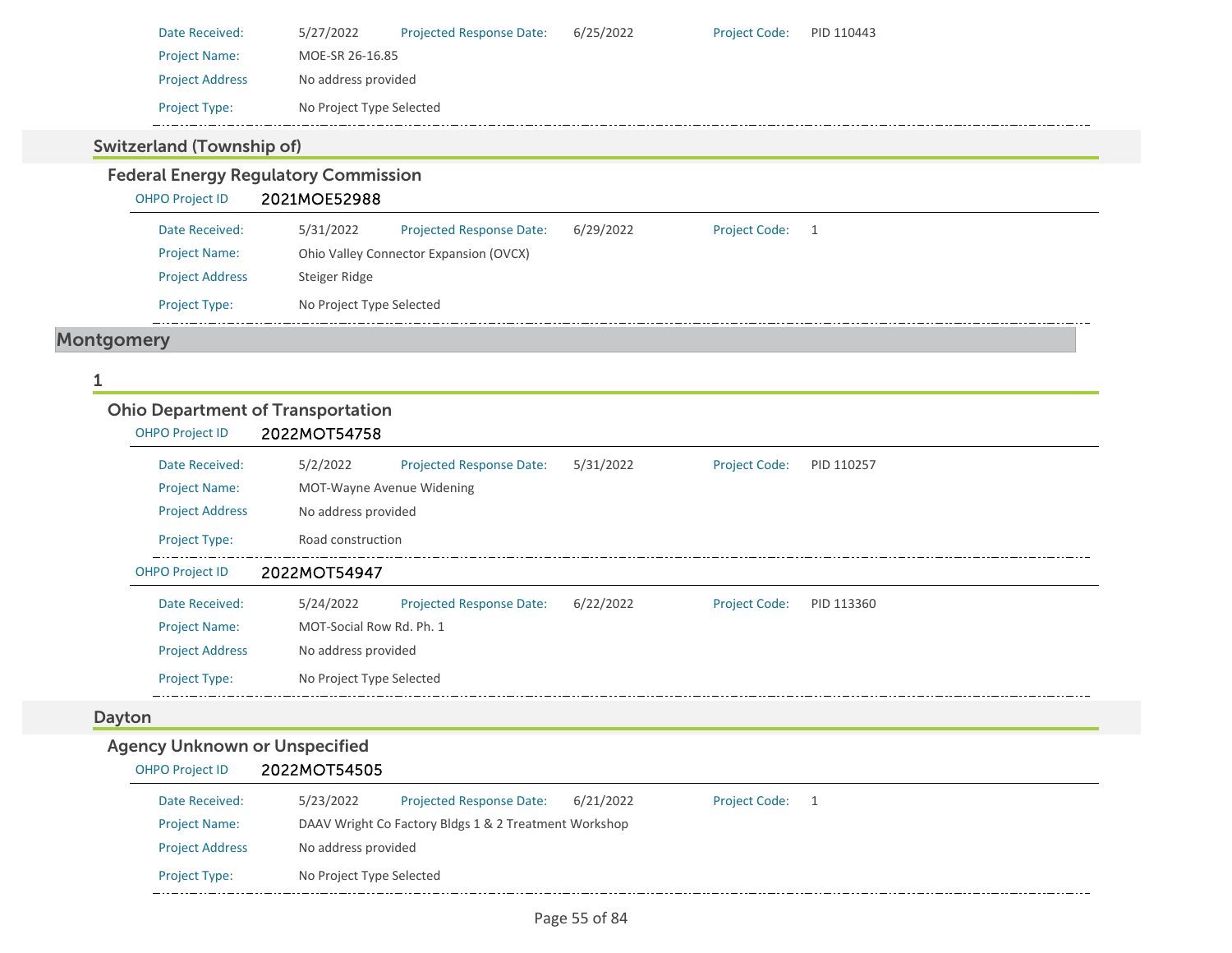# Community Development Block Grant

| <b>OHPO Project ID</b>                | 2022MOT54978                                                                                     |  |  |  |  |  |  |
|---------------------------------------|--------------------------------------------------------------------------------------------------|--|--|--|--|--|--|
| Date Received:                        | 5/26/2022<br>6/24/2022<br>Project Code:<br>Projected Response Date:<br>$\mathbf{1}$              |  |  |  |  |  |  |
| <b>Project Name:</b>                  | <b>Emergnency Demo</b>                                                                           |  |  |  |  |  |  |
| <b>Project Address</b>                | 116 S Broadway St                                                                                |  |  |  |  |  |  |
| Project Type:                         | No Project Type Selected                                                                         |  |  |  |  |  |  |
| <b>Corps of Engineers, Huntington</b> |                                                                                                  |  |  |  |  |  |  |
| <b>OHPO Project ID</b>                | 2022MOT54297                                                                                     |  |  |  |  |  |  |
| Date Received:                        | 5/3/2022<br><b>Projected Response Date:</b><br>6/1/2022<br><b>Project Code:</b><br>1             |  |  |  |  |  |  |
| <b>Project Name:</b>                  | Mad River Wellfield Conversion Dam                                                               |  |  |  |  |  |  |
| <b>Project Address</b>                | No address provided                                                                              |  |  |  |  |  |  |
| Project Type:                         | Dams and levees                                                                                  |  |  |  |  |  |  |
| <b>OHPO Project ID</b>                | 2022MOT54899                                                                                     |  |  |  |  |  |  |
| Date Received:                        | 5/12/2022<br><b>Projected Response Date:</b><br>6/8/2022<br><b>Project Code:</b><br>2018-929     |  |  |  |  |  |  |
| <b>Project Name:</b>                  | S.R.I. Cⅅ Landfill Site                                                                          |  |  |  |  |  |  |
| <b>Project Address</b>                | No address provided                                                                              |  |  |  |  |  |  |
| Project Type:                         | No Project Type Selected                                                                         |  |  |  |  |  |  |
|                                       | <b>Federal Communication Commission</b>                                                          |  |  |  |  |  |  |
| <b>OHPO Project ID</b>                | 2022MOT54931                                                                                     |  |  |  |  |  |  |
| Date Received:                        | <b>Projected Response Date:</b><br>6/18/2022<br>Project Code:<br>5/20/2022<br><b>TCNS 247971</b> |  |  |  |  |  |  |
| <b>Project Name:</b>                  | AT&T Site SOH2167 (DWTN DAYTON) (FA # 14504068)                                                  |  |  |  |  |  |  |
| <b>Project Address</b>                | 33 East 5th St                                                                                   |  |  |  |  |  |  |
| Project Type:                         | No Project Type Selected                                                                         |  |  |  |  |  |  |
|                                       | <b>Housing and Urban Development Department</b>                                                  |  |  |  |  |  |  |
| <b>OHPO Project ID</b>                | 2022MOT54786                                                                                     |  |  |  |  |  |  |
| Date Received:                        | <b>Projected Response Date:</b><br><b>Project Code:</b><br>5/3/2022<br>6/1/2022<br>$\mathbf{1}$  |  |  |  |  |  |  |
| <b>Project Name:</b>                  | <b>Asbury Apartments</b>                                                                         |  |  |  |  |  |  |
| <b>Project Address</b>                | 215 McDaniel St                                                                                  |  |  |  |  |  |  |
| Project Type:                         | Housing rehabilitation, multi-family units                                                       |  |  |  |  |  |  |
| <b>OHPO Project ID</b>                | 2022MOT54787                                                                                     |  |  |  |  |  |  |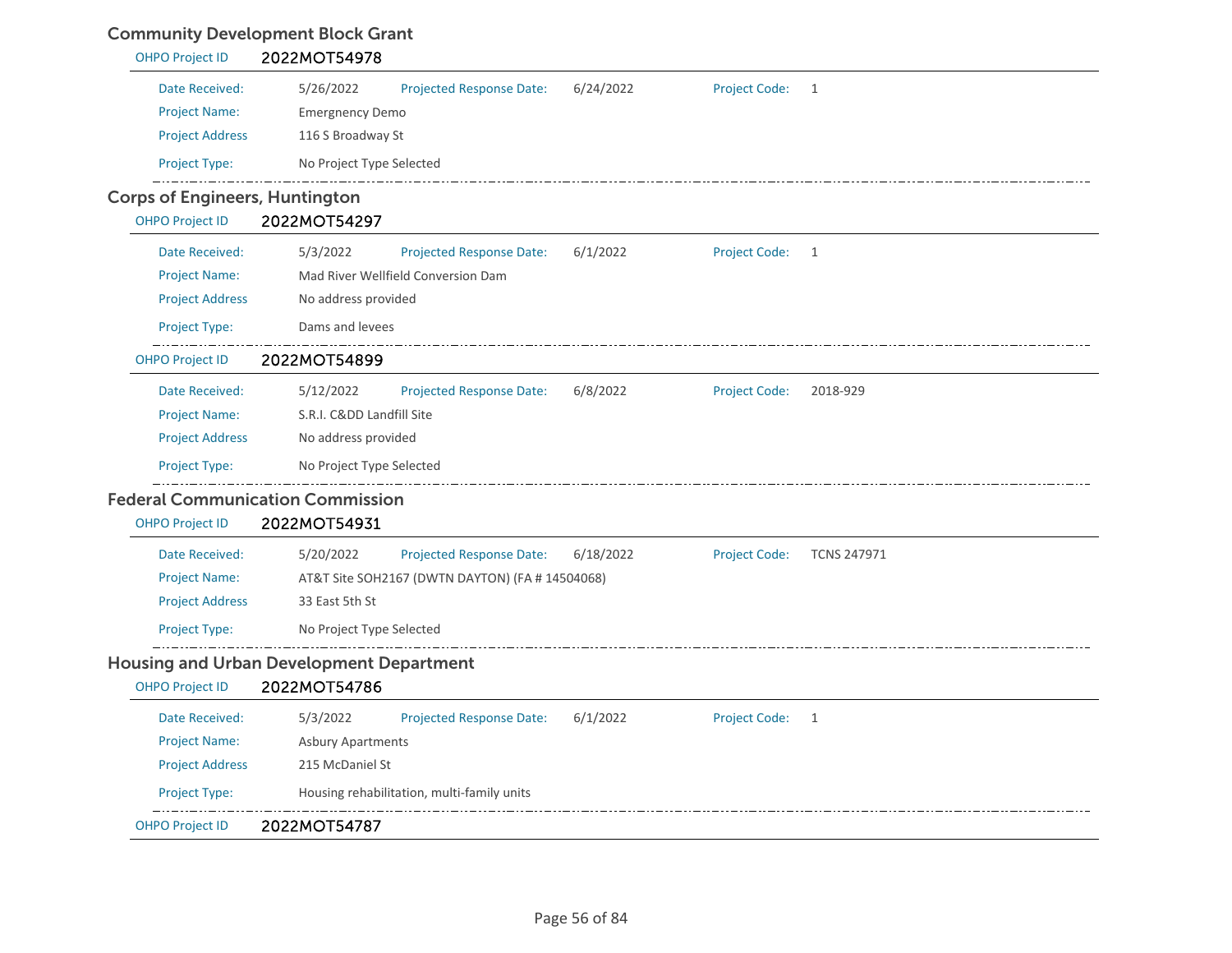|                                       | 5/3/2022<br>Projected Response Date:            | 6/1/2022  | <b>Project Code:</b> | 1          |
|---------------------------------------|-------------------------------------------------|-----------|----------------------|------------|
| <b>Project Name:</b>                  | <b>Northcrest Gardens</b>                       |           |                      |            |
| <b>Project Address</b>                | 5027 Northcrest Dr                              |           |                      |            |
| Project Type:                         | Housing rehabilitation, multi-family units      |           |                      |            |
| <b>Ohio Department of Health</b>      |                                                 |           |                      |            |
| <b>OHPO Project ID</b>                | 2022MOT54994                                    |           |                      |            |
| Date Received:                        | 5/31/2022<br><b>Projected Response Date:</b>    | 6/15/2022 | <b>Project Code:</b> | Medicaid   |
| <b>Project Name:</b>                  | Lead Hazard Control Property                    |           |                      |            |
| <b>Project Address</b>                | 1825 King Ave                                   |           |                      |            |
| Project Type:                         | No Project Type Selected                        |           |                      |            |
| <b>New Lebanon</b>                    |                                                 |           |                      |            |
| <b>Rural Utilities Service</b>        |                                                 |           |                      |            |
| <b>OHPO Project ID</b>                | 2022MOT54794                                    |           |                      |            |
| Date Received:                        | 5/4/2022<br>Projected Response Date:            | 6/2/2022  | Project Code: 1      |            |
| <b>Project Name:</b>                  | Mile Creek Farm Solar Array                     |           |                      |            |
| <b>Project Address</b>                | 10786 Mile Rd                                   |           |                      |            |
| Project Type:                         | Solar Farm                                      |           |                      |            |
| <b>Trotwood</b>                       |                                                 |           |                      |            |
| <b>Corps of Engineers, Huntington</b> |                                                 |           |                      |            |
| <b>OHPO Project ID</b>                | 2020MOT49203                                    |           |                      |            |
|                                       |                                                 |           |                      |            |
| Date Received:                        | 5/23/2022<br>Projected Response Date:           | 6/21/2022 | <b>Project Code:</b> | 2020-00174 |
| <b>Project Name:</b>                  | Sycamore State Park In-Lieu Fee Project         |           |                      |            |
| <b>Project Address</b>                | No address provided                             |           |                      |            |
| Project Type:                         | Wetlands                                        |           |                      |            |
|                                       |                                                 |           |                      |            |
| OHPO Project ID 2022MOT54783          | <b>Housing and Urban Development Department</b> |           |                      |            |
| Date Received:                        | 5/3/2022<br>Projected Response Date:            | 6/1/2022  | Project Code: 1      |            |
| <b>Project Name:</b>                  | Pinewood Gardens                                |           |                      |            |
| <b>Project Address</b>                | 40 Pinewood Cir                                 |           |                      |            |
| Project Type:                         | Housing rehabilitation, multi-family units      |           |                      |            |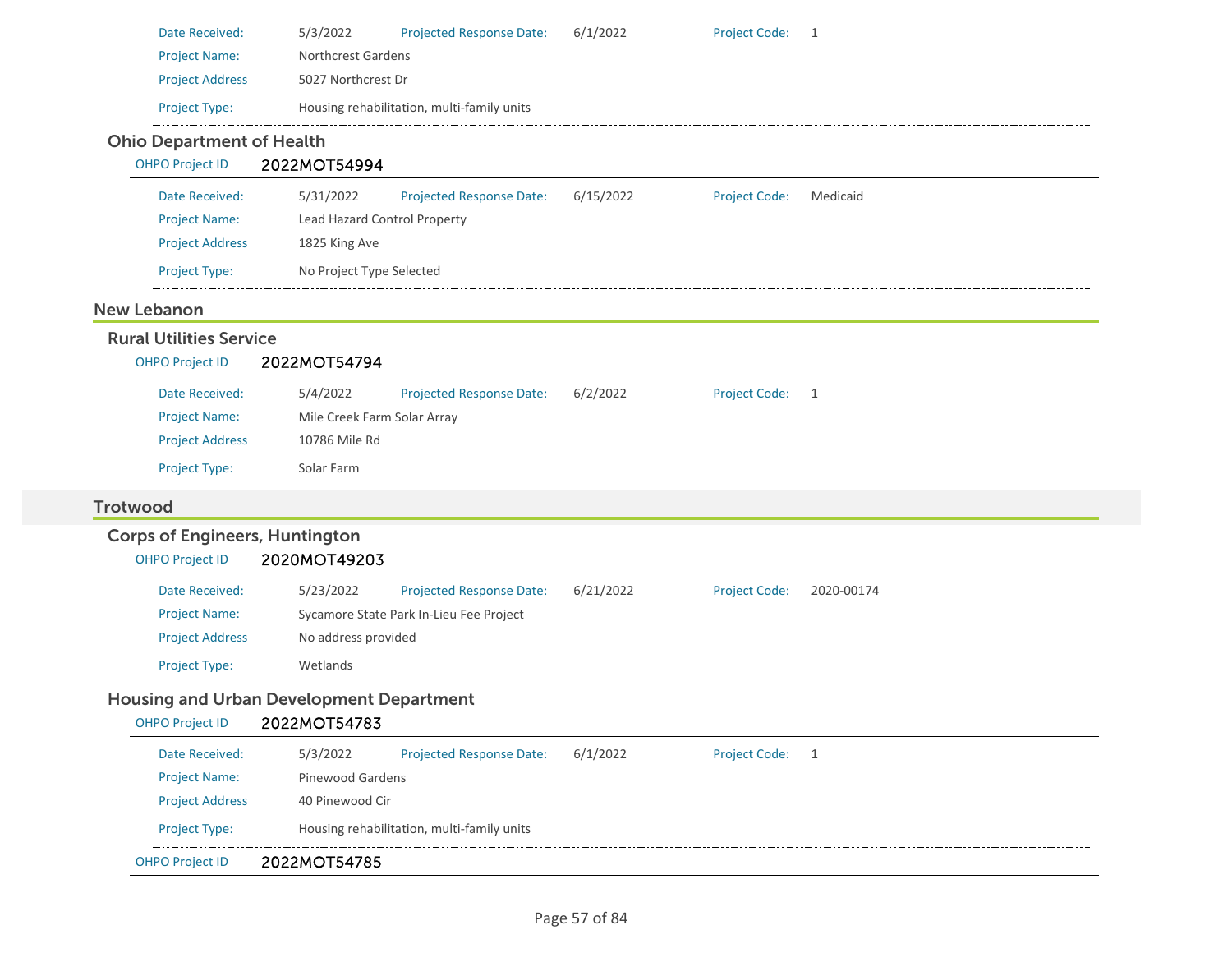| Date Received:         | 5/3/2022                                   | <b>Projected Response Date:</b> | 6/1/2022 | <b>Project Code:</b> |  |  |
|------------------------|--------------------------------------------|---------------------------------|----------|----------------------|--|--|
| <b>Project Name:</b>   | Albright                                   |                                 |          |                      |  |  |
| <b>Project Address</b> |                                            | 4900 Biddison Ave               |          |                      |  |  |
| <b>Project Type:</b>   | Housing rehabilitation, multi-family units |                                 |          |                      |  |  |
|                        |                                            |                                 |          |                      |  |  |

# Morgan

### 1Community Development Block Grant OHPO Project ID 2022MRG54951 Date Received: 5/24/2022 Project Name: Grove Park Improvement Project Projected Response Date: 6/22/2022 Project Address No address provided Project Type: Parks development/construction Project Code: 1 McConnelsville

# Economic Development Administration

| <b>OHPO Project ID</b> | 2022MRG54292 |                                                             |           |                      |  |
|------------------------|--------------|-------------------------------------------------------------|-----------|----------------------|--|
| Date Received:         | 5/13/2022    | <b>Projected Response Date:</b>                             | 6/11/2022 | <b>Project Code:</b> |  |
| <b>Project Name:</b>   |              | Potable Water Service on Muskingum River Properties Project |           |                      |  |
| <b>Project Address</b> |              | No address provided                                         |           |                      |  |
| <b>Project Type:</b>   |              | Water distribution systems                                  |           |                      |  |
|                        |              |                                                             |           |                      |  |

#### Morrow

### Washington (Township of)

| <b>OHPO Project ID</b> | 2021MRW51069                 |                                 |          |                 |  |
|------------------------|------------------------------|---------------------------------|----------|-----------------|--|
| Date Received:         | 5/11/2022                    | <b>Projected Response Date:</b> | 6/9/2022 | Project Code: 1 |  |
| <b>Project Name:</b>   | <b>Blossom Solar Project</b> |                                 |          |                 |  |
| <b>Project Address</b> | No address provided          |                                 |          |                 |  |
| <b>Project Type:</b>   | Solar Farm                   |                                 |          |                 |  |

1

Mul

Corps of Engineers, Huntington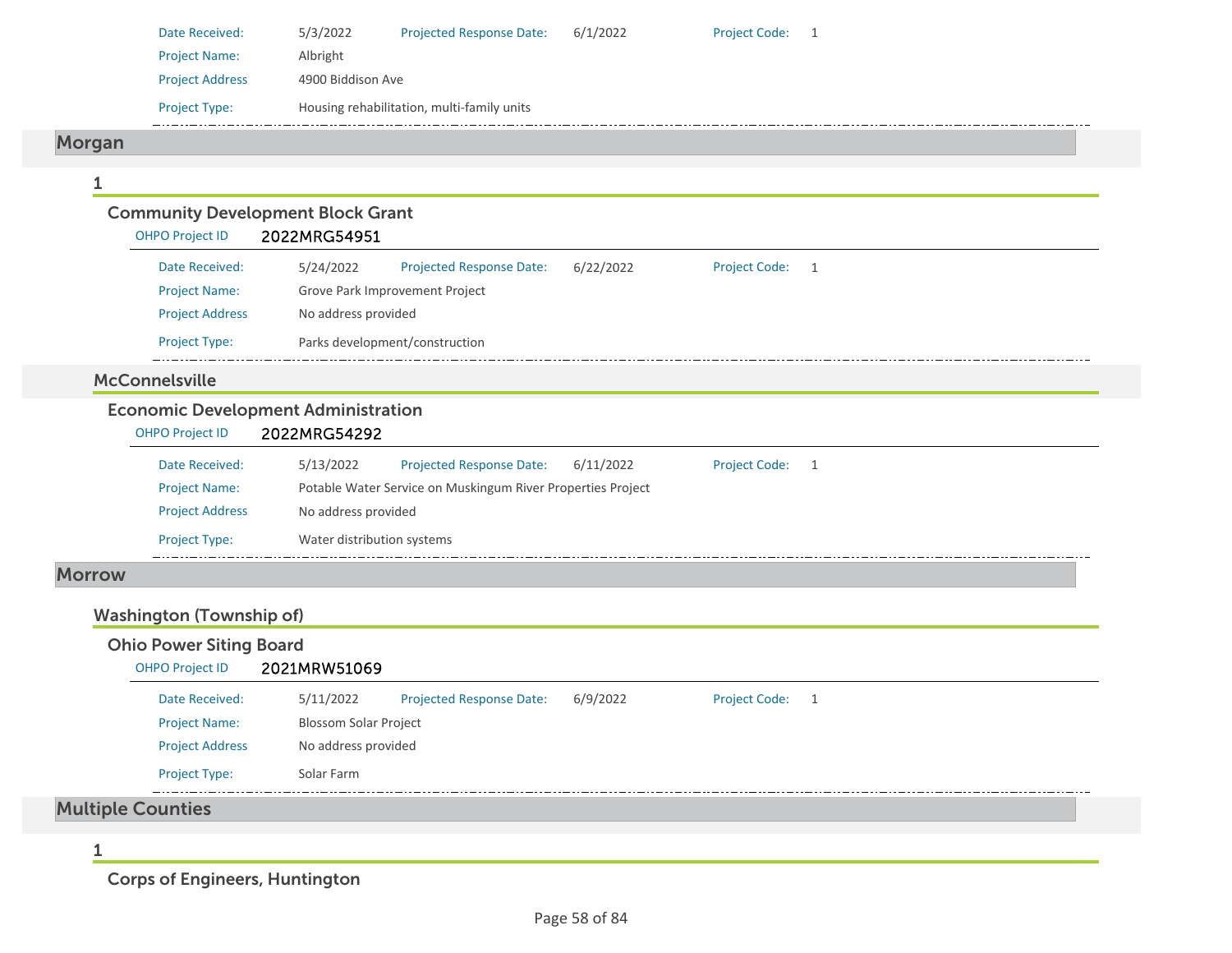| <b>OHPO Project ID</b>           | 2020MLT49570                              |                                                     |           |                   |  |
|----------------------------------|-------------------------------------------|-----------------------------------------------------|-----------|-------------------|--|
| Date Received:                   | 5/2/2022                                  | <b>Projected Response Date:</b>                     | 5/31/2022 | Project Code: AEP |  |
| <b>Project Name:</b>             | Hillsboro-Millbrook 138kV Rebuild Project |                                                     |           |                   |  |
| <b>Project Address</b>           | No address provided                       |                                                     |           |                   |  |
| <b>Project Type:</b>             |                                           | Electricity transmission projects, inc. substations |           |                   |  |
| <b>Multiple Cities/Townships</b> |                                           |                                                     |           |                   |  |

| <b>OHPO Project ID</b>                | 2020MLT49673                                                                                       |
|---------------------------------------|----------------------------------------------------------------------------------------------------|
| Date Received:                        | 5/25/2022<br>Projected Response Date:<br>6/23/2022<br><b>Project Code:</b><br>1                    |
| <b>Project Name:</b>                  | Submerged Cultural Resource Assessment for the H2Ohio Sandusky Bay Restoration Initiative Nutrient |
| <b>Project Address</b>                | Reduction Wetland Project<br>No address provided                                                   |
| Project Type:                         | Dredging                                                                                           |
| <b>Corps of Engineers, Buffalo</b>    |                                                                                                    |
| <b>OHPO Project ID</b>                | 2009MLT9211                                                                                        |
| Date Received:                        | Projected Response Date:<br><b>Project Code:</b><br>5/11/2022<br>6/9/2022<br>1                     |
| <b>Project Name:</b>                  | Hancock County Flood Risk Reduction Program - Eagle Creek Flood Basin                              |
| <b>Project Address</b>                | No address provided                                                                                |
| Project Type:                         | Erosion control measures                                                                           |
| <b>Corps of Engineers, Huntington</b> |                                                                                                    |
| <b>OHPO Project ID</b>                | 2022MLT54955                                                                                       |
| Date Received:                        | 6/22/2022<br><b>Project Code:</b><br>5/24/2022<br><b>Projected Response Date:</b><br>$\mathbf{1}$  |
| <b>Project Name:</b>                  | Muskingum Watershed MUR                                                                            |
| <b>Project Address</b>                | No address provided                                                                                |
| Project Type:                         | No Project Type Selected                                                                           |
| <b>Forest Service</b>                 |                                                                                                    |
| <b>OHPO Project ID</b>                | 2020MLT48582                                                                                       |
| Date Received:                        | <b>Projected Response Date:</b><br>5/9/2022<br>6/7/2022<br><b>Project Code:</b><br><b>WNF</b>      |
| <b>Project Name:</b>                  | Marietta-Athens Pine Project                                                                       |
| <b>Project Address</b>                | No address provided                                                                                |
| Project Type:                         | No Project Type Selected                                                                           |
|                                       |                                                                                                    |

Ohio History Connection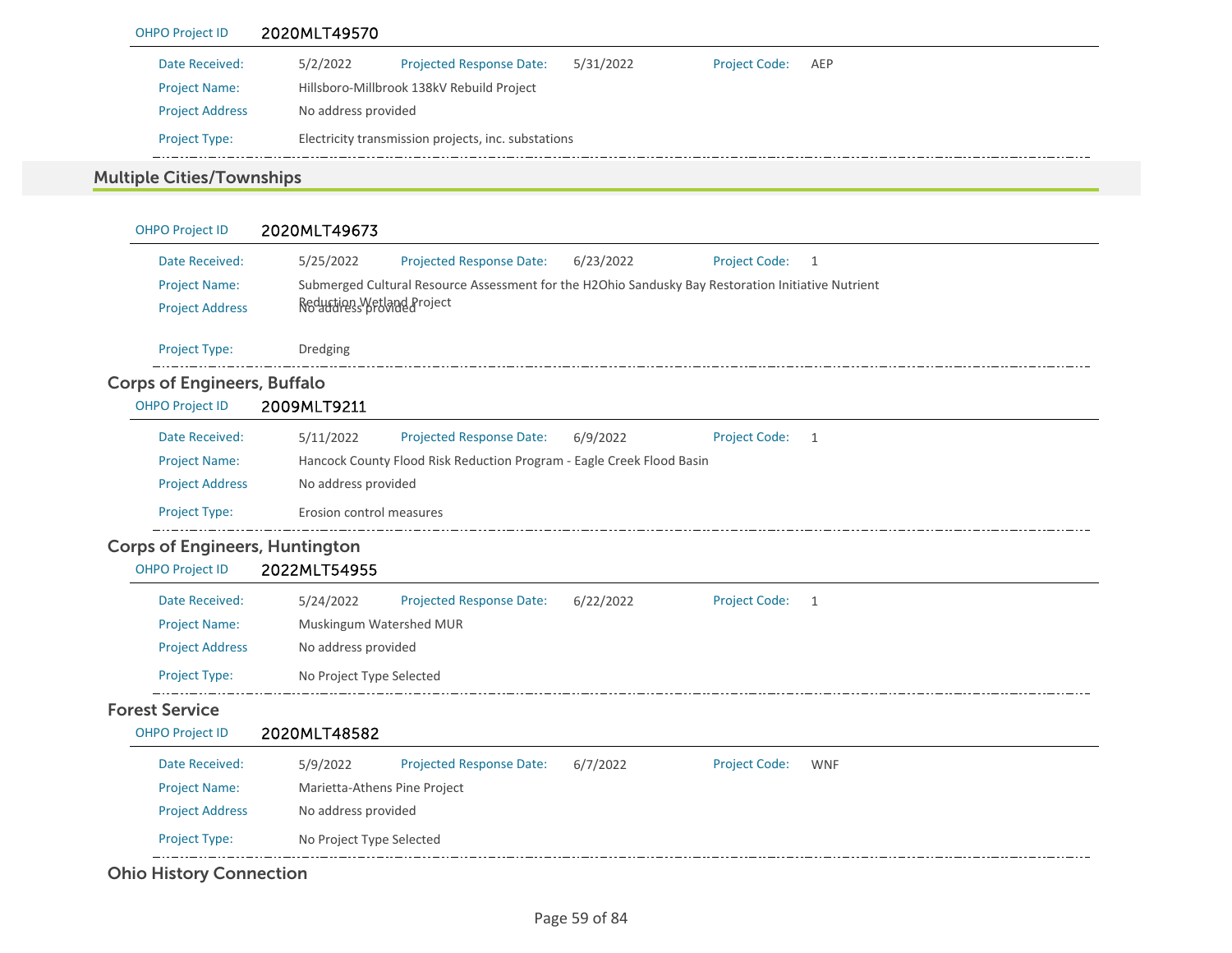| <b>OHPO Project ID</b>                   | 2018MLT42186                                                    |                                      |
|------------------------------------------|-----------------------------------------------------------------|--------------------------------------|
| Date Received:                           | 5/19/2022<br>6/17/2022<br>Projected Response Date:              | <b>Project Code:</b><br>1            |
| <b>Project Name:</b>                     | Hopewell Ceremonial Earthworks World Heritage Dossier           |                                      |
| <b>Project Address</b>                   | No address provided                                             |                                      |
| Project Type:                            | Other federal undertaking, not included in Project Type list    |                                      |
| <b>Statewide</b>                         |                                                                 |                                      |
|                                          | <b>Advisory Council on Historic Preservation</b>                |                                      |
| <b>OHPO Project ID</b>                   | 2022MLT54920                                                    |                                      |
| Date Received:                           | 5/18/2022<br><b>Projected Response Date:</b><br>6/16/2022       | <b>Project Code:</b><br>$\mathbf{1}$ |
| <b>Project Name:</b>                     | Proposed Exemption for Electric Vehicle Supply Equipment (EVSE) |                                      |
| <b>Project Address</b>                   | No address provided                                             |                                      |
| Project Type:                            | No Project Type Selected                                        |                                      |
|                                          | <b>Federal Emergency Management Agency</b>                      |                                      |
| <b>OHPO Project ID</b>                   | 2021MLT53053                                                    |                                      |
| Date Received:                           | 5/4/2022<br>Projected Response Date:<br>6/2/2022                | <b>Project Code:</b><br>1            |
| <b>Project Name:</b>                     | Ohio Statewide Programmatic Agreement                           |                                      |
| <b>Project Address</b>                   | No address provided                                             |                                      |
| Project Type:                            | Multiple projects of different types                            |                                      |
| <b>Muskingum</b>                         |                                                                 |                                      |
|                                          |                                                                 |                                      |
| <b>Ohio Department of Transportation</b> |                                                                 |                                      |
| <b>OHPO Project ID</b>                   | 2022MUS53607                                                    |                                      |
| Date Received:                           | 5/4/2022<br>Projected Response Date:<br>6/2/2022                | <b>Project Code:</b><br>PID 116090   |
| <b>Project Name:</b>                     | MUS-208-0044X                                                   |                                      |
| <b>Project Address</b>                   | No address provided                                             |                                      |
| Project Type:                            | Bridge replacement/demolition                                   |                                      |
| <b>Madison (Township of)</b>             |                                                                 |                                      |
|                                          | <b>Federal Energy Regulatory Commission</b>                     |                                      |
|                                          |                                                                 |                                      |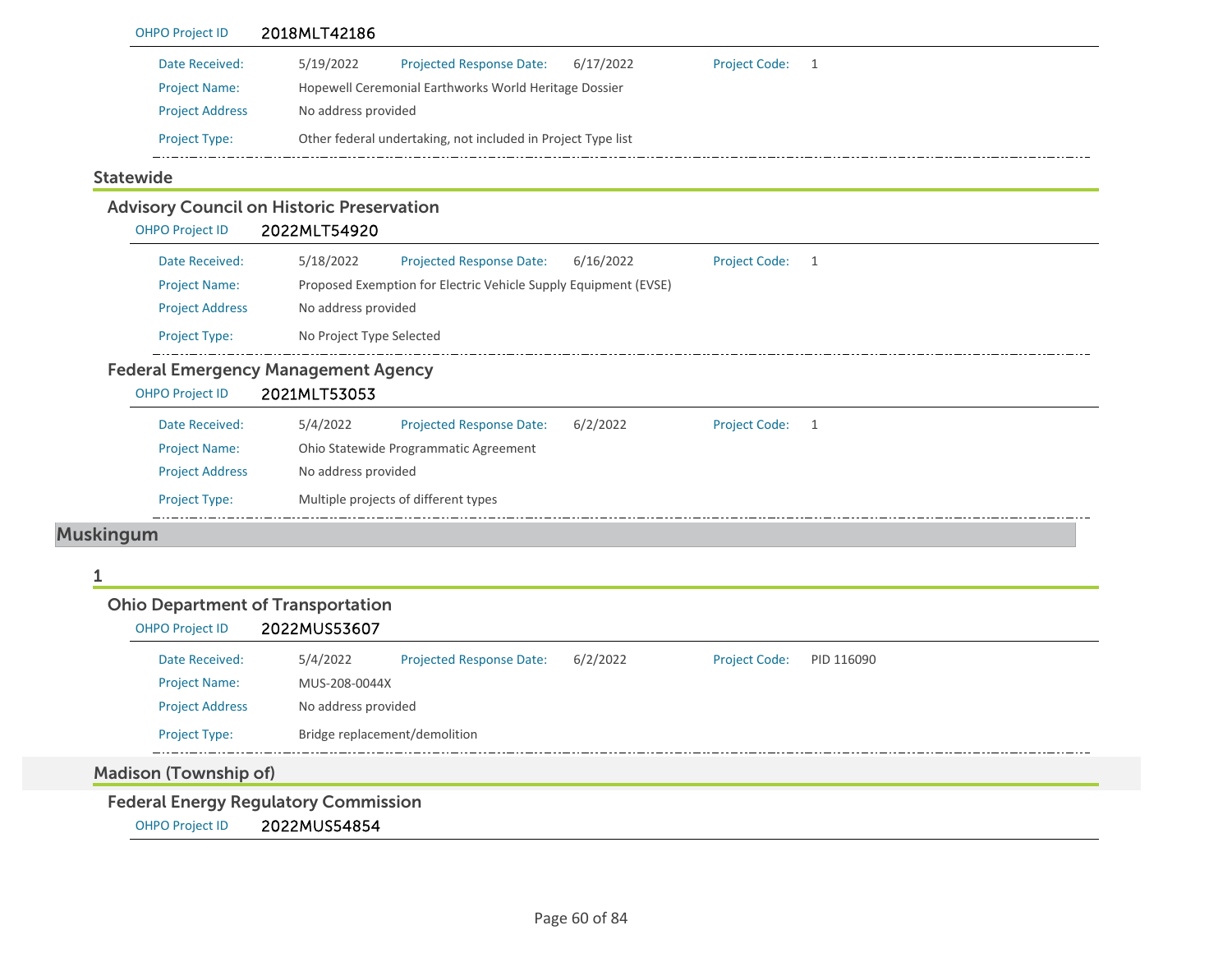| Date Received:         | 5/11/2022           | <b>Projected Response Date:</b>                       | 6/9/2022 | <b>Project Code:</b> | Columbia |
|------------------------|---------------------|-------------------------------------------------------|----------|----------------------|----------|
| <b>Project Name:</b>   |                     | Columbia Gas Line 0-400 Symmes Creek Exposure Project |          |                      |          |
| <b>Project Address</b> | No address provided |                                                       |          |                      |          |
| <b>Project Type:</b>   |                     | Gas transmission projects, inc. compressor stations   |          |                      |          |

## Zanesville

|                        | [DO NOT USE-SELECT ODSA] Ohio Department of Development |  |
|------------------------|---------------------------------------------------------|--|
| <b>OHPO Project ID</b> | 2022MUS54987                                            |  |

| Date Received:         | 5/26/2022       | <b>Projected Response Date:</b>                   | 6/24/2022 | <b>Project Code:</b> |  |
|------------------------|-----------------|---------------------------------------------------|-----------|----------------------|--|
| <b>Project Name:</b>   | Salvation Army  |                                                   |           |                      |  |
| <b>Project Address</b> | 515 Putname Ave |                                                   |           |                      |  |
| <b>Project Type:</b>   |                 | Rehabilitation (exclusive of housing rehab above) |           |                      |  |

### Community Development Block Grant

OHPO Project ID 2022MUS54869 Date Received: 5/13/2022 Project Name: Rehab Projected Response Date: 6/11/2022 Project Address 1480 Hudson Ave Project Type: Housing rehabilitation, single-family units Project Code: 1

#### Ottawa

## Put-in-Bay

| <b>OHPO Project ID</b> | 2022OTT54804        |                                 |          |                      |                |
|------------------------|---------------------|---------------------------------|----------|----------------------|----------------|
| Date Received:         | 5/4/2022            | <b>Projected Response Date:</b> | 6/2/2022 | <b>Project Code:</b> | $\overline{1}$ |
| <b>Project Name:</b>   |                     | DeRivera Park Trust Dock B      |          |                      |                |
| <b>Project Address</b> | No address provided |                                 |          |                      |                |
| Project Type:          | Docks and marinas   |                                 |          |                      |                |

#### 1

Ohio Department of Transportation

OHPO Project ID 2022PAU54983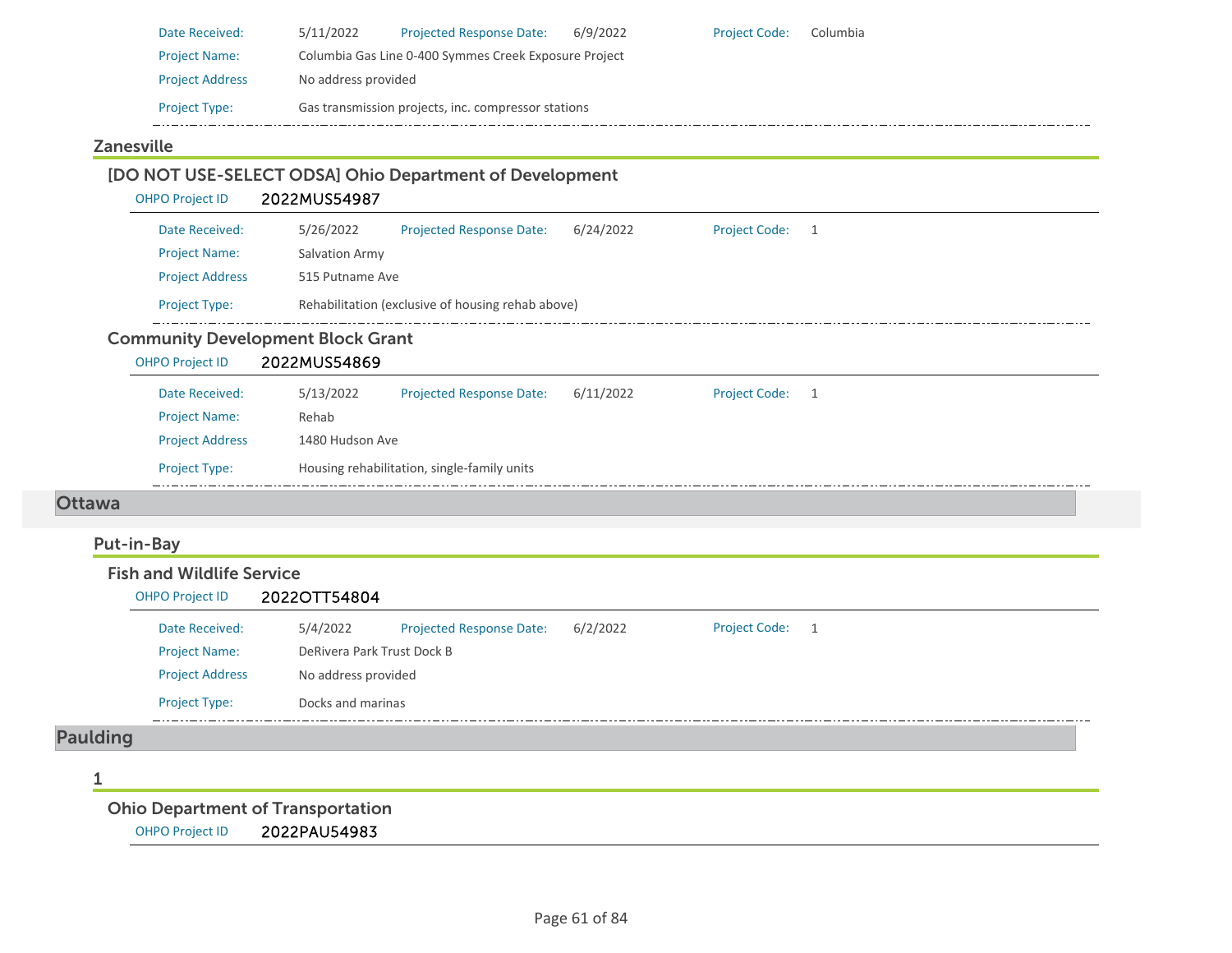| Date Received:         | 5/27/2022                | <b>Projected Response Date:</b> | 6/25/2022 | <b>Project Code:</b> | PID 115271 |
|------------------------|--------------------------|---------------------------------|-----------|----------------------|------------|
| <b>Project Name:</b>   | PAU-SR 637/CR 12         |                                 |           |                      |            |
| <b>Project Address</b> | No address provided      |                                 |           |                      |            |
| <b>Project Type:</b>   | No Project Type Selected |                                 |           |                      |            |

# Blue Creek and Latty (Township of)

# Ohio Power Siting Board

| <b>OHPO Project ID</b> | 2020PAU47772                                                                                        |
|------------------------|-----------------------------------------------------------------------------------------------------|
| Date Received:         | 5/17/2022<br>6/15/2022<br><b>Projected Response Date:</b><br>22-0269-EL-BTX<br><b>Project Code:</b> |
| <b>Project Name:</b>   | Grover Hill Wind Energy Project - Grover Hill-Haviland 138kV Transmission Lines                     |
| <b>Project Address</b> | No address provided                                                                                 |
| <b>Project Type:</b>   | No Project Type Selected                                                                            |
| Date Received:         | 5/26/2022<br>6/24/2022<br><b>Projected Response Date:</b><br>Project Code: 1                        |
| <b>Project Name:</b>   | Grover Hill Wind Energy Project - Grover Hill-Haviland 138kV Transmission Lines                     |
| <b>Project Address</b> | No address provided                                                                                 |
| <b>Project Type:</b>   | No Project Type Selected                                                                            |

#### Cecil

## Ohio Department of Health

| <b>OHPO Project ID</b> | 2022PAU54953 |                                      |          |                      |          |  |
|------------------------|--------------|--------------------------------------|----------|----------------------|----------|--|
| Date Received:         | 5/23/2022    | <b>Projected Response Date:</b>      | 6/7/2022 | <b>Project Code:</b> | Medicaid |  |
| <b>Project Name:</b>   |              | Lead Hazard Control Property         |          |                      |          |  |
| <b>Project Address</b> |              | 8931 Road 230                        |          |                      |          |  |
| <b>Project Type:</b>   |              | Lead Hazard Abatement Rehabilitation |          |                      |          |  |

# Perry

#### 1

| <b>Forest Service</b>  |                                                              |           |                      |     |
|------------------------|--------------------------------------------------------------|-----------|----------------------|-----|
| <b>OHPO Project ID</b> | 2016PER36899                                                 |           |                      |     |
| Date Received:         | <b>Projected Response Date:</b><br>5/19/2022                 | 6/17/2022 | <b>Project Code:</b> | WNF |
| <b>Project Name:</b>   | Kehota Vegetation Management Project - Inadvertent Discovery |           |                      |     |
| <b>Project Address</b> | No address provided                                          |           |                      |     |
| <b>Project Type:</b>   | No Project Type Selected                                     |           |                      |     |
|                        |                                                              |           |                      |     |
| <b>New Lexington</b>   |                                                              |           |                      |     |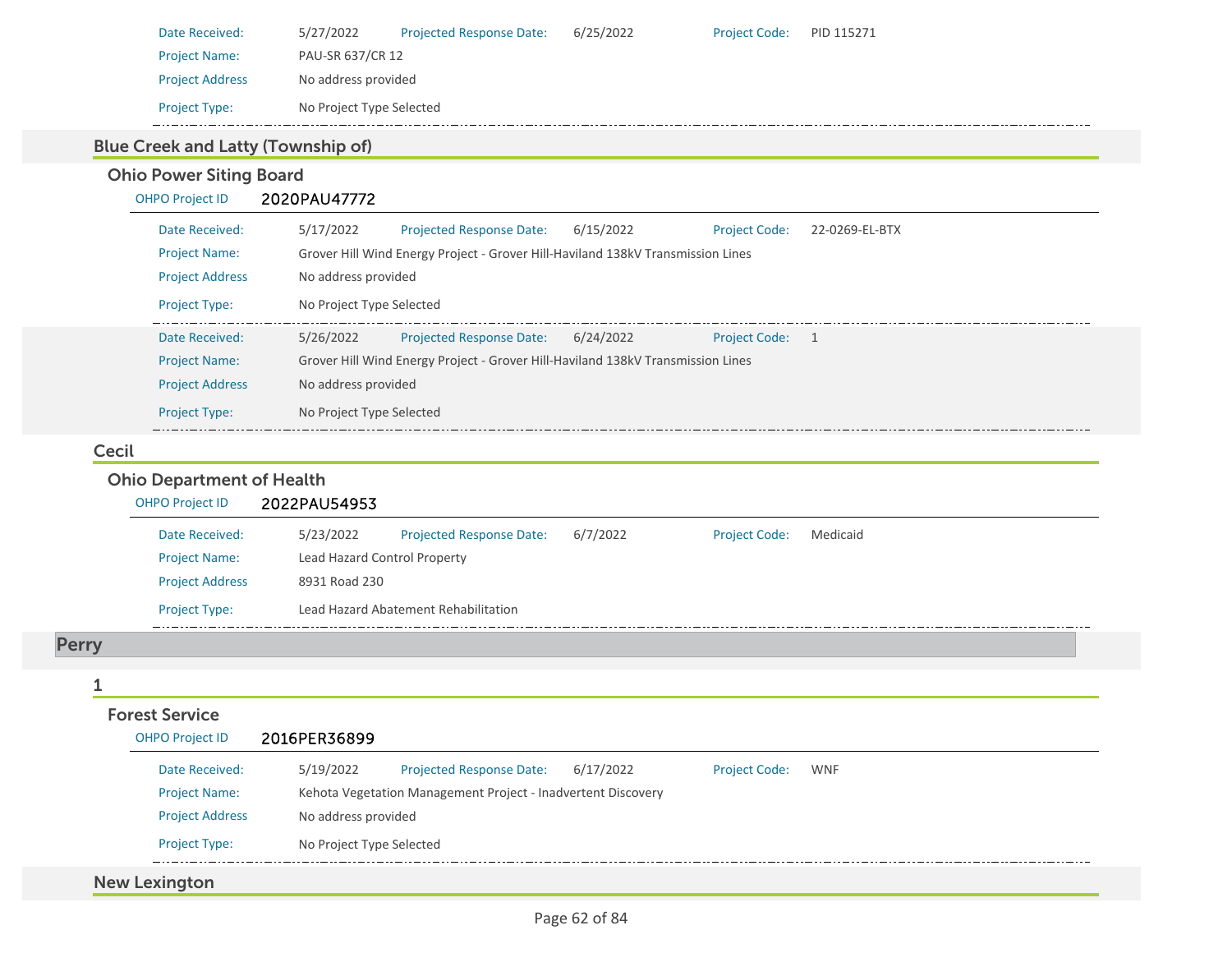# Corps of Engineers, Huntington

| <b>OHPO Project ID</b>                                            | 2022PER54952           |                                                    |           |                      |                    |  |
|-------------------------------------------------------------------|------------------------|----------------------------------------------------|-----------|----------------------|--------------------|--|
| Date Received:                                                    | 5/19/2022              | <b>Projected Response Date:</b>                    | 6/15/2022 | <b>Project Code:</b> | 2021-581           |  |
| <b>Project Name:</b>                                              |                        | Tunnel Hill Landfill Expansion Project             |           |                      |                    |  |
| <b>Project Address</b>                                            | No address provided    |                                                    |           |                      |                    |  |
| <b>Project Type:</b>                                              | Commercial development |                                                    |           |                      |                    |  |
| <b>Thornville</b>                                                 |                        |                                                    |           |                      |                    |  |
| <b>Federal Communication Commission</b><br><b>OHPO Project ID</b> | 2021PER52305           |                                                    |           |                      |                    |  |
| Date Received:                                                    | 5/11/2022              | <b>Projected Response Date:</b>                    | 6/9/2022  | <b>Project Code:</b> | <b>TCNS 233292</b> |  |
| <b>Project Name:</b>                                              |                        | AT&T Site SOH3233 (Thornville South) (FA#14641420) |           |                      |                    |  |
| <b>Project Address</b>                                            | <b>TR 37</b>           |                                                    |           |                      |                    |  |

Project Type: No Project Type Selected

## Pickaway

\_\_\_\_\_\_\_\_\_

#### 1

# Federal Energy Regulatory Commission

|                                                                | 2022PIC54942                                                                     |                      |                      |
|----------------------------------------------------------------|----------------------------------------------------------------------------------|----------------------|----------------------|
| Date Received:                                                 | 5/20/2022<br>Projected Response Date:<br>6/18/2022                               | <b>Project Code:</b> | <b>Texas Eastern</b> |
| <b>Project Name:</b>                                           | Texas Eastern Central-20-12733 OH Pickaway 983.883 Anomaly Investigation Project |                      |                      |
| <b>Project Address</b>                                         | No address provided                                                              |                      |                      |
| <b>Project Type:</b>                                           | Gas transmission projects, inc. compressor stations                              |                      |                      |
|                                                                |                                                                                  |                      |                      |
|                                                                |                                                                                  |                      |                      |
| Harrison (Township of)<br><b>Agency Unknown or Unspecified</b> |                                                                                  |                      |                      |
| <b>OHPO Project ID</b>                                         | 2018PIC41924                                                                     |                      |                      |
| Date Received:                                                 | Projected Response Date:<br>5/9/2022<br>6/7/2022                                 | <b>Project Code:</b> | 1                    |
| <b>Project Name:</b>                                           | Archaeological Investigations of the Harrison Twp. Cholera Cemetery              |                      |                      |
| <b>Project Address</b>                                         | No address provided                                                              |                      |                      |

Jackson and Wayne (Township of)

# Ohio Power Siting Board

OHPO Project ID 2021PIC52279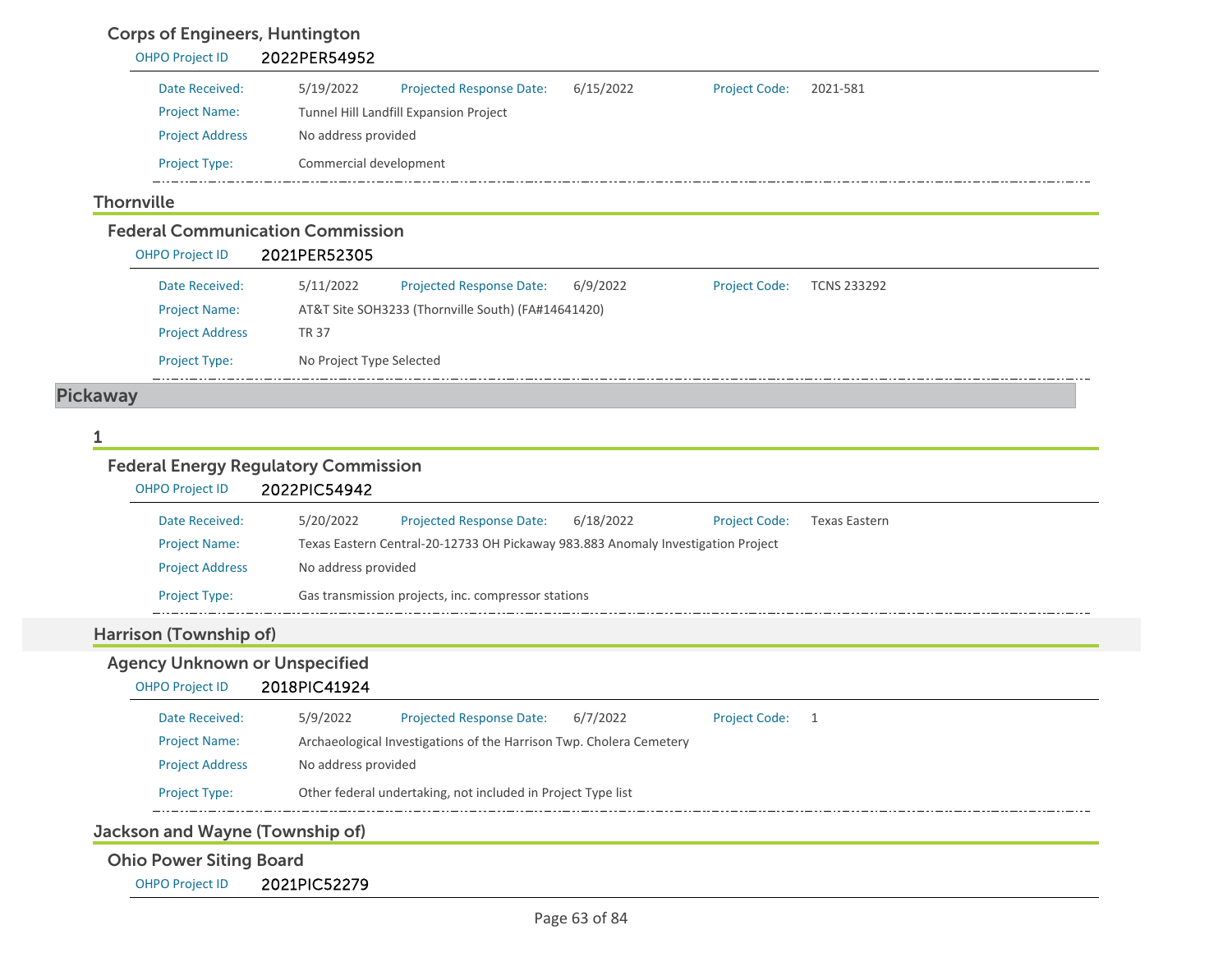| Date Received:                                                                         | Projected Response Date:<br>5/26/2022                       | 6/24/2022 | <b>Project Code:</b><br>$\overline{1}$ |  |
|----------------------------------------------------------------------------------------|-------------------------------------------------------------|-----------|----------------------------------------|--|
| <b>Project Name:</b>                                                                   | Circleville Solar Project                                   |           |                                        |  |
| <b>Project Address</b>                                                                 | No address provided                                         |           |                                        |  |
| Project Type:                                                                          | No Project Type Selected                                    |           |                                        |  |
|                                                                                        | Jackson, Monroe, Deer Creek (Township                       |           |                                        |  |
| <b>Ohio Power Siting Board</b>                                                         |                                                             |           |                                        |  |
| <b>OHPO Project ID</b>                                                                 | 2020PIC47573                                                |           |                                        |  |
| Date Received:                                                                         | 5/2/2022<br><b>Projected Response Date:</b>                 | 5/31/2022 | <b>Project Code:</b><br>$\mathbf{1}$   |  |
| <b>Project Name:</b>                                                                   | Chipmunk Solar Project                                      |           |                                        |  |
| <b>Project Address</b>                                                                 | No address provided                                         |           |                                        |  |
| <b>Project Type:</b>                                                                   | No Project Type Selected                                    |           |                                        |  |
| <b>Wayne (Township of)</b><br><b>Ohio Power Siting Board</b><br><b>OHPO Project ID</b> | 2021PIC51994                                                |           |                                        |  |
| Date Received:                                                                         | 5/23/2022<br>Projected Response Date:                       | 6/21/2022 | <b>Project Code:</b>                   |  |
| <b>Project Name:</b>                                                                   | Scioto Farms Solar Project                                  |           | 1                                      |  |
| <b>Project Address</b>                                                                 | No address provided                                         |           |                                        |  |
| Project Type:                                                                          | No Project Type Selected                                    |           |                                        |  |
|                                                                                        |                                                             |           |                                        |  |
| <b>Portage</b>                                                                         |                                                             |           |                                        |  |
| <b>Mantua</b>                                                                          |                                                             |           |                                        |  |
| <b>OHPO Project ID</b>                                                                 | <b>Ohio Department of Natural Resources</b><br>2020POR47461 |           |                                        |  |

| Date Received:         | 5/31/2022                | <b>Projected Response Date:</b> | 6/29/2022 | Project Code: 1 |  |  |  |
|------------------------|--------------------------|---------------------------------|-----------|-----------------|--|--|--|
| <b>Project Name:</b>   | Bechert Park Phase IV    |                                 |           |                 |  |  |  |
| <b>Project Address</b> | E High St                |                                 |           |                 |  |  |  |
| <b>Project Type:</b>   | No Project Type Selected |                                 |           |                 |  |  |  |
|                        |                          |                                 |           |                 |  |  |  |

#### Ravenna

Community Development Block Grant

OHPO Project ID 2021POR52890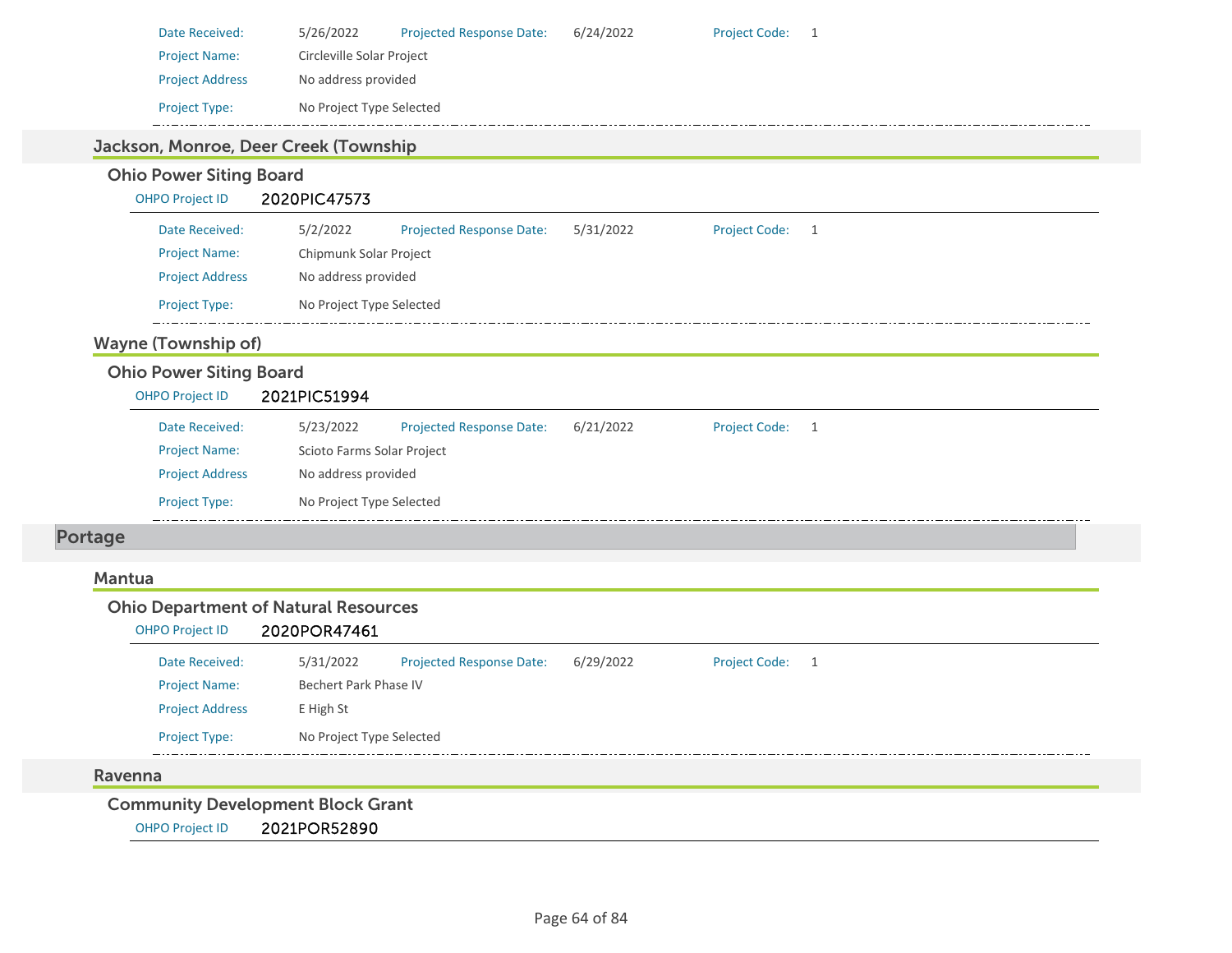| Date Received:         | 5/5/2022                      | <b>Projected Response Date:</b> | 6/3/2022 | <b>Project Code:</b> |  |
|------------------------|-------------------------------|---------------------------------|----------|----------------------|--|
| <b>Project Name:</b>   | Demo                          |                                 |          |                      |  |
| <b>Project Address</b> | 218 W Main St                 |                                 |          |                      |  |
| <b>Project Type:</b>   | Demolition ("Blight Removal") |                                 |          |                      |  |

#### Preble

#### Eaton

| <b>Federal Deposit Insurance Corporation</b> |                                      |                                 |           |                      |     |  |  |  |  |
|----------------------------------------------|--------------------------------------|---------------------------------|-----------|----------------------|-----|--|--|--|--|
| <b>OHPO Project ID</b>                       | 2022PRE54932                         |                                 |           |                      |     |  |  |  |  |
| Date Received:                               | 5/20/2022                            | <b>Projected Response Date:</b> | 6/18/2022 | <b>Project Code:</b> | - 1 |  |  |  |  |
| <b>Project Name:</b>                         | <b>Hillcrest Drive Branch Office</b> |                                 |           |                      |     |  |  |  |  |
| <b>Project Address</b>                       |                                      | 601 Hillcrest Dr                |           |                      |     |  |  |  |  |
| <b>Project Type:</b>                         | No Project Type Selected             |                                 |           |                      |     |  |  |  |  |

### Richland

#### Mansfield

# Community Development Block Grant

| <b>OHPO Project ID</b> | 2022RIC54913   |                                             |           |                 |  |  |
|------------------------|----------------|---------------------------------------------|-----------|-----------------|--|--|
| Date Received:         | 5/18/2022      | <b>Projected Response Date:</b>             | 6/16/2022 | Project Code: 1 |  |  |
| <b>Project Name:</b>   | Rehab          |                                             |           |                 |  |  |
| <b>Project Address</b> | 583 Bonair Ave |                                             |           |                 |  |  |
| <b>Project Type:</b>   |                | Housing rehabilitation, single-family units |           |                 |  |  |

#### Federal Communication Commission

#### OHPO Project ID 2022RIC54876

| <b>Ohio Department of Health</b> |                                               |                                 |           |                      |                    |  |  |
|----------------------------------|-----------------------------------------------|---------------------------------|-----------|----------------------|--------------------|--|--|
| <b>Project Type:</b>             | No Project Type Selected                      |                                 |           |                      |                    |  |  |
| <b>Project Address</b>           | 2411 Peterson Rd                              |                                 |           |                      |                    |  |  |
| <b>Project Name:</b>             | OH8182 / Mansfield OH / Project# TI-OPP-19506 |                                 |           |                      |                    |  |  |
| Date Received:                   | 5/13/2022                                     | <b>Projected Response Date:</b> | 6/11/2022 | <b>Project Code:</b> | <b>TCNS 248371</b> |  |  |
|                                  |                                               |                                 |           |                      |                    |  |  |

OHPO Project ID 2022RIC54831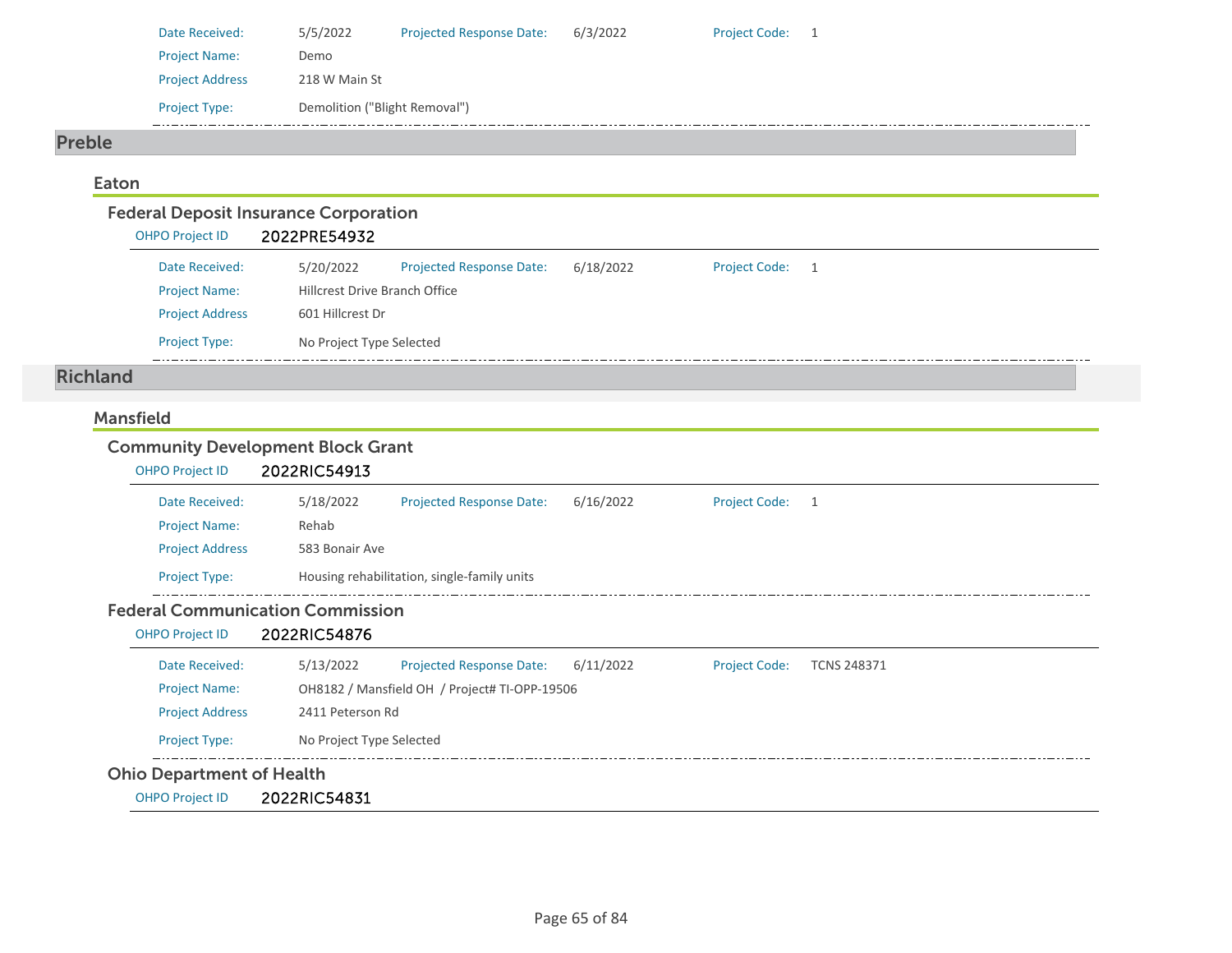| Date Received:         | 5/5/2022                             | <b>Projected Response Date:</b> | 5/20/2022 | <b>Project Code:</b> | Medicaid |  |  |  |  |
|------------------------|--------------------------------------|---------------------------------|-----------|----------------------|----------|--|--|--|--|
| <b>Project Name:</b>   |                                      | Lead Hazard Control Property    |           |                      |          |  |  |  |  |
| <b>Project Address</b> |                                      | 688 McPherson St                |           |                      |          |  |  |  |  |
| <b>Project Type:</b>   | Lead Hazard Abatement Rehabilitation |                                 |           |                      |          |  |  |  |  |
|                        |                                      |                                 |           |                      |          |  |  |  |  |

## Mifflin (Township of)

#### Federal Energy Regulatory Commission OHPO Project ID 2022RIC54795 5/4/2022 Projected Response Date: 6/2/2022 Date Received:Project Code: Columbia Project Name: Columbia Gas SLW 10295 Hydrostatic Test TCO‐1159 Project Address No address provided Project Type: Gas transmission projects, inc. compressor stations  $\frac{1}{2}$  . . . .

## Monroe (Township of)

# Federal Energy Regulatory Commission

| <b>OHPO Project ID</b> | 2022RIC54980                                                                                  |  |
|------------------------|-----------------------------------------------------------------------------------------------|--|
| Date Received:         | 5/26/2022<br>6/24/2022<br><b>Projected Response Date:</b><br>Columbia<br><b>Project Code:</b> |  |
| <b>Project Name:</b>   | Columbia Gas Line SL-2240 Route 39 Stream Exposure                                            |  |
| <b>Project Address</b> | No address provided                                                                           |  |
| <b>Project Type:</b>   | No Project Type Selected                                                                      |  |

### Shelby

## Rural Development Service

OHPO Project ID 2022RIC54081

| Date Received:         | 5/5/2022                                   | <b>Projected Response Date:</b> | 6/3/2022  | <b>Project Code:</b> | $\rightarrow$  |  |  |  |
|------------------------|--------------------------------------------|---------------------------------|-----------|----------------------|----------------|--|--|--|
| <b>Project Name:</b>   | Maelowe Corporation, Inc. Solar PV Project |                                 |           |                      |                |  |  |  |
| <b>Project Address</b> | 51 W Main St                               |                                 |           |                      |                |  |  |  |
| <b>Project Type:</b>   | Solar Farm                                 |                                 |           |                      |                |  |  |  |
| Date Received:         | 5/18/2022                                  | <b>Projected Response Date:</b> | 6/16/2022 | <b>Project Code:</b> | $\overline{1}$ |  |  |  |
| <b>Project Name:</b>   | Maelowe Corporation, Inc. Solar PV Project |                                 |           |                      |                |  |  |  |
| <b>Project Address</b> | 51 W Main St                               |                                 |           |                      |                |  |  |  |
| <b>Project Type:</b>   | Solar Farm                                 |                                 |           |                      |                |  |  |  |

Ross

## **Chillicothe**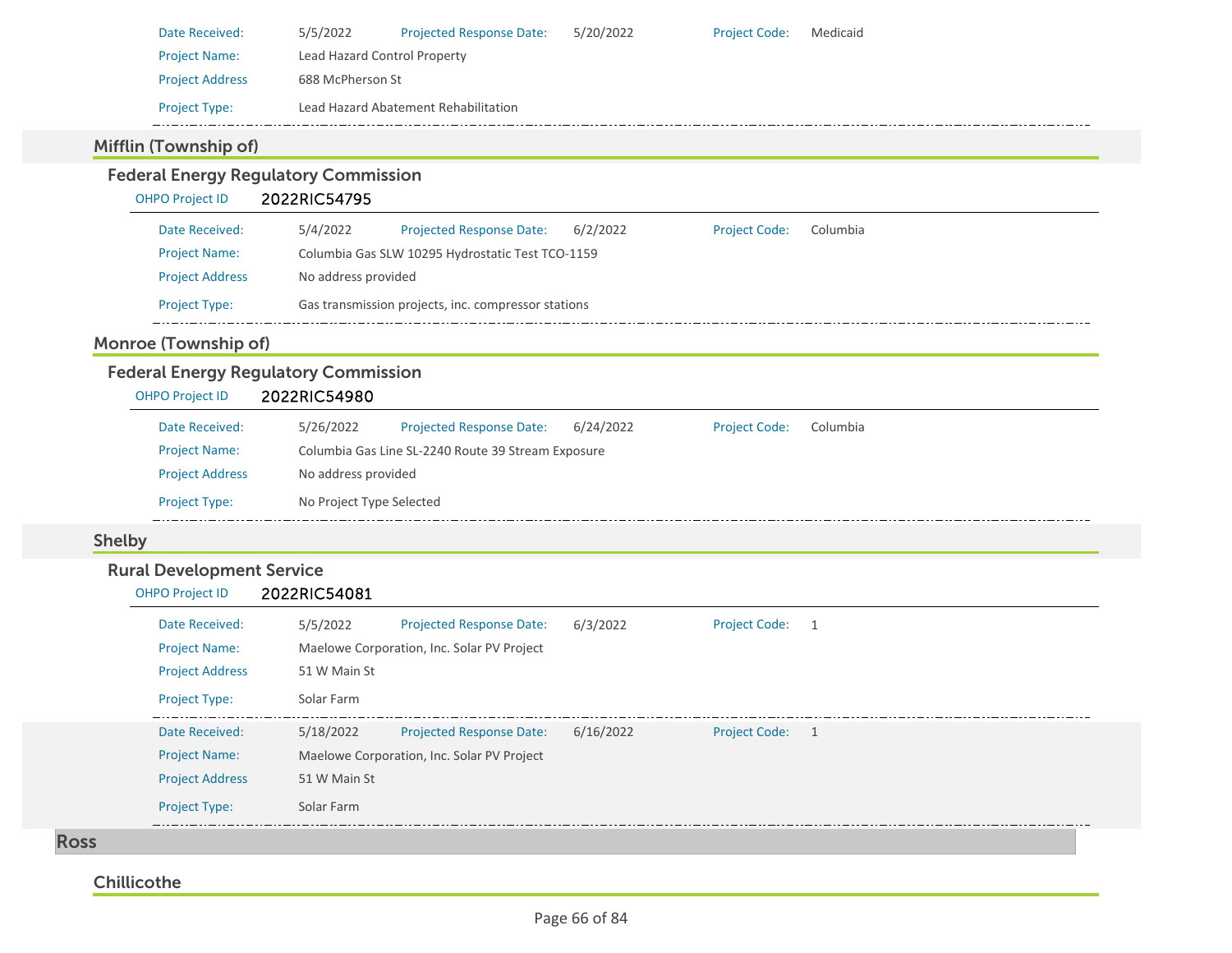# Community Development Block Grant

| <b>OHPO Project ID</b>                                                | 2022ROS54803                                                                                            |
|-----------------------------------------------------------------------|---------------------------------------------------------------------------------------------------------|
| Date Received:                                                        | 6/2/2022<br><b>Project Code:</b><br>5/4/2022<br><b>Projected Response Date:</b><br>$\overline{1}$       |
| <b>Project Name:</b>                                                  | Rehab                                                                                                   |
| <b>Project Address</b>                                                | 1074 Black Run Rd                                                                                       |
| Project Type:                                                         | Housing rehabilitation, single-family units                                                             |
| <b>Sandusky</b>                                                       |                                                                                                         |
| 1                                                                     |                                                                                                         |
| <b>Federal Energy Regulatory Commission</b><br><b>OHPO Project ID</b> | 2022SAN54957                                                                                            |
| Date Received:                                                        | 5/24/2022<br><b>Projected Response Date:</b><br>6/22/2022<br><b>Project Code:</b><br>Columbia           |
| <b>Project Name:</b>                                                  | Columbia Gas Wireless In-line Inspection of TCO-705                                                     |
| <b>Project Address</b>                                                | No address provided                                                                                     |
| Project Type:                                                         | Gas transmission projects, inc. compressor stations                                                     |
| <b>Burgoon</b>                                                        |                                                                                                         |
| <b>Federal Communication Commission</b><br>OHPO Project ID            | 2022SAN54867                                                                                            |
| Date Received:                                                        | 5/12/2022<br><b>Projected Response Date:</b><br>6/10/2022<br><b>Project Code:</b><br><b>TCNS 247493</b> |
| <b>Project Name:</b>                                                  | OH8181 / Nurgoon OH / Client# TI_OPP_19508                                                              |
| <b>Project Address</b>                                                | <b>CR 84</b>                                                                                            |
| Project Type:                                                         | No Project Type Selected                                                                                |
| <b>Sandusky (Township of)</b>                                         |                                                                                                         |
| <b>Ohio Department of Transportation</b><br><b>OHPO Project ID</b>    | 2020SAN48343                                                                                            |
| Date Received:                                                        | <b>Projected Response Date:</b><br>6/1/2022<br><b>Project Code:</b><br>5/3/2022<br>PID 108952           |
| <b>Project Name:</b>                                                  | SAN-Hayes Center Paving                                                                                 |
| <b>Project Address</b>                                                | No address provided                                                                                     |
| Project Type:                                                         | Road construction                                                                                       |
| <b>Scioto</b>                                                         |                                                                                                         |
|                                                                       |                                                                                                         |
| Portsmouth                                                            |                                                                                                         |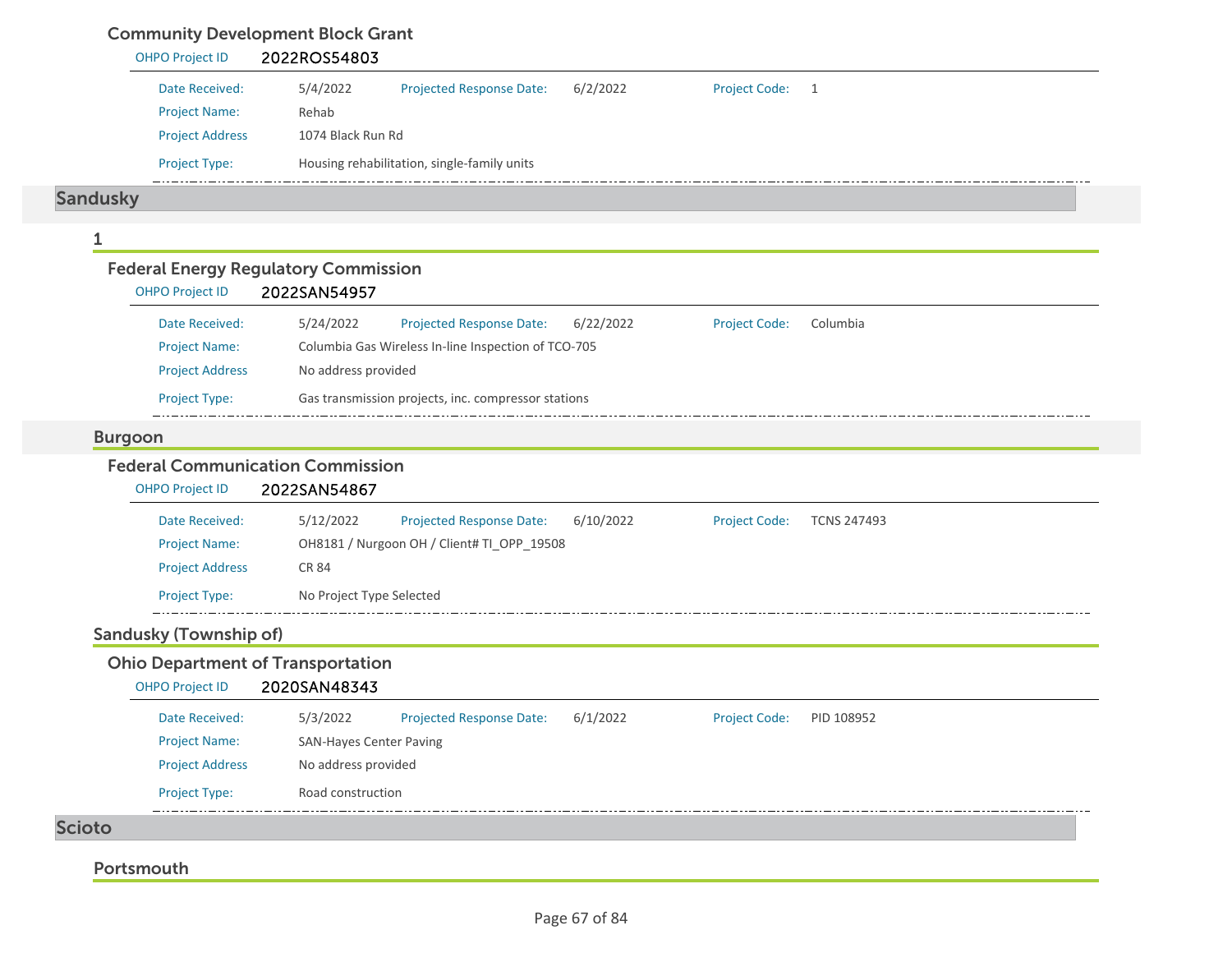### Health Resources and Services Administration

#### OHPO Project ID 2022SCI54857 Date Received: 5/11/2022 Projected Response Date: 6/9/2022 Project Code: 1 Project Name: American Rescue Plan Compass Community Health (CCH) Project Project Address 1634 11st St Project Type: Health services  $\frac{1}{2}$  . . . . . . . Rush (Township of) Agency Unknown or Unspecified OHPO Project ID 2022SCI53978 Date Received: 5/16/2022 Projected Response Date: 6/14/2022 Project Code: AEP

Project Name: Rarden-Rosemount Transmission Line Project Project Address No address provided Project Type: Electricity transmission projects, inc. substations

#### Seneca

#### Tiffin

### Community Development Block Grant

| <b>OHPO Project ID</b> |                        | 2022SEN54773  |                                             |          |                      |    |
|------------------------|------------------------|---------------|---------------------------------------------|----------|----------------------|----|
|                        | Date Received:         | 5/3/2022      | <b>Projected Response Date:</b>             | 6/1/2022 | <b>Project Code:</b> | -1 |
|                        | <b>Project Name:</b>   | Rehab         |                                             |          |                      |    |
|                        | <b>Project Address</b> | 166 Cherry St |                                             |          |                      |    |
|                        | <b>Project Type:</b>   |               | Housing rehabilitation, single-family units |          |                      |    |

# Shelby

### Sidney

| <b>Community Development Block Grant</b> |                                                                                 |  |  |  |  |  |  |  |  |
|------------------------------------------|---------------------------------------------------------------------------------|--|--|--|--|--|--|--|--|
| <b>OHPO Project ID</b>                   | 2022SHE54789                                                                    |  |  |  |  |  |  |  |  |
| Date Received:                           | 5/3/2022<br><b>Projected Response Date:</b><br>6/1/2022<br><b>Project Code:</b> |  |  |  |  |  |  |  |  |
| <b>Project Name:</b>                     | Sanitary Sewer Lateral Repair/Replacement                                       |  |  |  |  |  |  |  |  |
| <b>Project Address</b>                   | Various Addresses                                                               |  |  |  |  |  |  |  |  |
| <b>Project Type:</b>                     | Wastewater treatment plants or lines                                            |  |  |  |  |  |  |  |  |
| <b>OHPO Project ID</b>                   | 2022SHE54833                                                                    |  |  |  |  |  |  |  |  |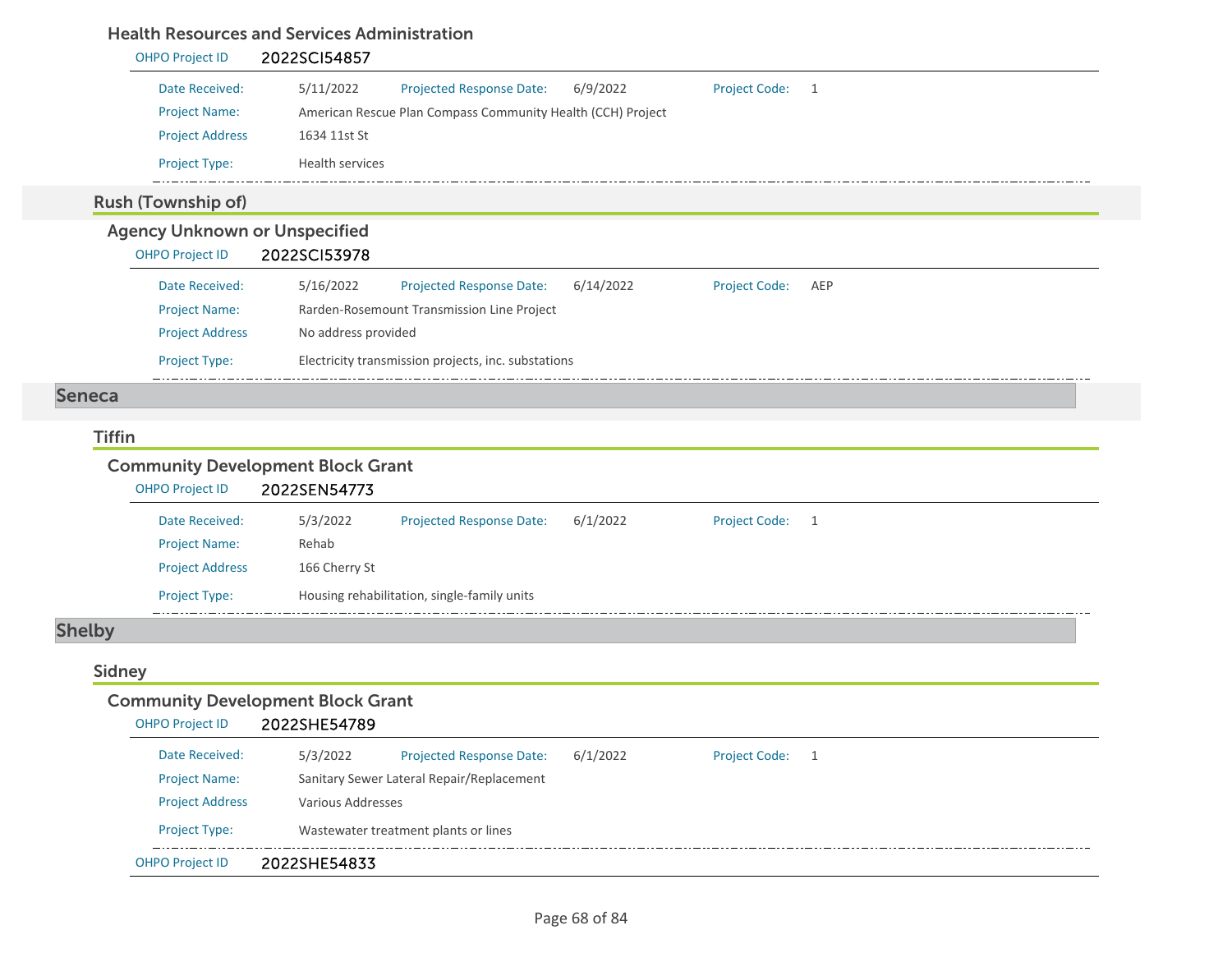| Date Received:         | 5/9/2022                                 | <b>Projected Response Date:</b>                   | 6/7/2022  | <b>Project Code:</b> | -1 |  |  |  |
|------------------------|------------------------------------------|---------------------------------------------------|-----------|----------------------|----|--|--|--|
| <b>Project Name:</b>   |                                          | Historic Sidney Theater Re-Roofing                |           |                      |    |  |  |  |
| <b>Project Address</b> | 120 W Poplar St                          |                                                   |           |                      |    |  |  |  |
| Project Type:          |                                          | Rehabilitation (exclusive of housing rehab above) |           |                      |    |  |  |  |
| <b>OHPO Project ID</b> | 2022SHE54946                             |                                                   |           |                      |    |  |  |  |
| Date Received:         | 5/23/2022                                | <b>Projected Response Date:</b>                   | 6/21/2022 | <b>Project Code:</b> | -1 |  |  |  |
| <b>Project Name:</b>   |                                          | Sanitary Lateral Replacement                      |           |                      |    |  |  |  |
| <b>Project Address</b> | 812 Chestnut Ave                         |                                                   |           |                      |    |  |  |  |
| <b>Project Type:</b>   |                                          | Wastewater treatment plants or lines              |           |                      |    |  |  |  |
|                        |                                          |                                                   |           |                      |    |  |  |  |
|                        |                                          |                                                   |           |                      |    |  |  |  |
|                        |                                          |                                                   |           |                      |    |  |  |  |
|                        | <b>Ohio Department of Transportation</b> |                                                   |           |                      |    |  |  |  |

#### OHPO Project ID 2022STA54855 Projected Response Date: 6/9/2022 Date Received: 5/11/2022 Project Code: PID 109592 Project Name: STA‐TR 281 (Farber St Bridge) Project Address Farber St Project Type: Bridge replacement/demolition

### Alliance

Stark

1

## Community Development Block Grant

| OHPO Project ID | 2022STA54813 |
|-----------------|--------------|
|                 |              |

| Date Received:         | 5/5/2022             | <b>Projected Response Date:</b>           | 6/3/2022 | <b>Project Code:</b> |  |
|------------------------|----------------------|-------------------------------------------|----------|----------------------|--|
| <b>Project Name:</b>   | Habitat for Humanity |                                           |          |                      |  |
| <b>Project Address</b> | 720 Noble St E       |                                           |          |                      |  |
| <b>Project Type:</b>   |                      | Housing construction, single-family units |          |                      |  |

### Other Agency - Local

| OHPO Project ID        | 2022STA54949             |                                        |           |                      |  |
|------------------------|--------------------------|----------------------------------------|-----------|----------------------|--|
| Date Received:         | 5/20/2022                | <b>Projected Response Date:</b>        | 6/18/2022 | <b>Project Code:</b> |  |
| <b>Project Name:</b>   |                          | <b>McCrea Street Extension Project</b> |           |                      |  |
| <b>Project Address</b> | No address provided      |                                        |           |                      |  |
| <b>Project Type:</b>   | No Project Type Selected |                                        |           |                      |  |

## Canton and Pike (Township of)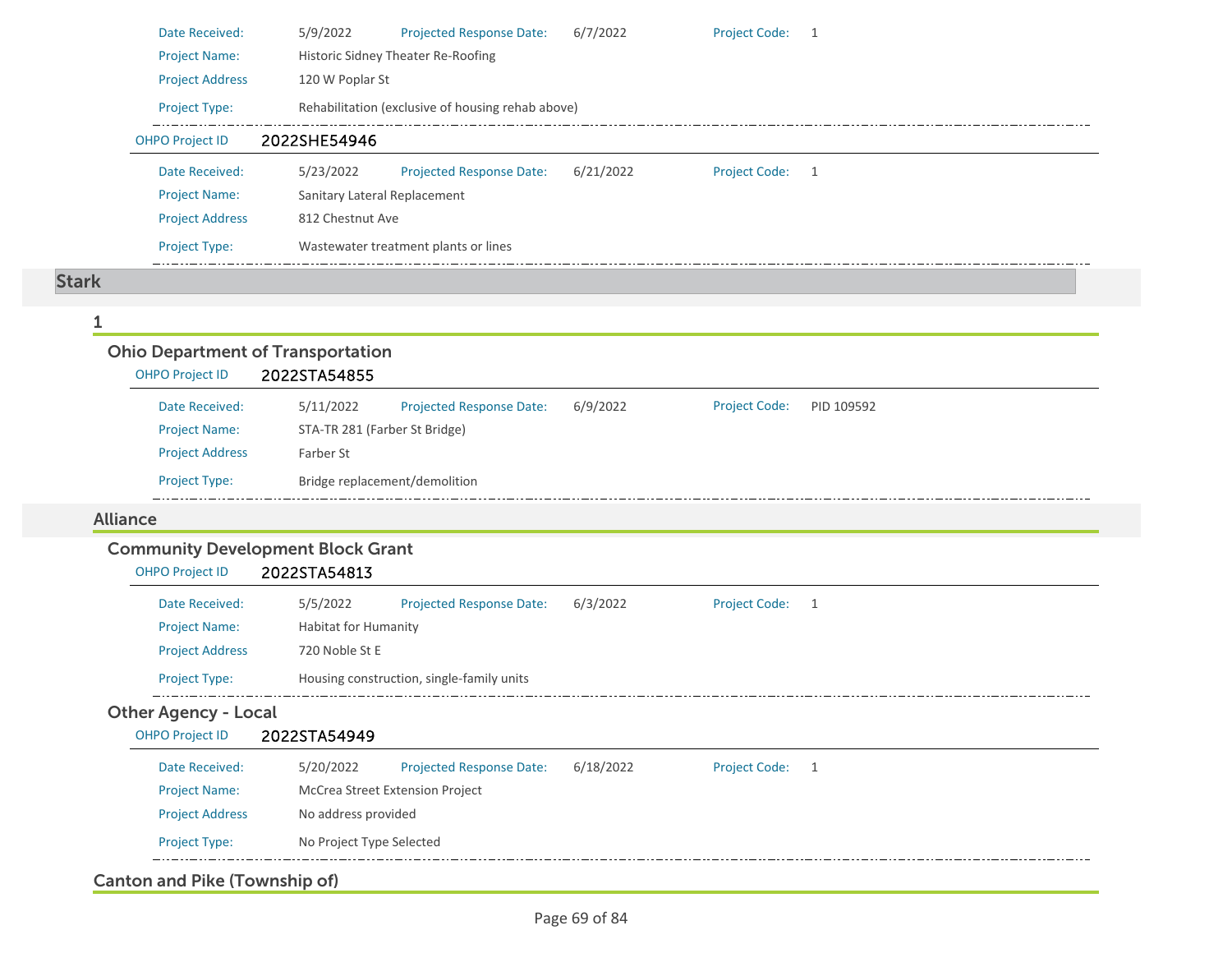## Ohio Power Siting Board

| <b>OHPO Project ID</b> | 2022STA54835                                                                           |
|------------------------|----------------------------------------------------------------------------------------|
| Date Received:         | 5/9/2022<br>6/7/2022<br><b>Projected Response Date:</b><br><b>Project Code:</b>        |
| <b>Project Name:</b>   | South Canton-Sunnyside 138kV Transmission Line Rebuild Project                         |
| <b>Project Address</b> | No address provided                                                                    |
| <b>Project Type:</b>   | No Project Type Selected                                                               |
| Date Received:         | 5/9/2022<br>6/7/2022<br><b>Projected Response Date:</b><br><b>Project Code:</b><br>AEP |
| <b>Project Name:</b>   | South Canton-Sunnyside 138kV Transmission Line Rebuild Project                         |
| <b>Project Address</b> | No address provided                                                                    |
| <b>Project Type:</b>   | No Project Type Selected                                                               |

## Jackson (Township of)

# Corps of Engineers, Huntington

OHPO Project ID 2022STA54972

| Date Received:         | 5/25/2022                | <b>Projected Response Date:</b> | 6/23/2022 | Project Code: 1 |  |
|------------------------|--------------------------|---------------------------------|-----------|-----------------|--|
| <b>Project Name:</b>   |                          | Soccer Complex at Schuring Park |           |                 |  |
| <b>Project Address</b> | Belden Green Ci NW       |                                 |           |                 |  |
| <b>Project Type:</b>   | No Project Type Selected |                                 |           |                 |  |
|                        |                          |                                 |           |                 |  |

#### Louisville

# Corps of Engineers, Huntington

| <b>OHPO Project ID</b> | 2022STA54262             |                                      |           |                      |          |
|------------------------|--------------------------|--------------------------------------|-----------|----------------------|----------|
| Date Received:         | 5/2/2022                 | <b>Projected Response Date:</b>      | 5/31/2022 | <b>Project Code:</b> | 2022-127 |
| <b>Project Name:</b>   |                          | Orchard Park Residential Development |           |                      |          |
| <b>Project Address</b> | No address provided      |                                      |           |                      |          |
| <b>Project Type:</b>   | No Project Type Selected |                                      |           |                      |          |

# Marlboro (Township of)

## Corps of Engineers, Buffalo OHPO Project ID 2020STA48721

| Date Received:         | 5/17/2022                | <b>Projected Response Date:</b>                           | 6/15/2022 | <b>Project Code:</b> |  |
|------------------------|--------------------------|-----------------------------------------------------------|-----------|----------------------|--|
| <b>Project Name:</b>   |                          | Walborn Reservoir Hunting Area Wetland Mitigation Project |           |                      |  |
| <b>Project Address</b> | No address provided      |                                                           |           |                      |  |
| <b>Project Type:</b>   | No Project Type Selected |                                                           |           |                      |  |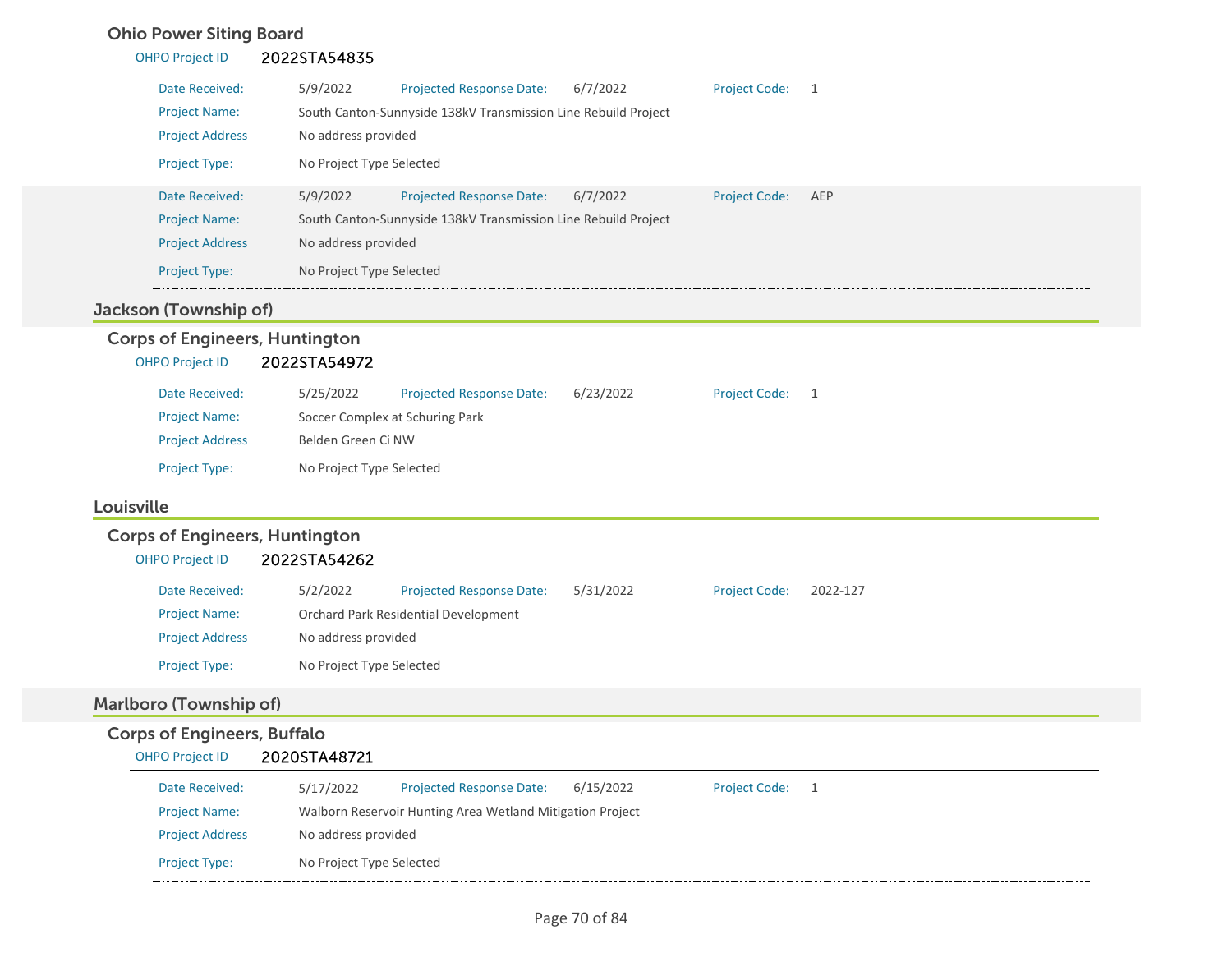## Massillon

# Community Development Block Grant

| <b>OHPO Project ID</b> | 2022STA54971 |
|------------------------|--------------|
|------------------------|--------------|

| Date Received:         | 5/25/2022             | <b>Projected Response Date:</b>                   | 6/23/2022 | <b>Project Code:</b> |  |  |
|------------------------|-----------------------|---------------------------------------------------|-----------|----------------------|--|--|
| <b>Project Name:</b>   | CommQuest, Inc. Rehab |                                                   |           |                      |  |  |
| <b>Project Address</b> | 412 Lincoln Way E     |                                                   |           |                      |  |  |
| <b>Project Type:</b>   |                       | Rehabilitation (exclusive of housing rehab above) |           |                      |  |  |

## Ohio Department of Health

| <b>OHPO Project ID</b> | 2022STA54889                 |                                      |          |                      |          |
|------------------------|------------------------------|--------------------------------------|----------|----------------------|----------|
| Date Received:         | 5/17/2022                    | <b>Projected Response Date:</b>      | 6/1/2022 | <b>Project Code:</b> | Medicaid |
| <b>Project Name:</b>   | Lead Hazard Control Property |                                      |          |                      |          |
| <b>Project Address</b> | 1633 Overlook Ave SW         |                                      |          |                      |          |
| <b>Project Type:</b>   |                              | Lead Hazard Abatement Rehabilitation |          |                      |          |

 $\Box$ 

# Summit

#### Akron

# Community Development Block Grant

| <b>OHPO Project ID</b>                | 2019SUM44419                                                                           |
|---------------------------------------|----------------------------------------------------------------------------------------|
| Date Received:                        | 5/13/2022<br><b>Projected Response Date:</b><br>6/11/2022<br><b>Project Code:</b><br>1 |
| <b>Project Name:</b>                  | Programmatic Agreement - 2021 Annual Report                                            |
| <b>Project Address</b>                | No address provided                                                                    |
| <b>Project Type:</b>                  | No Project Type Selected                                                               |
| <b>OHPO Project ID</b>                | 2022SUM54962                                                                           |
| Date Received:                        | <b>Project Code:</b><br>5/25/2022<br>Projected Response Date:<br>6/23/2022<br>1        |
| <b>Project Name:</b>                  | Access Homeless Shelter Storage Space Project                                          |
| <b>Project Address</b>                | 230 W Market St                                                                        |
| <b>Project Type:</b>                  | Rehabilitation (exclusive of housing rehab above)                                      |
| <b>Corps of Engineers, Huntington</b> |                                                                                        |
| <b>OHPO Project ID</b>                | 2022SUM55018                                                                           |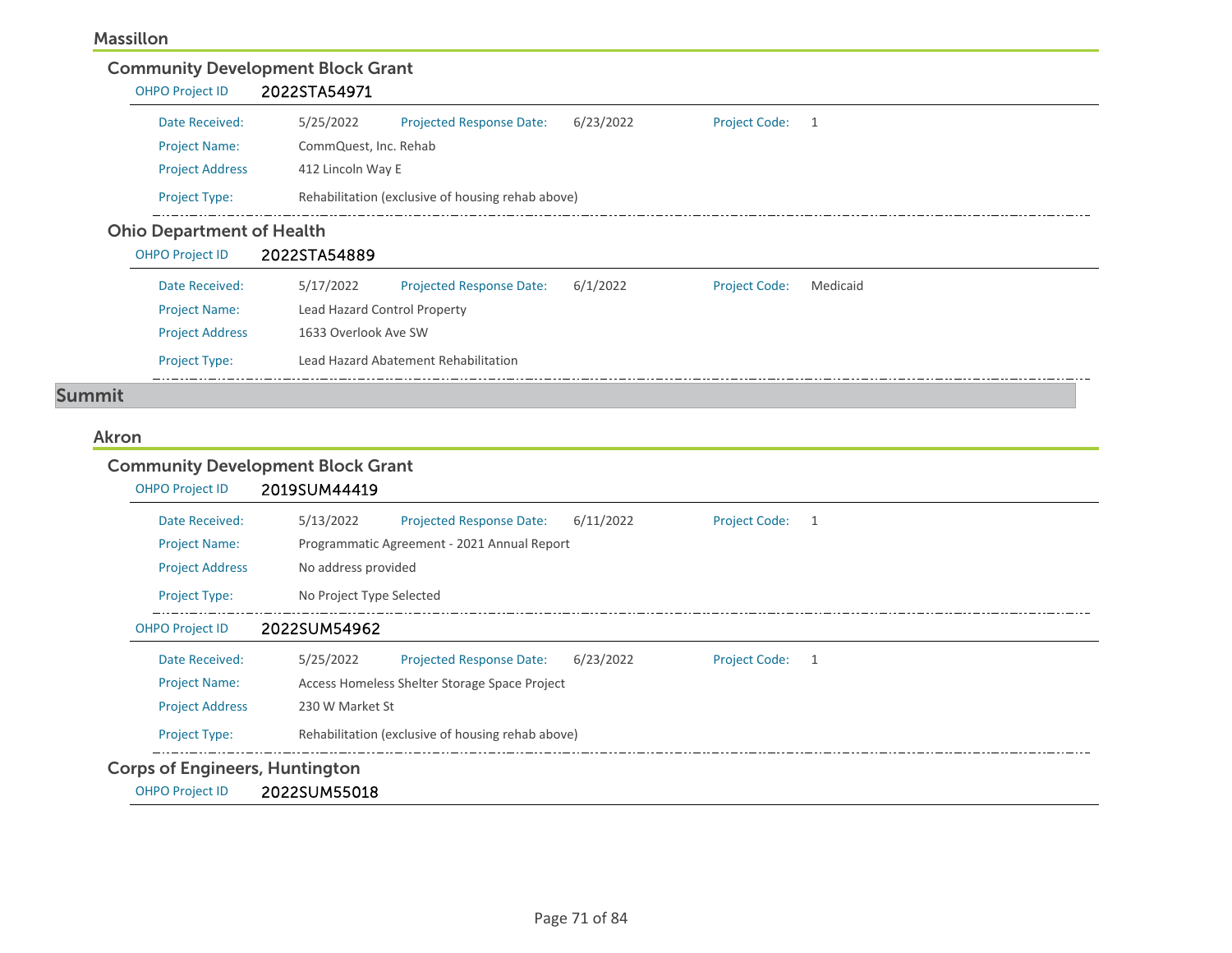| Date Received:                                                  | 5/24/2022<br>Projected Response Date:<br><b>Project Code:</b><br>2019-1010<br>6/22/2022                 |
|-----------------------------------------------------------------|---------------------------------------------------------------------------------------------------------|
| <b>Project Name:</b>                                            | Cargill Salt Phase II Transfer Line Installation Project                                                |
| <b>Project Address</b>                                          | No address provided                                                                                     |
| Project Type:                                                   | Water distribution & sewer projects combined                                                            |
|                                                                 | <b>Federal Communication Commission</b>                                                                 |
| <b>OHPO Project ID</b>                                          | 2022SUM54933                                                                                            |
| Date Received:                                                  | 5/20/2022<br>6/18/2022<br><b>TCNS 249026</b><br><b>Projected Response Date:</b><br><b>Project Code:</b> |
| <b>Project Name:</b>                                            | Verizon THE VALLEY / Project# 16233885                                                                  |
| <b>Project Address</b>                                          | 1653 Merriman Rd                                                                                        |
| Project Type:                                                   | No Project Type Selected                                                                                |
| <b>OHPO Project ID</b>                                          | 2022SUM54967                                                                                            |
| Date Received:                                                  | 5/25/2022<br><b>Projected Response Date:</b><br>6/23/2022<br><b>Project Code:</b><br><b>TCNS 247397</b> |
| <b>Project Name:</b>                                            | CL12109A/Sprint Retain                                                                                  |
| <b>Project Address</b>                                          | 146 S High St                                                                                           |
| Project Type:                                                   | No Project Type Selected                                                                                |
|                                                                 | <b>Housing and Urban Development Department</b>                                                         |
| <b>OHPO Project ID</b>                                          | 2021SUM52938                                                                                            |
| Date Received:                                                  | 5/4/2022<br><b>Projected Response Date:</b><br>6/2/2022<br><b>Project Code:</b><br>1                    |
| <b>Project Name:</b>                                            | Lock 3 Park Improvements                                                                                |
| <b>Project Address</b>                                          | 200 S Main St                                                                                           |
| Project Type:                                                   | Parks development/construction                                                                          |
| Date Received:                                                  | 5/16/2022<br><b>Projected Response Date:</b><br>6/14/2022<br><b>Project Code:</b><br>1                  |
| <b>Project Name:</b>                                            | Lock 3 Park Improvements                                                                                |
| <b>Project Address</b>                                          | 200 S Main St                                                                                           |
| Project Type:                                                   |                                                                                                         |
|                                                                 | No Project Type Selected                                                                                |
|                                                                 |                                                                                                         |
| Coventry (Township of)                                          |                                                                                                         |
| <b>Corps of Engineers, Huntington</b><br><b>OHPO Project ID</b> | 2018SUM41481                                                                                            |
| Date Received:                                                  | Projected Response Date:<br>6/21/2022<br>5/23/2022<br><b>Project Code:</b><br>2018-142                  |
| <b>Project Name:</b>                                            | Portage Lakes North Reservoir Dam                                                                       |
| <b>Project Address</b>                                          | No address provided                                                                                     |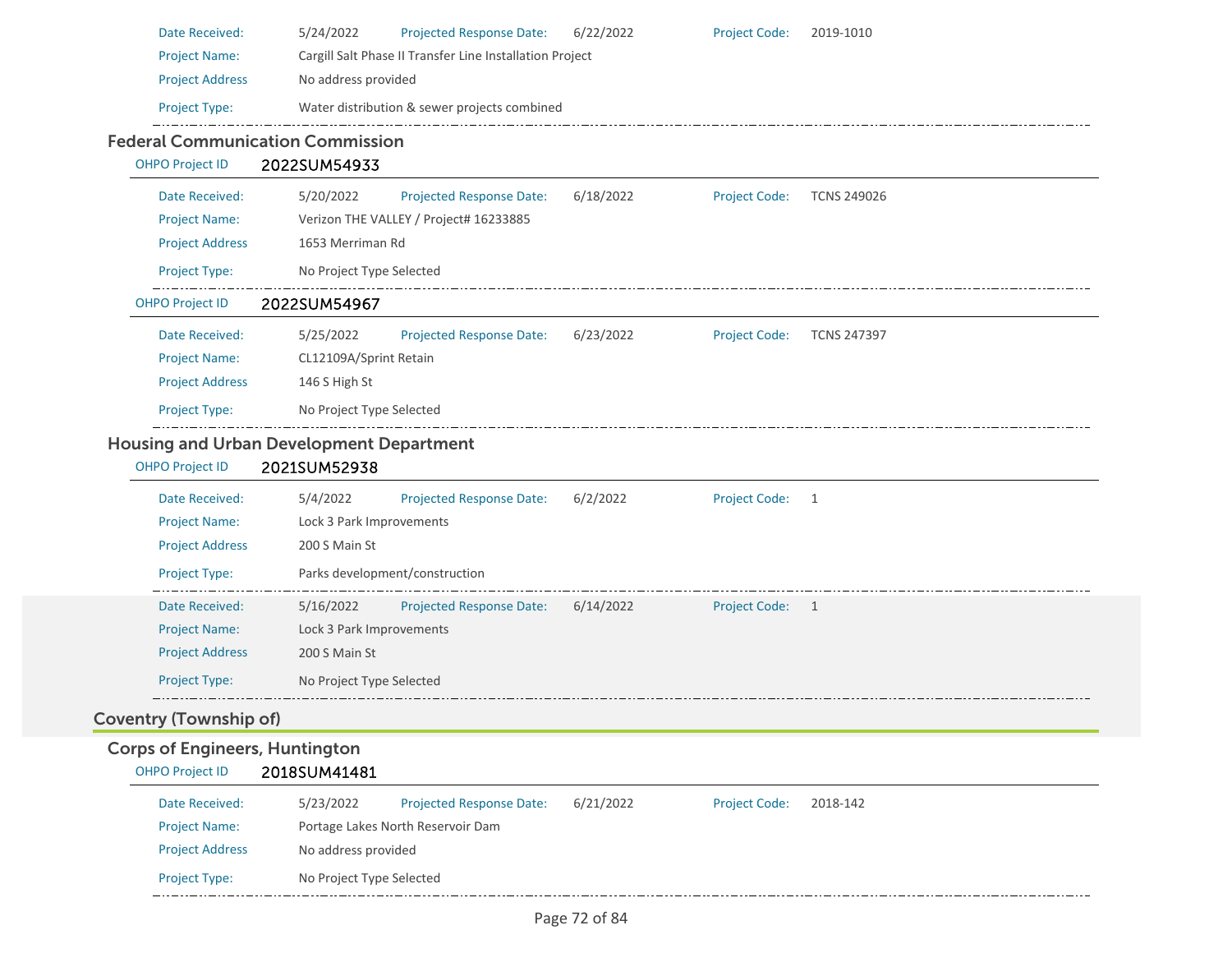## Cuyahoga Falls

|                 | <b>OHPO Project ID</b>                                       | <b>Agency Unknown or Unspecified</b><br>2022SUM54908    |                                                              |           |                      |                    |
|-----------------|--------------------------------------------------------------|---------------------------------------------------------|--------------------------------------------------------------|-----------|----------------------|--------------------|
|                 | Date Received:                                               | 5/16/2022                                               | <b>Projected Response Date:</b>                              | 6/14/2022 | <b>Project Code:</b> | $\overline{1}$     |
|                 | <b>Project Name:</b>                                         |                                                         | Thadius J. Peck Gravestone Discovery                         |           |                      |                    |
|                 | <b>Project Address</b>                                       | No address provided                                     |                                                              |           |                      |                    |
|                 | Project Type:                                                |                                                         | Other federal undertaking, not included in Project Type list |           |                      |                    |
|                 | <b>OHPO Project ID</b>                                       | <b>Federal Communication Commission</b><br>2022SUM53763 |                                                              |           |                      |                    |
|                 | Date Received:                                               | 5/16/2022                                               | <b>Projected Response Date:</b>                              | 6/14/2022 | <b>Project Code:</b> | <b>TCNS 242813</b> |
|                 | <b>Project Name:</b>                                         |                                                         | AT&T Site NOH0751 (CHAPEL HILL FIVE POINTS) (FA #10135408)   |           |                      |                    |
|                 | <b>Project Address</b>                                       | 1540 Bailey Rd                                          |                                                              |           |                      |                    |
|                 | Project Type:                                                | No Project Type Selected                                |                                                              |           |                      |                    |
| Green           |                                                              |                                                         |                                                              |           |                      |                    |
|                 | <b>Corps of Engineers, Buffalo</b><br><b>OHPO Project ID</b> | 2022SUM54013                                            |                                                              |           |                      |                    |
|                 | Date Received:                                               | 5/18/2022                                               | <b>Projected Response Date:</b>                              | 6/16/2022 | <b>Project Code:</b> | 2020-854           |
|                 | <b>Project Name:</b>                                         |                                                         | Beamer Farms Residential Development                         |           |                      |                    |
|                 | <b>Project Address</b>                                       | 1265 Boettler Rd                                        |                                                              |           |                      |                    |
|                 | Project Type:                                                | No Project Type Selected                                |                                                              |           |                      |                    |
|                 | <b>Twinsburg (Township of)</b>                               |                                                         |                                                              |           |                      |                    |
|                 | <b>Corps of Engineers, Buffalo</b><br><b>OHPO Project ID</b> | 2021SUM51248                                            |                                                              |           |                      |                    |
|                 |                                                              | 5/24/2022                                               | <b>Projected Response Date:</b>                              | 6/22/2022 | Project Code:        | 2016-01459         |
|                 | Date Received:                                               |                                                         |                                                              |           |                      |                    |
|                 | <b>Project Name:</b>                                         |                                                         | Tynes Farm Residential Subdivision                           |           |                      |                    |
|                 | <b>Project Address</b>                                       | No address provided                                     |                                                              |           |                      |                    |
|                 | <b>Project Type:</b>                                         |                                                         | Housing construction, multi-family units                     |           |                      |                    |
| <b>Trumbull</b> |                                                              |                                                         |                                                              |           |                      |                    |

Corps of Engineers, Buffalo

OHPO Project ID 2022TRU54977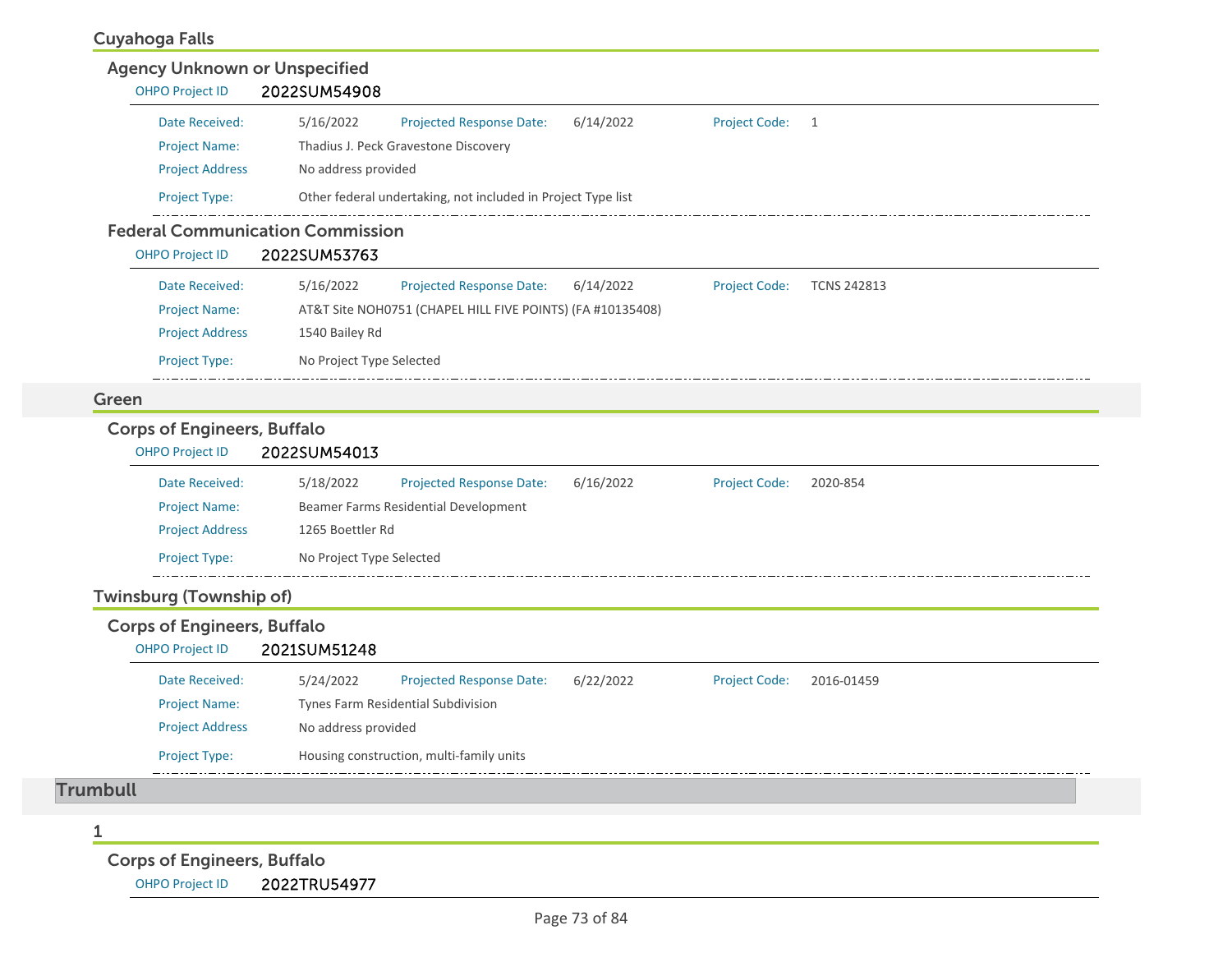| Date Received:                           | 5/26/2022<br>Projected Response Date:                        | 6/24/2022 | <b>Project Code:</b> | $\overline{1}$ |
|------------------------------------------|--------------------------------------------------------------|-----------|----------------------|----------------|
| <b>Project Name:</b>                     | Niles-McKinley 23kV Distribution Line Removal Project        |           |                      |                |
| <b>Project Address</b>                   | No address provided                                          |           |                      |                |
| Project Type:                            | No Project Type Selected                                     |           |                      |                |
| <b>Corps of Engineers, Pittsburgh</b>    |                                                              |           |                      |                |
| <b>OHPO Project ID</b>                   | 2022TRU54877                                                 |           |                      |                |
| Date Received:                           | 5/13/2022<br><b>Projected Response Date:</b>                 | 6/11/2022 | <b>Project Code:</b> | $\overline{1}$ |
| <b>Project Name:</b>                     | Mosquito Creek Lake Master Plan                              |           |                      |                |
| <b>Project Address</b>                   | No address provided                                          |           |                      |                |
| Project Type:                            | No Project Type Selected                                     |           |                      |                |
| <b>Ohio Department of Transportation</b> |                                                              |           |                      |                |
| <b>OHPO Project ID</b>                   | 2018TRU43519                                                 |           |                      |                |
| Date Received:                           | 5/3/2022<br>Projected Response Date:                         | 6/1/2022  | <b>Project Code:</b> | PID 108547     |
| <b>Project Name:</b>                     | TRU-SR 46/82 DDI                                             |           |                      |                |
| <b>Project Address</b>                   | No address provided                                          |           |                      |                |
| Project Type:                            | Road construction                                            |           |                      |                |
| <b>Girard</b>                            |                                                              |           |                      |                |
| <b>Environmental Protection Agency</b>   |                                                              |           |                      |                |
| <b>OHPO Project ID</b>                   | 2021TRU53432                                                 |           |                      |                |
| Date Received:                           | 5/26/2022<br><b>Projected Response Date:</b>                 | 6/24/2022 | <b>Project Code:</b> | $\overline{1}$ |
| <b>Project Name:</b>                     | Ohio Leatherworks Site Remediation                           |           |                      |                |
| <b>Project Address</b>                   | No address provided                                          |           |                      |                |
| Project Type:                            | Other federal undertaking, not included in Project Type list |           |                      |                |
| <b>Mineral Ridge</b>                     |                                                              |           |                      |                |
| <b>Community Development Block Grant</b> |                                                              |           |                      |                |
|                                          |                                                              |           |                      |                |
| OHPO Project ID 2022TRU54910             |                                                              |           |                      |                |
| Date Received:                           | 5/18/2022<br>Projected Response Date:                        | 6/16/2022 | <b>Project Code:</b> | $\overline{1}$ |
| <b>Project Name:</b>                     | Rehab                                                        |           |                      |                |
| <b>Project Address</b>                   | 1611 Salt Springs Rd                                         |           |                      |                |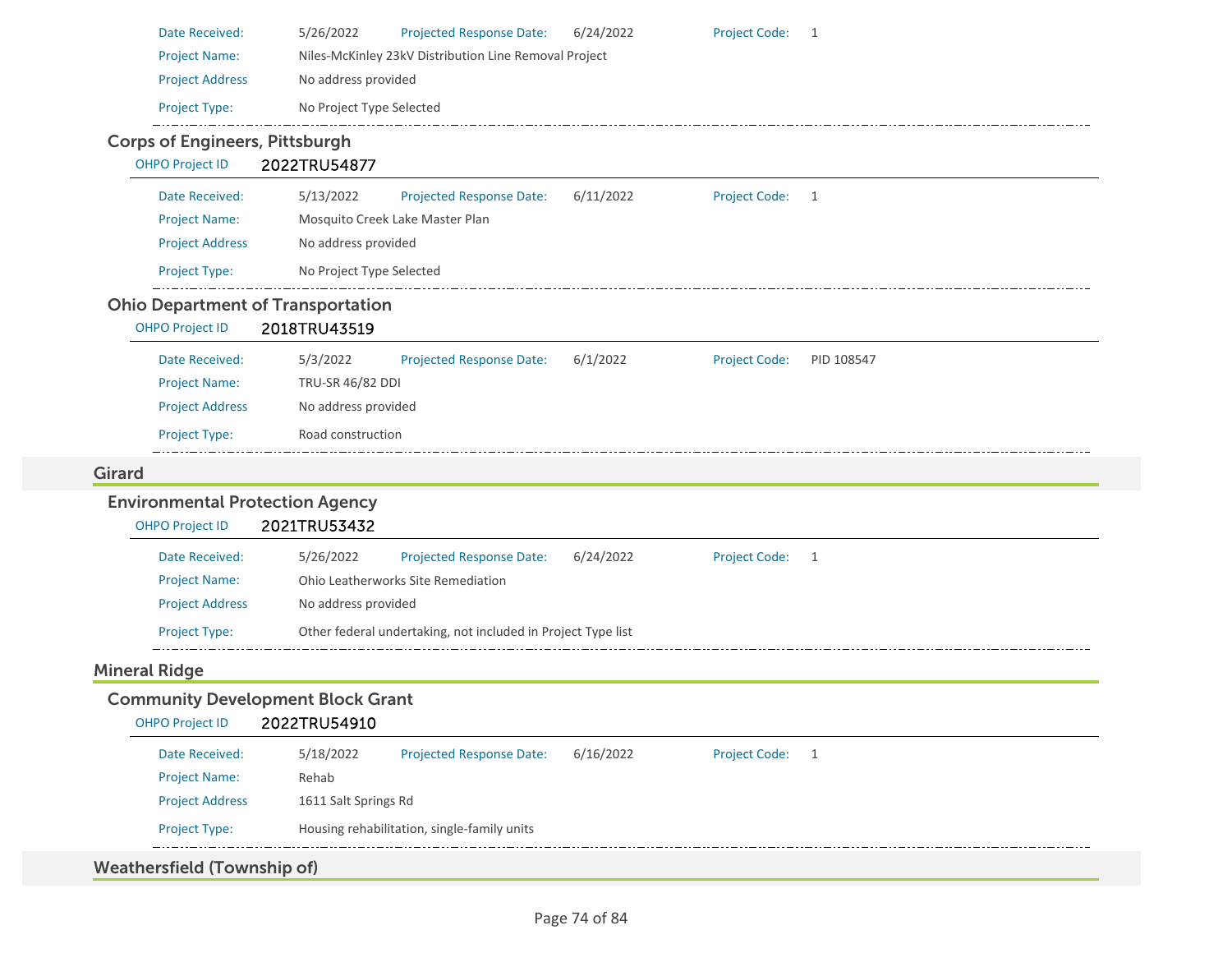|                                                                    | 2022TRU54919                                                                                          |  |
|--------------------------------------------------------------------|-------------------------------------------------------------------------------------------------------|--|
| Date Received:                                                     | 5/19/2022<br><b>Projected Response Date:</b><br>6/17/2022<br><b>Project Code:</b><br><b>EMERGENCY</b> |  |
| <b>Project Name:</b>                                               | Edwards St. 2022 Subsidence Emergency (TR-Wf-47)                                                      |  |
| <b>Project Address</b>                                             | No address provided                                                                                   |  |
| Project Type:                                                      | Mining reclamation emergency (Project Code: Emergency)                                                |  |
| <b>Tuscarawas</b>                                                  |                                                                                                       |  |
| 1                                                                  |                                                                                                       |  |
| <b>Ohio Department of Transportation</b>                           |                                                                                                       |  |
| <b>OHPO Project ID</b>                                             | 1988TUS3101                                                                                           |  |
| Date Received:                                                     | 5/17/2022<br><b>Projected Response Date:</b><br>6/15/2022<br><b>Project Code:</b><br>PID 97063        |  |
| <b>Project Name:</b>                                               | TUS-Dennison Depot, Phase 8                                                                           |  |
| <b>Project Address</b>                                             | No address provided                                                                                   |  |
| Project Type:                                                      | No Project Type Selected                                                                              |  |
|                                                                    |                                                                                                       |  |
| <b>Bolivar</b>                                                     |                                                                                                       |  |
| <b>Community Development Block Grant</b><br><b>OHPO Project ID</b> | 2022TUS54886                                                                                          |  |
| Date Received:                                                     | <b>Projected Response Date:</b><br>5/16/2022<br>6/14/2022<br><b>Project Code:</b><br>1                |  |
| <b>Project Name:</b>                                               | Rehab                                                                                                 |  |
| <b>Project Address</b>                                             | 525 Canal St NE                                                                                       |  |
| Project Type:                                                      | Housing rehabilitation, single-family units                                                           |  |
| Dover (Township of)                                                |                                                                                                       |  |
| <b>Ohio Power Siting Board</b>                                     |                                                                                                       |  |
| <b>OHPO Project ID</b>                                             | 2022TUS54973                                                                                          |  |
| Date Received:                                                     | <b>Projected Response Date:</b><br><b>Project Code:</b><br>5/26/2022<br>6/24/2022<br>AEP              |  |
| <b>Project Name:</b>                                               | Intertie Station Expansion Project                                                                    |  |
| <b>Project Address</b>                                             | No address provided                                                                                   |  |
| <b>Project Type:</b>                                               | Electricity transmission projects, inc. substations                                                   |  |

OHPO Project ID 2022TUS54763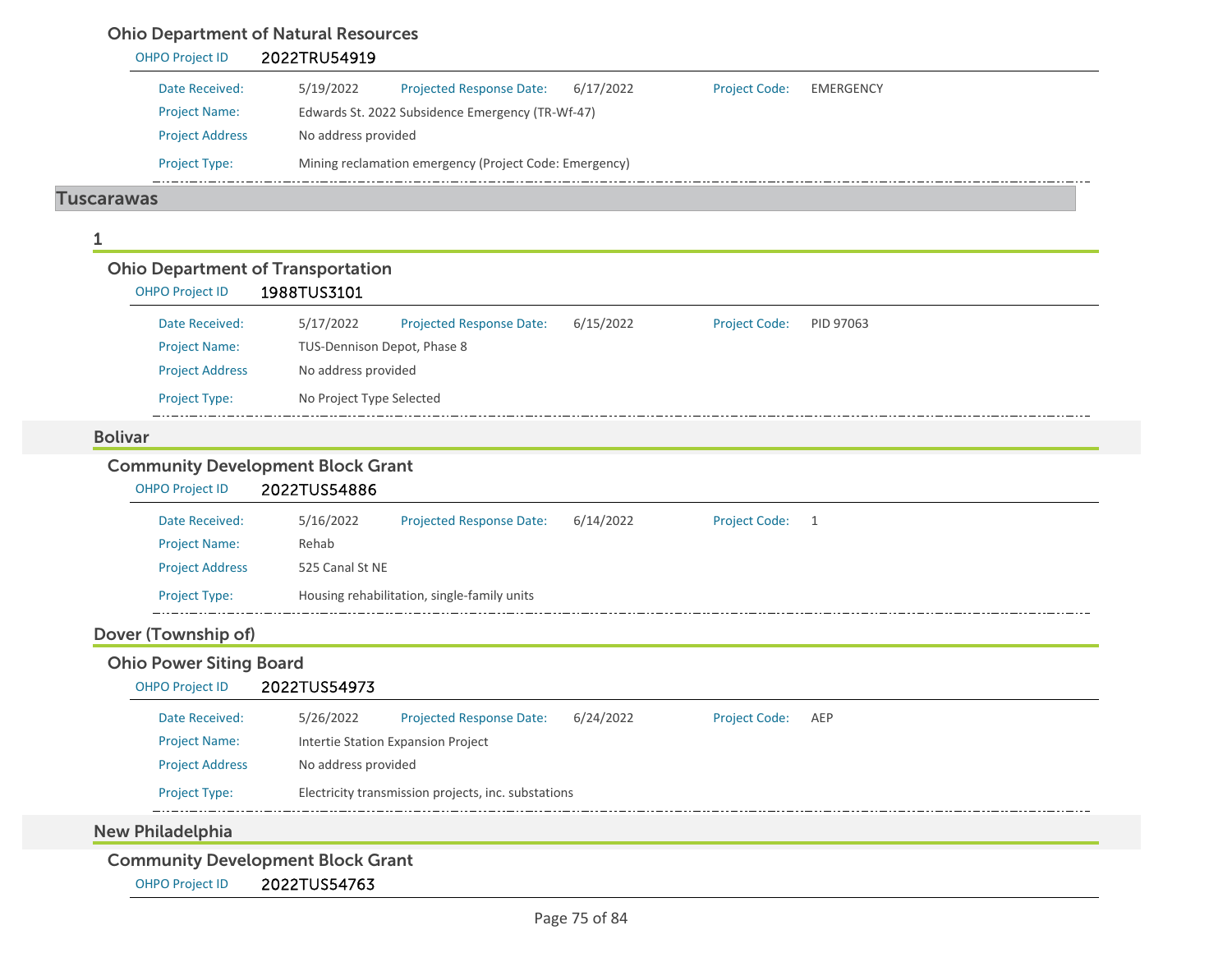| Date Received:                                                  | 5/3/2022                   | <b>Projected Response Date:</b>                   | 6/1/2022  | Project Code: 1      |                |
|-----------------------------------------------------------------|----------------------------|---------------------------------------------------|-----------|----------------------|----------------|
| <b>Project Name:</b>                                            | Rehab                      |                                                   |           |                      |                |
| <b>Project Address</b>                                          | 211 3rd St NW              |                                                   |           |                      |                |
| Project Type:                                                   |                            | Housing rehabilitation, single-family units       |           |                      |                |
| <b>OHPO Project ID</b>                                          | 2022TUS54878               |                                                   |           |                      |                |
| Date Received:                                                  | 5/16/2022                  | <b>Projected Response Date:</b>                   | 6/14/2022 | Project Code: 1      |                |
| <b>Project Name:</b>                                            | Rehab                      |                                                   |           |                      |                |
| <b>Project Address</b>                                          | 117 5th Dr SW              |                                                   |           |                      |                |
| Project Type:                                                   |                            | Housing rehabilitation, single-family units       |           |                      |                |
| Newcomerstown                                                   |                            |                                                   |           |                      |                |
| <b>Community Development Block Grant</b>                        |                            |                                                   |           |                      |                |
| <b>OHPO Project ID</b>                                          | 2022TUS54793               |                                                   |           |                      |                |
| Date Received:                                                  | 5/4/2022                   | <b>Projected Response Date:</b>                   | 6/2/2022  | <b>Project Code:</b> | $\overline{1}$ |
| <b>Project Name:</b>                                            | Rehab                      |                                                   |           |                      |                |
| <b>Project Address</b>                                          | 995 SR 258                 |                                                   |           |                      |                |
| Project Type:                                                   |                            | Housing rehabilitation, single-family units       |           |                      |                |
| Schoenbrunn                                                     |                            |                                                   |           |                      |                |
| <b>Ohio History Connection</b>                                  |                            |                                                   |           |                      |                |
| <b>OHPO Project ID</b>                                          | 2021TUS50546               |                                                   |           |                      |                |
| Date Received:                                                  | 5/2/2022                   | <b>Projected Response Date:</b>                   | 5/9/2022  | Project Code: 1      |                |
| <b>Project Name:</b>                                            |                            | Schoenbrunn Schebosh Cabin Reconstruction Project |           |                      |                |
|                                                                 |                            |                                                   |           |                      |                |
| <b>Project Address</b>                                          | 1984 E High Ave            |                                                   |           |                      |                |
| <b>Project Type:</b>                                            |                            | State property rehabilitation/renovation          |           |                      |                |
| Zoar                                                            |                            |                                                   |           |                      |                |
|                                                                 |                            |                                                   |           |                      |                |
| <b>Corps of Engineers, Huntington</b><br><b>OHPO Project ID</b> | 2011TUS16047               |                                                   |           |                      |                |
| Date Received:                                                  | 5/9/2022                   | <b>Projected Response Date:</b>                   | 6/7/2022  | <b>Project Code:</b> | -1             |
| <b>Project Name:</b>                                            | Zoar Levee & Diversion Dam |                                                   |           |                      |                |
| <b>Project Address</b>                                          | No address provided        |                                                   |           |                      |                |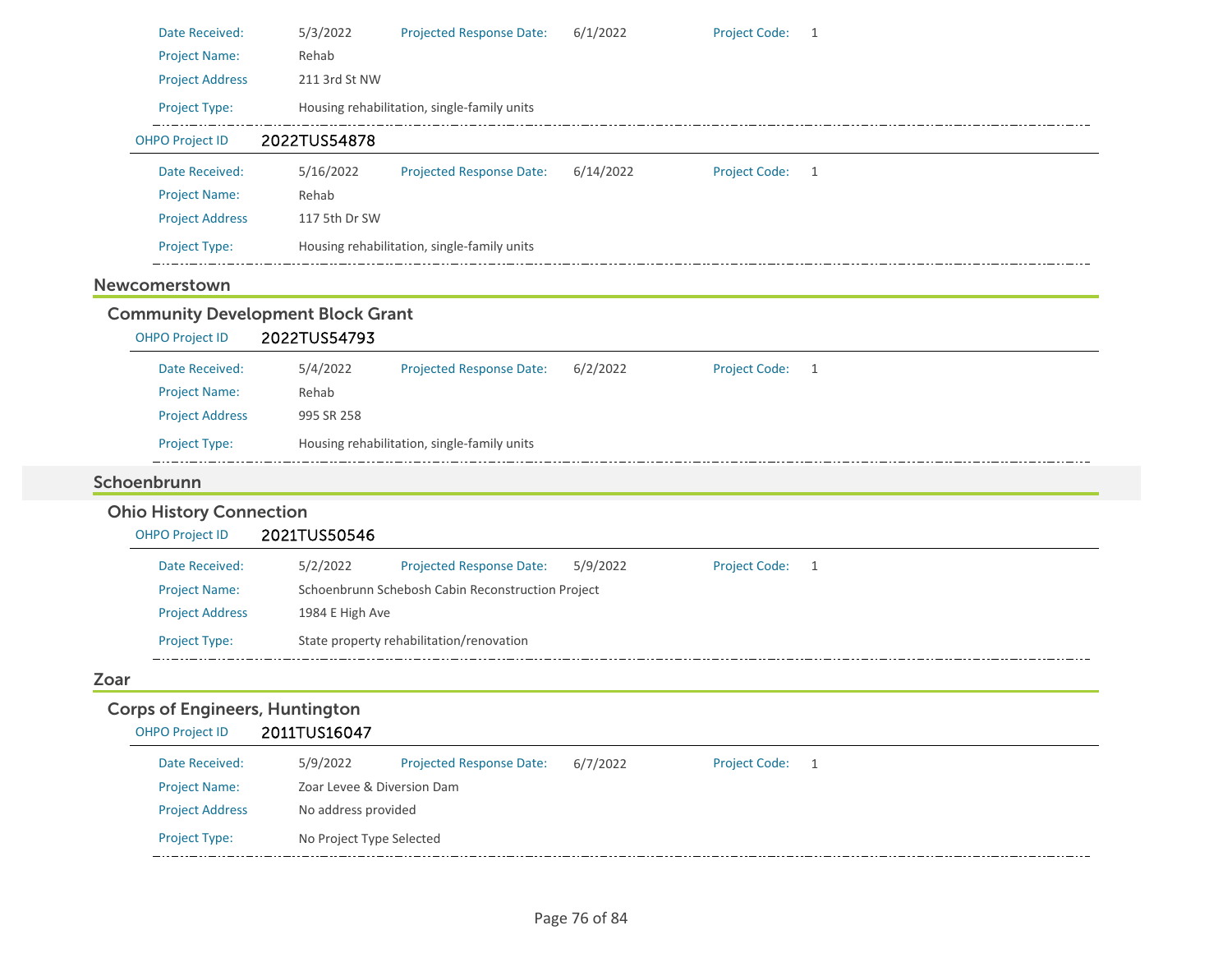| Date Received:         | 5/18/2022       | <b>Projected Response Date:</b> | 6/16/2022 | <b>Project Code:</b> |  |  |  |
|------------------------|-----------------|---------------------------------|-----------|----------------------|--|--|--|
| <b>Project Name:</b>   |                 | Zoar Levee & Diversion Dam      |           |                      |  |  |  |
| <b>Project Address</b> |                 | No address provided             |           |                      |  |  |  |
| <b>Project Type:</b>   | Dams and levees |                                 |           |                      |  |  |  |
|                        |                 |                                 |           |                      |  |  |  |

## Union

### Paris (Township of) Corps of Engineers, Huntington OHPO Project ID 2005UNI34305 Date Received: 5/11/2022 Project Name: Adena Pointe Section 10 Residential Development Projected Response Date: 6/9/2022 Project Address No address provided Project Type: Housing construction, single-family units Project Code: 2021‐104/2004‐1

## Van Wert

#### Convoy

## Community Development Block Grant

| <b>OHPO Project ID</b> | 2022VAN54914 |                                             |           |                      |     |  |  |
|------------------------|--------------|---------------------------------------------|-----------|----------------------|-----|--|--|
| Date Received:         | 5/18/2022    | <b>Projected Response Date:</b>             | 6/16/2022 | <b>Project Code:</b> | - 1 |  |  |
| <b>Project Name:</b>   | Rehab        |                                             |           |                      |     |  |  |
| <b>Project Address</b> | 139 Sesame   |                                             |           |                      |     |  |  |
| <b>Project Type:</b>   |              | Housing rehabilitation, single-family units |           |                      |     |  |  |

#### Van Wert

War

| <b>OHPO Project ID</b> | 2022VAN54956       |                                             |           |                 |  |
|------------------------|--------------------|---------------------------------------------|-----------|-----------------|--|
| Date Received:         | 5/24/2022          | <b>Projected Response Date:</b>             | 6/22/2022 | Project Code: 1 |  |
| <b>Project Name:</b>   | Rehab              |                                             |           |                 |  |
| <b>Project Address</b> | 807 N Jefferson St |                                             |           |                 |  |
| <b>Project Type:</b>   |                    | Housing rehabilitation, single-family units |           |                 |  |

Hamilton (Township of)

Corps of Engineers, Huntington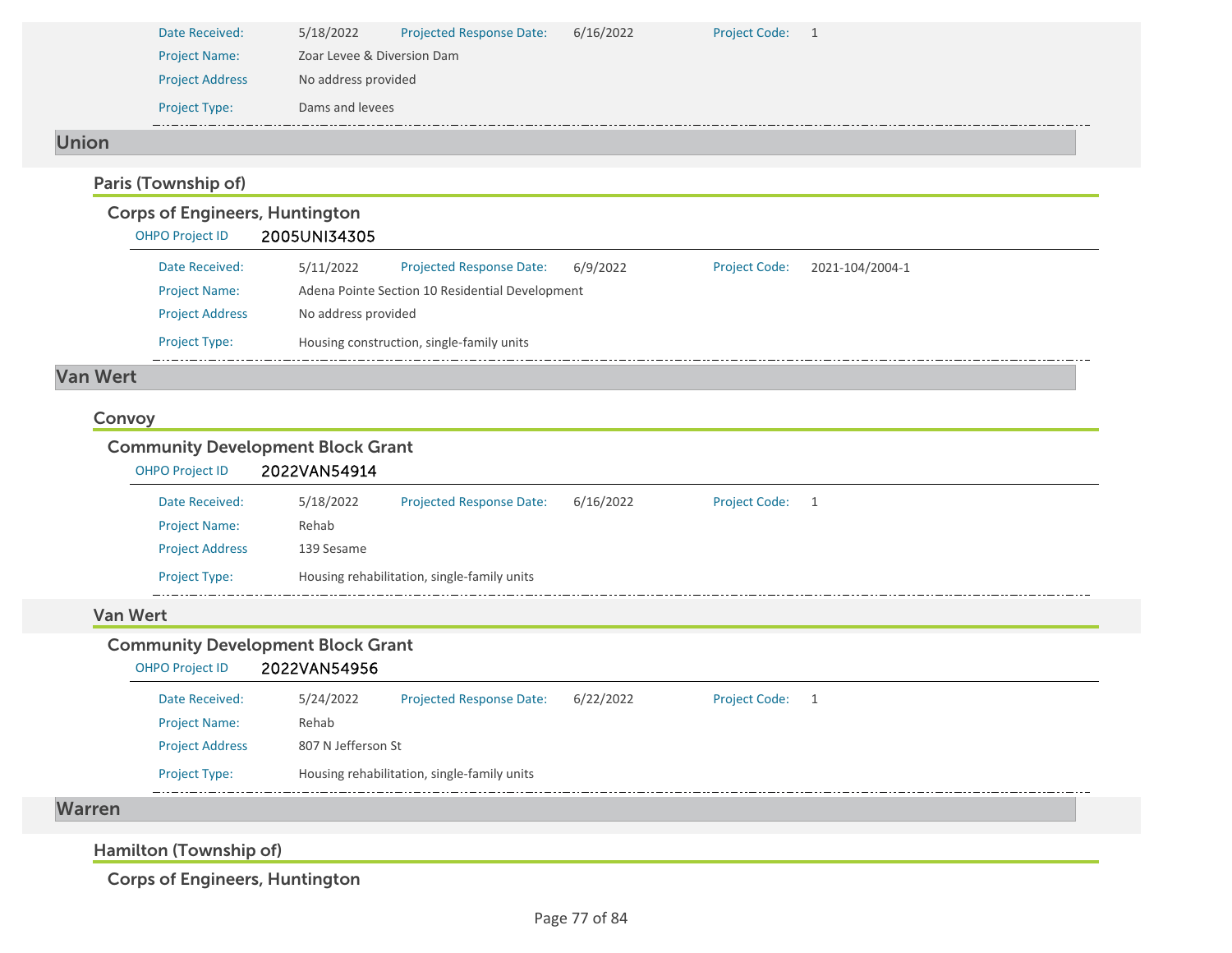| <b>OHPO Project ID</b>                | 2022WAR54805                                                                                 |
|---------------------------------------|----------------------------------------------------------------------------------------------|
| Date Received:                        | 5/4/2022<br>6/2/2022<br>2022-166<br><b>Projected Response Date:</b><br><b>Project Code:</b>  |
| <b>Project Name:</b>                  | Retail Development                                                                           |
| <b>Project Address</b>                | 6386 SR 48 and 6426 SR 48                                                                    |
| <b>Project Type:</b>                  | No Project Type Selected                                                                     |
| Lebanon                               |                                                                                              |
|                                       | <b>Ohio Environmental Protection Agency</b>                                                  |
| <b>OHPO Project ID</b>                | 2022WAR54231                                                                                 |
| Date Received:                        | 5/16/2022<br><b>Projected Response Date:</b><br>6/14/2022<br><b>Project Code:</b><br>1       |
| <b>Project Name:</b>                  | Glosser Road Pump Station Equalization Improvements                                          |
| <b>Project Address</b>                | Glosser Rd                                                                                   |
| Project Type:                         | Water distribution systems                                                                   |
| <b>Rural Utilities Service</b>        |                                                                                              |
| OHPO Project ID                       | 2022WAR54797                                                                                 |
| Date Received:                        | 5/4/2022<br>Projected Response Date:<br>6/2/2022<br><b>Project Code:</b><br>$\overline{1}$   |
| <b>Project Name:</b>                  | AW Cardinal, Inc. 20kW Roof Mounted Solar Array                                              |
| <b>Project Address</b>                | 1831 OH 63                                                                                   |
| Project Type:                         | Solar Farm                                                                                   |
| Middletown                            |                                                                                              |
| <b>Corps of Engineers, Huntington</b> |                                                                                              |
| <b>OHPO Project ID</b>                | 2022WAR53854                                                                                 |
| Date Received:                        | <b>Projected Response Date:</b><br><b>Project Code:</b><br>5/26/2022<br>6/24/2022<br>2022-80 |
| <b>Project Name:</b>                  | Union REN Farms Residential Development                                                      |
| <b>Project Address</b>                | Union Rd                                                                                     |
| Project Type:                         | No Project Type Selected                                                                     |
| <b>Turtle Creek (Township of)</b>     |                                                                                              |
| <b>Agency Unknown or Unspecified</b>  |                                                                                              |
| <b>OHPO Project ID</b>                | 2022WAR54394                                                                                 |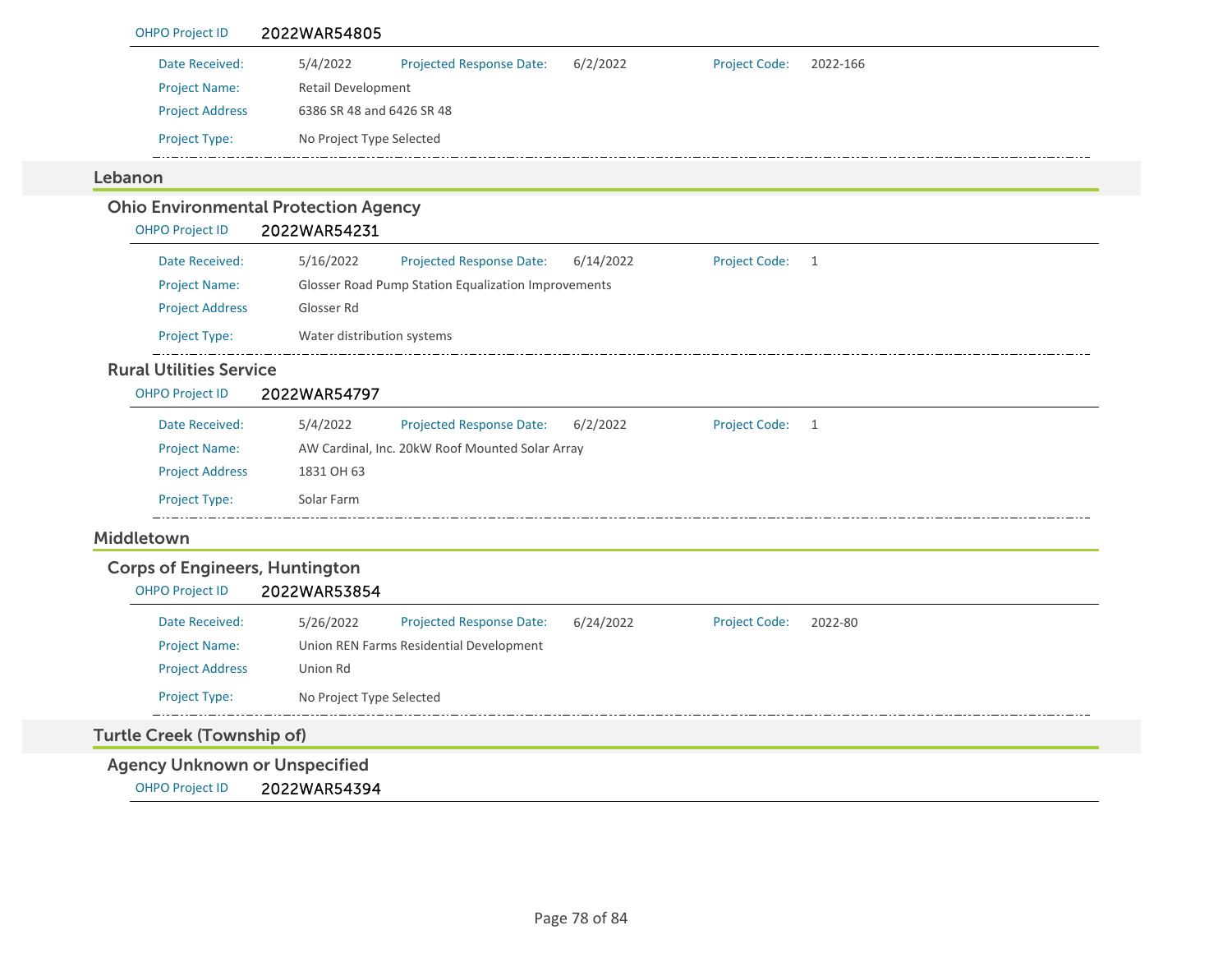| Date Received:         | 5/19/2022                               | <b>Projected Response Date:</b> | 6/17/2022 | <b>Project Code:</b> |  |  |
|------------------------|-----------------------------------------|---------------------------------|-----------|----------------------|--|--|
| <b>Project Name:</b>   | Hendrickson Farm Industrial Development |                                 |           |                      |  |  |
| <b>Project Address</b> | 2625 Union Rd and 2705 Union Rd         |                                 |           |                      |  |  |
| <b>Project Type:</b>   | No Project Type Selected                |                                 |           |                      |  |  |

## Waynesville

Federal Aviation Administration

| <b>OHPO Project ID</b> | 2022WAR54923 |
|------------------------|--------------|
|------------------------|--------------|

| <b>Project Type:</b>   | No Project Type Selected                     |                                 |           |                 |  |  |
|------------------------|----------------------------------------------|---------------------------------|-----------|-----------------|--|--|
| <b>Project Address</b> | 4925 US 42                                   |                                 |           |                 |  |  |
| <b>Project Name:</b>   | Red Stewart Airfield Aerobatic Practice Area |                                 |           |                 |  |  |
| Date Received:         | 5/19/2022                                    | <b>Projected Response Date:</b> | 6/17/2022 | Project Code: 1 |  |  |

# Washington

## Ludlow (Township of)

## Ohio Department of Natural Resources

| <b>OHPO Project ID</b> | 2022WAS54885             |                                             |           |                      |  |  |  |
|------------------------|--------------------------|---------------------------------------------|-----------|----------------------|--|--|--|
| Date Received:         | 5/16/2022                | <b>Projected Response Date:</b>             | 6/14/2022 | <b>Project Code:</b> |  |  |  |
| <b>Project Name:</b>   |                          | Washington #14 Orphan Well Plugging Project |           |                      |  |  |  |
| <b>Project Address</b> |                          | No address provided                         |           |                      |  |  |  |
| <b>Project Type:</b>   | No Project Type Selected |                                             |           |                      |  |  |  |

## Marietta

## Ohio Environmental Protection Agency

#### OHPO Project ID 2021WAS52243

| Date Received:         | 5/11/2022                | <b>Projected Response Date:</b>      | 6/9/2022 | <b>Project Code:</b> |  |
|------------------------|--------------------------|--------------------------------------|----------|----------------------|--|
| <b>Project Name:</b>   | Marietta WTP Replacement |                                      |          |                      |  |
| <b>Project Address</b> | 2000 4th St              |                                      |          |                      |  |
| <b>Project Type:</b>   |                          | Wastewater treatment plants or lines |          |                      |  |

## Ohio History Connection

OHPO Project ID 2022WAS54585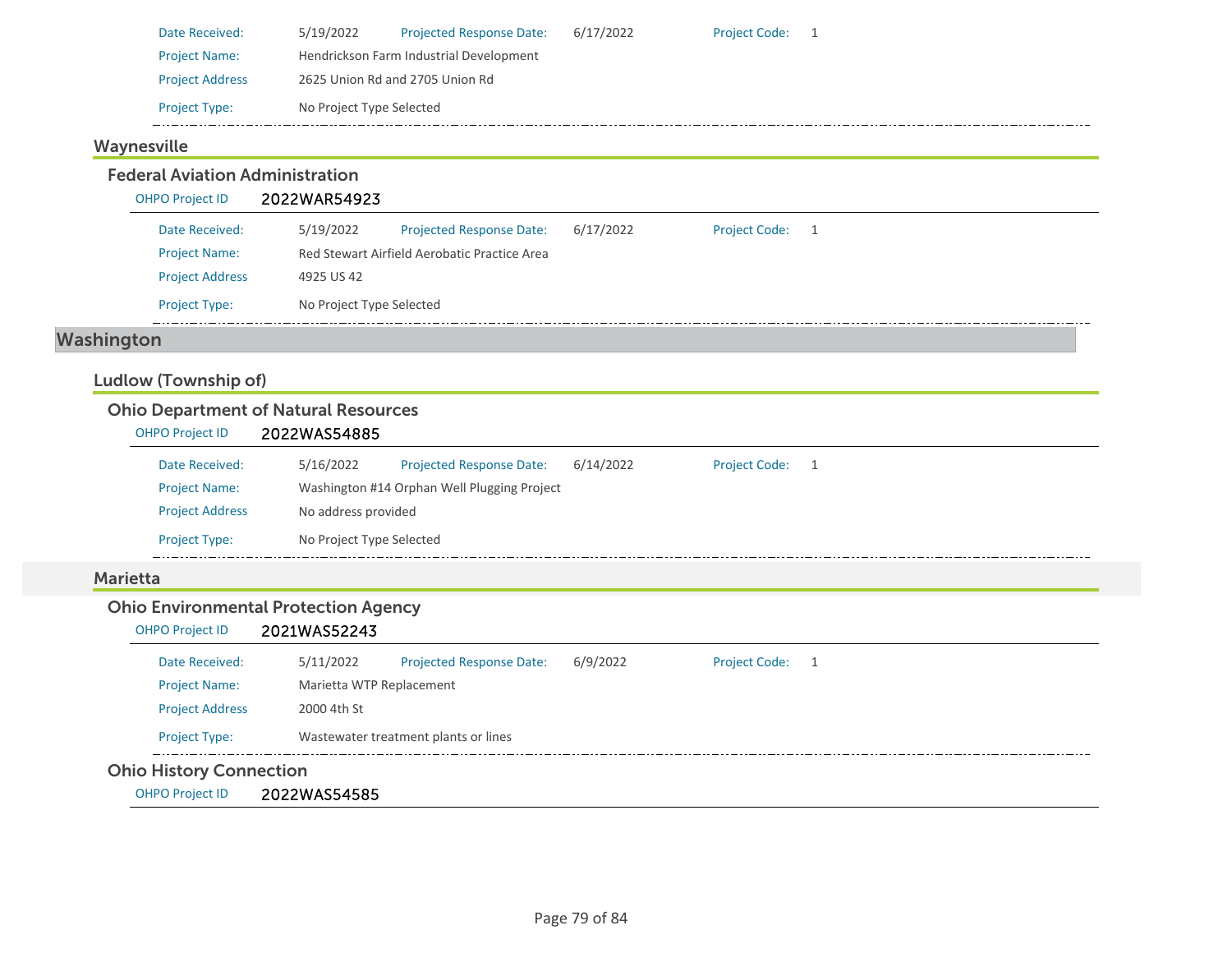| Date Received:         | 5/5/2022                    | <b>Projected Response Date:</b> | 5/12/2022 | <b>Project Code:</b> |  |
|------------------------|-----------------------------|---------------------------------|-----------|----------------------|--|
| <b>Project Name:</b>   | Ohio River Museum Demo      |                                 |           |                      |  |
| <b>Project Address</b> | 601 Front St                |                                 |           |                      |  |
| <b>Project Type:</b>   | State property construction |                                 |           |                      |  |

## Wayne

## Apple Creek

|                        | <b>Community Development Block Grant</b> |                                 |           |                 |  |
|------------------------|------------------------------------------|---------------------------------|-----------|-----------------|--|
| <b>OHPO Project ID</b> | 2022WAY54508                             |                                 |           |                 |  |
| Date Received:         | 5/31/2022                                | <b>Projected Response Date:</b> | 6/29/2022 | Project Code: 1 |  |
| <b>Project Name:</b>   | Rehab                                    |                                 |           |                 |  |
| <b>Project Address</b> | 7792 E Lincoln Way                       |                                 |           |                 |  |
| <b>Project Type:</b>   | No Project Type Selected                 |                                 |           |                 |  |

#### Funk

## Ohio Department of Natural Resources

| OHPO Project ID        | 2022WAY54105             |                                                                 |           |                      |  |
|------------------------|--------------------------|-----------------------------------------------------------------|-----------|----------------------|--|
| Date Received:         | 5/27/2022                | <b>Projected Response Date:</b>                                 | 6/25/2022 | <b>Project Code:</b> |  |
| <b>Project Name:</b>   |                          | Funk Bottoms Structures Removal and Wetland Restoration Project |           |                      |  |
| <b>Project Address</b> | No address provided      |                                                                 |           |                      |  |
| <b>Project Type:</b>   | No Project Type Selected |                                                                 |           |                      |  |

## Plain (Township of)

## Agency Unknown or Unspecified

## OHPO Project ID 2022WAY54982

| Date Received:         | 5/27/2022                | <b>Projected Response Date:</b>            | 6/25/2022 | <b>Project Code:</b> |  |
|------------------------|--------------------------|--------------------------------------------|-----------|----------------------|--|
| <b>Project Name:</b>   |                          | East Funk Bottoms Invasive Species Project |           |                      |  |
| <b>Project Address</b> | No address provided      |                                            |           |                      |  |
| <b>Project Type:</b>   | No Project Type Selected |                                            |           |                      |  |

#### Rittman

Community Development Block Grant

OHPO Project ID 2022WAY54465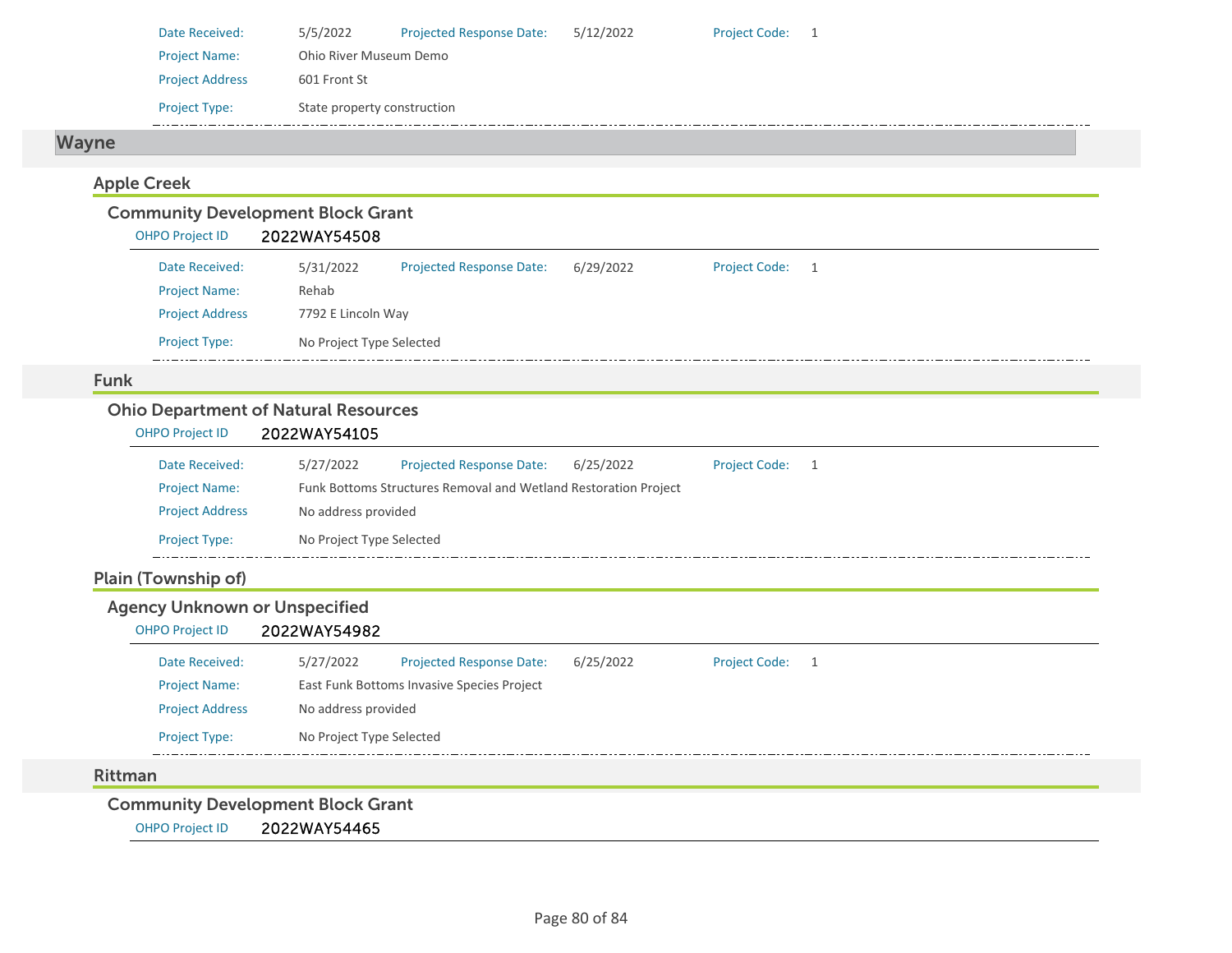| Date Received:                           | 5/31/2022                  | Projected Response Date:                    | 6/29/2022 | <b>Project Code:</b> | 1            |
|------------------------------------------|----------------------------|---------------------------------------------|-----------|----------------------|--------------|
| <b>Project Name:</b>                     | Rehab                      |                                             |           |                      |              |
| <b>Project Address</b>                   | 141 S Hickin St            |                                             |           |                      |              |
| Project Type:                            |                            | Housing rehabilitation, single-family units |           |                      |              |
| <b>OHPO Project ID</b>                   | 2022WAY54468               |                                             |           |                      |              |
| Date Received:                           | 5/31/2022                  | Projected Response Date:                    | 6/29/2022 | <b>Project Code:</b> | 1            |
| <b>Project Name:</b>                     | Rehab                      |                                             |           |                      |              |
| <b>Project Address</b>                   | 91 S Main St               |                                             |           |                      |              |
| Project Type:                            |                            | Housing rehabilitation, single-family units |           |                      |              |
| Wooster                                  |                            |                                             |           |                      |              |
| <b>Community Development Block Grant</b> |                            |                                             |           |                      |              |
| <b>OHPO Project ID</b>                   | 2022WAY54510               |                                             |           |                      |              |
| Date Received:                           | 5/31/2022                  | <b>Projected Response Date:</b>             | 6/29/2022 | <b>Project Code:</b> | 1            |
| <b>Project Name:</b>                     | Rehab                      |                                             |           |                      |              |
| <b>Project Address</b>                   | 1291 S Elyria Rd           |                                             |           |                      |              |
| Project Type:                            |                            | Housing rehabilitation, single-family units |           |                      |              |
| <b>OHPO Project ID</b>                   | 2022WAY54511               |                                             |           |                      |              |
| Date Received:                           | 5/31/2022                  | Projected Response Date:                    | 6/29/2022 | <b>Project Code:</b> | $\mathbf{1}$ |
| <b>Project Name:</b>                     | Rehab                      |                                             |           |                      |              |
| <b>Project Address</b>                   | 1320 Blachleyville Rd      |                                             |           |                      |              |
| Project Type:                            |                            | Housing rehabilitation, single-family units |           |                      |              |
| <b>OHPO Project ID</b>                   | 2022WAY54512               |                                             |           |                      |              |
| Date Received:                           | 5/31/2022                  | Projected Response Date:                    | 6/29/2022 | <b>Project Code:</b> | 1            |
| <b>Project Name:</b>                     | Rehab                      |                                             |           |                      |              |
| <b>Project Address</b>                   | 2894 Batdorf Rd            |                                             |           |                      |              |
| Project Type:                            |                            | Housing rehabilitation, single-family units |           |                      |              |
|                                          |                            |                                             |           |                      |              |
| <b>OHPO Project ID</b>                   | 2022WAY54993               |                                             |           |                      |              |
| Date Received:                           | 5/31/2022                  | <b>Projected Response Date:</b>             | 6/29/2022 | <b>Project Code:</b> | 1            |
| <b>Project Name:</b>                     | Rehabs                     |                                             |           |                      |              |
| <b>Project Address</b>                   | 210 W Vine and 219 Minerva |                                             |           |                      |              |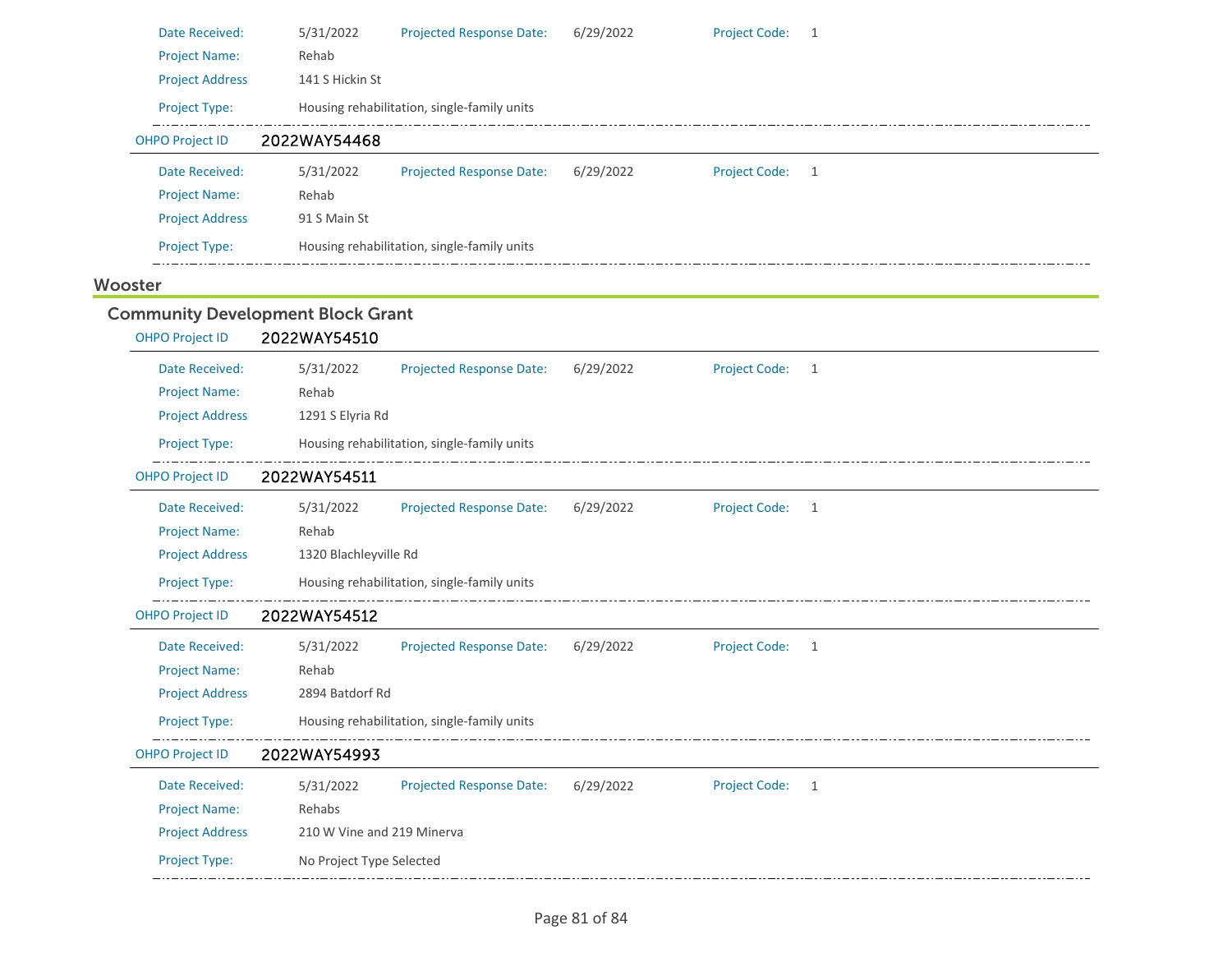| Date Received:                | 5/31/2022<br>6/29/2022<br><b>Project Code:</b><br>Projected Response Date:<br>$\overline{1}$<br>Rehab   |
|-------------------------------|---------------------------------------------------------------------------------------------------------|
| <b>Project Name:</b>          |                                                                                                         |
| <b>Project Address</b>        | 930 Gasche St                                                                                           |
| Project Type:                 | No Project Type Selected                                                                                |
| <b>Department of the Army</b> |                                                                                                         |
| <b>OHPO Project ID</b>        | 2022WAY54834                                                                                            |
| Date Received:                | 5/4/2022<br>Project Code: 1<br><b>Projected Response Date:</b><br>6/2/2022                              |
| <b>Project Name:</b>          | Wooster Armory - Garage Door Replacement                                                                |
| <b>Project Address</b>        | 1400 W Old Lincoln Way                                                                                  |
| Project Type:                 | No Project Type Selected                                                                                |
|                               | <b>Federal Communication Commission</b>                                                                 |
| <b>OHPO Project ID</b>        | 2022WAY54873                                                                                            |
| Date Received:                | 5/13/2022<br><b>Projected Response Date:</b><br>6/11/2022<br><b>Project Code:</b><br><b>TCNS 247646</b> |
| <b>Project Name:</b>          | OH8183 / Clark-Wooster / Client #TI-OPP-19505                                                           |
| <b>Project Address</b>        | 4060 Ely Rd                                                                                             |
| <b>Project Type:</b>          | Cell tower/antenna/structure                                                                            |
| <b>WEST VIRGINIA</b>          |                                                                                                         |
|                               |                                                                                                         |
| Huntington, West Virginia     |                                                                                                         |
|                               | <b>Federal Communication Commission</b>                                                                 |
| <b>OHPO Project ID</b>        | 2022XWV54903                                                                                            |
| Date Received:                | <b>Projected Response Date:</b><br><b>Project Code:</b><br>5/17/2022<br>6/15/2022<br><b>TCNS 248144</b> |
| <b>Project Name:</b>          | WVJ039A/ Saint Mary's - Lewpol RT                                                                       |
| <b>Project Address</b>        | 20 26th St                                                                                              |
| Project Type:                 | No Project Type Selected                                                                                |
| <b>Nucor, West Virginia</b>   |                                                                                                         |
|                               |                                                                                                         |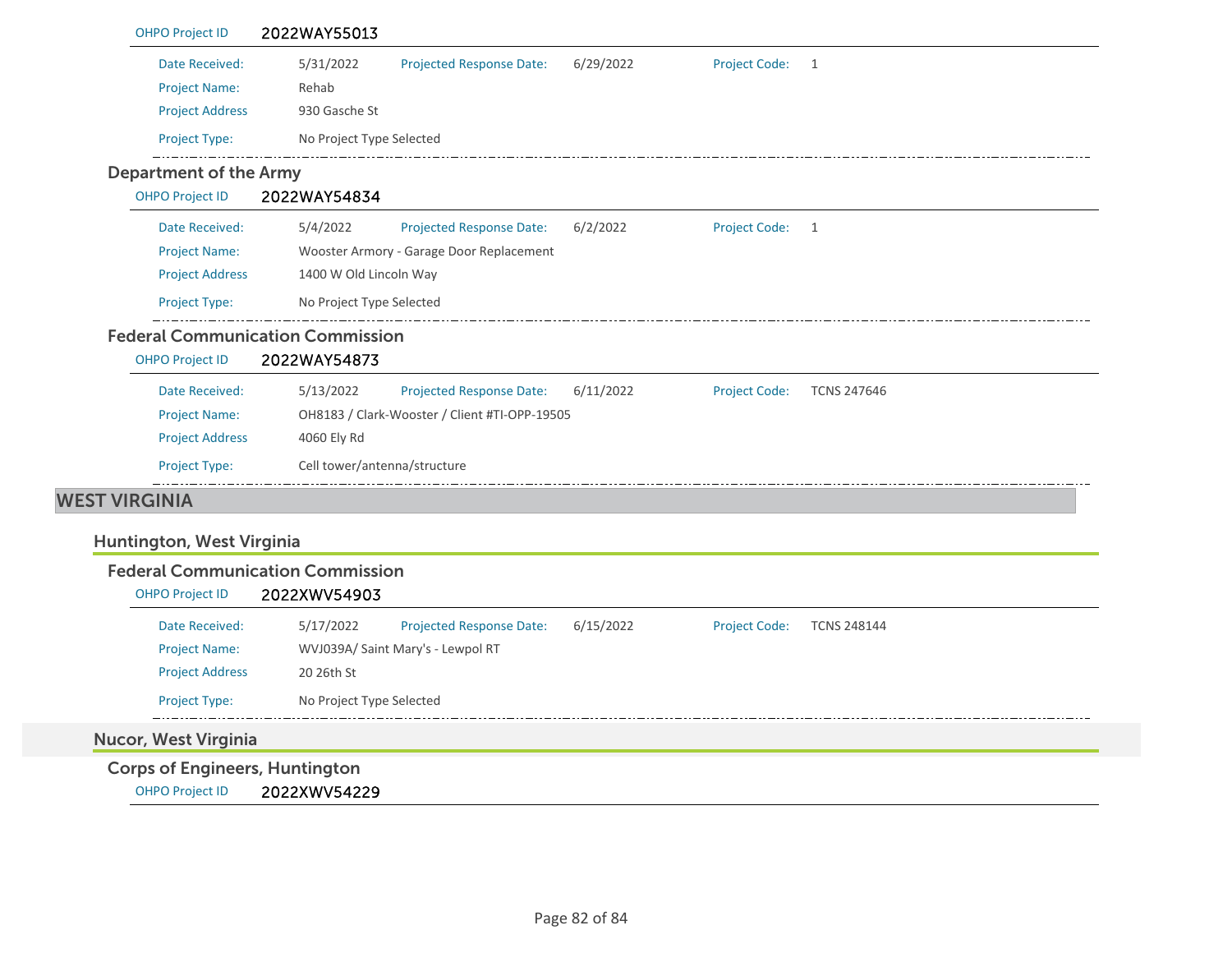| Date Received:         | 5/13/2022                      | <b>Projected Response Date:</b> | 6/11/2022 | <b>Project Code:</b> | 2022-55 |
|------------------------|--------------------------------|---------------------------------|-----------|----------------------|---------|
| <b>Project Name:</b>   | Nucor West Virginia Steel Mill |                                 |           |                      |         |
| <b>Project Address</b> | No address provided            |                                 |           |                      |         |
| <b>Project Type:</b>   | No Project Type Selected       |                                 |           |                      |         |

#### Williams

| <b>OHPO Project ID</b>                         | 2022WIL54979             |                                                                 |           |                      |   |  |
|------------------------------------------------|--------------------------|-----------------------------------------------------------------|-----------|----------------------|---|--|
| Date Received:                                 | 5/27/2022                | Projected Response Date:                                        | 6/25/2022 | <b>Project Code:</b> | 1 |  |
| <b>Project Name:</b>                           | Montpelier Solar Project |                                                                 |           |                      |   |  |
| <b>Project Address</b>                         | No address provided      |                                                                 |           |                      |   |  |
| Project Type:                                  | No Project Type Selected |                                                                 |           |                      |   |  |
| Edgerton                                       |                          |                                                                 |           |                      |   |  |
| <b>Rural Utilities Service</b>                 |                          |                                                                 |           |                      |   |  |
| <b>OHPO Project ID</b>                         | 2022WIL54811             |                                                                 |           |                      |   |  |
| Date Received:                                 | 5/5/2022                 | <b>Projected Response Date:</b>                                 | 6/3/2022  | <b>Project Code:</b> | 1 |  |
| <b>Project Name:</b><br><b>Project Address</b> | 407 W Railroad St        | Railroad Enterprises, LLC 58kW Ground Mounted Solar Panel Array |           |                      |   |  |

# No City/Township Selected

|                                    | <b>Ohio Department of Transportation</b> |                          |           |                      |            |
|------------------------------------|------------------------------------------|--------------------------|-----------|----------------------|------------|
| <b>OHPO Project ID</b>             | 2018WOO41793                             |                          |           |                      |            |
| Date Received:                     | 5/17/2022                                | Projected Response Date: | 6/15/2022 | <b>Project Code:</b> | PID 107405 |
| <b>Project Name:</b>               | WOO Roche De Beouf Interurban            |                          |           |                      |            |
| <b>Project Address</b>             | No address provided                      |                          |           |                      |            |
| <b>Project Type:</b>               | Bridge replacement/demolition            |                          |           |                      |            |
| Perrysburg                         |                                          |                          |           |                      |            |
| <b>Corps of Engineers, Buffalo</b> |                                          |                          |           |                      |            |
| <b>OHPO Project ID</b>             | 2022WOO54100                             |                          |           |                      |            |